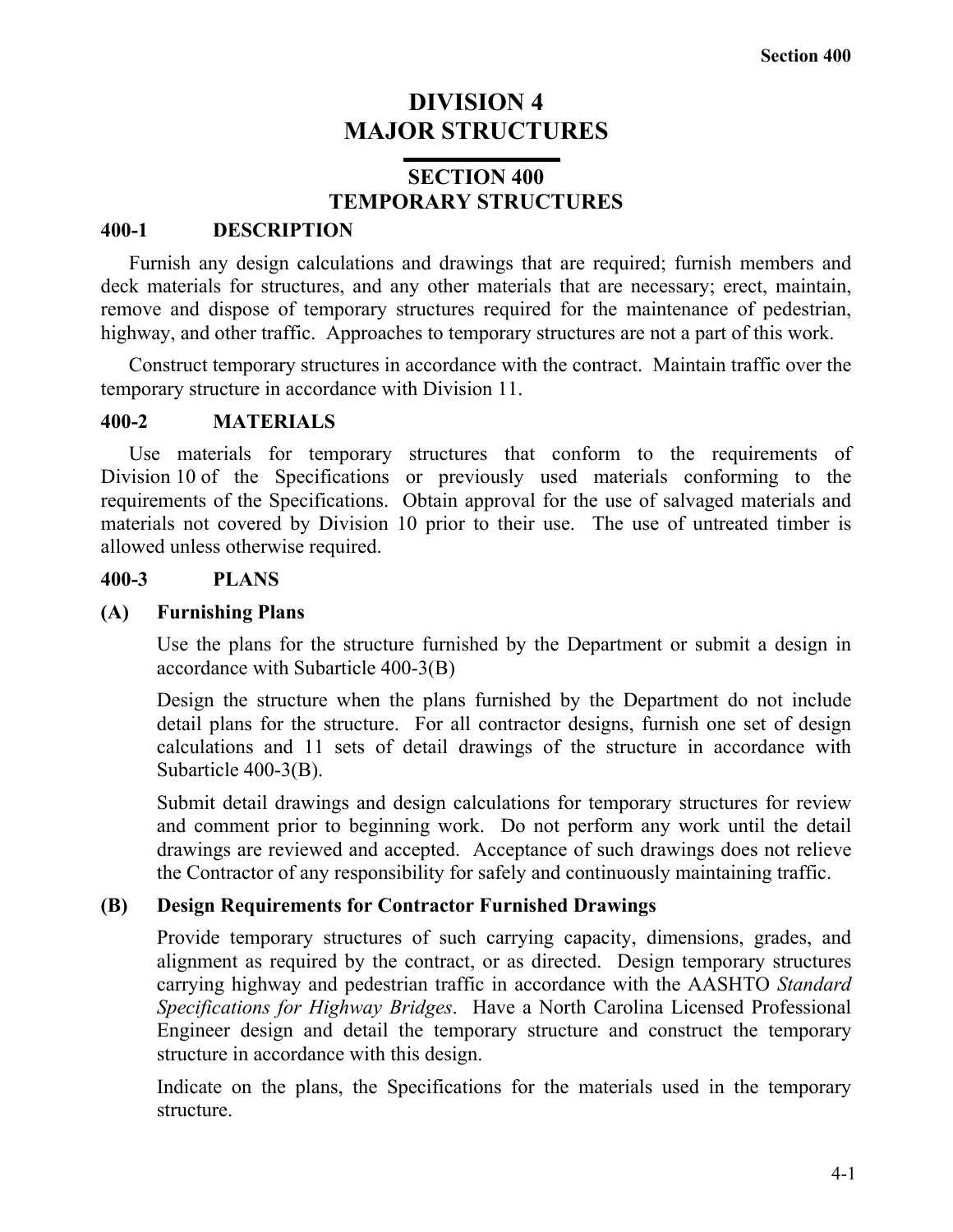## **Section 400**

# **400-4 CONSTRUCTION REQUIREMENTS**

Construct and maintain temporary structures to adequately and safely carry traffic during the entire period for which they are required.

Remove and dispose of the temporary structures after they are no longer required in accordance with Article 402-2.

Upon removal of the temporary structure, all material furnished by the Contractor for use in this structure is the property of the Contractor unless otherwise provided in the contract.

Remove temporary piling to the streambed level or to 1 foot below existing ground.

## **400-5 MEASUREMENT AND PAYMENT**

The price and payment below will be full compensation for all items required to provide temporary structures including but not limited to those items contained in Article 400-1.

The work covered by this section will be paid for at the contract lump sum price for *Construction, Maintenance, and Removal of Temporary Structure at Sta. \_\_\_\_\_\_*.

Payment will be made under:

# Pay Item Pay Unit

Construction, Maintenance, and Removal of Temporary Structure at Sta. \_\_\_\_

# **SECTION 402 REMOVAL OF EXISTING STRUCTURES**

# **402-1 DESCRIPTION**

Excavate as necessary to remove the structure; dismantle, salvage, and stockpile materials and components of the structure and preserve those portions that should remain intact, and dispose of waste and debris.

Maintain traffic over the existing structure in accordance with Division 11 unless otherwise stipulated by the contract. Comply with the posted load limits of the existing structure. The maintenance of the existing structure, if required, will be performed by Department forces.

# **402-2 REMOVAL OF EXISTING STRUCTURE**

# **(A) General**

Use approved methods and operations for removal of structures. Upon removal, all materials become the property of the Contractor unless otherwise indicated in the contract. Dispose of waste and debris from the structures in accordance with Section 802.

Perform removal operations while preventing damage to adjacent property. Protect new construction during blasting or other operations necessary for the removal of the existing structure.

Lump Sum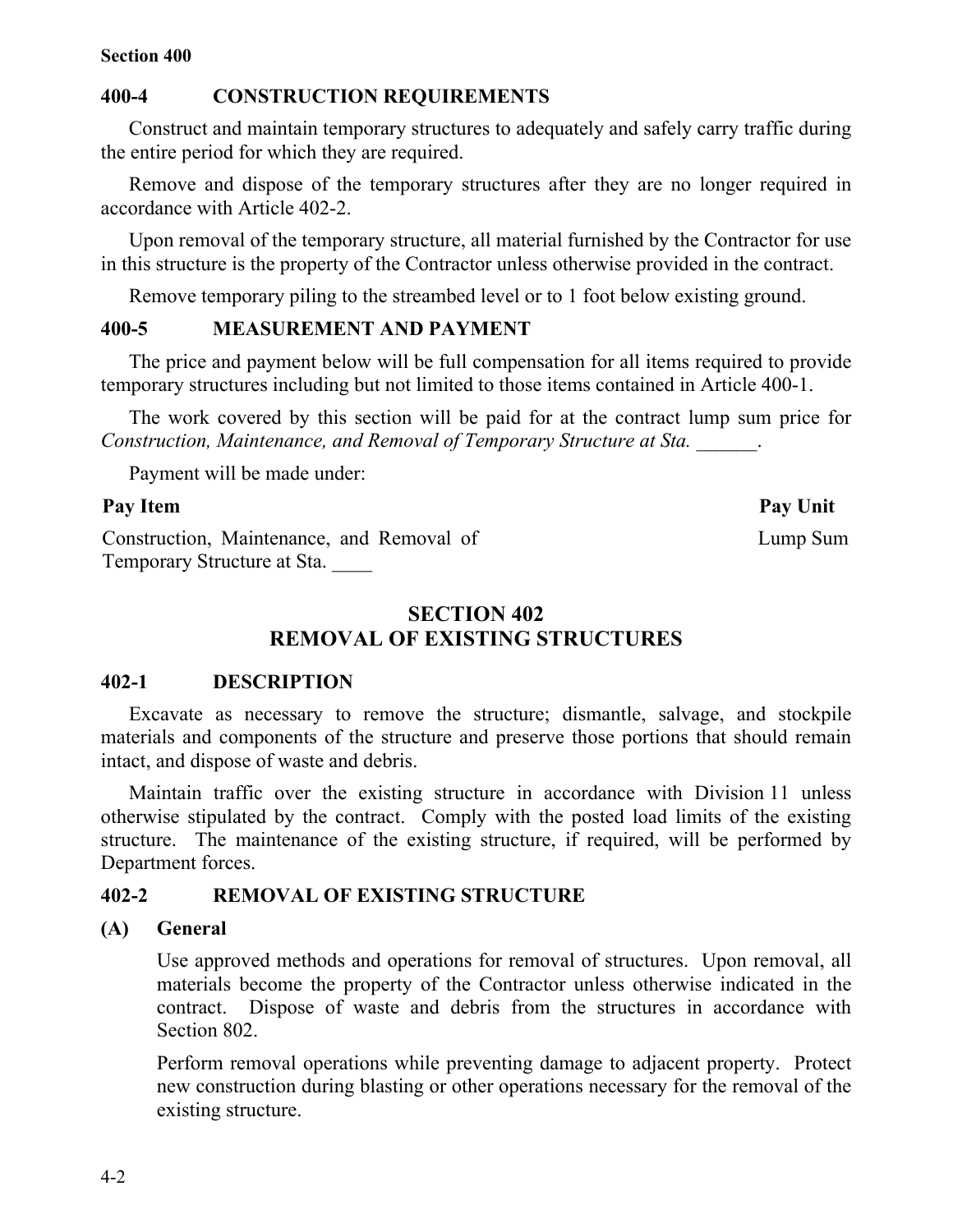Unless otherwise required by the contract, remove substructures down to the streambed or 1 foot below the natural ground surface. Remove the substructure as necessary to avoid interference with construction of the proposed structure.

Prevent erosion of soil and silting of rivers, streams, lakes, reservoirs, water impoundment, ground surfaces, or other property. Do not deposit excavated materials and do not construct earth dikes or other temporary earth structures in rivers, streams, or impoundment or so near to such waters that they are carried into any river, stream, or impoundment by stream flow or surface runoff. Limit the use of equipment in any body of water to those operations that are impossible or impractical to perform in any other way, and control them as to minimize erosion and siltation. Do not drop components of structures into any body of water. Remove existing bridges over water by sawing or other non-shattering methods. Submit, and await approval for, a plan for bridge demolition for these bridges prior to beginning removal. Remove any component of a structure from the water so as to minimize siltation.

## **(B) Requirements for Materials Which Remain the Property of the Department**

Pile materials salvaged from the structure neatly on the right of way at locations as directed.

Do not use any materials, either temporarily or permanently, which are removed from the structure unless so permitted by the contract.

Remove structural materials carefully without damage.

Do not use explosives to remove concrete floor slabs from steel superstructures that remain the property of the Department.

# **(C) Requirements for Partial Removal**

Perform partial removal true to the lines indicated on the plans. Submit, and await approval for, a plan for partial removal of bridges prior to beginning removal. Do not remove concrete by blasting or other method that may cause damage to the concrete or reinforcement that is used in the completed structure.

Use equipment and methods to remove portions of a concrete structure undergoing widening which are sufficient to obtain plan lines and slopes without undue spalling at edges of the concrete. Do not use an iron ball or pile hammer to remove portions of a concrete structure undergoing widening.

## **402-3 MEASUREMENT AND PAYMENT**

The price and payment below will be full compensation for all items required to remove temporary structures including but not limited to those items contained in Article 402-1.

When the contract includes the item of *Removal of Existing Structure at Sta. \_\_\_\_\_\_\_\_\_\_\_\_\_\_\_\_\_\_,* the work of removing the structure will be paid for at the contract lump sum price for this item.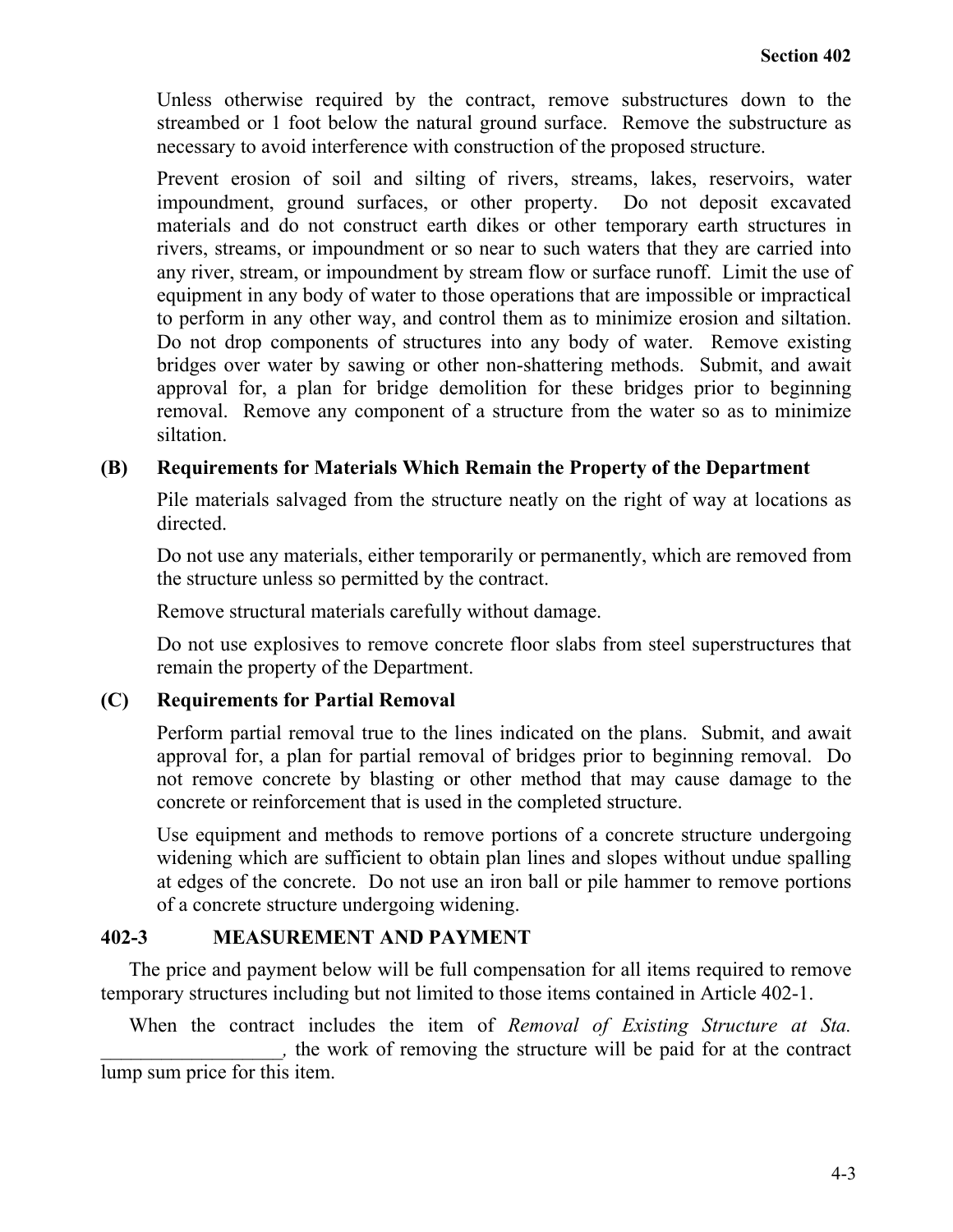Payment will be made under:

# **Pay Item Pay Unit**

Removal of Existing Structure at Sta. Lump Sum

# **SECTION 410 FOUNDATION EXCAVATION**

## **410-1 DESCRIPTION**

Excavate any material as necessary for the construction of foundations and end bent caps for bridges, retaining walls of reinforced concrete or reinforced masonry, arch culverts, and box culverts without floor slabs in accordance with the contract, or as directed. Excavate, perform exploratory drilling at footings to a depth not to exceed 5 feet, blast, drain and divert water, bail, and pump. Provide and remove bracing, shoring, sheeting, cribbing, and cofferdams; substructure scour protection, subsurface drainage, drawings; and backfill, haul, and dispose of materials.

Do not deposit excavated materials or construct earth dikes or other temporary earth structures in rivers, streams, or impoundment or so near to such waters that they are carried into any river, stream, or impoundment by stream flow or surface runoff. As an exception to the above, obtain written approval for the use of confined earth materials in cofferdams for structure foundations.

## **410-2 MATERIALS**

Refer to Division 10

| <b>Item</b>             | <b>Section</b> |
|-------------------------|----------------|
| Subdrain Fine Aggregate | 1044-1         |
| Stone, No. 78M          | 1005           |

# **410-3 FOUNDATION EXCAVATION**

Notify the Engineer in sufficient time before beginning the excavation to allow measurements of the undisturbed ground.

Where necessary for safety, slope, shore, brace, or protect by cofferdams the foundation openings in accordance with local and State safety standards. Perform foundation excavation and related work in such sequence that no portion of the structure is endangered by subsequent operations. Adequately protect completed portions of a structure during blasting operations.

Consider the dimensions and elevations of footings, as shown on the plans as approximate only. The Engineer may order, in writing, such changes in dimensions or elevations of footings as necessary to secure a satisfactory foundation.

Notify the Engineer after excavating each foundation. Do not place concrete prior to obtaining approval for the excavation depth, the character of the foundation, and permission to proceed. Perform drilling as may be required by the Engineer in order to obtain

4-4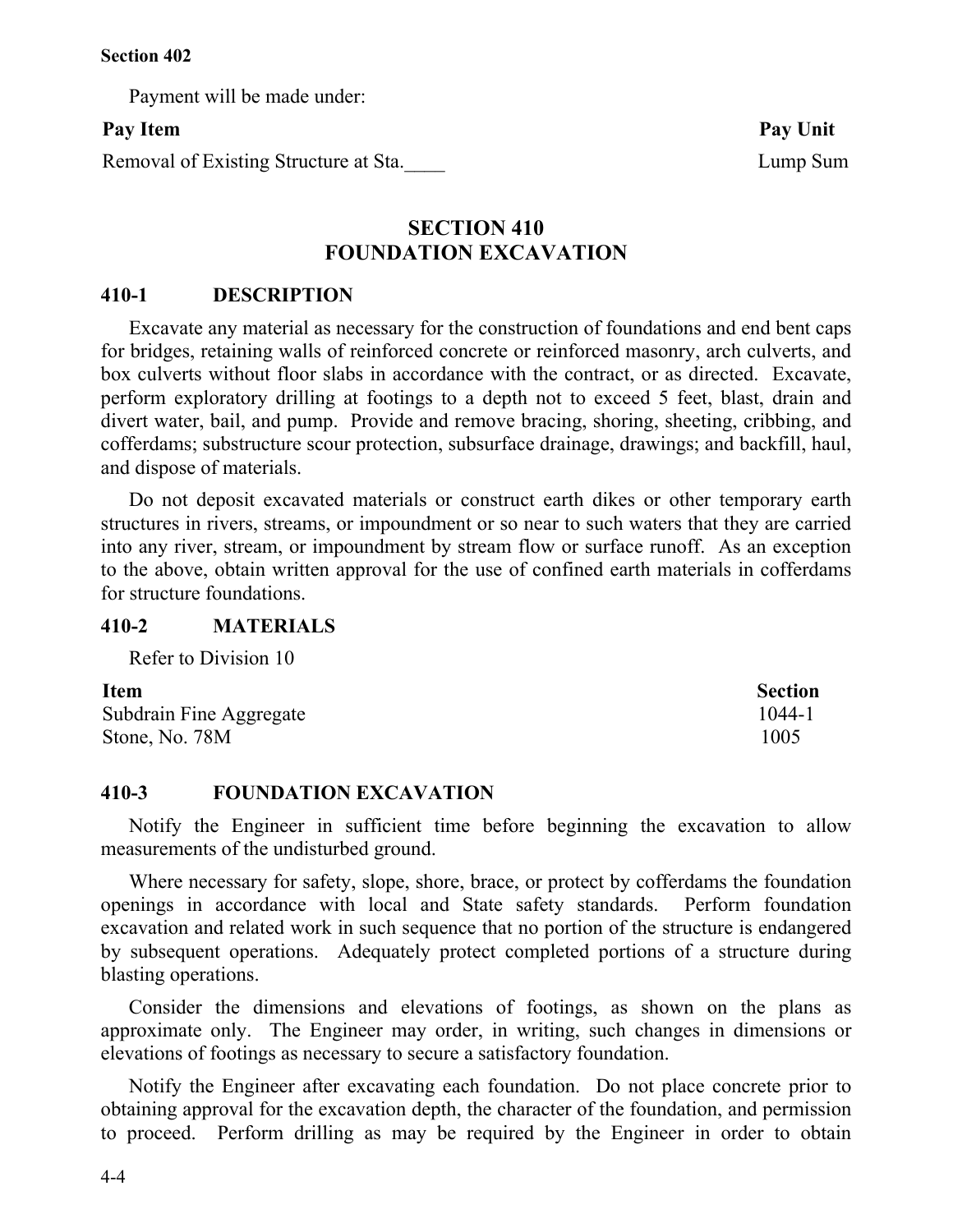information as to the depth to which the rock or other hard foundation material extends below the bottom of the footing.

Clean all rock or other hard foundation material of all loose material and cut to a firm surface, either level, stepped, or serrated, as directed. Clean out all seams and fill with concrete, mortar, or grout. Remove all loose and disintegrated rock and thin strata. Leave the rock surface in a rough condition to form an adequate key against lateral movement of the footing.

When the footing rests on an excavated surface other than rock, take special care not to disturb the bottom of the excavation until immediately before placing reinforcing steel and concrete. Remove foundation material softened and weakened by exposure and inundation down to sound, solid material before placing steel and concrete.

When using foundation piles, complete the excavation of each pit before driving piles.

When pile driving liquefies the soil, or the bed is otherwise unsuitable as determined by the Engineer, remove the material as required and backfill to the required elevation with an approved granular material. Such work will be paid for as extra work in accordance with Article 104-7.

# **410-4 COFFERDAMS**

## **(A) General**

The term cofferdam designates any temporary or removable structure constructed to hold the surrounding earth, water, or both, out of the excavation. It includes timber cribs, any type of sheet piling, removable steel shells, or similar structures, all necessary bracing, and the use of pumping wells or well points for the same purpose. Have cofferdams located in bodies of water designed, detailed, and sealed by a North Carolina Licensed Professional Engineer when the distance from the water surface to the bottom of the excavation is 5 feet or greater.

## **(B) Construction**

Design and construct cofferdams to adequate depths and heights, safely, and as watertight as is necessary for the proper performance of the work. Provide interior dimensions of cofferdams as to give sufficient clearance for the construction and inspection of forms and to permit pumping outside the forms. Provide at least 5 feet of clearance between the proposed edge of footing and inside face of cofferdam when a keyed footing is required and at least 3 feet when a keyed footing is not required. Right, rest, or enlarge cofferdams that are tilted or moved laterally during the process of sinking to provide the necessary clearance.

Construct cofferdams to protect plastic concrete against damage from a sudden rising of the stream and to prevent damage to the foundation by erosion. Do not leave timber or bracing in cofferdams that could extend into the substructure concrete without permission.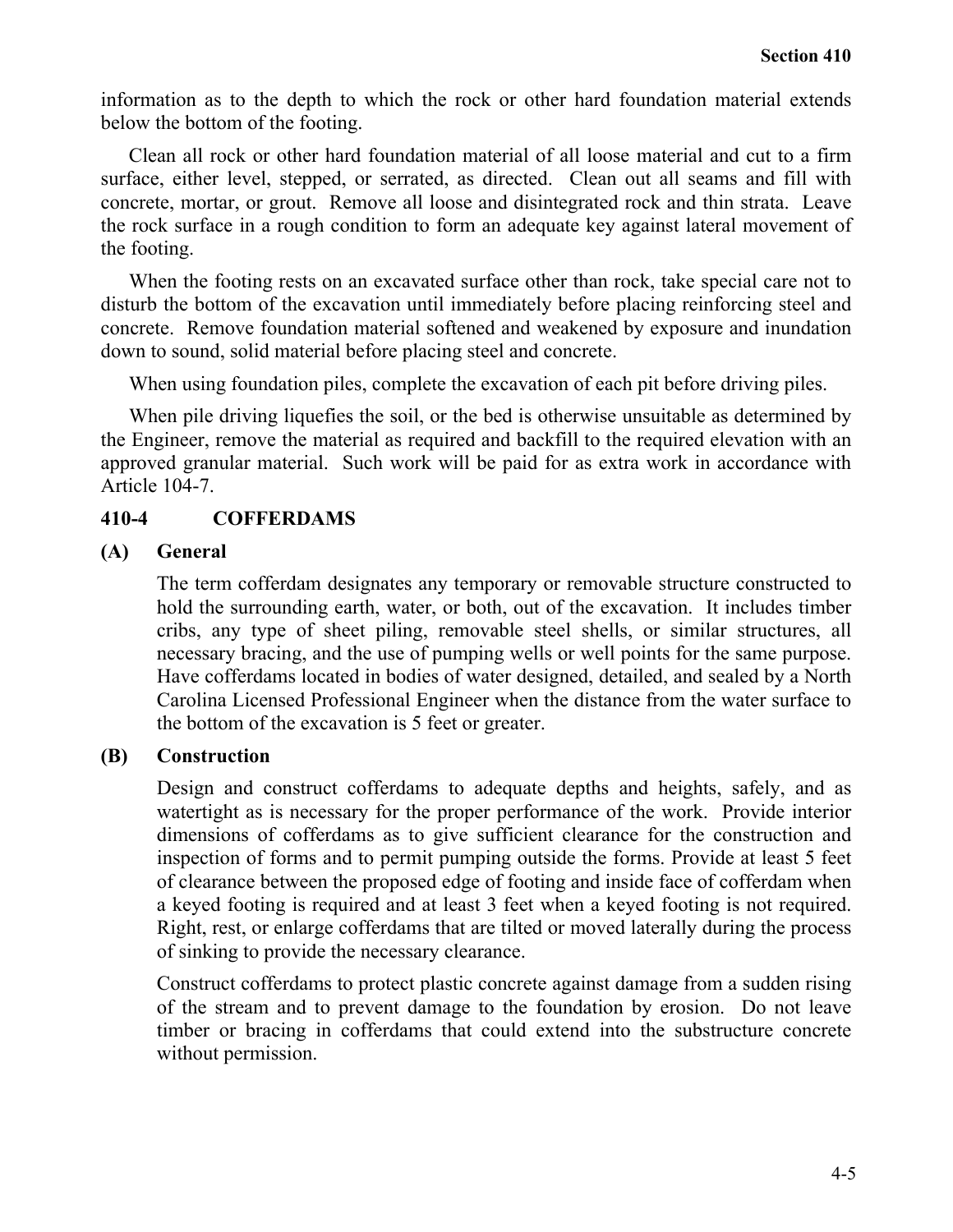## **Section 410**

## **(C) Removal**

After the completion of the substructure, unless otherwise provided in the contract, remove cofferdams with all sheeting and bracing to the stream bed or 1 foot below existing ground. Take care not to disturb or injure the finished concrete.

## **410-5 PUMPING**

Perform pumping operations in accordance with Article 414-5.

## **410-6 PRESERVATION OF CHANNEL**

Unless otherwise required by the contract or permitted by the Engineer, do not excavate in stream channels outside of cofferdams. Do not disturb the natural stream bed adjacent to the structure without permission. Backfill any excavation or dredging made at the site of the structure outside of the cofferdam limits to the original ground surface or river bed with approved material.

Remove materials placed within the stream area and leave the stream in its original condition, unless otherwise permitted.

## **410-7 UTILIZATION OF EXCAVATED MATERIAL**

Use suitable excavated material as backfill. Use suitable material that is not required for backfill to form embankments, subgrades, or shoulders. When so used, no additional payment will be made for utilization of the material under other pay items or for stockpiling the material for use under other pay items. Furnish disposal areas for excavated unsuitable materials and suitable materials not required in connection with other work included in the contract. Do not place excavated material in a stream or other body of water or wetland.

Do not deposit excavated material at any time so as to endanger the partly finished structure, either by direct pressure or indirectly by overloading banks adjacent to the operations, or in any other manner.

## **410-8 BACKFILLING AND FILLING**

Use approved material for backfill that is free from large or frozen lumps, wood, or other undesirable material. Where there is not an adequate quantity of suitable backfill material available from the excavation, provide suitable backfill material compensated in accordance with Subarticle 410-12.

Refill all excavated spaces not filled with permanent work with earth up to the ground surface existing before the excavation. Place backfill to provide adequate drainage as soon as concrete surfaces are finished in accordance with Subarticle 420-17(B) and the concrete is inspected and approved. The Engineer has the authority to suspend all operations until such backfilling is acceptably completed.

Eliminate any slope adjacent to the excavation for abutments, wingwalls, and retaining walls by stepping or serrating to prevent wedge action.

Compact all portions of the backfill that become a part of roadway typical sections or their foundations in accordance with Subarticle 235-4(C). Place all other portions of the backfill in layers not more than 6" in depth of loose measure and compact to a density comparable to the adjacent undisturbed material.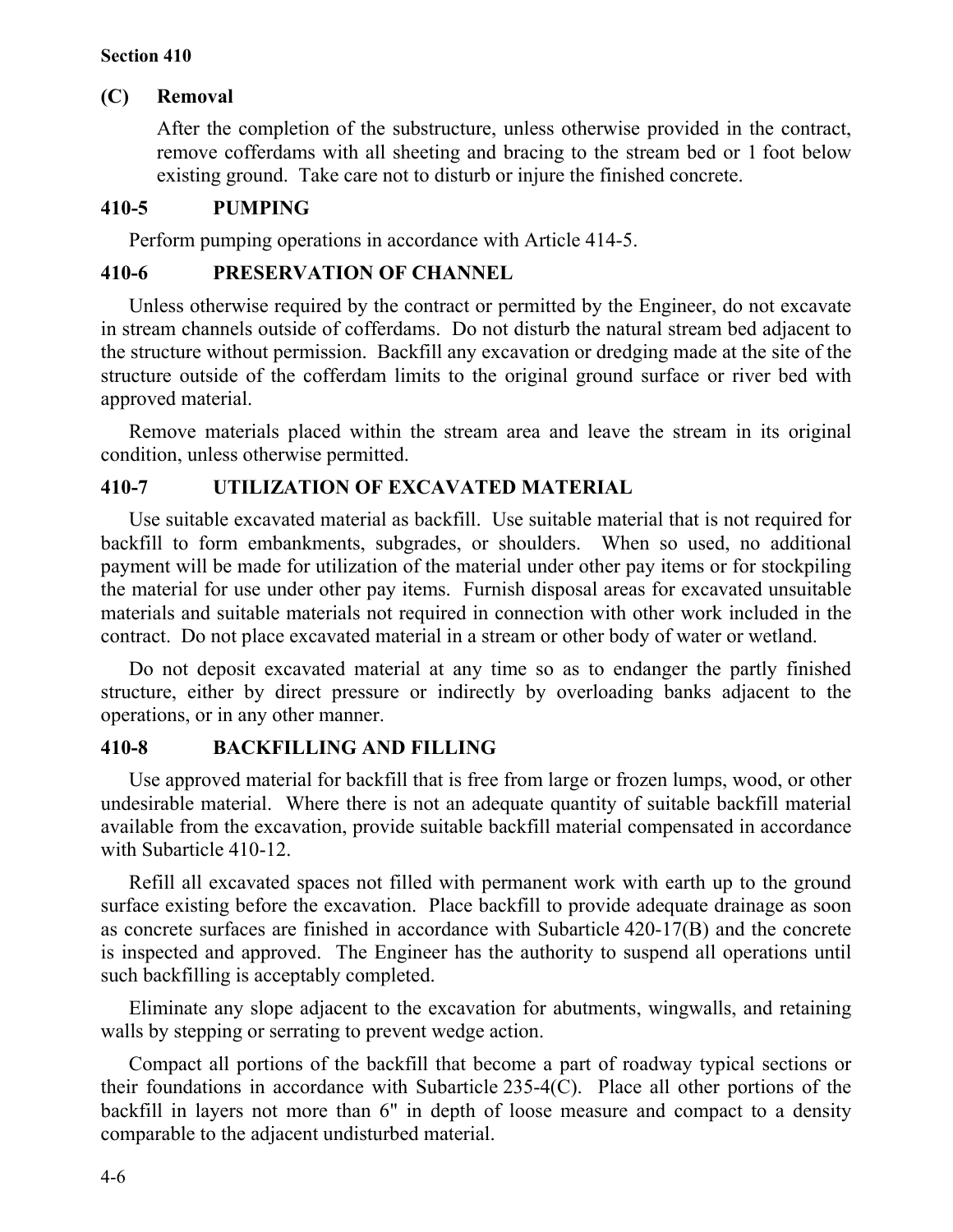Place backfill or embankment material simultaneously insofar as possible to approximately the same elevation on both sides of an abutment, pier, or wall. If conditions require placing backfill or embankment higher on one side, do not place the additional material on the higher side until the concrete develops the minimum specified strength for the class of concrete required for the structure.

Do not place backfill or embankment behind the walls of concrete culverts, abutments of bridges other than rigid frames, or abutments of rigid frame structures until the top slab is placed and has developed the minimum compressive strength required by Article 420-20. Place backfill and embankment simultaneously behind opposite abutments of rigid frames or sidewalls of culverts. Place backfill for abutments of bridges to a minimum elevation of 1 foot below the bridge seats before setting beams or girders.

Place backfill so as not to cause excess lateral forces against the structure by heavy equipment or from earth masses transmitting pressures caused by earth moving equipment. Place backfill immediately adjacent to the structure by hand operated mechanical tampers. Do not operate heavy earth moving equipment within 10 feet of the structure in backfilling operations.

# **410-9 SUBSURFACE DRAINAGE AT WEEP HOLES**

Place a stone drain consisting of 1 cubic foot of No. 78M stone contained in a bag of porous fabric at each weep hole. Place subdrain fine aggregate beneath, around, and over the stone drain so that the stone drain is covered by a layer of subdrain fine aggregate at least 1 foot thick. Connect all drains with a horizontal drain of subdrain fine aggregate at least 1 foot square in cross section. In the case of abutments and retaining walls, in addition to the above requirements, place a vertical drain of subdrain fine aggregate at least 1 foot square in cross section at each weep hole to an elevation 2 feet below the subgrade or surface of the embankment.

When embankment placement around the structure is part of another contract, the portion of the subsurface drainage system described above, which is located in such embankment, is not considered part of the work of this section.

## **410-10 SUBSTRUCTURE SCOUR PROTECTION**

Provide substructure scour protection as indicated in the plans. Place the two to six inch size stone after removing footing formwork and while dewatering the excavation. Place the rip rap stone before removing the cofferdam sheeting, either before or after allowing the excavation to flood. When not using sheeting, place each stone type to the required thickness and extend horizontally to the undisturbed material.

Use two to six inch size Scour Protection Stone which is hard and durable in nature. While no specific gradation is required, distribute the various sizes of stone reasonably equally within the required size range. Use stone that is essentially cubical in shape.

# **410-11 BLASTING ADJACENT TO HIGHWAY STRUCTURES**

Conduct blasting operations adjacent to highway structures in accordance with the following requirements.

Submit and await approval of a blasting plan prior to conducting any blasting operation.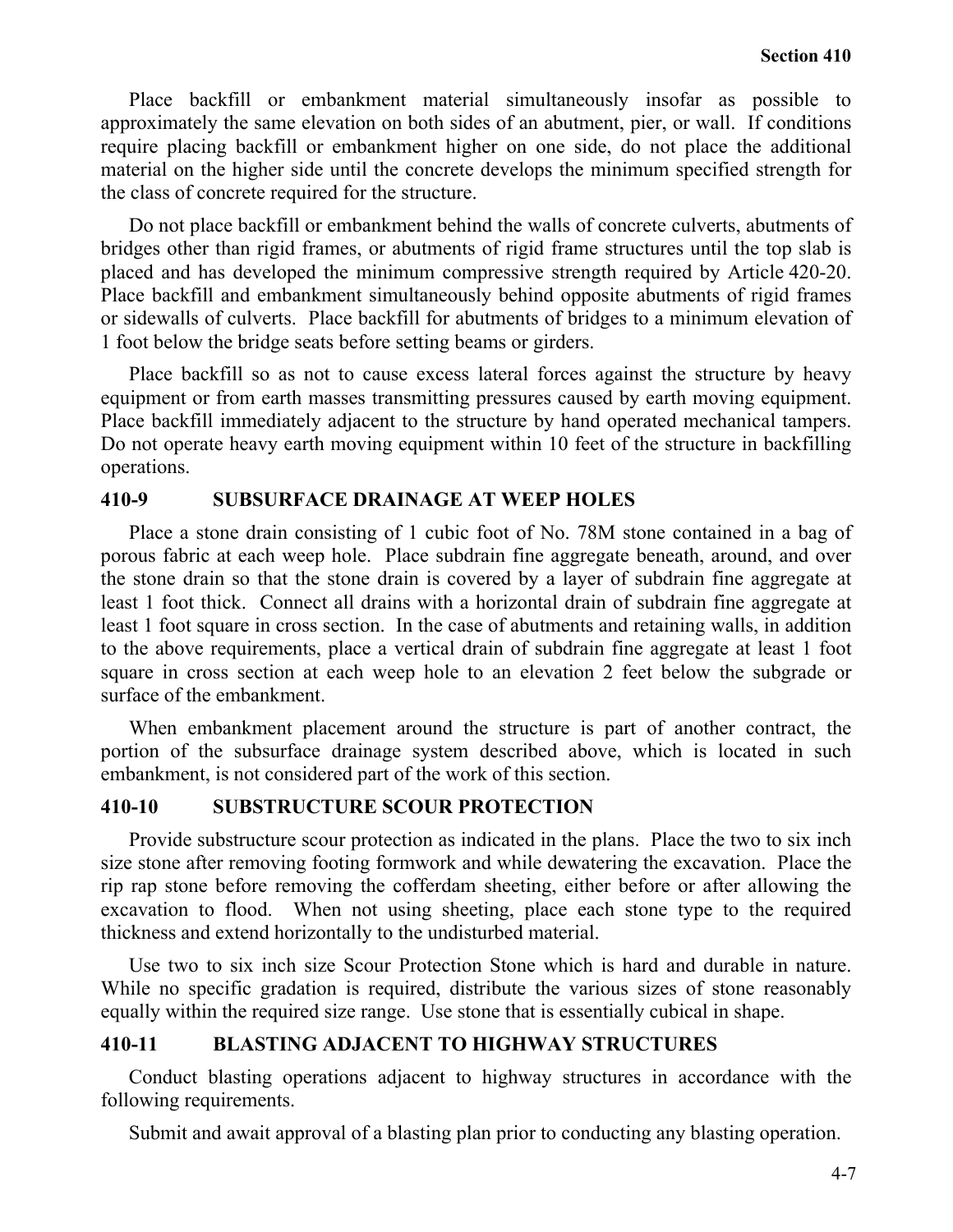#### **Section 410**

Do not conduct blasting operations within 60 feet of any structure until the concrete strength reaches 2400 psi. After the concrete achieves a strength of 2400 psi, limit the maximum peak particle velocity to 4 in./sec. measured at the closest structure extremity.

For multi-column bents with column heights up to 40 feet and a combined span length for the two adjacent spans of 160 feet or less, adhere to the following criteria:

- (A) Do not blast within 6 feet without obtaining prior written approval.
- (B) At distance of 6 to 10 feet do not use a quantity of explosives more than 0.5 pound per delay period.
- (C) From 11 to 60 feet, use a maximum charge weight per delay of 0.5 pound  $+$  0.5 pound of explosives per foot of distance over 10 feet.

No vibration measurements are required if the above criteria are met. If unable to meet the above criteria, monitor the structure with an engineering seismograph to determine whether the 4-in./sec. limit is exceeded. If the 4 in./sec. limit is exceeded, the Engineer will evaluate each subsequent blast, and if deemed necessary, will apply more restrictive controls than those above to prevent damage.

Payment of blasting operations is included in the bid price for Foundation Excavation at the affected substructure unit.

## **410-12 MEASUREMENT AND PAYMENT**

#### **Foundation Excavation on a Cubic Yard Basis**

When the contract calls for payment of foundation excavation on a cubic yard basis, it will be measured and paid on a cubic yard basis for the actual number of cubic yards of materials, measured in their original position within the limits described below and computed by the average end area method, that are acceptably excavated.

The upper limits for measurement are the actual ground surface at the time of starting work, except that where the excavation is performed in cut areas excavated under Section 225, the upper limits are the roadway plan typical section. For keyed footings the upper limits of the keyed section are as shown on the plans. A keyed footing is a footing that is placed without forms for the keyed depth in an excavation whose sides, as near as practicable, are located at the neat line dimensions of the footing and are vertical.

When the foundation material is other than rock, the lower limits for measurement are the elevation of the bottom of footing as established by the plans or as directed. When the foundation material is rock, the lower limits for measurement are the actual rock elevations after the foundation is approved.

As an exception to the lower limits established above, when in the opinion of the Engineer excess excavation is performed due to carelessness or negligence on the part of the Contractor, the Engineer notifies the Contractor of that portion of the excavation which is not measured for payment.

Horizontal limits for measurement are established by vertical planes located 18" outside of the neat line dimensions of the footing as established by the plans or directed in writing by the Engineer. For keyed footings the horizontal limits for measurement of the keyed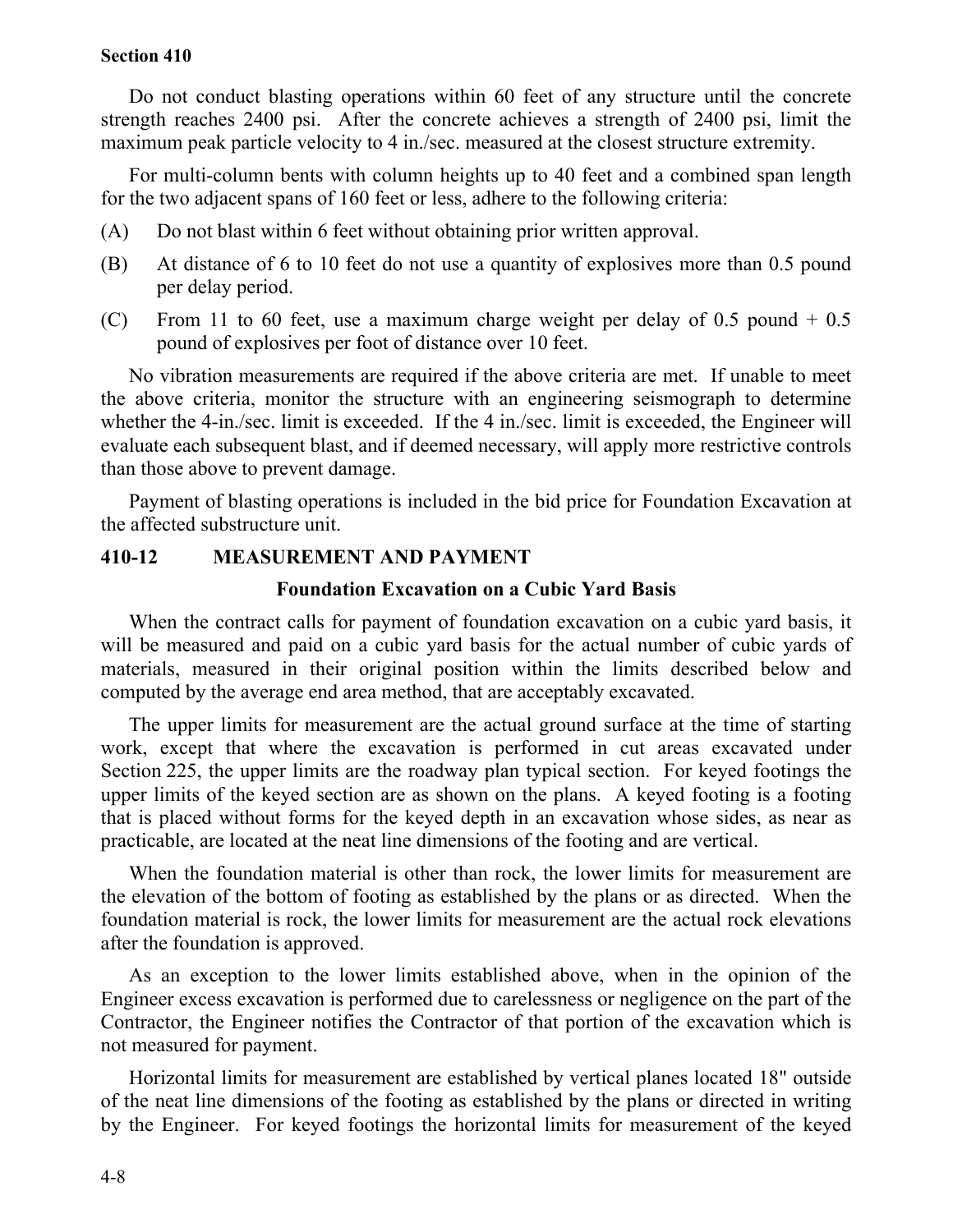section are established by vertical planes located at the neat line dimensions of the footing as established by the plans or directed in writing.

Measurement includes mud, muck, or similar semi-solid material within the limits described above provided such material is present at the time excavation begins and cannot be drained away or pumped without the use of a jet or nozzle.

No measurement is made of the following excavation, as such excavation is considered incidental to the work covered by this section:

Excavation necessary to construct end bent caps and the berm adjacent to the cap.

Excavation necessary to construct pile encasement.

Excavation outside of the limits described in this subarticle.

Excavation necessary from heaving of a foundation due to the driving of piles.

Excavation necessary from overbreaks or slides.

Mud, muck, or similar semi-solid material which can be drained away or pumped without the use of a jet or nozzle.

Excavation made before the Engineer makes measurements of the undisturbed ground.

Excavation necessary due to exposure or inundation allowed by the Contractor, or carelessness on the part of the Contractor.

Foundation excavation will be paid for at the contract unit price per cubic yard for Foundation Excavation except as otherwise provided below.

Where the Engineer directs the Contractor in writing to excavate below the original plan elevation of the bottom of the footing, payment for such excavation will be made as follows:

For excavation made below the original plan elevation of the bottom of the footing to an elevation 3 feet below such plan elevation, payment will be made at the contract unit price per cubic yard for *Foundation Excavation*.

For excavation made below an elevation 3 feet below the original plan elevation of the bottom of the footing but not more than 6 feet below such plan elevation, payment will be made at 150 percent of the contract unit price per cubic yard for Foundation Excavation.

For excavation made below an elevation 6 feet below the original plan elevation of the bottom of the footing, payment will be made as provided in Article 104-7 for extra work.

In areas where piles have been driven, removal of material and backfilling with approved granular material, in accordance with Article 410-3, will be paid for as extra work as provided in Article 104-7.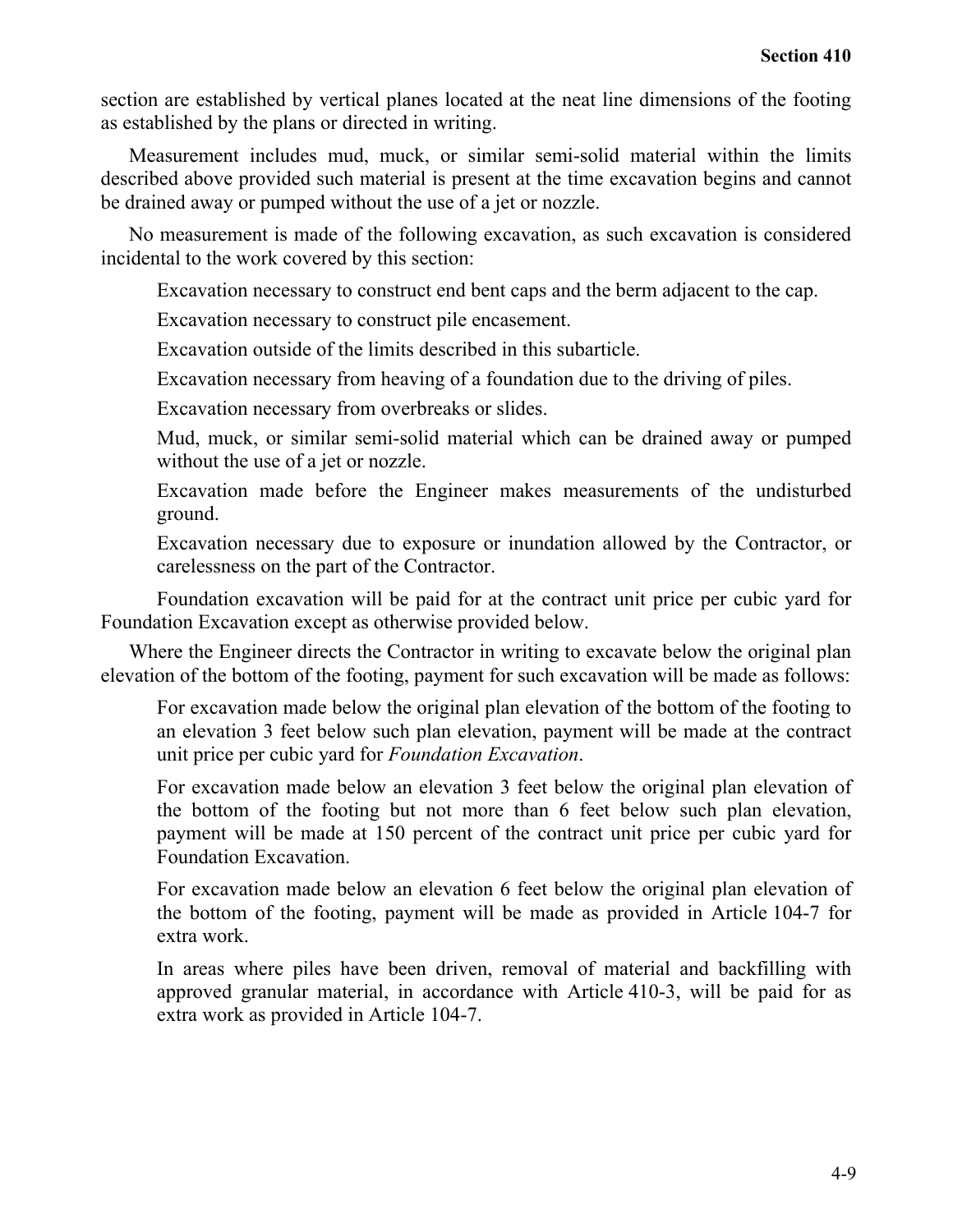#### **Section 410**

### **Foundation Excavation on a Lump Sum Basis**

When the contract calls for payment of *Foundation Excavation* on a lump sum basis, no measurement will be made of any foundation excavation made at such locations.

The prices and payments below will be full compensation for all items required to complete foundation excavation.

When the contract calls for payment on a lump sum basis, payment will be made at the contract lump sum price for *Foundation Excavation for Bent No. at Station \_\_\_\_\_\_\_\_\_*, or *Foundation Excavation for End Bent No. \_\_\_ at Station* \_\_\_ except as otherwise provided below.

Where the Engineer directs the Contractor to excavate below the original plan elevation of the bottom of the footing by a distance which is less than 3 feet the character of the work will not be considered to be materially changed and no additional compensation will be allowed for the foundation excavation at such location.

Where the Engineer directs the Contractor in writing to excavate more than 3 feet below the original plan elevation of the bottom of the footing, payment for such excavation will be made as provided in Article 104-7 for extra work.

#### **Furnishing and Hauling Backfill Material**

Where it is necessary to provide backfill material from sources other than excavated areas or borrow sources used in connection with other work in the contract, payment for furnishing and hauling such backfill material is made as provided in Article 104-7 for extra work. Placing and compacting such backfill material is not considered as extra work, but is considered incidental to the work covered by this section.

When the Contractor has been directed by the Engineer to drill in the vicinity of a footing to obtain subsurface information, such drilling in excess of a 5-foot depth will be paid for as provided in Article 104-7 for extra work.

Payment will be made under:

| Pay Item                                             | Pay Unit   |
|------------------------------------------------------|------------|
| <b>Foundation Excavation</b>                         | Cubic Yard |
| Foundation Excavation for Bent No.<br>at Station     | Lump Sum   |
| Foundation Excavation for End Bent No.<br>at Station | Lump Sum   |

# **SECTION 412 UNCLASSIFIED STRUCTURE EXCAVATION**

#### **412-1 DESCRIPTION**

Excavate any material not classified as foundation excavation, box culvert excavation, or channel excavation whose removal is required for the construction of bridges, retaining walls of reinforced concrete or reinforced masonry, arch culverts, and box culverts without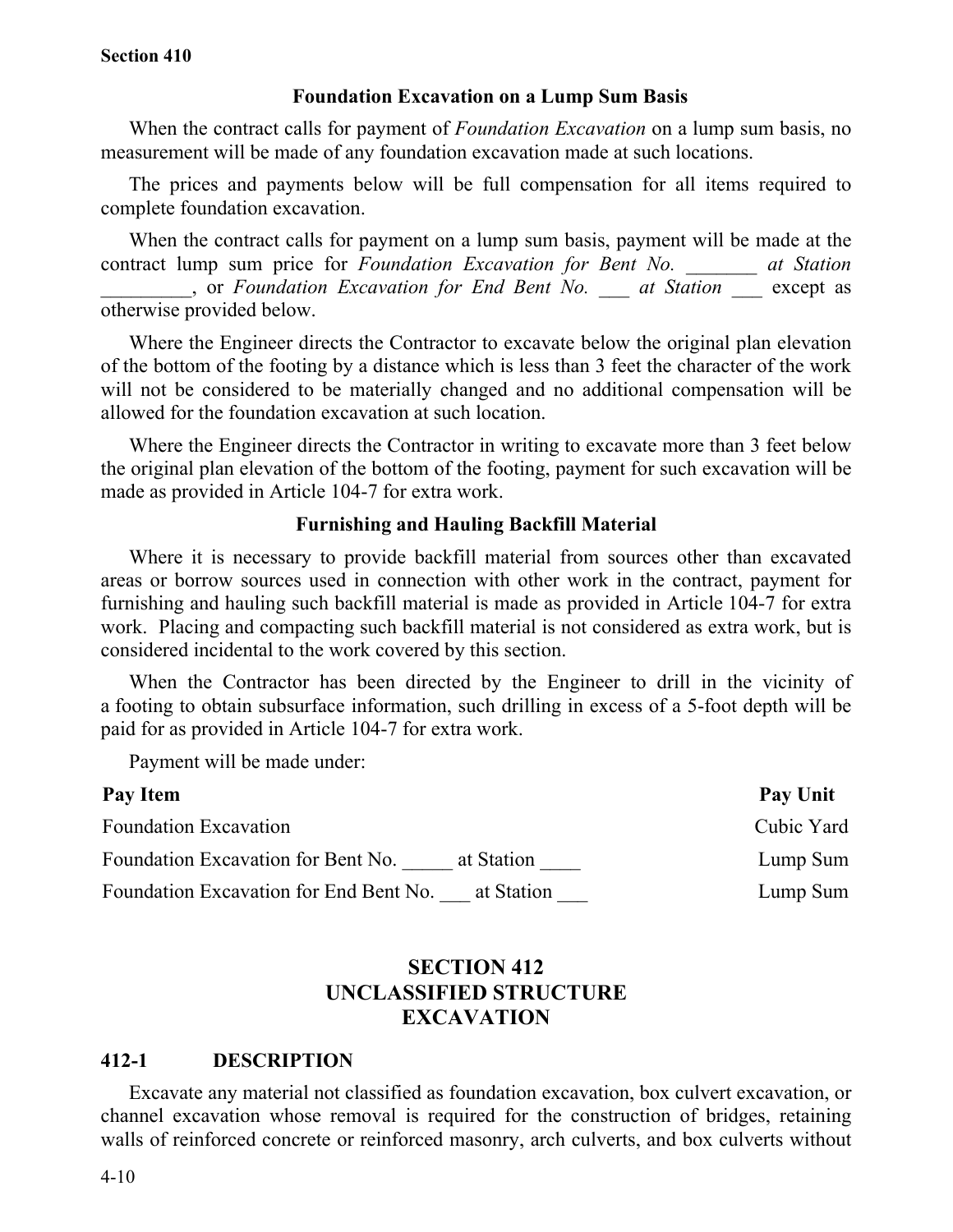floor slabs, and which is classified as unclassified structure excavation on the plans, in accordance with the contract or as directed. Excavate, blast, brace, shore, provide sheeting and cribbing, backfill, haul, and dispose of materials.

Do not deposit excavated materials, nor construct earth dikes or other temporary earth structures, in rivers, streams, or impoundment or so near to such waters that they are carried into any river, stream, or impoundment by stream flow or surface runoff.

Dispose of all timber, stumps, and debris in accordance with Article 200-5.

# **412-2 PRESERVATION OF CHANNEL**

Unless otherwise required by the contract, do not excavate in stream channels. Do not disturb the natural stream bed adjacent to the structure without permission.

Do not place material in a stream without approval. Remove materials placed within the stream area and leave the stream in its original condition, unless otherwise permitted.

# **412-3 UTILIZATION OF EXCAVATED MATERIAL**

Use and place suitable excavated material in accordance with the requirements of Articles 410-7 and 410-8.

Notify the Engineer a sufficient time before beginning the excavation so that measurements may be taken of the undisturbed ground.

# **412-4 MEASUREMENT AND PAYMENT**

*Unclassified Structure Excavation* will be measured and paid for as the actual number of cubic yards of materials, measured in their original position and computed by the average end area method, which is acceptably excavated in accordance with the contract or as directed by the Engineer. Original cross sections for the determination of excavation quantities are taken before any excavation is done.

No measurement is made of any materials excavated outside of the limits shown on the plans or directed in writing by the Engineer, or any materials excavated before the Engineer makes measurements of the undisturbed ground.

The price and payment below will be full compensation for all items required to complete unclassified structure excavation including but not limited to those items contained in Article 412-1.

When the contract includes the item of *Unclassified Structure Excavation at Station \_\_* the work will be paid for at the contract lump sum price.

Payment will be made under:

| Pay Item                                     | Pay Unit   |
|----------------------------------------------|------------|
| Unclassified Structure Excavation            | Cubic Yard |
| Unclassified Structure Excavation at Station | Lump Sum   |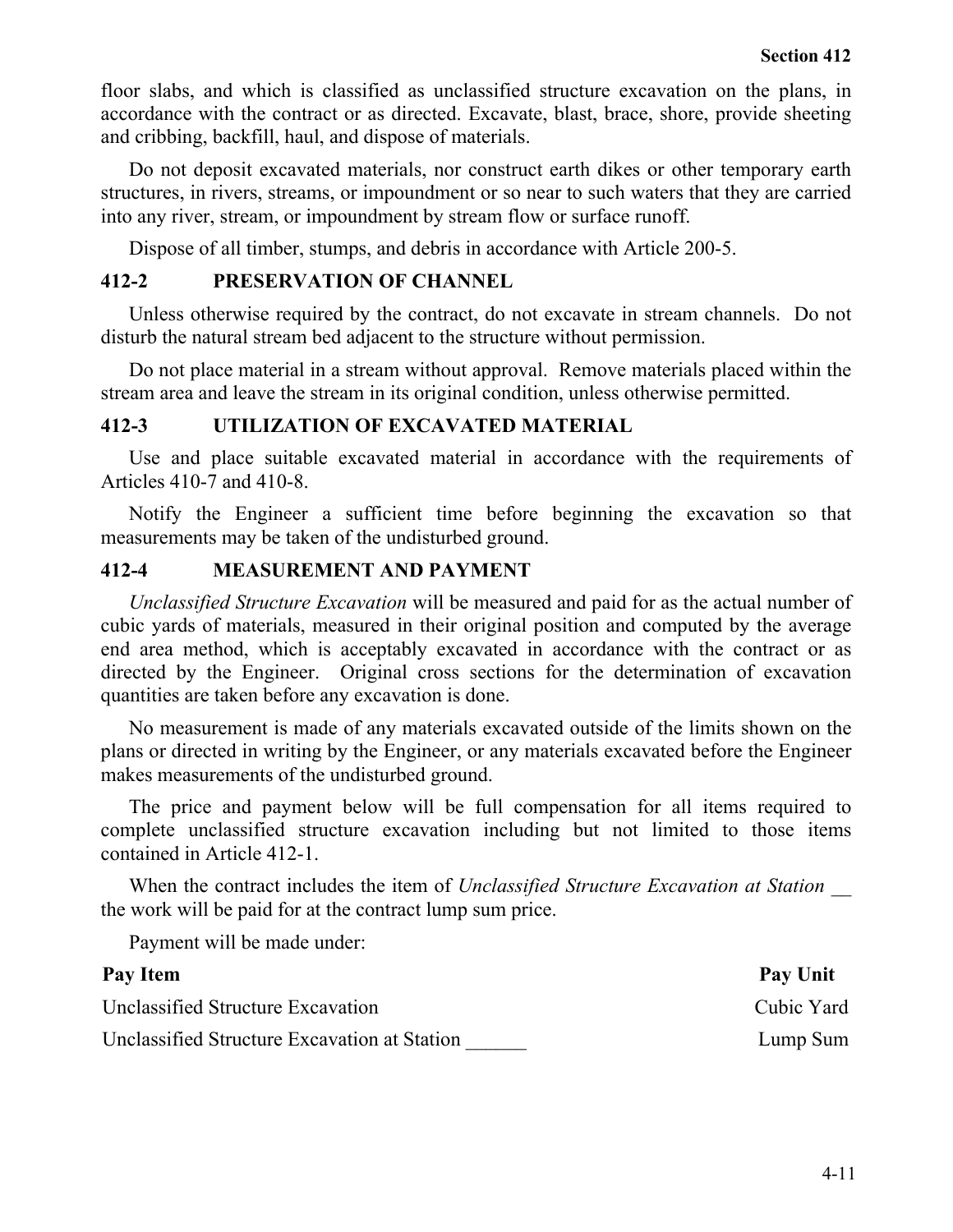# **SECTION 414 BOX CULVERT EXCAVATION**

## **414-1 DESCRIPTION**

Excavate all material necessary for the construction of box culverts with floor slabs in accordance with the contract or as directed. Excavate, blast, drain and divert water, bail, pump, brace, shore, provide sheeting, cribbing, cofferdams, culvert foundation conditioning, subsurface drainage and drawings; backfill, haul, and dispose of materials.

Do not deposit excavated materials, nor construct earth dikes or other temporary earth structures in rivers, streams, or impoundment or so near to such waters that they are carried into any river, stream, or impoundment by stream flow or surface runoff. As an exception to the above, obtain written approval for the use of confined earth materials in cofferdams for structure foundations.

## **414-2 MATERIALS**

Refer to Division 10:

| <b>Item</b>                             | <b>Section</b> |
|-----------------------------------------|----------------|
| Subdrain Fine Aggregate                 | 1044-1         |
| Stone, No. 78M                          | 1005           |
| <b>Foundation Conditioning Material</b> | 1016           |

## **414-3 FOUNDATION EXCAVATION**

Notify the Engineer a sufficient time before beginning the excavation so that measurements may be taken of the undisturbed ground if desired by the Engineer. Do not disturb the existing ground at the culvert site without permission.

Where necessary for safety, slope, shore, brace, or protect by cofferdams the foundation openings in accordance with local and State safety standards. Perform foundation excavation and related work in such sequence that no portion of the culvert will be endangered by subsequent operations. Protect completed portions of a culvert from blasting.

Remove and dispose of boulders, vegetative matter, and any other objectionable material.

Notify the Engineer after excavating each foundation. Do not place any concrete until obtaining approval of the excavation depth, the character of the foundation material and permission to proceed.

Take special care not to disturb the bottom of the excavation until immediately before placing reinforcing steel and concrete.

# **414-4 CONDITIONING CULVERT FOUNDATION**

Excavate to a depth as directed below the bottom of the barrel or wing footing and replace the excavated material with foundation conditioning material.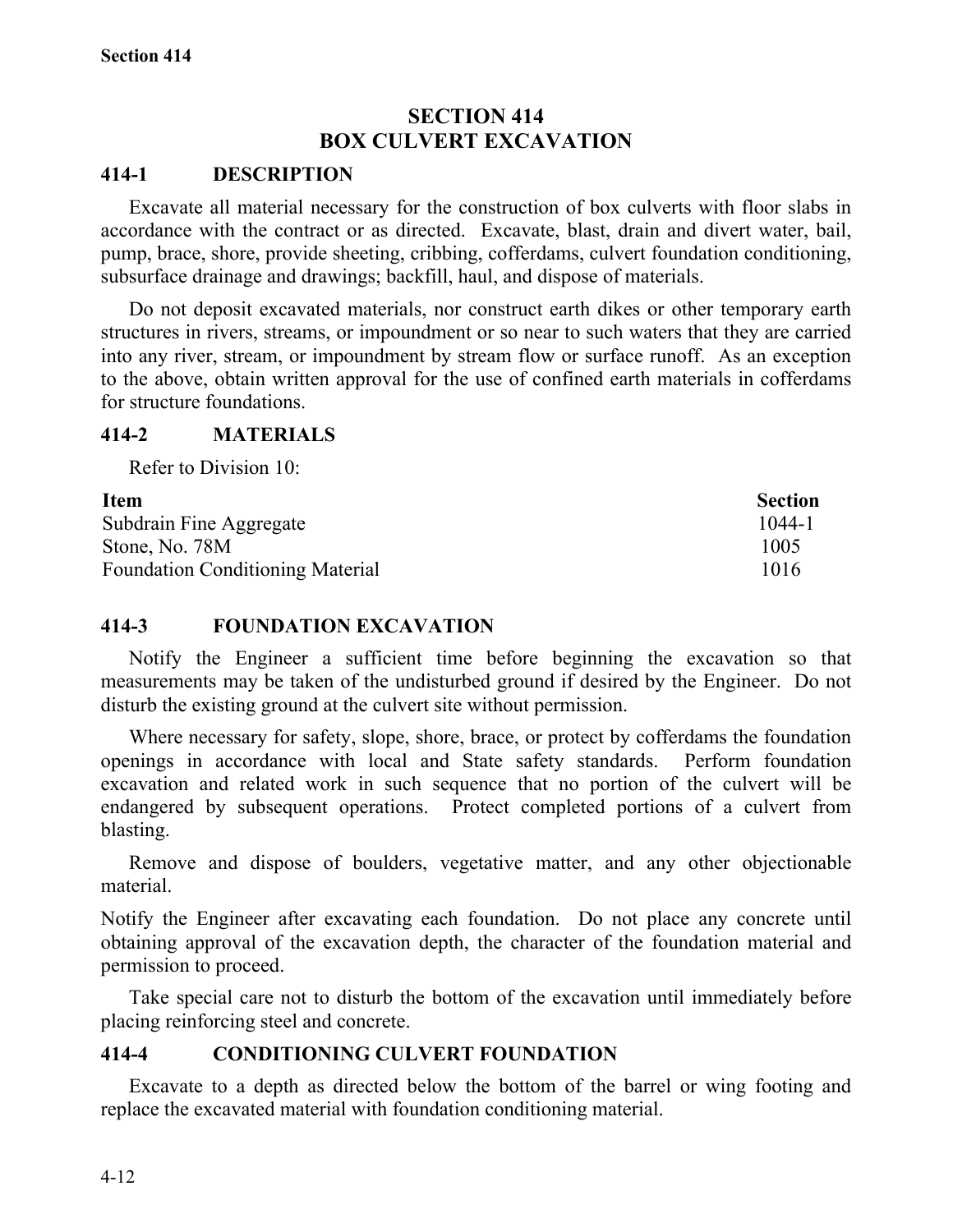When the foundation material beneath a portion of the barrel or wing footing is rock or incompressible material, and softer material is beneath the remainder of the barrel or wing footing, excavate the rock material within the neat lines of the barrel or footing to a depth of 12" below the bottom of the barrel and footings and backfill with foundation conditioning material.

Use Class VI, Select Material foundation conditioning material as defined in Section 1016.

## **414-5 PUMPING**

Pump from the interior of any foundation enclosure in such a manner as to preclude the possibility of the movement of water over or through any fresh concrete. Do not pump while placing concrete or for a period of at least 24 hours thereafter, unless done from a suitable sump separated from the concrete work by a substantially watertight wall.

## **414-6 UTILIZATION OF EXCAVATED MATERIAL**

Use suitable excavated material in accordance with Article 410-7.

## **414-7 BACKFILLING AND FILLING**

As soon as practical after completing the box culvert, place the backfill and redirect the stream through the culvert.

Use approved material for backfill that is free from large or frozen lumps, wood, or other undesirable material. Where there is not an adequate quantity of suitable backfill material available from culvert excavation, provide suitable backfill material compensated as provided in Subarticle 410-12.

Eliminate any excavated slope adjacent to backfill areas by stepping or serrating to prevent wedge action.

Compact all portions of the backfill that become a part of roadway typical sections or their foundations in accordance with Subarticle 235-4(C). Place all other portions of the backfill in layers not more than 6" in depth of loose measure and compact to a density comparable to the adjacent undisturbed material. Refill all excavated spaces not filled with permanent work with earth up to the ground surface existing before the excavation.

Do not place backfill or embankment behind the walls of culverts until after placing the top slab and allowing development of the minimum compressive strength required by Article 420-20.

Place backfill or embankment material simultaneously insofar as possible to approximately the same elevation on both sides of the culvert and do not carry it to an elevation higher than 1 foot above the top of footing or bottom slab until the concrete develops the minimum required strength for the class of concrete used.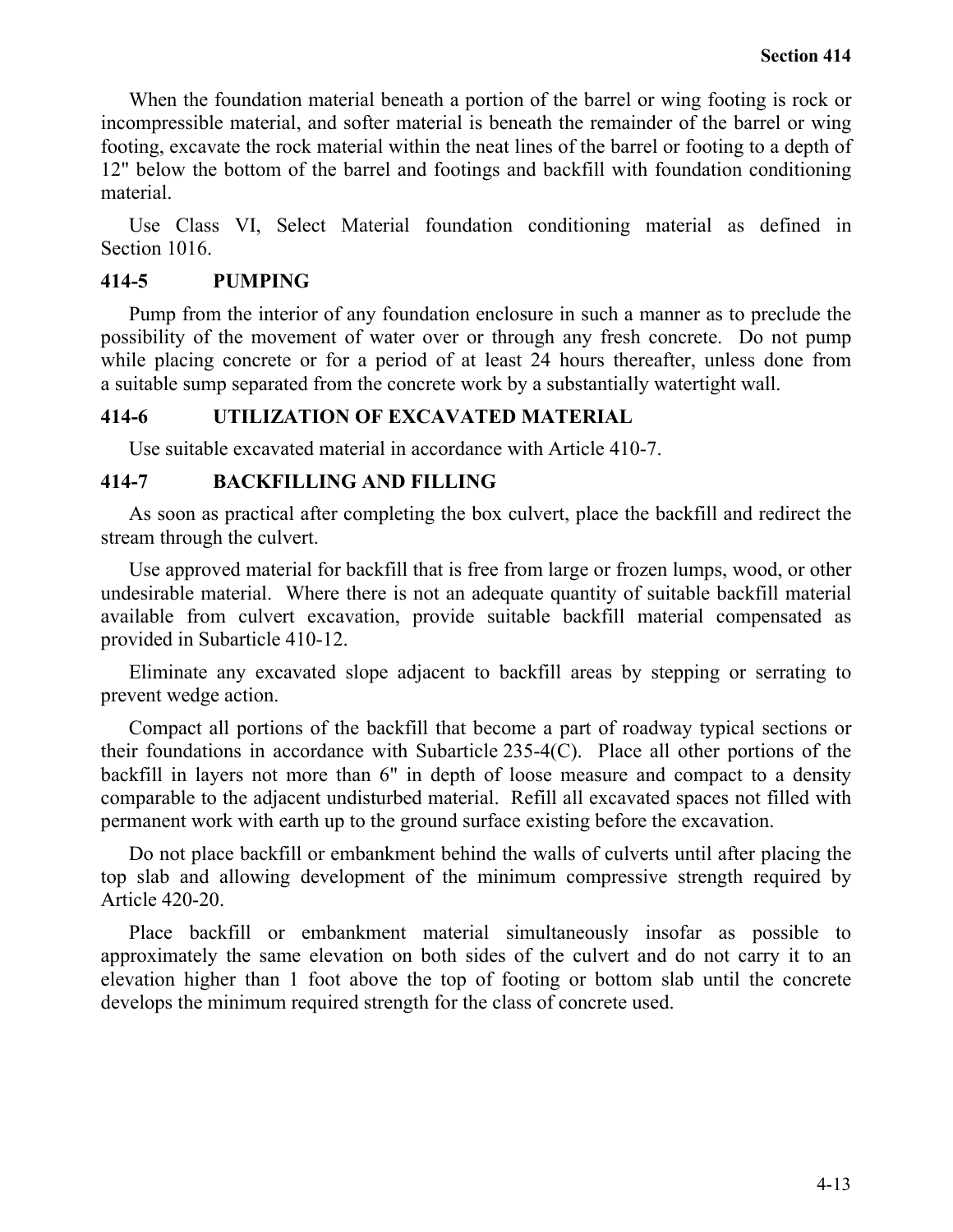# **414-8 SUBSURFACE DRAINAGE AT WEEP HOLES**

Place subsurface drainage in accordance with Article 410-9.

## **414-9 MEASUREMENT AND PAYMENT**

The prices and payments below will be full compensation for all items required to complete box culvert excavation including but not limited to those items contained in Article 414-1.

*Foundation Conditioning Material, Box Culvert* will be measured and paid for in tons of material that is placed within the established limits. The number of tons of material is determined by weighing the material in trucks in accordance with the requirements of Article 106-7. No deduction will be made for any moisture contained in the material at the time of weighing. Such price and payment will be full compensation for all excavation made below the bottom of the barrel and wing footings in addition to furnishing, hauling, and placing the foundation conditioning material.

*Culvert Excavation, Sta.* The *u* will be paid for at the contract lump sum price. No measurement for payment will be made for this pay item, and no adjustment in the contract lump sum price will be made unless the size, length, elevation, or location of the culvert is revised. In the event of a revision in the size, length, elevation, or location of the culvert, such revision will be considered an alteration of plans or details of construction in accordance with Article 104-3.

Where it is necessary to provide backfill material from sources other than excavated areas or borrow sources used in connection with other work in the contract, payment for furnishing and hauling such backfill material is made as provided in Article 104-7 for extra work. Placing and compacting such backfill material is not considered extra work, but is considered incidental to the work covered by this section.

Payment will be made under:

Culvert Excavation, Sta. **Lump Sum** 

Foundation Conditioning Material, Box Culvert Ton

Pay Item **Pay Unit** 

# **SECTION 416 CHANNEL EXCAVATION**

## **416-1 DESCRIPTION**

Excavate any material outside of the pay limits of foundation excavation, unclassified structure excavation, or box culvert excavation, which is classified as channel excavation in the plans. Place suitable excavated material as directed, drain and divert water, pump, blast, haul, dispose of materials, and backfill.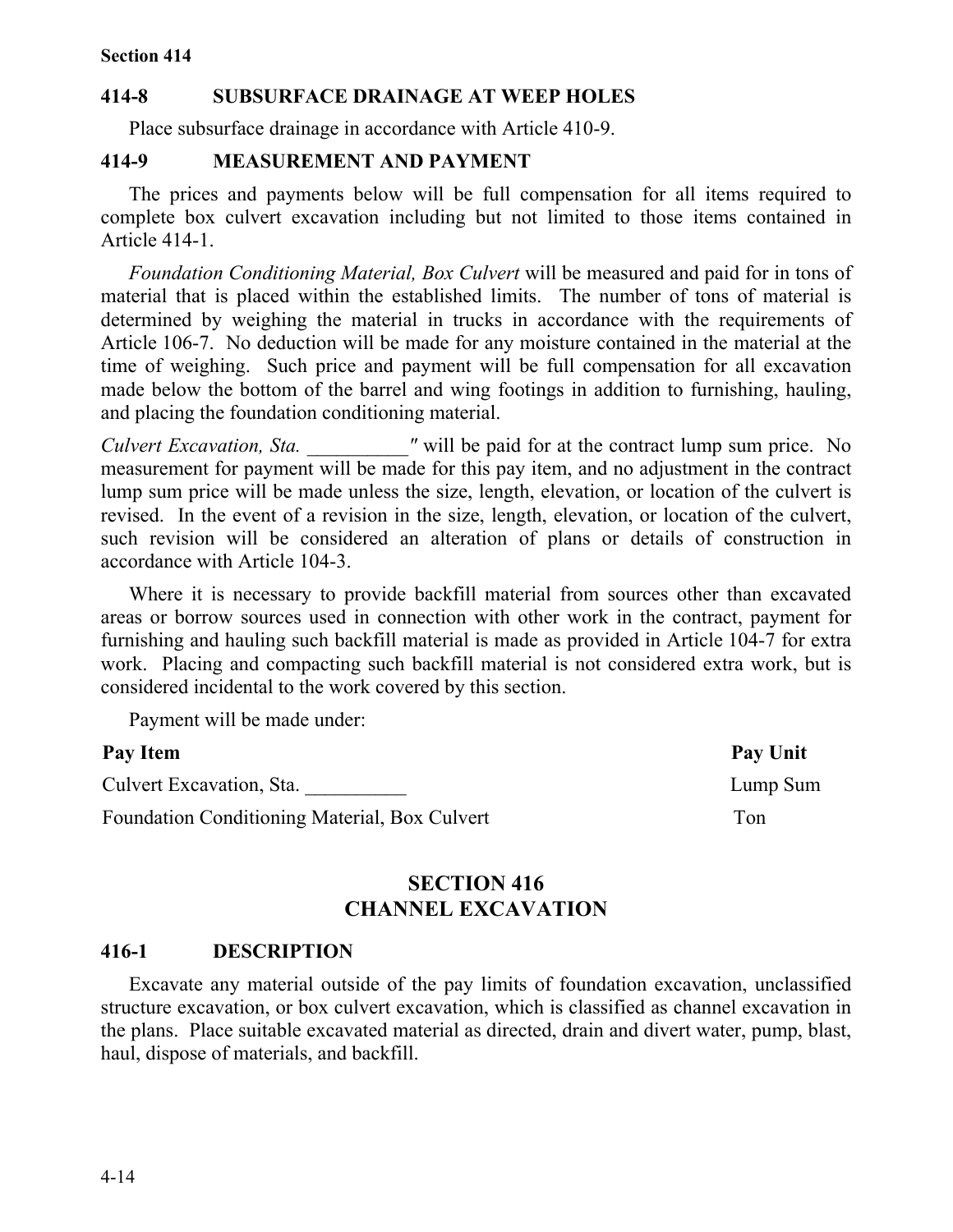Do not deposit excavated materials, nor construct earth dikes or other temporary earth structures in rivers, streams, or impoundment or so near to such waters that they are carried into any river, stream, or impoundment by stream flow or surface runoff.

## **416-2 CONSTRUCTION REQUIREMENTS**

Notify the Engineer a sufficient time before beginning the excavation so that measurements may be taken of the undisturbed ground. Do not disturb the existing ground without permission.

Remove and dispose of boulders, vegetative material, and any other objectionable material.

Use and place suitable excavated material in accordance with the requirements of Articles 410-7 and 410-8.

## **416-3 MEASUREMENT AND PAYMENT**

Channel excavation will be measured and paid for on a cubic yard basis. Materials will measured in their original position within the limits described below and computed by the average end area method, that are acceptably excavated in accordance with the contract or as directed. The upper limits for measurement are the actual ground surface at the time of starting work. The lower limits for measurement are established by the plans or as directed in writing.

No measurement is made of the following excavation:

Mud, muck, or similar semi-solid material which can be drained away or pumped without the use of a jet or nozzle.

Excavation before the Engineer makes measurements of the undisturbed ground.

Excavation that is within the pay limits of other excavation.

Excavation that is outside of the limits shown on the plans or as directed in writing.

Where the item *Channel Excavation* is not included in the contract, no measurement or payment is made of any channel excavation, as payment at the contract unit or lump sum price for the various items in the contract will be full compensation for the work covered by this section.

This price and payment will be full compensation for all items required to complete channel excavation.

Payment will be made under:

Channel Excavation Cubic Yard

Pay Item **Pay Unit**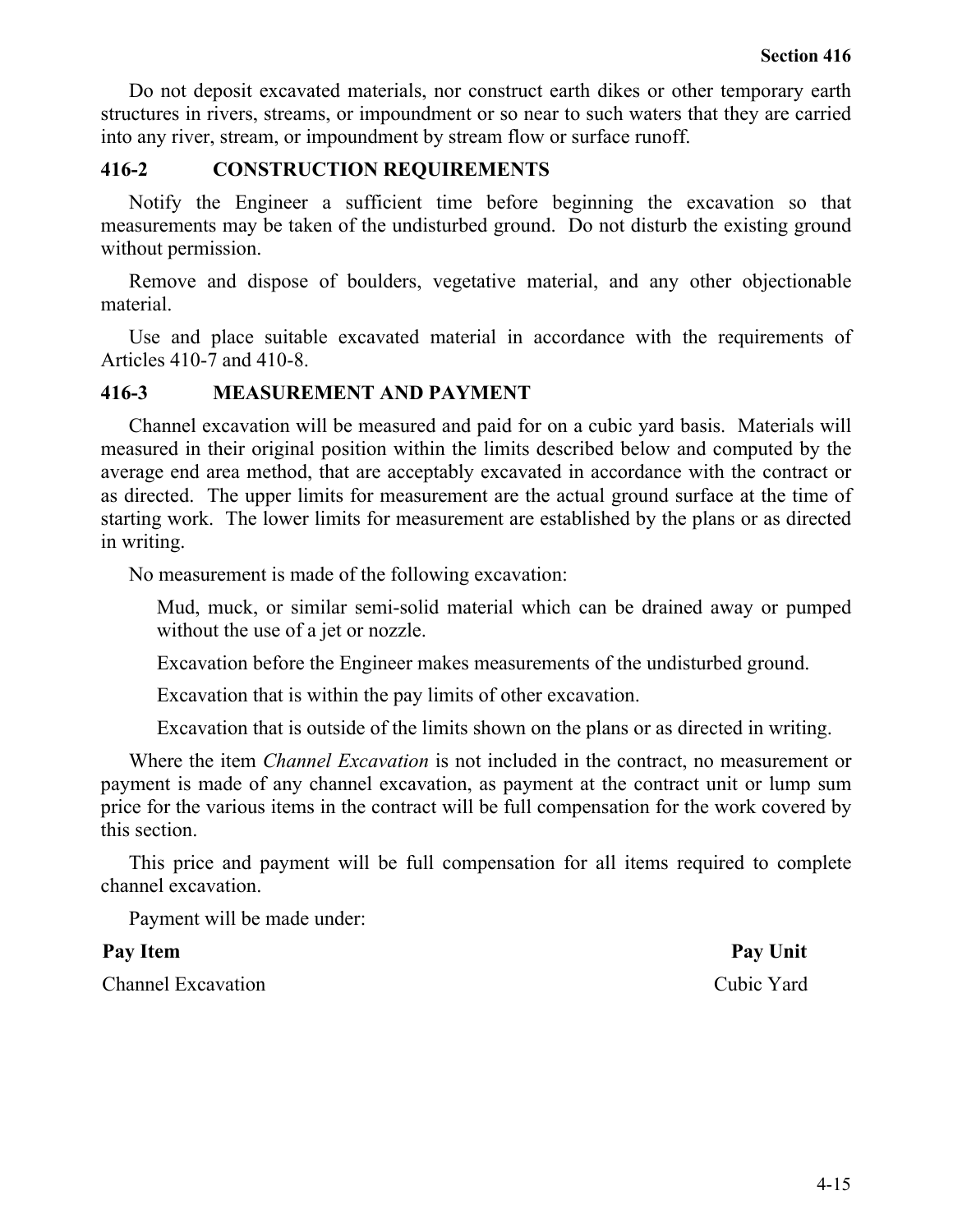# **SECTION 420 CONCRETE STRUCTURES**

## **420-1 DESCRIPTION**

Construct cast-in-place concrete structures and the cast-in-place concrete portions of composite structures in conformity with the lines, grades, and dimensions shown in the contract. Furnish and place concrete, joint filler and sealer, curing agents, epoxy protective coating, deck drains, expansion anchors, and any other material; erect and remove all falsework and forms; protect concrete in wind, rain, low humidity, high temperatures, or other unfavorable weather; construct joints and weep holes; finish and cure concrete; protect concrete from rust stains; and groove bridge floors. For reinforced concrete deck slabs, in addition to the above, furnish and place reinforcing steel and bridge scuppers; and design, furnish, erect, and remove all bridge deck forms including any appurtenances required by the Engineer to stabilize exterior girders during overhang construction.

## **420-2 MATERIALS**

Refer to Division 10:

| <b>Item</b>                         | <b>Section</b> |
|-------------------------------------|----------------|
| <b>Portland Cement Concrete</b>     | 1000           |
| Reinforcing Steel                   | 1070           |
| <b>Curing Agents</b>                | 1026           |
| Joint Fillers                       | 1028-1         |
| Joint Sealers                       | 1028           |
| Deck Drains                         | 1054-3         |
| <b>Expansion Anchors</b>            | 1074-2         |
| Metal Stay-in-Place Forms           | 1074-12        |
| Calcium Nitrite Corrosion Inhibitor | $1000-4(K)$    |
| <b>Epoxy Protective Coating</b>     | 1081           |

## **420-3 FALSEWORK AND FORMS**

## **(A) General**

Submit 8 sets of detailed drawings for falsework or forms for bridge superstructure and other components as required by the contract for review, comments and acceptance before beginning construction of the falsework or forms. This review does not relieve the Contractor of full responsibility for the safety, alignment, quality, or finish of the work.

Design falsework and forms to carry the full loads upon them, including a dead load of 150 pounds per cubic foot for concrete, loads caused by equipment and personnel, and for lateral pressures resulting from rate of pours, setting times, and effects of vibration on the concrete, so that the finished concrete surface conforms to the proper dimensions and contours and has an even appearance.

Use lumber and other material for forms and falsework that is sound and in good condition.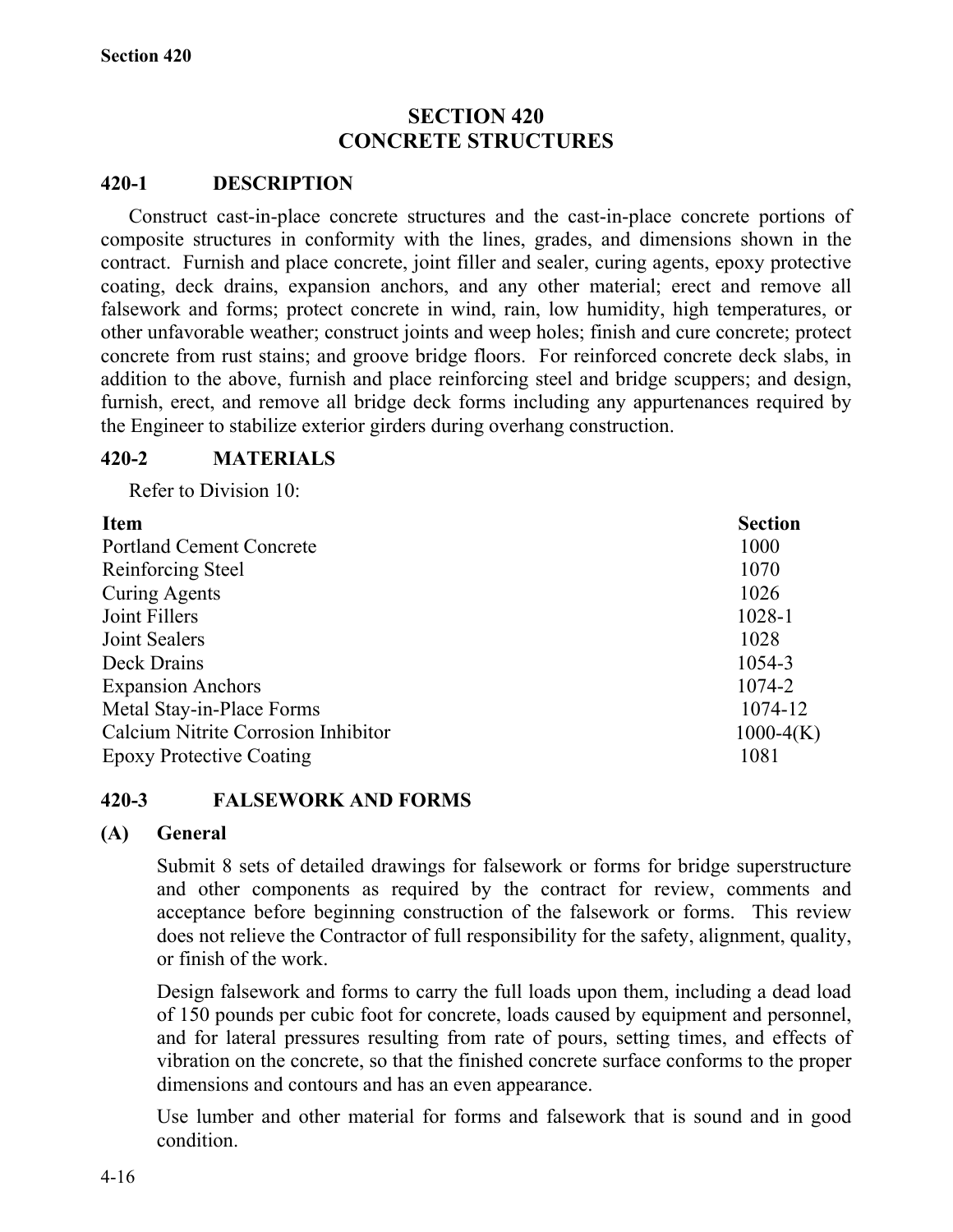Set falsework and forms to give the correct elevation shown on the drawings making proper allowance for shrinkage, deflections, and settlement, and maintain true to lines and grades designated until the concrete sufficiently hardens.

Where falsework or forms appear to be unsatisfactorily built in any respect either before or during placing of concrete, the Engineer will order the work stopped until the defects are acceptably corrected.

Keep the falsework and forms in place after placing of concrete for the periods specified in Article 420-16. Remove falsework and forms in an acceptable manner. Do not leave forms or falsework permanently in place without written approval.

Provide a means, satisfactory to the Engineer, to check any settlement or deflection that may occur during the placing of concrete in the various portions of the work.

## **(B) Falsework**

Build falsework on foundations of sufficient strength to carry the applied loads without appreciable settlement. Support falsework that cannot be founded on solid footings on ample falsework piling.

Use an acceptable method to compensate for shrinkage, deflection, and settlement. Use jacks in order to readily effect adjustment, if necessary, before or during placing of concrete, if required by the Engineer.

## **(C) Forms**

## **(1) General**

Use forms made of wood or steel except where other materials are specified by the contract or accepted by the Engineer.

## **(2) Wood Forms**

Build forms mortar-tight of material sufficient in strength with ample studding, walling, and bracing to effectively prevent any appreciable horizontal and/or vertical deflection.

Provide forms with interior dimensions such that the finished concrete is of the form and dimensions shown on the plans.

Line forms, except for surfaces permanently in contact with earth fill, with plywood or other approved material. Provide a lining with a smooth and uniform texture and of such thickness and rigidity that a concrete surface of uniform texture and even appearance results. Provide joints between form liners that are mortar tight and even and maintain to prevent the opening of joints due to the shrinkage of the lumber.

Fillet forms at all sharp corners unless otherwise noted on the plans. Mill wood chamfer strips from straight grained lumber and surface on all sides.

Give forms for all projections a bevel or draft to insure easy removal.

At all times, maintain the shape, strength, rigidity, watertightness, and surface smoothness of reused forms. Resize any warped or bulged lumber before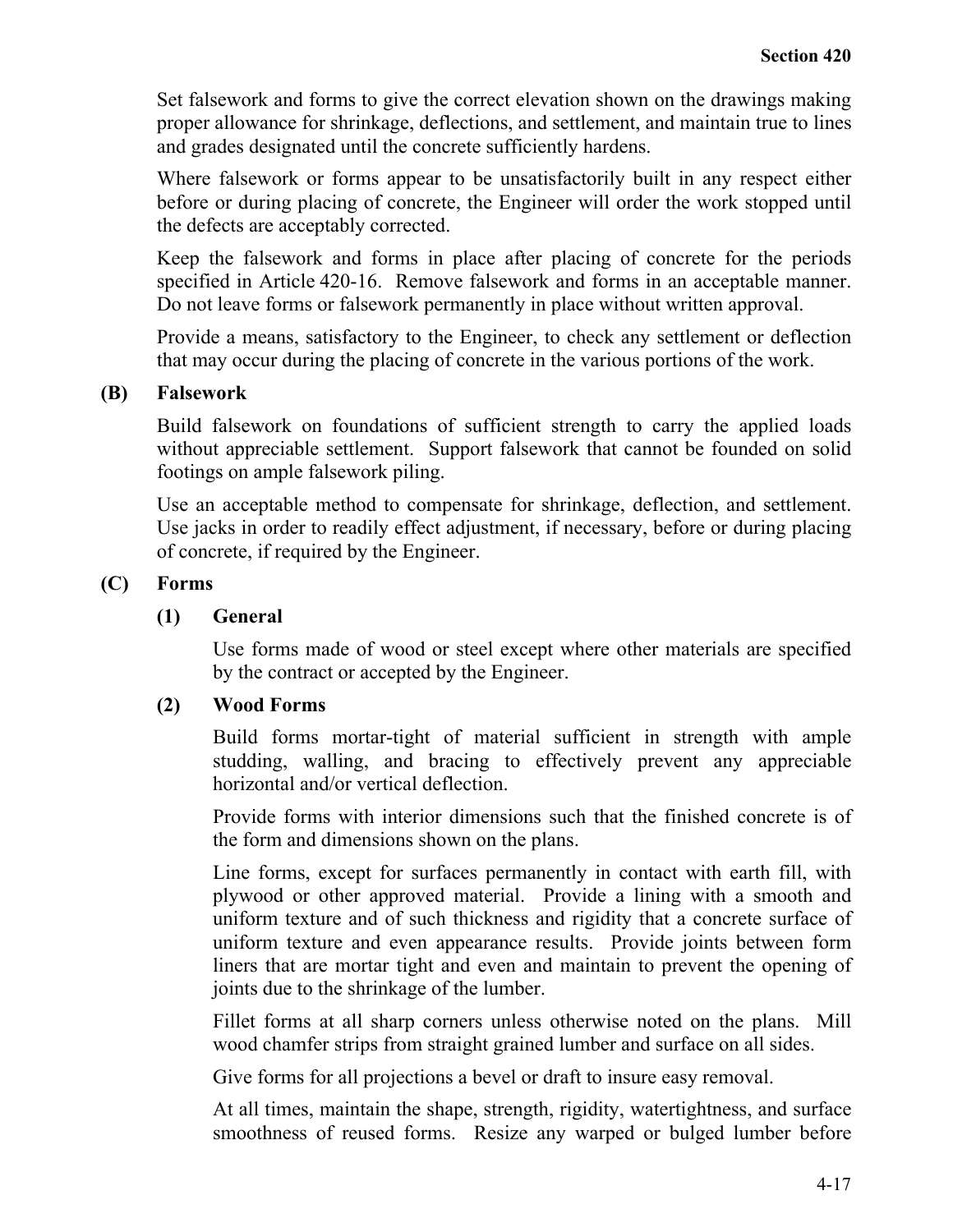reusing. Do not reuse any forms that are unsatisfactory in any respect. Do not use plywood sheets showing torn grain, worn edges, patches or holes from previous use, or other defects that impair the texture of concrete surfaces exposed to view.

Maintain an acceptable alignment and no broken edges on all chamfer strips.

Thoroughly clean forms previously used of all dirt, mortar, and foreign material before reusing. Before placing concrete in forms to be removed, thoroughly coat all inside surfaces of the forms with commercial quality form oil or other equivalent coating which permits the ready release of the forms and does not discolor the concrete.

Construct or install metal spacers or anchorages, required within the forms for their support or to hold them in correct alignment and location, in such a way that the metal work can be removed to a depth of at least 1" from the exposed surface of the concrete without injury to such surface by spalling or otherwise. Limit the diameter to not greater than 1½ times its depth for the recess formed in the concrete. Cut back all such metal devices in exposed surfaces, upon removal of the forms, to a depth of at least 1" from the face of the concrete. Carefully fill cavities produced by the removal of metal devices with cement mortar of the same mix used in the body of the work immediately upon removal of the forms, and leave the surface smooth, even, and as nearly uniform in color as possible. As an option, break off flush with the concrete surface those metal devices with cross sectional area not exceeding 0.05 square inches on surfaces permanently in contact with earth fill.

Do not weld metal devices to either reinforcing steel or structural steel that is a permanent part of the structure without written approval.

## **(3) Steel Forms**

Apply the requirements of Subarticle  $420-3(C)(2)$  in regards to design, mortar tightness, filleted corners, beveled projections, bracing, alignment, texture and evenness of appearance of the resulting concrete surface, removal, re-use, and oiling to steel forms. Use steel for forms of such thickness that the forms remain true to shape. Counter-sink bolt and rivet heads. Design clamps, pins, or other connecting devices to hold the forms rigidly together and allow removal without injury to the concrete. Do not use steel forms that do not present a smooth surface or line up properly. Exercise care to keep steel forms free from rust, grease, or other foreign matter that will tend to discolor the concrete.

## **(D) Forms for Concrete Bridge Decks**

In addition to the requirements of Subarticles  $420-3(C)(1)$  through  $420-3(C)(3)$ , the following requirements apply to falsework and forms used to construct reinforced concrete bridge decks on girders. Furnish all materials, labor, equipment and incidentals necessary for the proper installation of falsework and forms for concrete bridge deck slabs.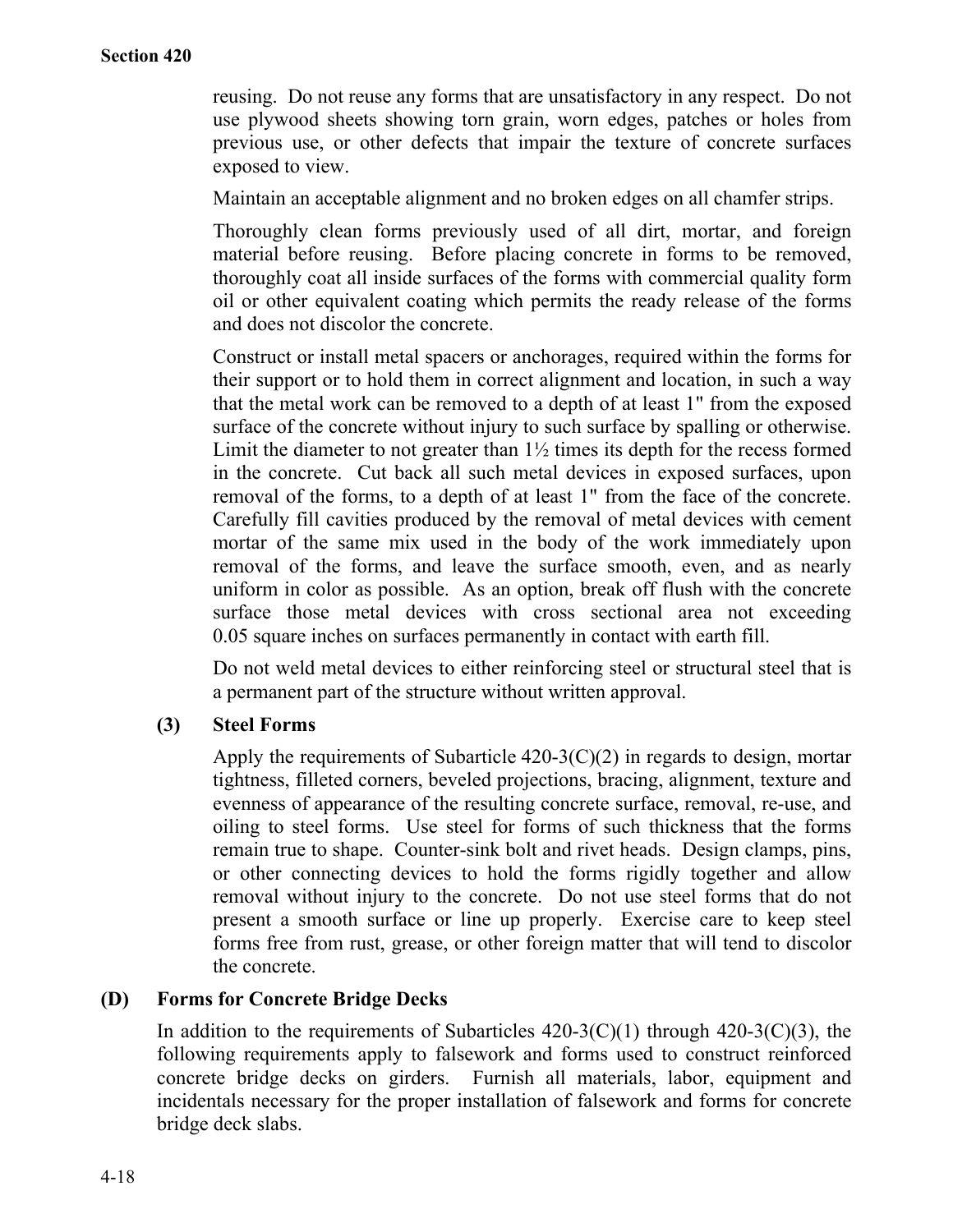For prestressed girder spans, the plans for the concrete deck slab are detailed for the use of a cast-in-place slab using either precast prestressed concrete panels or fabricated metal stay-in-place forms; however, as an option, construct a cast-in-place slab using removable forms. If noted on the plans, the option is available to use metal stay-in-place forms in lieu of precast prestressed concrete panels.

For structural steel spans, plans for the concrete deck slab are detailed for the use of metal stay-in-place forms; however, as an option, construct a cast-in-place slab using removable forms. Do not use precast prestressed concrete panels on structural steel spans.

If using a form system other than that detailed on the plans, do so at no additional cost to the Department. Changes in slab design to accommodate the use of optional forms are the responsibility of the Contractor. Submit these changes for review and approval. Prior to using optional forms, submit two sets of prints of detailed checked plans of the system and checked design calculations for the composite slab complying to the latest *AASHTO Standard Specifications* and *Highway Design Branch Structure Design Manual*. After the drawings are reviewed and, if necessary, the corrections made, submit reproducible drawings of the deck system to become the revised plans. Ensure that the size of the sheets used for the drawings is 22" x 34". Ensure that the plans and design calculations are checked and sealed by a North Carolina Licensed Professional Engineer.

Where reinforced concrete deck slab with sand lightweight concrete is required by the contract, do not use precast prestressed concrete panels.

Unless otherwise shown on the plans, use the same forming system for all of the same type superstructure spans within the bridge. Construct the slab overhang from the exterior girder to the outside edge of superstructure using removable forms.

# **(1) Precast Prestressed Concrete Panels**

Prestressed concrete panels are subject to the requirements for prestressed concrete members as specified in Section 1078, the plans, and these Specifications.

Design prestressed panels subject to review by the Engineer. Prior to using prestressed panels, submit 7 sets, including one reproducible set, of detailed plans of the panels for review. Submit with the checked plans 1 set of checked design calculations for the panels complying with the latest *AASHTO Standard Specifications*, requirements detailed herein, and the plans. Have the plans and design calculations checked and sealed by a North Carolina Licensed Professional Engineer. If corrections to the drawings are necessary, submit 1 set of corrected reproducible drawings. Use a plan sheet size of 22" x 34". The drawings become part of the plans.

Design the prestressed concrete panels in accordance with the following criteria:

(a) Design details to provide a mating surface joint or a draft not exceeding 1/8" resulting in a joint that is closed at the top and a maximum of 1/4"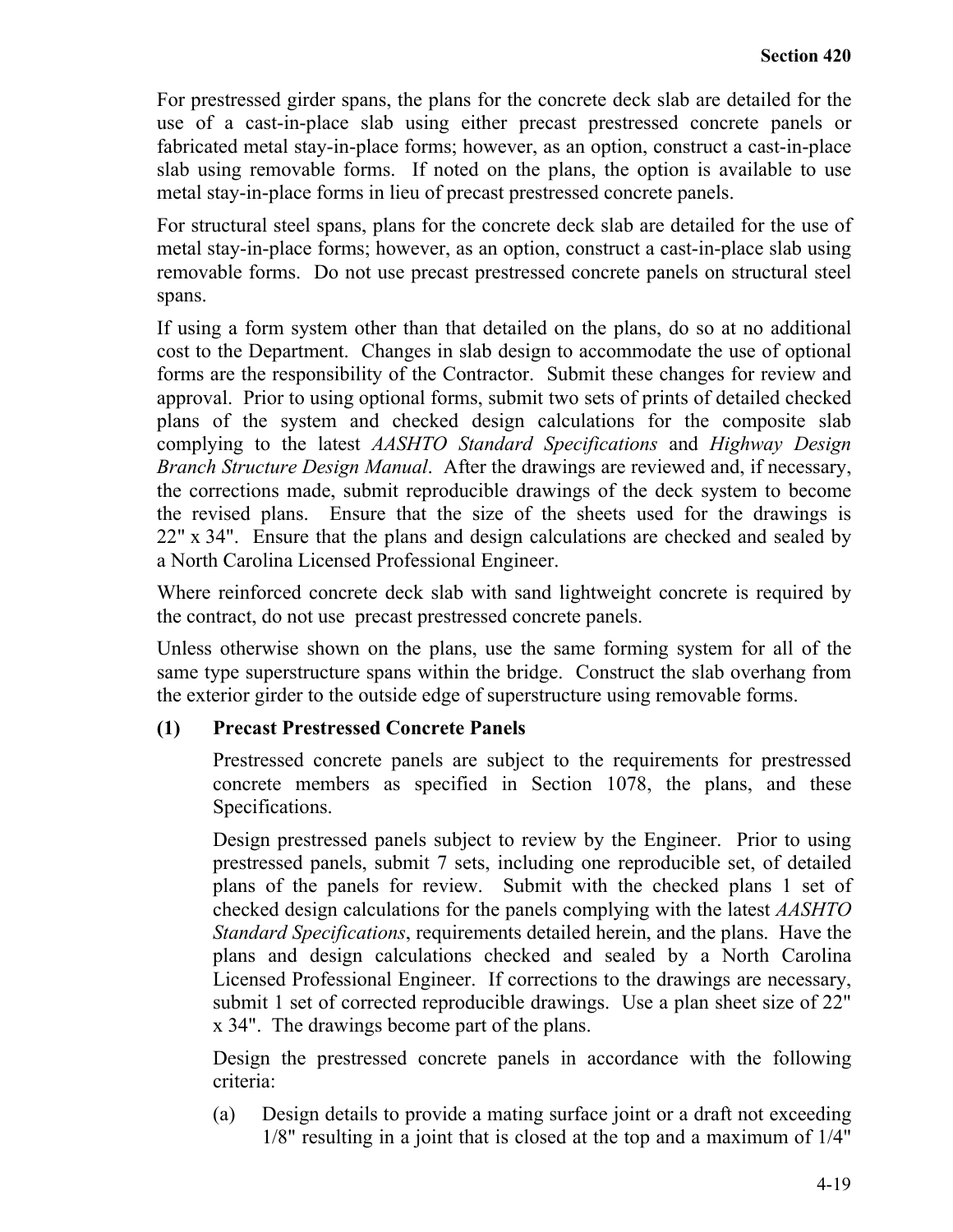open at bottom of panel. Detail the joints filled with grout or other methods approved by the Engineer to prevent leakage of the concrete. Place a chamfer or fillet, with a 3/4" horizontal width, along the top edges of the panel parallel with the prestressed girder.

- (b) Design panels to support the dead load of the panel, reinforcement, plastic concrete and a 50 pounds per square foot construction load. Design the panel and slab acting compositely to support design live loads and dead loads acting on the composite section. Include in the design dead load acting on the composite section an additional load of 20 pounds per square foot for a future asphalt wearing surface. For bridges up to 44 feet in width distribute equally to all deck panels superimposed dead loads for such permanent bridge items as barrier rails, medians or any dead load which is applied after the deck is cast. In the case of bridges over 44 feet wide, distribute these loads equally to the first 2 1/2 panels adjacent to each side of the load.
- (c) The design span of the prestressed concrete panel is the clear distance between edges of girders plus 2" measured parallel to the panel edges.
- (d) Limit tension in the precompressed tensile zone to 424 psi unless the plans require 0-psi tension.

# **(2) Fabricated Metal Stay-In-Place Forms**

Furnish metal stay-in-place forms with closed tapered ends to form the concrete deck slabs as shown on the plans. Submit 8 copies of complete fabrication and erection drawings for review, comments and acceptance. When required by the design plans, detail SIP forms with excluder plates to exclude concrete from the valleys in the forms. Styrofoam void fillers may be used in SIP metal forms with the following stipulations:

Adhesive shall be used on all three contacting sides of the styrofoam void fillers rather than on the bottom only.

The adhesive shall be compatible with the styrofoam material so as not to cause the styrofoam to decompose.

Duct tape shall not be used to hold the styrofoam in place.

Styrofoam shall be placed in one piece across each bay, and be trimmed so as not to extend over the girder.

Styrofoam damaged during placement of reinforcing steel shall be replaced.

Indicate on these plans the grade of steel, the physical and section properties for all permanent steel bridge deck form sheets and a clear indication of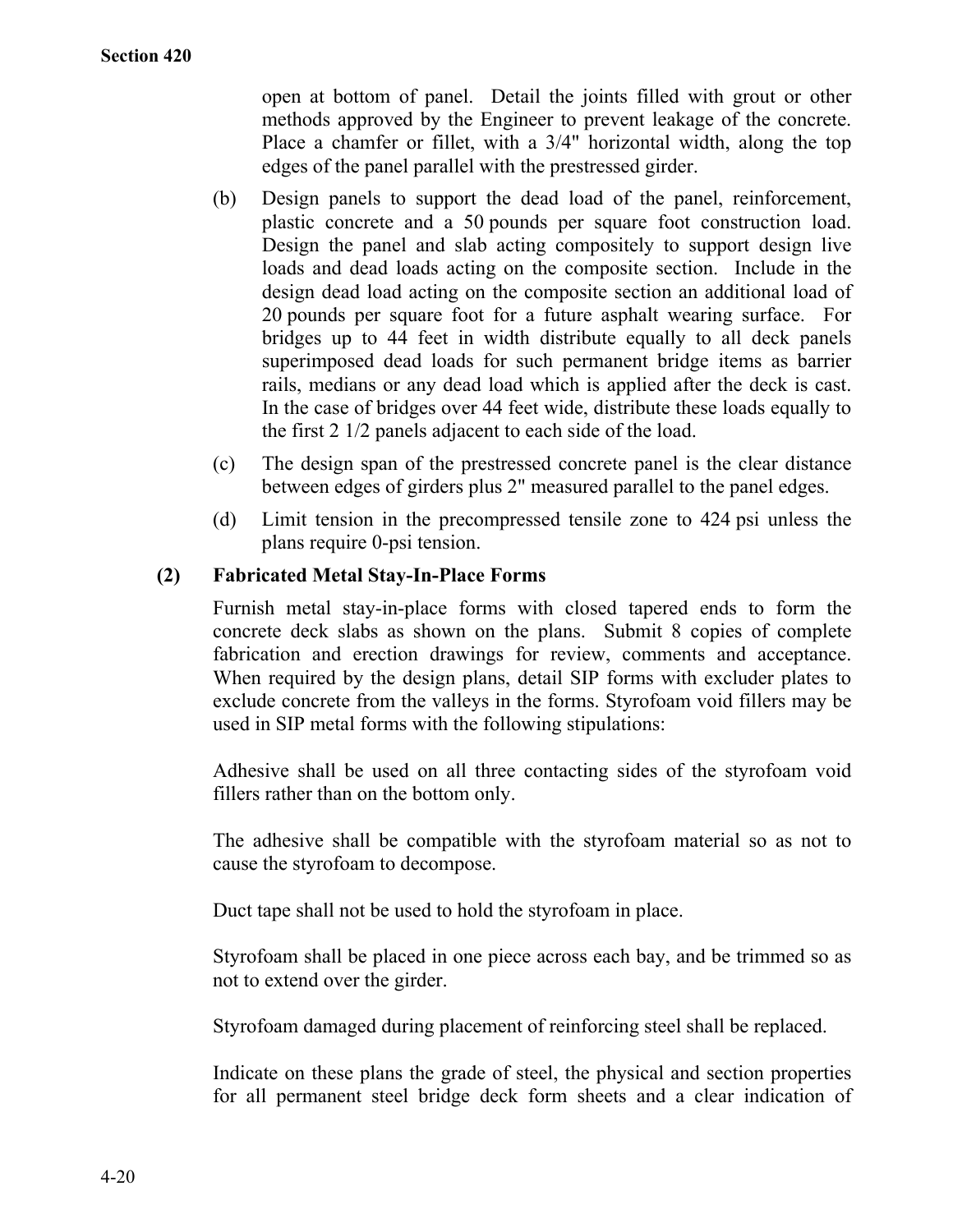locations of form supports. Do not fabricate the forming material until drawings are accepted.

Design metal stay-in-place forms in accordance with the following criteria:

- (a) Accommodate the dead load of the form, reinforcement and the plastic concrete, including the additional weight of concrete due to the deflection of the metal forms, plus 50 pounds per square foot for construction loads. Do not allow the unit working stress in the steel sheet to exceed 72.5% of the specified minimum yield strength of the material furnished nor 36 ksi.
- (b) Limit the horizontal leg of the support angle to 3". Design the support angle as a cantilever.
- (c) Limit the deflection under the weight of the forms, the plastic concrete and reinforcement to 1/180 of the form span or 1/2" whichever is less; however, do not design for a total loading less than 120 pounds per square foot.
- (d) Base the permissible form camber on the actual dead load condition. Do not use camber to compensate for deflection in excess of the foregoing limits.
- (e) The design span of the form sheets is the clear distance between edges of beam or girder flanges minus 2 " measured parallel to the form flutes. Design and provide form sheets with a length at least the design span of the forms.
- (f) Compute physical design properties in accordance with requirements of the American Iron and Steel Institute "Specification for the Design of Cold-Formed Steel Structural Members" latest published edition.
- (g) Provide a minimum concrete cover of 1 1/4" clear above metal stay-inplace form to the bottom mat of reinforcement.
- (h) Maintain the plan dimensions of both layers of primary deck reinforcement from the top of the concrete deck.
- (i) Do not weld to flanges in tension or to structural steel bridge elements fabricated from non-weldable grades of steel.
- (j) Weld metal stay-in-place forms for prestressed concrete girders to embedded clips in the girder flanges. The embedded clips shall be a minimum of 2" x 3" and 2" long. The clips shall be galvanized, 12 gauge ASTM A653 steel and have a  $\frac{3}{4}$ " or 1" diameter hole in the 2" leg. The spacing of the clips shall be 12". All submitted metal stayin-place form designs shall be able to utilize the standard size and spacing of the clip described above.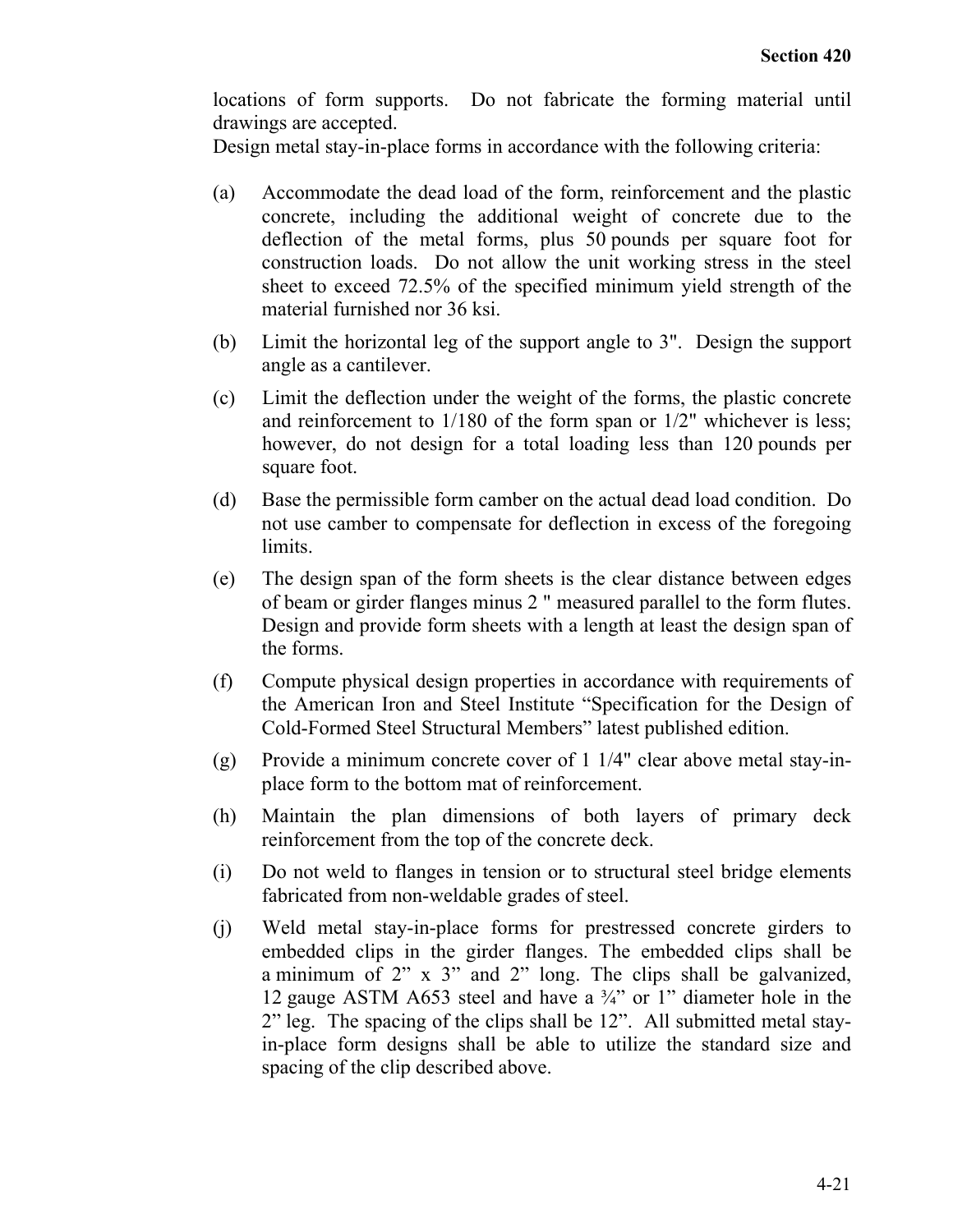Do not unload or handle fabricated metal stay-in-place forming materials in such a manner as to damage or alter the configuration of the forms. Replace damaged materials at no additional cost to the Department.

Store fabricated metal stay-in-place forms that are stored at the project site at least 4" above the ground on platforms, skids or other suitable supports and protect against corrosion and damage from any source.

Install all forms in accordance with detailed fabrication plans submitted to the Engineer for review. Clearly indicate on the fabrication plans the locations where the forms are supported by steel beam flanges subject to tensile stresses. Do not weld to the flanges within these locations. Do not allow form sheets to rest directly on the top of the beam or girder. Securely fasten sheets to form supports with a minimum bearing length of 1" at each end. Center sheets between the form supports. Place form supports in direct contact with the flange of girder or beam. Make all attachments by permissible welds, bolts, clips or other approved means. Weld in accordance with Article 1072-20 of the *Standard Specifications*, except 1/8" fillet welds are permitted.

In the areas where the form sheets lap, securely fasten the form sheets to one another by screws at a maximum spacing of 18". Securely attach the ends of the form sheets to support angles with screws at a maximum spacing of 18".

Where the galvanized coating is damaged on any exposed form metal, thoroughly clean, wire brush, then paint with two coats of zinc oxide zinc dust primer, Federal Specification TT-P-64ld, Type II, no color added, to the satisfaction of the Engineer. Minor heat discoloration in areas of welds is not considered damage and does not require the above repair.

Locate transverse construction joints at the bottom of a flute and field drill 1/4" weep holes at not more than 12" on center along the line of the joint.

Use a saw for all cuts. Do not flame cut forms.

## **(E) Falsework and Forms Over or Adjacent to Traffic**

In addition to the applicable sections in  $420-3(A)$  through  $420-3(D)$ , the following requirements apply to falsework and forms including metal stay-in-place forms and precast concrete deck panels erected over vehicular, pedestrian or railroad traffic, or vessel traffic on navigable waterways. It also covers falsework and forms for those parts of a substructure unit constructed within 20 ft. of the edge of a travelway or railroad track and more than 25 ft. above the ground line at the time of substructure construction.

(1) Submittals

Submit detailed drawings as required by the contract and one set of design calculations for falsework and forms for review and acceptance before beginning construction of the falsework or forms. Have the drawings and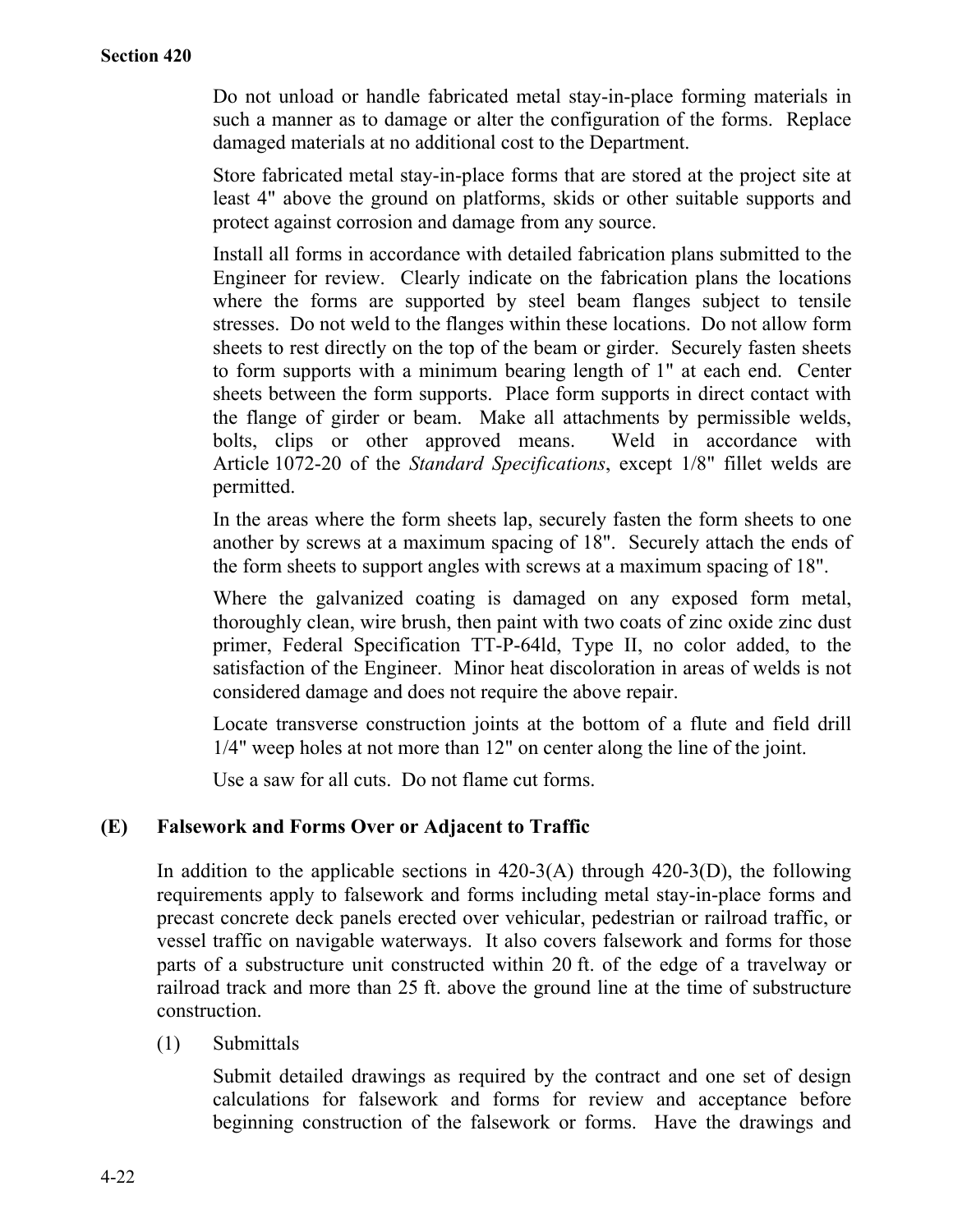design calculations prepared, signed and sealed by a North Carolina Licensed Professional Engineer. These submittal requirements apply to all falsework and form systems covered by this section.

(2) Design

Design falsework and forms for the combined effects of dead load and live load and with appropriate safety factors in accordance with this section and the respective design codes of the materials used. Include the weight of concrete, reinforcing steel, forms and falsework in the dead load. Live load includes the actual weight of any equipment the falsework supports, applied as concentrated loads at the points of contact, and a uniform load of not less than 20 lbs/ft2 applied over the supported area. In addition, apply a line load of 75 lbs/ft along the outside edge of deck overhangs.

(3) Inspection

Before the form or falsework system is loaded, inspect the erected falsework and forms and submit a written statement certifying that the erected falsework system complies with the accepted detailed drawings prepared by the Licensed Professional Engineer. Submit a separate certification for each span, unit, or bridge component. Any condition that does not comply with the accepted drawings, or any other condition deemed unsatisfactory by the Engineer, is cause for rejection until corrections are made.

## **420-4 PLACING CONCRETE**

Do not place concrete until the depth of the excavation, character of the foundation material, adequacy of the forms and falsework, placement of reinforcement and other embedded items are inspected and approved. Do not place concrete without an Inspector present.

Place concrete in daylight or obtain approval for an adequate lighting system for construction and inspection of the work.

In preparation for the placing of concrete, remove all sawdust, chips, and other construction debris and extraneous matter from the interior of forms. Remove hardened concrete and foreign matter from tools, screeds, and conveying equipment.

Make sure that the concrete temperature at the time of placing in the forms is not less than  $50^{\circ}$  F nor more than  $95^{\circ}$  F, except where other temperatures are required by Articles 420-7, and 420-14.

Do not use concrete that does not reach its final position in the forms within the time stipulated in Subarticle 1000-4(E).

Thoroughly clean and wet surfaces, other than foundation surfaces, immediately before placing concrete to facilitate bonding to those surfaces.

Regulate the placement of concrete so that the pressures caused by the wet concrete do not exceed those used in the design of the forms.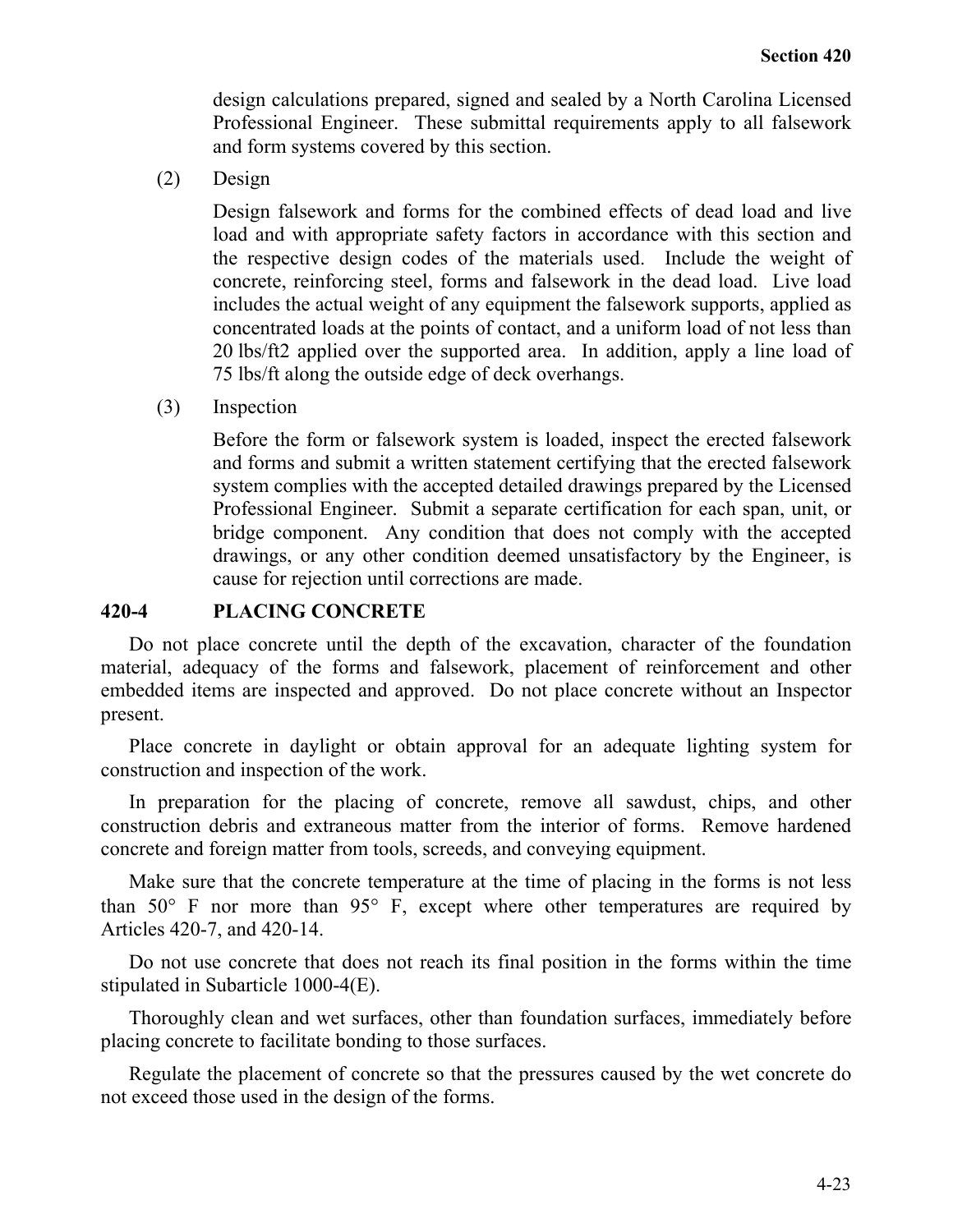#### **Section 420**

Thoroughly work the external surface of all concrete during the placing by means of approved tools. During the placing of concrete, take care to use methods of compaction that result in a surface of even texture free from voids, water, or air pockets, and that force the coarse aggregate away from the forms in order to leave a mortar surface.

Place concrete so as to avoid segregation of the materials and the displacement of the reinforcement.

Equip chutes on steep slopes with baffle boards or provide chutes in short lengths that reverse the direction of movement.

Use all chutes, troughs, and pipes made from suitable materials other than aluminum and keep them clean and free from coating of hardened concrete by thoroughly flushing with water after each run. Discharge the water used for flushing clear of the structure.

Confine concrete dropped more than 5 feet by closed chutes or pipes, except in walls of box culverts or retaining walls unless otherwise directed.

Take care to fill each part of the form by depositing the concrete as near to its final position as possible. Work the coarse aggregate back from the forms and around the reinforcement without displacing the bars. After initial set of the concrete, do not jar the forms and do not place strain on the projecting reinforcement or other items embedded in the concrete.

Compact all concrete required to be vibrated by means of approved high frequency internal vibrators or other approved type of vibrators immediately after depositing concrete in the forms. In all cases, have available at least 2 vibrators in good operating condition and 2 sources of power at the site of any structure in which more than 25 cubic yards of concrete is required. Do not attach or hold the vibrators against the forms or the reinforcing steel. When vibrating concrete containing epoxy coated reinforcing steel, use a vibrator with a protective rubber head as approved by the Engineer. Vibrate with care and in such a manner to avoid displacement of reinforcement, ducts, or other embedded elements. Vibrate in the appropriate location, manner, and duration to secure maximum consolidation of the concrete without causing segregation of the mortar and coarse aggregate, and without causing water to flush to the surface. When placing concrete to a depth in excess of 12" and containing one or more horizontal layers of reinforcing steel, place the concrete in horizontal layers not more than 12" thick. Place and compact each layer before the preceding layer takes initial set such that there is no surface of separation between layers. Do not taper layers of concrete in wedge-shaped slopes but instead place them with reasonably square ends and level tops.

If placing additional concrete against hardened concrete, take care to remove all laitance and to roughen the surfaces of the concrete to ensure that fresh concrete is deposited upon sound concrete surfaces and an acceptable bond is obtained. Thoroughly wet the existing concrete for a minimum of 2 hours before placing additional concrete.

Deposit and compact so as to form a compact, dense, impervious concrete of uniform texture which shows smooth faces on exposed surfaces. Repair, remove, and replace in whole or in part as directed and at no additional cost to the Department, any section of concrete found to be porous, cracked, plastered, or otherwise defective.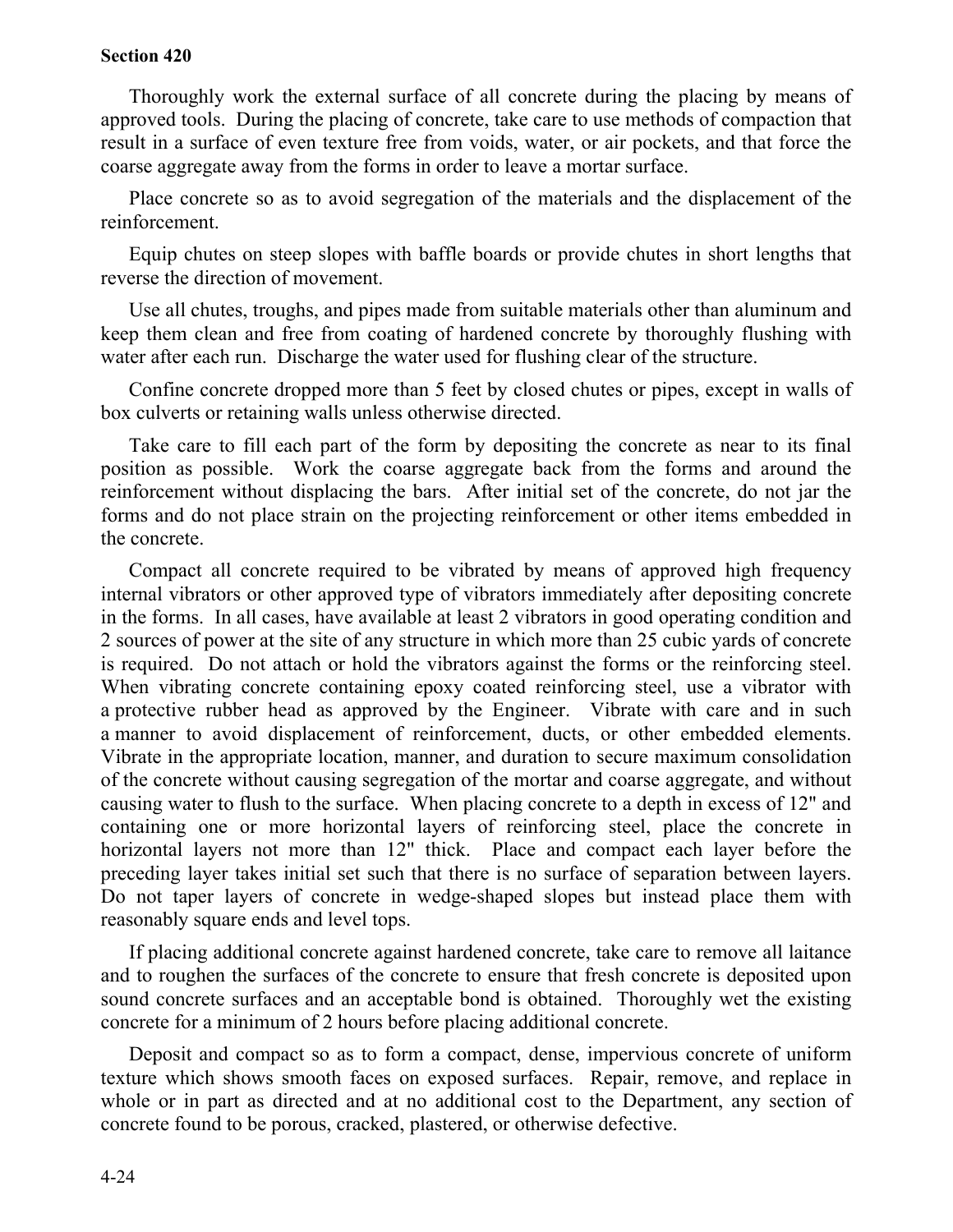Protect beams and girders during concreting operations. Remove any concrete that gets on beams or girders immediately by an approved method to restore the surface to the specified condition.

# **420-5 PUMPING CONCRETE**

Placement of concrete by pumping is permitted only when approved. Use and locate suitable pumping equipment that is adequate in capacity for the work and so that no vibrations result which might damage freshly placed concrete. Do not use pumping equipment, including the conduit system, which contains any aluminum or aluminum alloy that comes in contact with the concrete.

Waste all grout used to lubricate the inner surfaces of the conduit system.

Pump so that a continuous stream of concrete without air pockets is delivered.For test purposes, take concrete from the discharge end of the pump.

# **420-6 SLUMP TESTS**

The slump of the concrete is determined in accordance with AASHTO T119.

When a slump test is made and the results of the test exceed the specified maximum, a check test is made immediately from the same batch or truck load of concrete. If the average of the 2 test results exceeds the specified maximum slump, the batch or truck load that contains the batch is rejected.

# **420-7 PLACING CONCRETE IN COLD WEATHER**

# **(A) General**

Do not place concrete when the air temperature, measured at the location of the concreting operation in the shade away from artificial heat, is below 35°F without permission. When such permission is granted, uniformly heat the aggregates and/or water to a temperature not higher than 150°F. Place the concrete when the temperature of the heated concrete is not less than 55°F and not more than 80°F.

Use aggregates that are free of ice, frost, and frozen particles. Do not place concrete on frozen foundation material.

Protect all concrete by means of heated enclosures or by insulation whenever any of the following conditions occur:

- (a) The concrete is placed when the air temperature, measured at the location of the concreting operation in the shade away from artificial heat, is below 35°F.
- (b) The air temperature, measured at the location of the freshly placed concrete in the shade away from artificial heat, is below 35°F and the concrete has not yet attained an age of 72 hours or an age of 48 hours when using high-early strength portland cement concrete. If the mix contains fly ash or ground granulated blast furnace slag, protect the concrete for 7 days.

Provide and place at directed locations a sufficient number of maximum-minimum recording thermometers to provide an accurate record of the temperature surrounding the concrete during the entire protection period.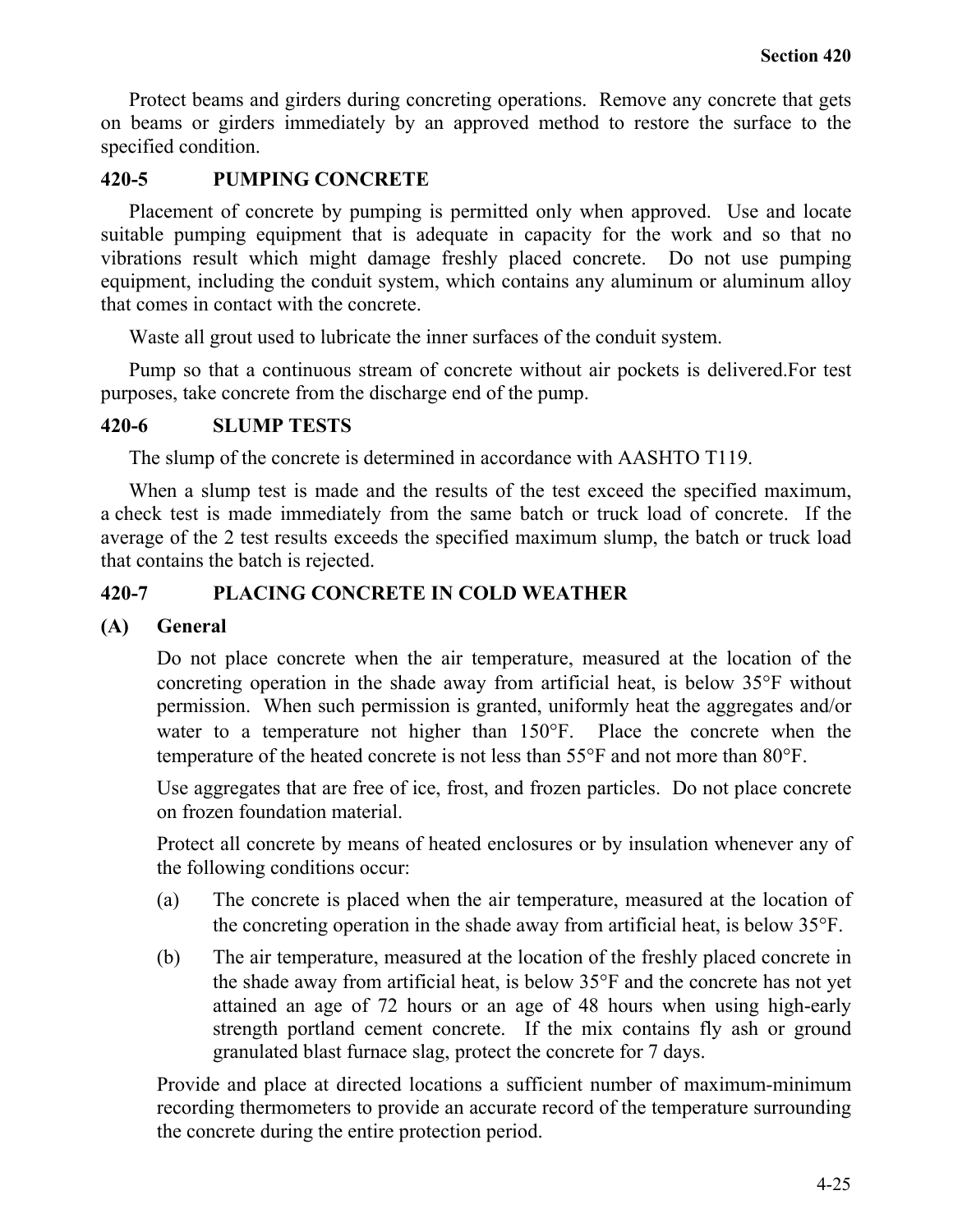Assume all risks connected with the placing of concrete under the cold weather conditions referred to herein. Permission given to place concrete when the temperature is below 35°F and the subsequent protection of the concrete as required herein does not relieve the Contractor in any way of the responsibility for obtaining the required results.

# **(B) Heated Enclosures**

Immediately enclose portland cement concrete that is placed when the air temperature is below 35°F, and portland cement concrete that has not yet attained an age of 72 hours before the air temperature falls below 35°F, with a housing consisting of canvas or other approved material supported by an open framework or with an equally satisfactory housing. Maintain the air surrounding the concrete at a temperature of not less than 50°F nor more than 90°F for the remainder of the 72 hour period. Apply these same requirements to high-early-strength portland cement concrete except reduce the 72-hour period to 48 hours. Do not begin these time periods until completing manipulation of each separate mass of concrete.

Provide such heating apparatus as stoves, salamanders, or steam equipment, and the necessary fuel. When using dry heat, provide means of preventing loss of moisture from the concrete.

# **(C) Insulation**

As an alternate to the heated enclosure specified in Subarticle 420-7(B), use insulated forms or insulation meeting all requirements of this subarticle to protect concrete. Use insulation under the same conditions that require heated enclosures. Place the insulation on the concrete as soon as initial set permits.

When using insulation for cold weather protection, batch concrete for sections 12" or less in thickness or diameter as outlined below. Use Type III portland cement without any increase in cement content, or use Type I or II portland cement with the cement content increased to 1.80 barrels per cubic yard. When the mix includes fly ash, use a mix containing 572 lbs. per cubic yard of cement and a minimum of 172 lbs. per cubic yard of fly ash. When the mix includes ground granulated blast furnace slag, use a mix containing 465 lbs. per cubic yard of cement and 250 lbs. per cubic yard of ground granulated blast furnace slag.

Use insulated materials with a minimum thickness of 1". Insulate overhang forms both on the outside vertical faces and on the underside with a 1" minimum thickness of either rigid or blanket type insulation. Use insulating materials which provide a minimum system R value of 4.0 in the up mode as determined by ASTM C-236 with a 15 mph wind over the cold side of the material and a minimum differential of 50°F. Furnish results of tests conducted in accordance with ASTM C-236 by an acceptable commercial testing laboratory for review, comments and acceptance. Obtain such acceptance prior to use of the material. Face or cover insulating blankets, top and bottom, with polyethylene or similar waterproofing material meeting the test requirements of Article 1026-3 except for the length and color requirements. Place blankets on the concrete in such a manner that they form a waterproof surface for the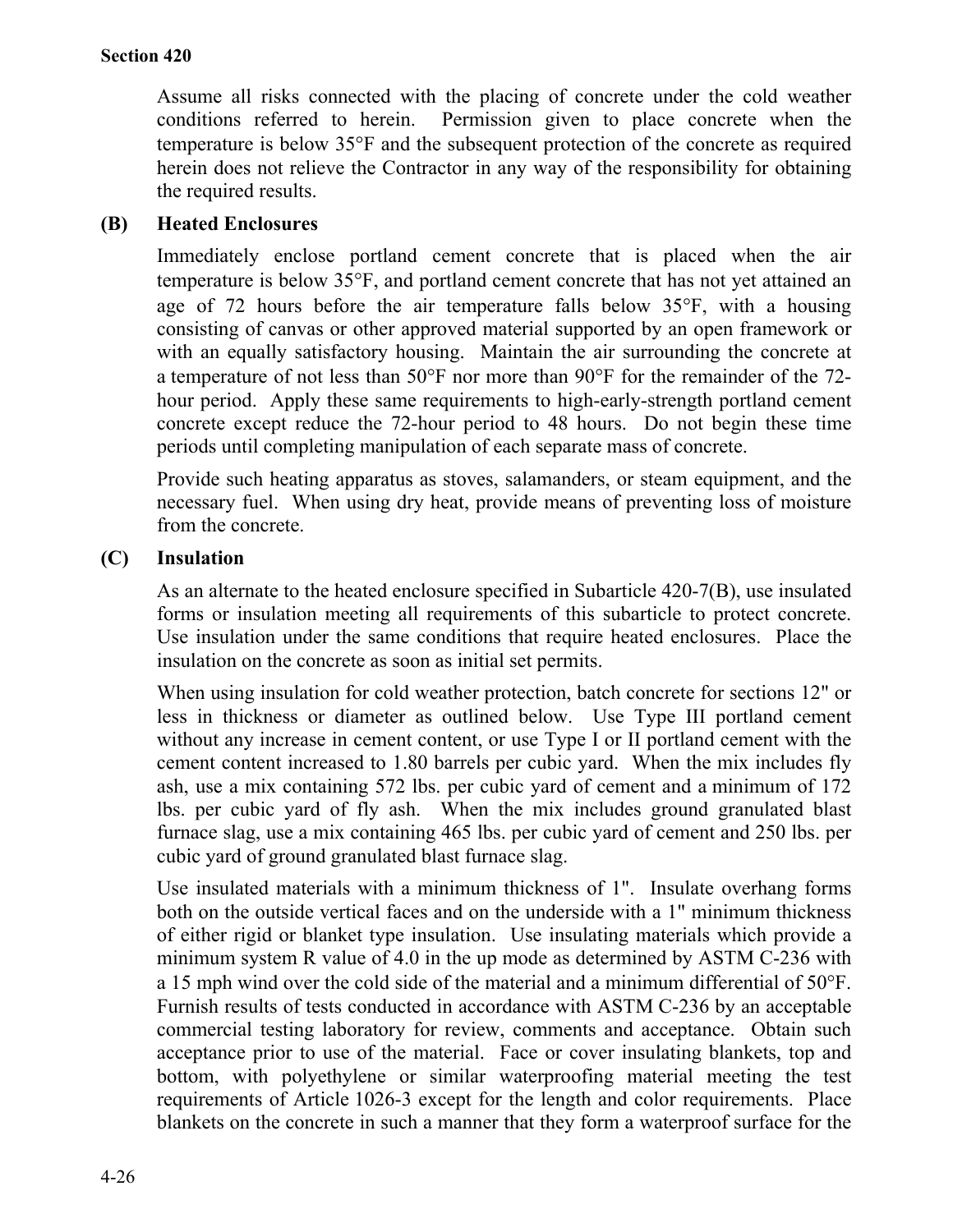protected concrete. Do not use blankets with rips and tears in the waterproofing material unless acceptably repaired. When the anticipated low temperature expected during the protection period is less than 10°F, provide 2" of insulation. Overlap blanket insulation mats at the edges by at least 6". Tightly butt rigid type insulation sheets together and seal. Take particular care to provide effective protection of curbs, corners, and around protruding reinforcing steel.

Should the air under the insulation fall below 50°F during the protection period, immediately cover the concrete with canvas and framework or other satisfactory housing and apply heat uniformly at a rate such that the air surrounding the concrete is not less than 50°F for the remainder of the protection period.

In the event that insulating materials are removed from the concrete prior to the expiration of the curing period, cure the concrete for the remainder of the period in accordance with Article 420-15.

#### **420-8 CONSTRUCTION JOINTS**

Provide construction joints only where located on the plans or shown in the placing schedule, unless otherwise approved in writing.

Place the concrete in each integral part of the structure continuously. Do not commence work on any such part unless the concrete supply, forces, and equipment are sufficient to complete the part without interruption in the placing of the concrete.

In case of emergency, make construction joints or remove the concrete as directed.

Make construction joints without keys, except when required on the plans. Rough float surfaces of fresh concrete at horizontal construction joints sufficiently to thoroughly consolidate the concrete at the surface.

After placing concrete to the construction joint and before placing fresh concrete, thoroughly clean the entire surface of horizontal construction joints of surface laitance, curing compound, and other materials foreign to the concrete. Clean vertical construction joints of curing compound and other materials foreign to the concrete.

Thoroughly clean and wet concrete surfaces for a minimum of 2 hours before placing additional concrete in order to facilitate bonding.

## **420-9 WIDENING EXISTING STRUCTURES**

Where plans call for widening existing concrete structures, or otherwise require bonding new concrete to old, remove portions of the existing structures as indicated on the plans.

When extending an existing culvert, remove the following portions of the existing culvert: the portions that interfere with the proposed extension, headwalls only as necessary to clear proposed subgrade by a minimum of 18", and wingwalls in such a manner that square surfaces the full thickness of the new sidewalls are provided for bonding new concrete to old. Cut existing wingwall reinforcing steel off flush with the concrete surface.

Thoroughly roughen, clean of loose material, and wet connecting surfaces of the old concrete for a minimum of 2 hours before placing new concrete.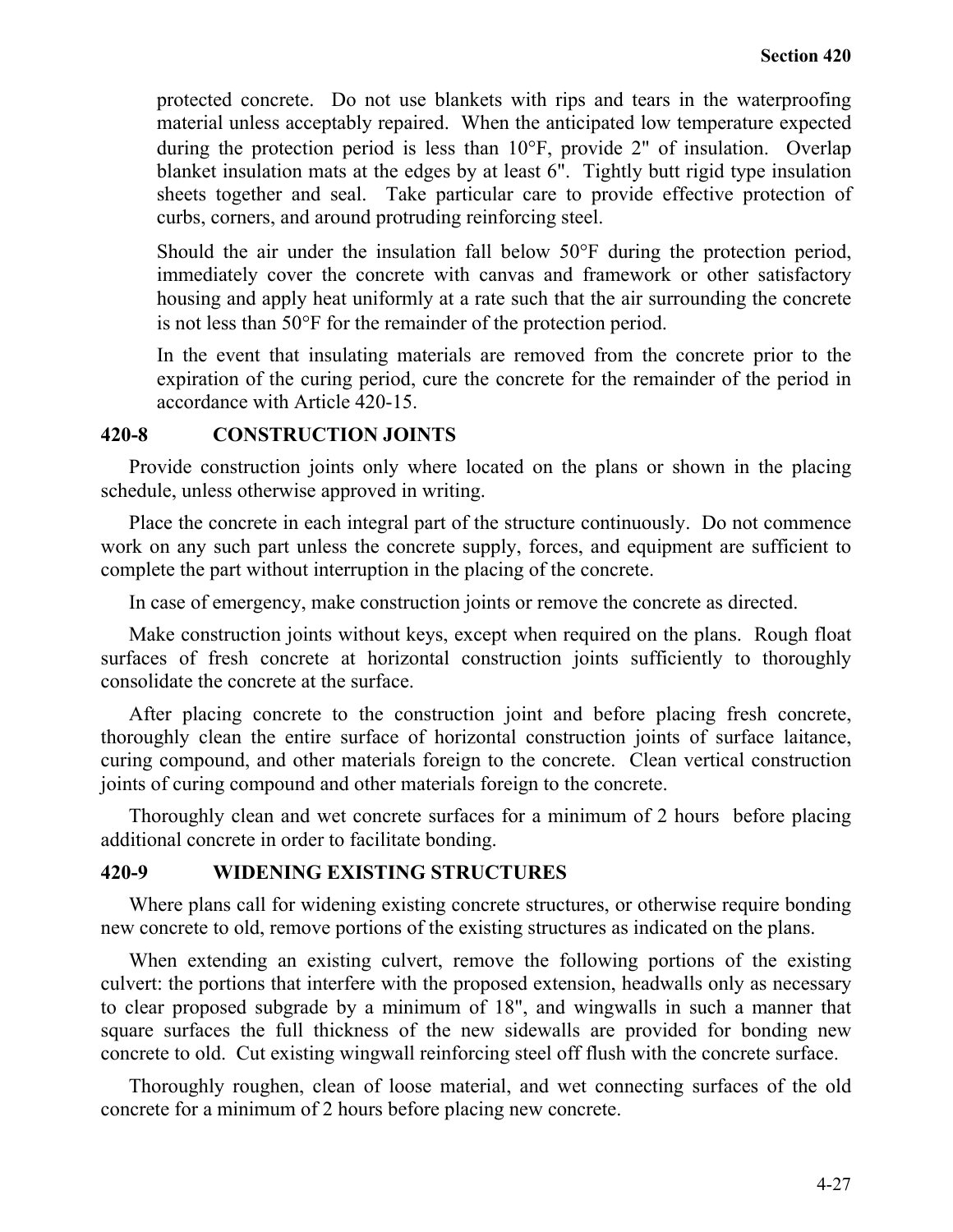# **420-10 EXPANSION JOINTS**

# **(A) General**

Locate and construct all joints as shown on the plans.

Chamfer or edge the edges of joints as shown on the plans or as directed.

Immediately after removing the forms, inspect the expansion joint carefully. Neatly remove any concrete or mortar in the joint.

# **(B) Filled Joints**

Use cork, bituminous fiber, neoprene, or rubber meeting the requirements of Article 1028-1 in all expansion joint material. Use an optional second layer to obtain the required thickness, when a thickness of more than 1" is required.

Cut the joint filler to the same shape and size as the area to be covered except cut it 1/2" below any surface that is exposed to view in the finished work. As an option, cut the joint filler the same size and shape as that of the adjoining surfaces, and neatly cut back the material 1/2" on the surfaces that are exposed to view after the concrete hardens. Cut the joint filler out of as few pieces as practicable and, except as noted above, completely fill the space provided. Fasten the pieces in any one joint together in an approved manner. Do not use loose fitting or open joints between sections of filler or between filler and forms. Do not use joints made up with small strips. Place two-ply roofing felt over all joints in the filler material in vertical expansion joints below top of curbs. Place the felt on the side of the joint adjacent to the new pour.

Seal all expansion joints with a low modulus silicone sealant in accordance with Article 1028-4.

# **420-11 DRAINS IN WALLS AND CULVERTS**

Construct drain holes and weep holes in abutment walls, wing walls, retaining walls, and the exterior walls of culverts as shown on the plans unless otherwise directed, and backfill in accordance with the requirements of Articles 410-8 and 410-9.

Cover drain holes and weep holes at the back face of the wall with hardware cloth of commercial quality, approximately No. 4 mesh, of aluminum or galvanized steel wire.

# **420-12 ANCHOR BOLTS AND BEARING AREAS**

# **(A) Anchor Bolts**

Accurately set all necessary anchor bolts in piers, abutments, or pedestals either while placing concrete, in formed holes, or in holes cored or drilled after the concrete sets.

If set in the concrete, position the bolts by means of templates and rigidly hold in position while placing the concrete.

Form holes by inserting in the fresh concrete oiled wooden plugs, metal pipe sleeves, or other approved devices, and withdrawing them after the concrete partially sets. Provide holes formed in this manner that are at least 4" in diameter.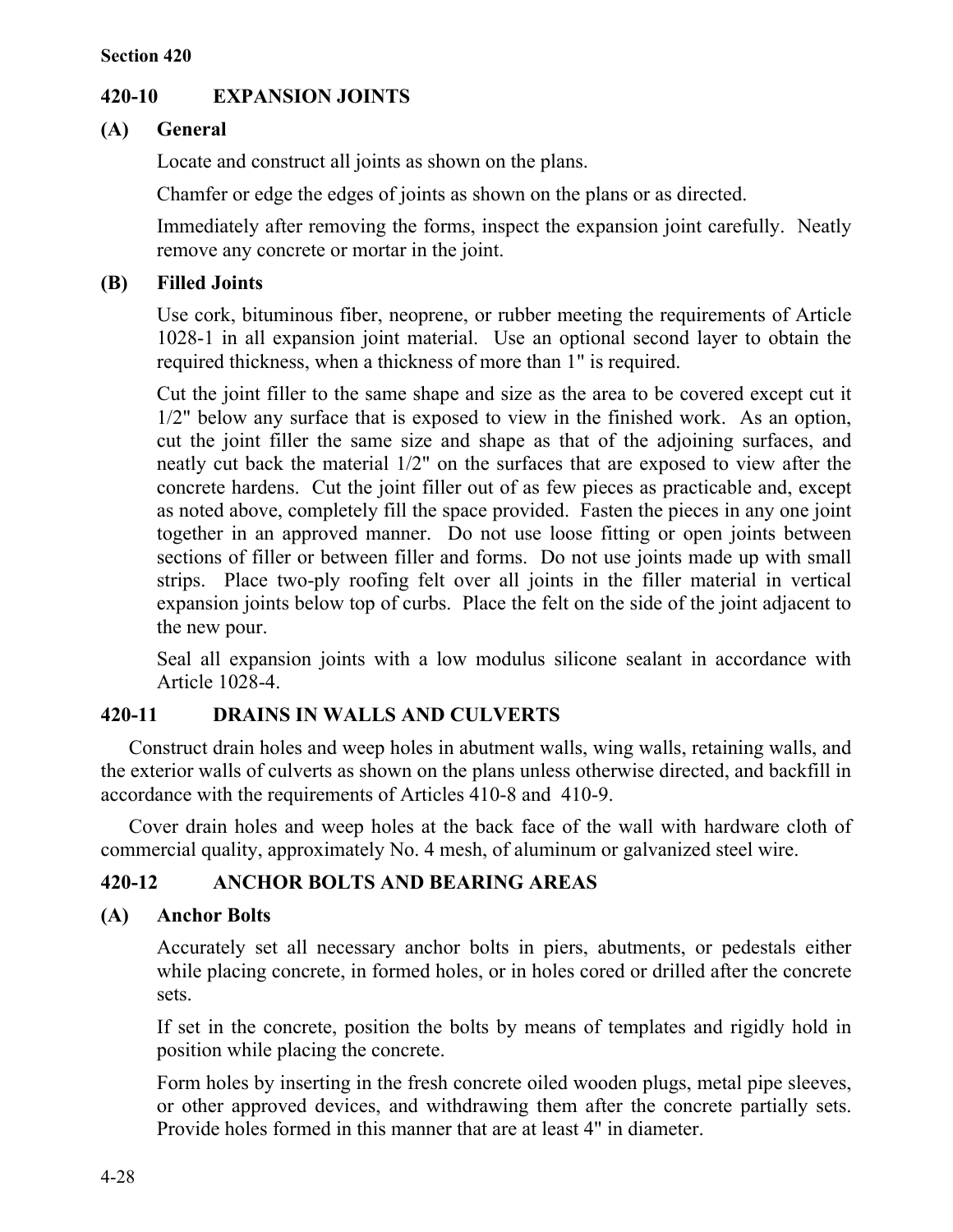Core holes at least 1" larger in diameter than the bolt used. Use approved equipment for coring concrete. Do not use impact tools. Place reinforcing steel to provide adequate space to core bolt holes without cutting the reinforcing steel.

During freezing conditions, protect anchor bolt holes from water accumulation at all times.

Bond the anchors with a non-shrink portland cement grout or a grout made with epoxy resin. Completely fill the holes with grout. Use any pre-approved non-shrink composition compatible with the concrete.

# **(B) Bearing Areas**

Finish bridge seat bearing areas to a true level plane to not vary perceptibly from a straightedge placed in any direction across the area.

Place bearing plates in accordance with the requirements of Article 440-4.

# **420-13 ADHESIVELY ANCHORED ANCHOR BOLTS OR DOWELS**

# **(A) Description**

The work covered by this section consists of furnishing all necessary labor, equipment, and materials and performing all operations necessary for installing anchor bolts/dowels in concrete using an adhesive bonding system in accordance with the details shown on the plans and with the requirements of Section 1082 unless otherwise directed.

Submit a description of the proposed adhesive bonding system to the Engineer for review, comments and acceptance. Include in the description the bolt type and its deformations, equipment, manufacturer's recommended hole diameter, embedment depth, material specifications, and any other material, equipment or procedure not covered by the contract. List the properties of the adhesive, including density, minimum and maximum temperature application, setting time, shelf life, pot life, shear strength and compressive strength. If bars/dowels containing a corrosion protective coating are required, provide an adhesive that does not contain any chemical elements that are detrimental to the coating and include a statement to this effect in the submittal concerning the contents as required by State or Federal Laws and Regulations.

# **(B) Procedure**

(1) Drilling of Holes into Concrete

When directed, use a jig or fixture to ensure the holes are positioned and aligned correctly during the drilling process. Upon approval, adjusting hole locations to avoid reinforcing steel is permitted.

Drill the holes with a pneumatic drill unless another drilling method is approved. Follow the manufacturer's recommendations regarding the diameter of the drilled hole.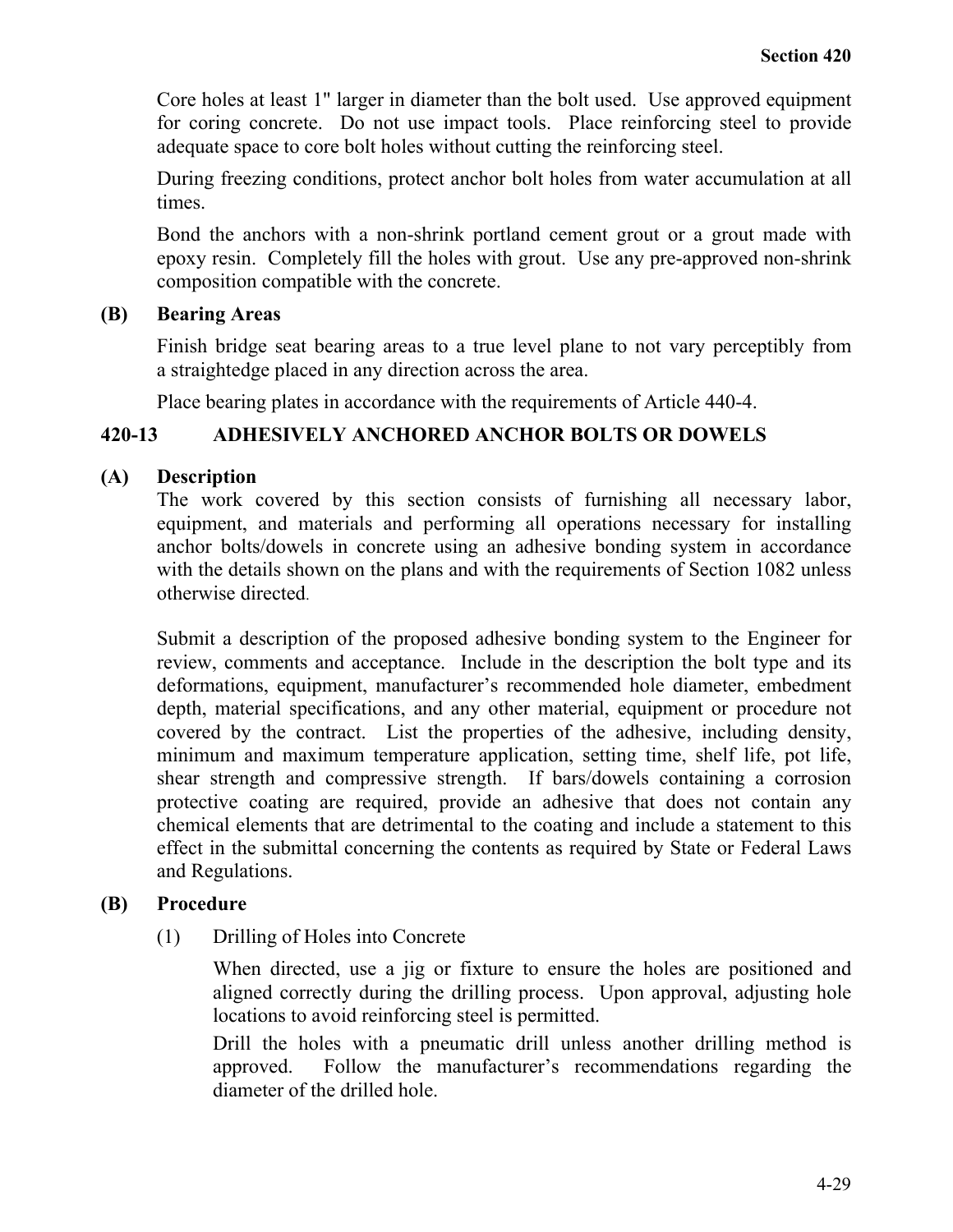Immediately after completion of drilling, blow all dust and debris out of the holes with oil-free compressed air using a wand extending to the bottom of the hole. Remove all dust from the sides of the holes by brushing the holes with a stiff-bristled brush of a sufficient size and then blow the hole free of dust. Repeat this procedure until the hole is completely clean. Check each hole with a depth gauge to ensure proper embedment depth.

Repair spalled or otherwise damaged concrete using approved methods.

(2) Inspection of Holes

Inspect each hole immediately prior to placing the adhesive and the anchor bolts/dowels. Ensure all holes are dry and free of dust, dirt, oil, and grease. Rework any hole that does not meet the requirements of the contract.

(3) Mixing of Adhesive

Mix the adhesive in strict conformance with the manufacturer's instructions.

(4) Embedment of Anchor Bolt/Dowel

Clean each anchor bolt/dowel so that it is free of all rust, grease, oil, and other contaminants.

Unless otherwise shown on the plans, the minimum anchor bolt/dowel embedment depth is such that the adhesive develops at least 125% of the anchor bolt/dowel yield load as determined by the manufacturer.

Insert the anchor bolt/dowel the specified depth into the hole and slightly agitate it to ensure wetting and complete encapsulation. After insertion of the anchor bolt/dowel, strike off any excessive adhesive flush with the concrete face. Should the adhesive fail to fill the hole, add additional adhesive to the hole to allow a flush strike-off. Do not disturb the anchor bolts/dowels while adhesive is hardening.

# **(C) Field Testing**

When specified on the plans, test the installed anchor bolts/dowels for adequate adhesive as specified below. Inform the Engineer when the tests will be performed at least 2 days prior to testing. Conduct the tests in the presence of the Engineer.

Use a calibrated hydraulic centerhole jack system for testing. Place the jack on a plate washer that has a hole at least 1/8" larger than the hole drilled into the concrete. Position the plate washer on center to allow an unobstructed pull. Position the anchor bolts/dowels and the jack on the same axis. Have an approved testing agency calibrate the jack within 6 months prior to testing. Supply the Engineer with a certificate of calibration.

In the presence of the Engineer, field test 10% of the first 50 anchor bolts/dowels prior to installing any additional anchors. For testing, apply and hold briefly 90% of the anchor bolt/dowel yield load shown on the plans. No visible signs of movement of the anchor bolts/dowels is permitted under this load. Upon receiving satisfactory results from these tests, install the remaining anchors. Test a minimum of 2% of the remaining anchors as previously described.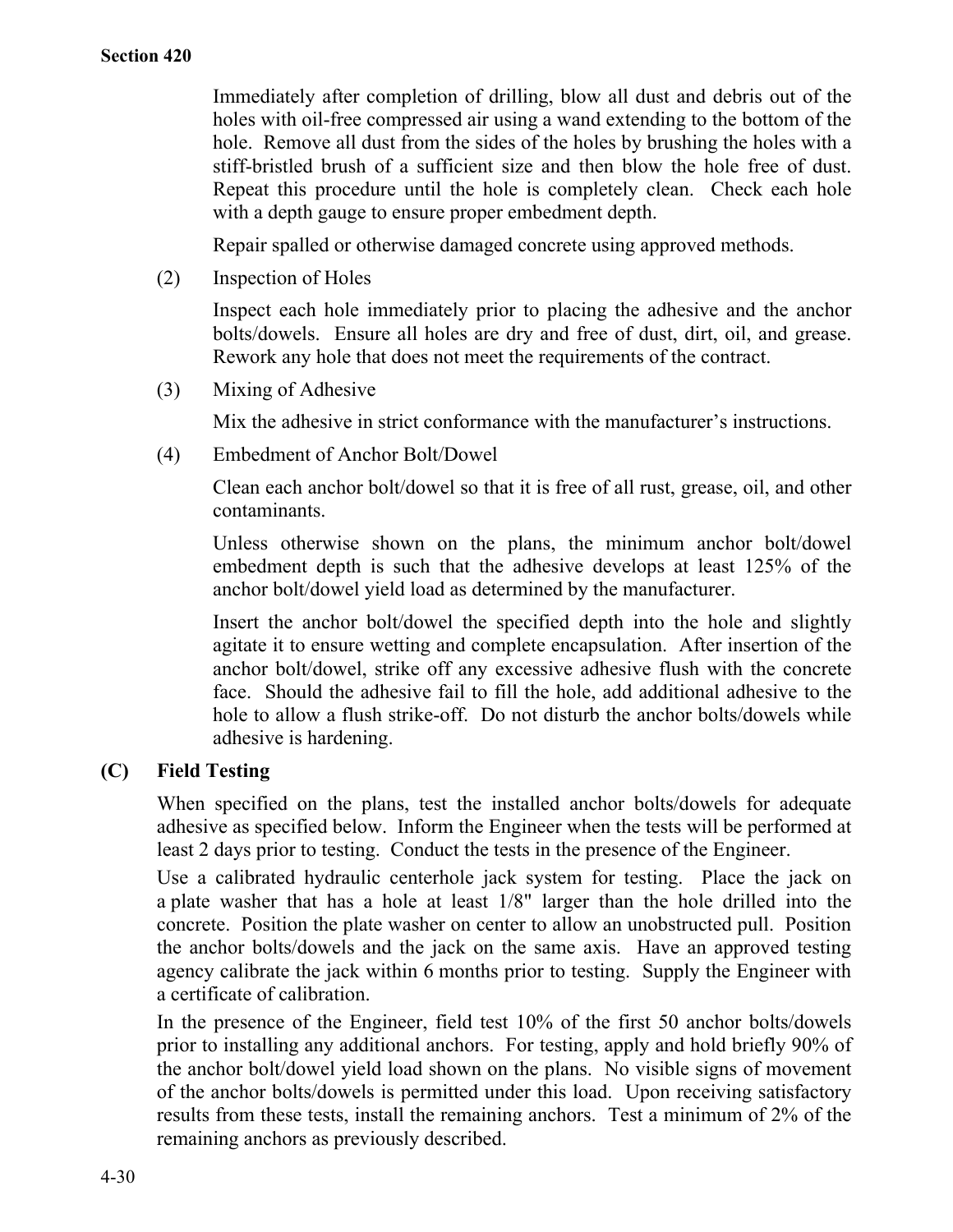Record data for each anchor bolt/dowel tested on the report form entitled Installation Test Report of Adhesively Anchored Anchor Bolts or Dowels. Obtain this form from the North Carolina Department of Transportation Materials and Tests Engineer. Submit a copy of the completed report forms to the Engineer.

Final acceptance of the adhesively anchored system is based on the conformance of the pull test to the requirements of this specification. Failure to meet the criteria of this specification is grounds for rejection.

## **420-14 PLACING AND FINISHING BRIDGE DECKS**

## **(A) Placing Concrete**

Unless otherwise noted on the plans, use Class AA cast-in-place concrete conforming to the requirements of Section 1000.

When noted on the plans, use sand lightweight concrete conforming to the requirements of Section 1000.

Place concrete in accordance with these Specifications. Properly vibrate concrete to avoid honeycomb and voids. Have pouring sequences, procedures and mixes approved by the Engineer.

For metal stay-in-place forms, do not place concrete on the forms to a depth greater than 12" above the top of the forms. Do not drop concrete more than 3 feet above the top of the forms, beams or girder. Keep the top surface of prestressed concrete panels clean. Thoroughly inspect panels prior to placement of the concrete cast-in-place slab. Remove any foreign matter, oil, grease or other contaminants either with a high pressure water blast or sand blast. Saturate the top surface of the prestressed concrete panels by thoroughly wetting the top surface with water for a minimum of 2 hours before placing the cast-in-place concrete slab. Do not allow the wetted panel surface to dry before cast-in-place concrete slab placement. Remove all puddles and ponds of water from the surface of the panels and top of girder flanges before placing the cast-in-place concrete slab.

Obtain a smooth riding surface of uniform texture, true to the required grade and cross section, on all bridge decks.

Do not place bridge deck concrete until the Engineer is satisfied that adequate personnel and equipment are present to deliver, place, spread, finish, and cure the concrete within the scheduled time; that experienced finishing machine operators and concrete finishers are employed to finish the deck; and that weather protective equipment and all necessary finishing tools and equipment are on hand at the site of the work and in satisfactory condition for use. During the period between April 15 and October 15, begin placing the bridge deck concrete as early as practical to allow the work to be accomplished during the cooler hours when forms, beams, and reinforcing steel are at ambient air temperatures.

Unless otherwise permitted, set the rate of concrete placement and use a set retarder such that the concrete remains workable until the entire operation of placing, screeding, rescreeding, surface testing, and corrective measures where necessary are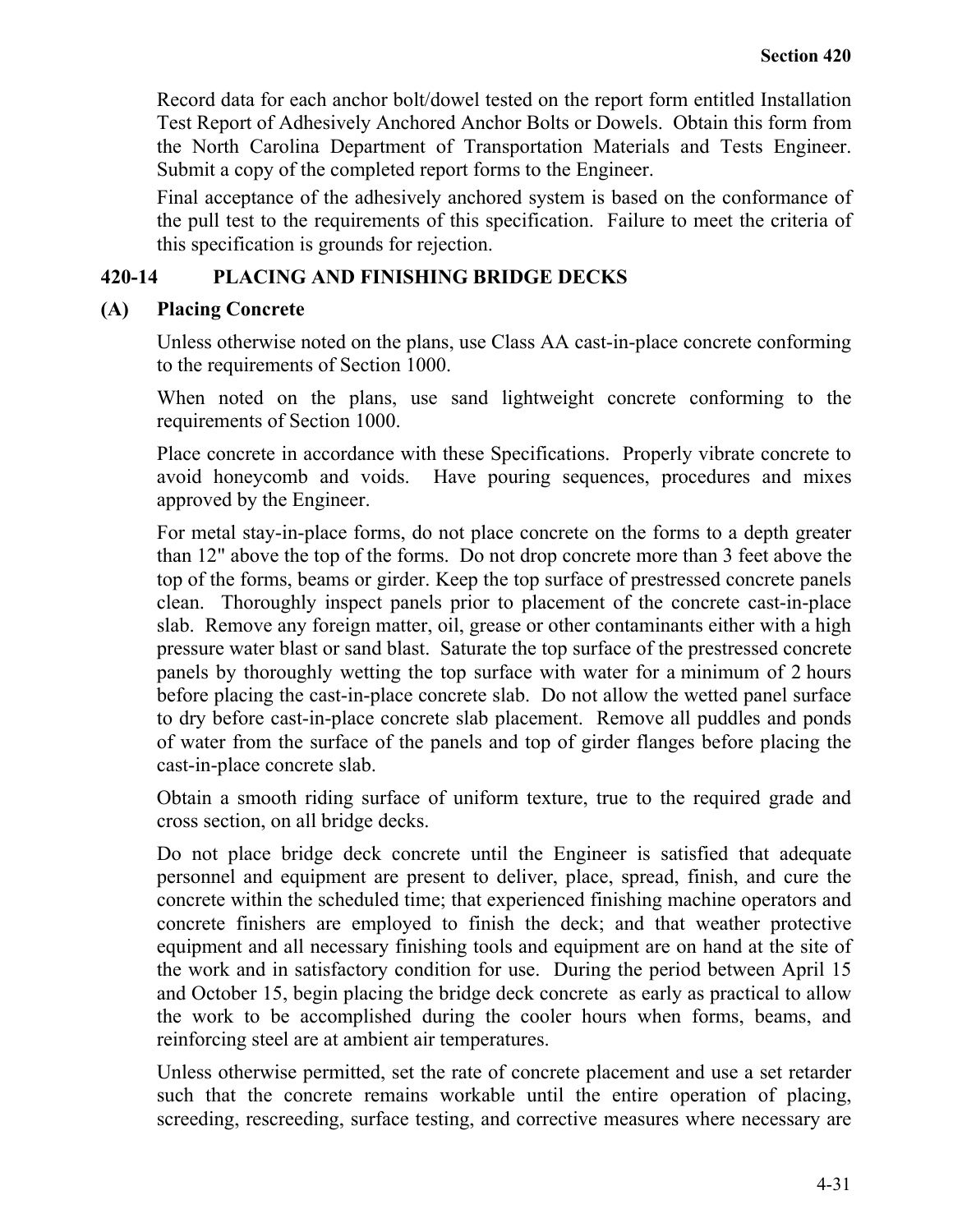complete. Use of a set retarder is waived when conditions clearly indicate it is not needed.

Place concrete in the deck when the concrete temperature at the time of placement is not less than 50°F, nor more than 90°F, except where other temperatures are required by Article 420-7.

Place concrete at a minimum rate of 35 cubic yards per hour.

Place and firmly secure supports for screeds or finishing machines before beginning placement of concrete. Set supports to elevations necessary to obtain a bridge roadway floor true to the required grade and cross section, and make allowance for anticipated settlement. Use supports of a type that upon installation, no springing or deflection occurs under the weight of the finishing equipment. Locate the supports such that finishing equipment operates without interruption over the entire bridge deck.

Immediately prior to placing bridge deck concrete, check all falsework and make all necessary adjustments. Provide suitable means such as telltales to permit ready measurement by the Engineer of deflection as it occurs. Do not adjust the profile grade-line for any of the forming types used, unless permitted.

On continuous steel beam or girder spans, cast the concrete in the order shown on the plans. Place concrete in a continuous manner between headers. Use approved screeds, screed supports, and screeding methods.

# **(B) Finishing**

Unless otherwise specified or permitted, use mechanically operated longitudinal or transverse screeds for finishing bridge deckconcrete. Do not use vibratory screeds unless specifically approved. Use readily adjustable screeds with sufficient rigidity and width to strike-off the concrete surface at the required grade. Do not use aluminum strike-off elements of screeds and hand tools used for finishing concrete.

Furnish personnel and equipment necessary to verify the screed adjustment and operation prior to beginning concrete placement.

Unless otherwise permitted, do not use longitudinal screeds for pours greater than 85 feet in length. Place sufficient concrete ahead of the screeded area to assure all dead load deflection occurs before final screeding.

When using a transverse screed on a span with a skew angle less than 75 degrees or more than 105 degrees, orient and operate the truss or beam supporting the strike-off mechanism parallel to the skew. Position the strike-off parallel to the centerline of bridge, and make the leading edge of concrete placement parallel to the skew. If approved, operate at a reduced skew angle on very wide or heavily skewed spans where the distance between screed supports exceeds 100 feet.

Orient and operate transverse screeds used on spans with skew angles between 75 degrees and 105 degrees parallel to the skew or perpendicular to the centerline of bridge.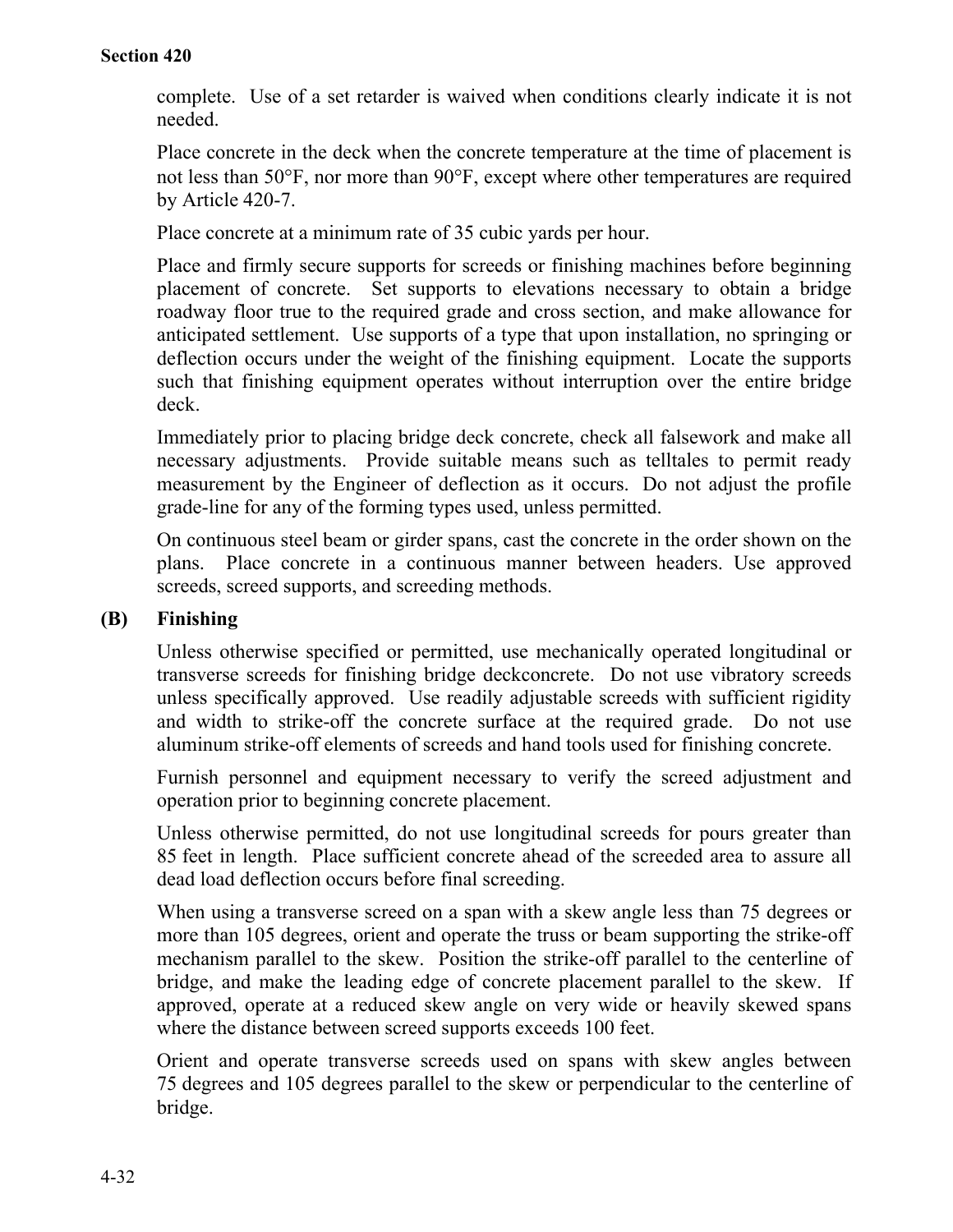Prior to placing concrete, verify the adjustment and operation of the screed as directed by operating the screed over the entire area and across all end bulkheads. Check the floor thickness and cover over reinforcing steel shown on the plans, and make adjustments as necessary.

During the screeding operation, keep an adequate supply of concrete ahead of the screed and maintain a slight excess immediately in front of the screed. Operate the screed to obtain a substantially uniform surface finish over the entire bridge deck. Do not allow workmen to walk on the concrete after screeding. Use a minimum of 2 approved work bridges to provide adequate access to the work for the purpose of finishing, testing, straightedging, making corrections, fogging, applying curing medium, and for other operations requiring access to the bridge deck Support the work bridges outside the limits of concrete placement.

The Engineer makes random depth checks of deckthickness and cover over reinforcing steel over the entire placement area and directly behind the screed in the fresh concrete. If depth checks indicate variations from plan dimensions in excess of 1/2", take corrective action immediately.

Immediately following the screed and while the concrete is still workable, test the floor surface for irregularities with a 10-foot straightedge. Test by holding the straightedge in successive positions parallel to the centerline of bridge and in contact with the floor surface. Test the surface approximately 18" from the curb line, at the centerline of each lane, and at the centerline of 2 lane bridges. Advance along the bridge in stages of not more than 1/2 the length of straightedge. Test the surface transversely at the ends, quarter points, and center of the span as well as other locations as directed.

Immediately correct areas showing depressions or high spots of more than 1/8" in 10 feet by filling depressions with fresh concrete or by striking off high spots. Make corrections with hand tools or a combination of hand tools and rescreeding. Do not use the straightedge as a finishing tool. Give surfaces adjacent to expansion joints special attention to assure they meet the required smoothness.

Provide on the site fogging equipment which is capable of applying water to the concrete in the form of a fine fog mist in sufficient quantity to curb the effects of rapid evaporation of mixing water from the concrete on the bridge deck resulting from wind, high temperature, or low humidity, or a combination of these factors. Do not apply the moisture from the nozzle under pressure directly upon the concrete and do not allow it to accumulate on the surface in a quantity sufficient to cause a flow or wash the surface. Maintain responsibility for determining when to apply the fog mist; however, also apply it when directed.

Keep readily available on site an adequate supply of suitable coverings that will protect the surface of the freshly placed bridge deck from rain. After the water sheen disappears from the surface and before the concrete becomes non-plastic, finish the surface of the floor further by burlap dragging, fine bristle brooming, belting, or other acceptable method which produces an acceptable uniform texture.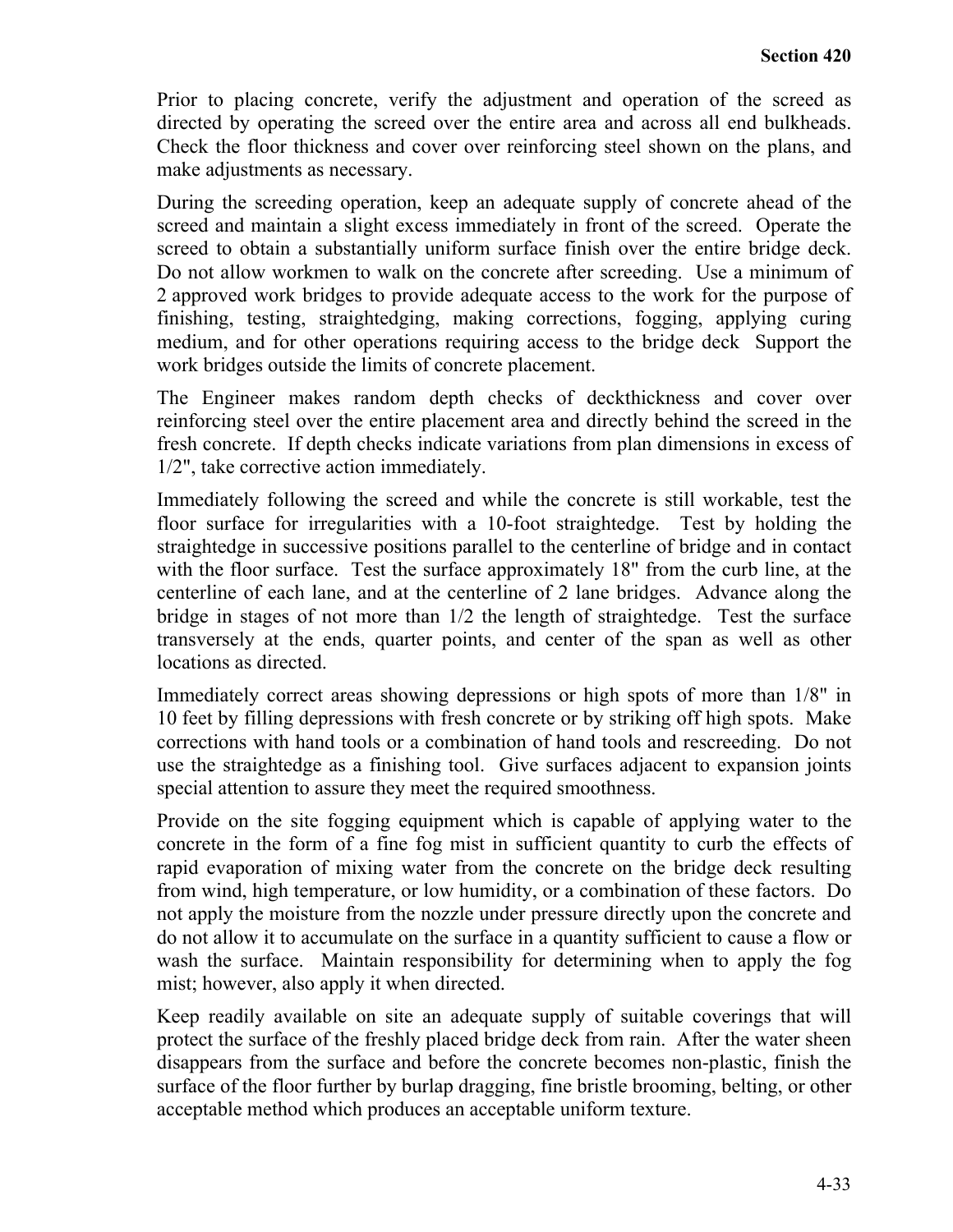Do not use membrane curing compound unless approved. Cure the concrete using the water method in accordance with Article 420-15(B), with the following exceptions. Prior to reaching initial set, place a curing medium consisting of burlap under polyethylene sheets or another approved material on the deck and keep moist for a minimum of 7 curing days. Wet the burlap or other approved curing medium prior to placing on the deck. Apply water to the curing medium through soaker hoses or another approved method. Apply water in amounts to keep the medium moist but do not allow the water to flow or pond on the deck.

After curing the concrete, test the finished surface by means of an approved rolling straightedge designed, constructed, and adjusted to accurately indicate or mark all floor areas which deviate from a plane surface by more than 1/8" in 10 feet. Remove all high areas in the hardened surface in excess of 1/8" in 10 feet with an approved grinding or cutting machine. Where variations are such that the corrections will extend below the limits of the top layer of grout, seal the corrected surface with an approved sealing agent as required. If approved, correct low areas in an acceptable manner. Produce corrected areas that have a rough, uniform texture and present neat patterns. In all cases, maintain a minimum of 2" of concrete cover over reinforcement.

Unless otherwise indicated on the plans, groove bridge decks Produce grooves that are perpendicular to the centerline of bridge. Do not start grooving until final straightedging and, when necessary, acceptable corrective measures are complete. Cut grooves into the hardened concrete using a mechanical saw device, which leaves rectangular grooves 1/8" wide and 3/16" deep. Produce grooves that have a center to center spacing of 3/4". Do not groove the deck surface within 18" of the gutter lines and 2" of expansion joints or elastomeric concrete in expansion joint blockouts. On skewed bridges, ungrooved triangular areas adjacent to the joint are permitted, provided the distance from the centerline joint to the nearest groove, as measured parallel to the centerline of roadway, does not exceed 18". Between expansion joints on horizontally curved bridges, periodically adjust the grooving operation such that adjacent grooves are separated by no more than 3" along the outer radius of the bridgedeck.

Continuously remove all slurry or other residue resulting from the grooving operation from the bridge deck by vacuum pick-up or other approved methods. Prevent slurry from flowing into deck drains or onto the ground or body of water under the bridge. Dispose of all residue off the project.

# **(C) Inspection**

The Engineer observes all phases of the construction of the bridge deck slab. These phases include installation of the metal forms; location and fastening of the reinforcement; composition of concrete items; mixing procedures, concrete placement and vibration; and finishing of the bridge deck.

After the deck concrete is in place for a minimum period of 2 days, test the concrete for soundness and bonding of the metal stay-in-place forms by sounding with a hammer as directed. For a minimum of 50% of the individual form panels, as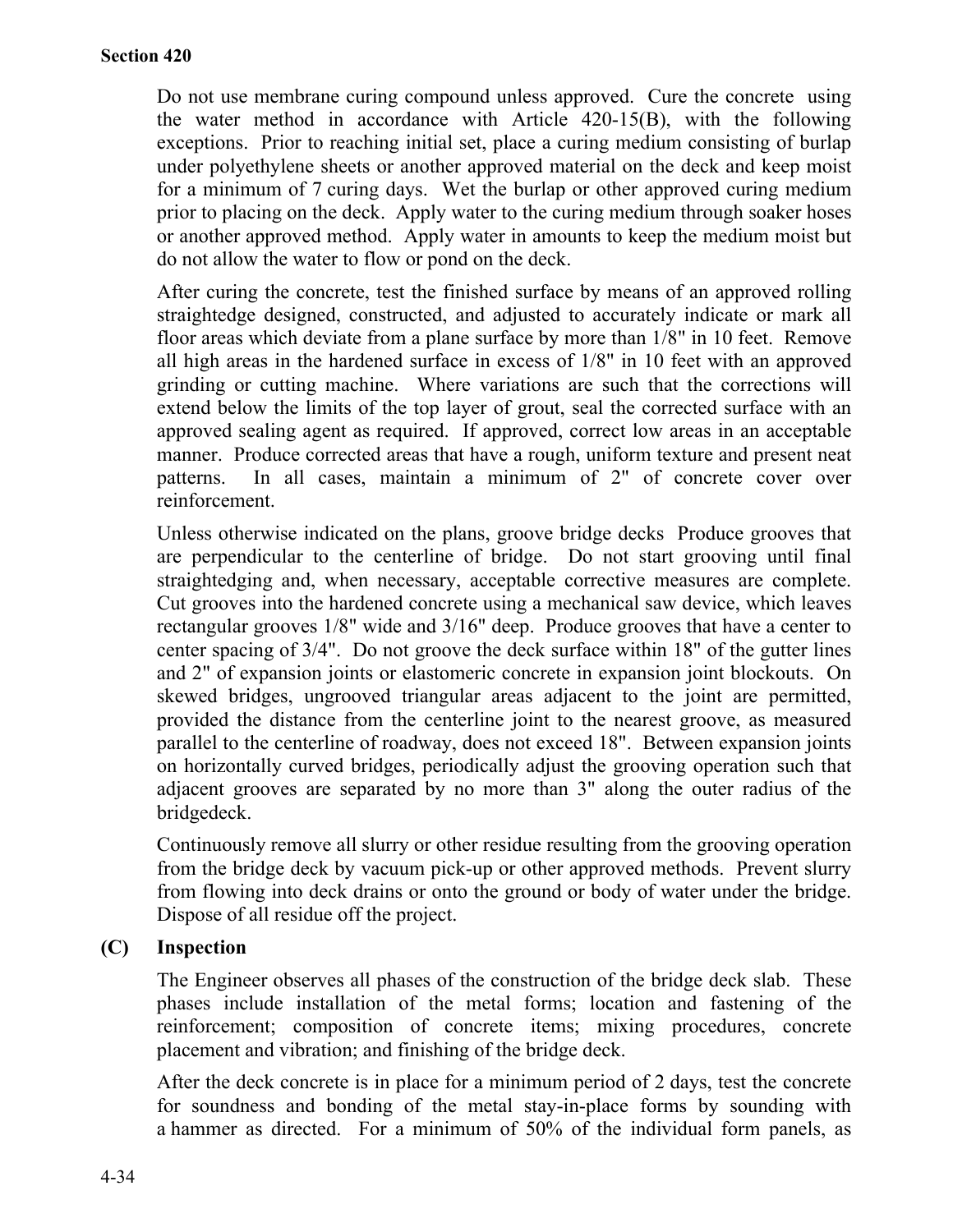selected by the Engineer, hammer test over the entire area of the panel. If areas of doubtful soundness are disclosed by this procedure, remove the forms from such areas for visual inspection after the pour attains a minimum compressive strength of 2400 psi. Remove the stay-in-place forms at no additional cost to the Department.

At locations where sections of the forms are removed, do not replace the forms, but repair the adjacent metal forms and supports to present a neat appearance and assure their satisfactory retention. As soon as the forms are removed, allow the Engineer to examine for cavities, honeycombing and other defects. If irregularities are found, and in the opinion of the Engineer these irregularities do not justify rejection of the work, repair the concrete as directed. If the concrete where the forms are removed is unsatisfactory, remove additional forms, as necessary, to inspect and repair the slab. Modify the methods of construction as required to obtain satisfactory concrete in the slabs. Remove and repair all unsatisfactory concrete as directed.

Provide all facilities as are reasonably required for the safe and convenient conduct of the Engineer's inspection procedures.

# **420-15 CURING CONCRETE**

## **(A) General**

Unless otherwise specified in the contract, use any of the following methods except for membrane curing compounds on bridge deck unless permitted in conjunction with the polyethylene sheeting method or on concrete which is to receive epoxy protective coating in accordance with 420-18. Advise the Engineer in advance of the proposed method. Have all material, equipment, and labor necessary to promptly apply the curing on the site before placing any concrete. Cure all patches in accordance with this article. Improperly cured concrete is considered defective.

When used in this article, curing temperature is defined as the atmospheric temperature taken in the shade away from artificial heat, with the exception that it is the temperature surrounding the concrete where the concrete is protected in accordance with Article 420-7.

A curing day is defined as any consecutive 24-hour period, beginning when the manipulation of each separate mass is complete, during which the air temperature adjacent to the mass does not fall below 40°F.

After placing the concrete, cure it for a period of 7 full curing days.

Take all reasonable precautions to prevent plastic shrinkage cracking of the concrete, including the provision of wind screens, fogging, application of an approved temporary liquid moisture barrier, or the early application of temporary wet coverings to minimize moisture loss.

Repair, remove, or replace as directed concrete containing plastic shrinkage cracks at no cost to the Department.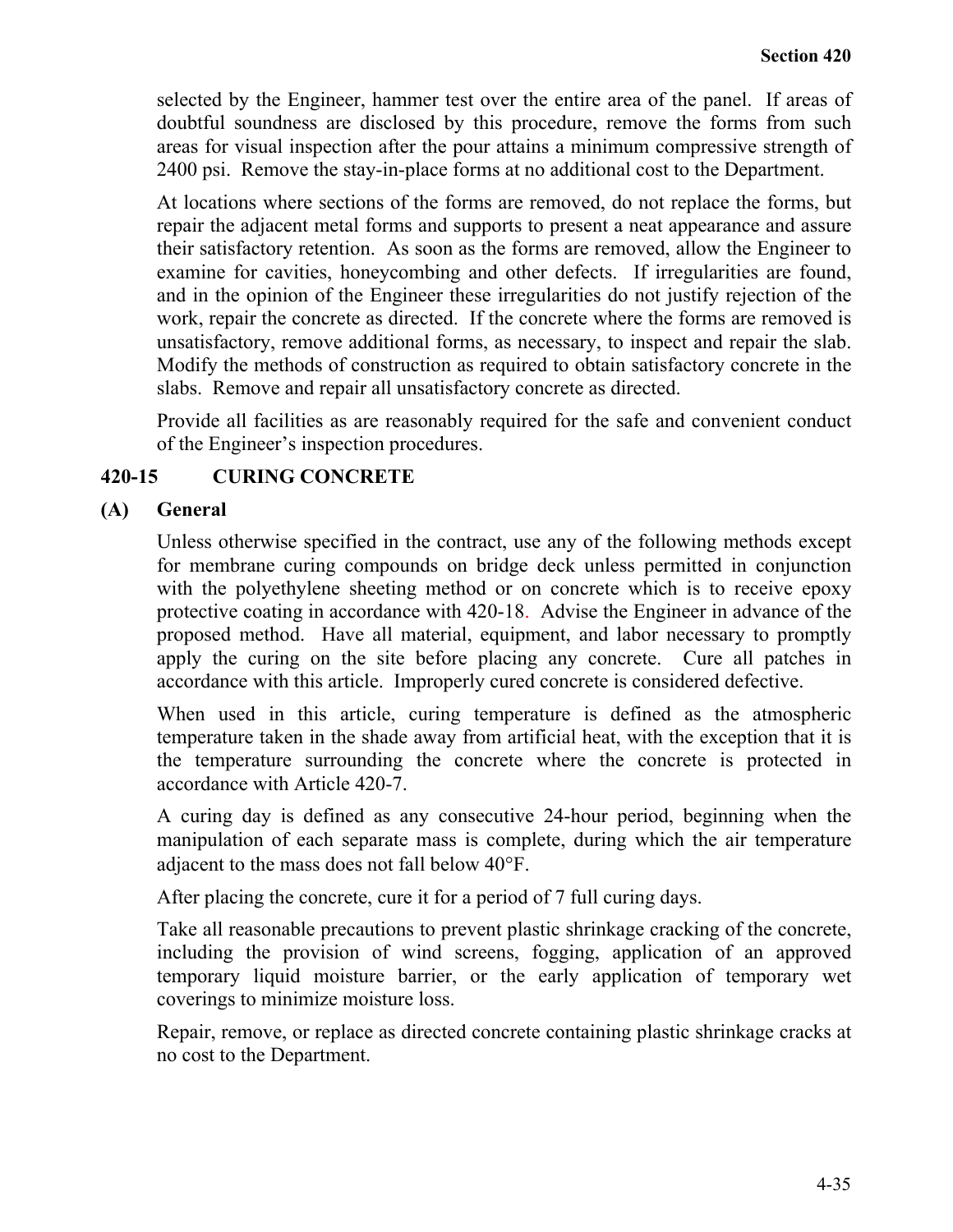# **(B) Water Method**

Keep the concrete continuously wet by the application of water for a minimum period of 7 curing days after placing the concrete.

When using cotton mats, rugs, carpets, or earth or sand blankets to retain the moisture, keep the entire surface of the concrete damp by applying water with a nozzle that so atomizes the flow that a mist and not a spray is formed, until the surface of the concrete is covered with the curing medium. Do not apply the moisture from the nozzle under pressure directly upon the concrete and do not allow it to accumulate on the concrete in a quantity sufficient to cause a flow or wash the surface. At the expiration of the curing period, clear the concrete surfaces of all curing mediums.

# **(C) Membrane Curing Compound Method**

Spray the entire surface of the concrete uniformly with a wax-free, resin-base curing compound conforming to the requirements of Article 1026-2. Use clear curing compound to which a fugitive dye is added for color contrast on bridge superstructures and substructures, and on retaining walls. Use either white pigmented or clear curing compound on culverts.

Apply the membrane curing compound after the surface finishing is complete, and immediately after the free surface moisture disappears. During the finishing period, protect the concrete by applying water with the fogging equipment specified in Subarticle 420-15(B).

Seal the surface with a single uniform coating of the specified type of curing compound applied at the rate of coverage recommended by the manufacturer or as directed, but not less than 1 gallon per 150 square feet of area on surfaces other than bridge approach slabs. On bridge approach slabs, apply the curing compound at a minimum rate of 1 gallon per 100 square feet of area.

At the time of use, thoroughly mix the compound with the pigment uniformly dispersed throughout the vehicle. If the application of the compound does not result in satisfactory coverage, stop the method and begin water curing, as set out above, until the cause of the defective work is corrected.

At locations where the coating shows discontinuities, pinholes, or other defects, or if rain falls on the newly coated surface before the film dries sufficiently to resist damage, apply an additional coat of the compound at the same rate specified herein immediately after the rain stops.

Completely remove any curing compound adhering to a surface to which new concrete is to be bonded by sandblasting, steel wire brushes, bush hammers, or other approved means.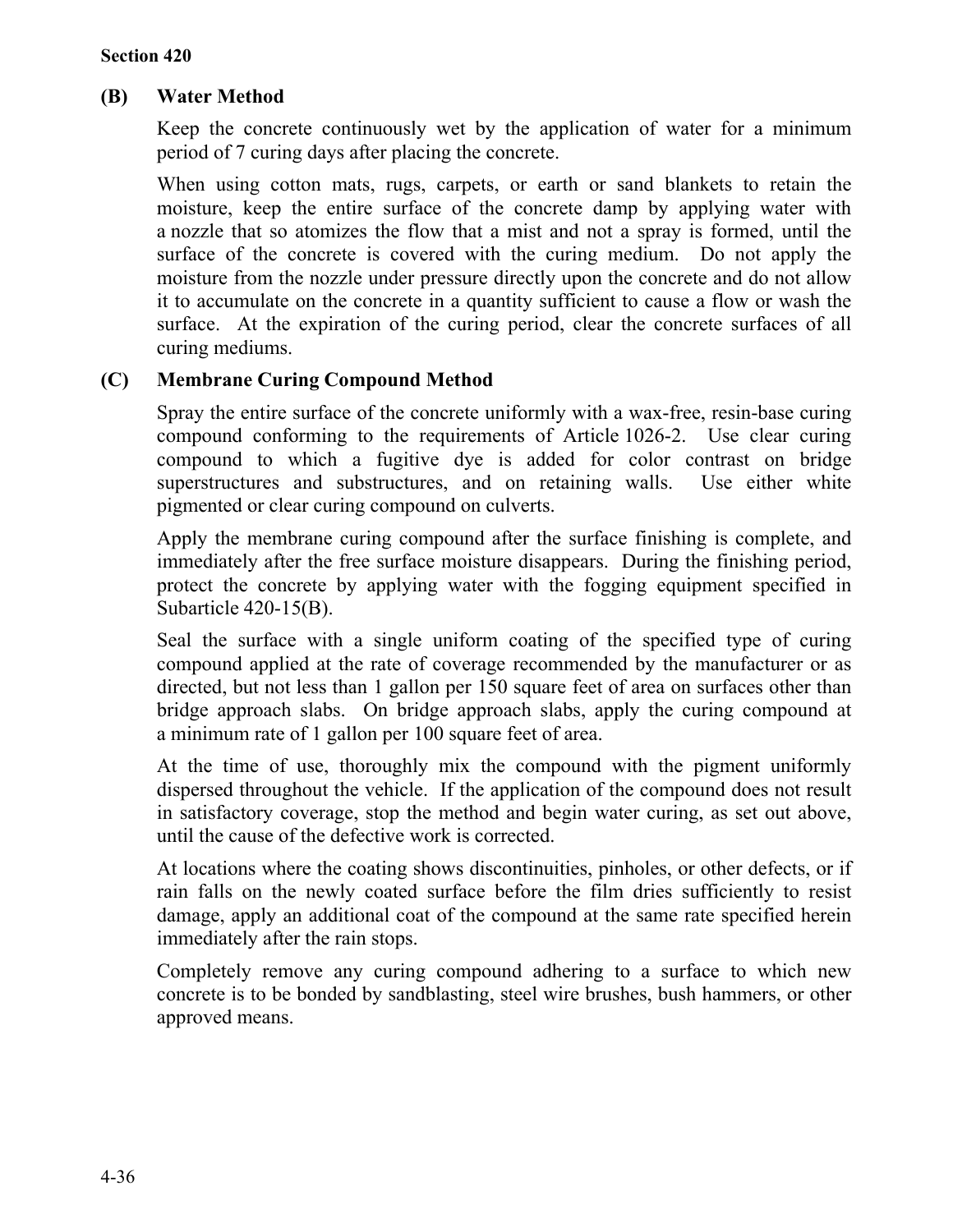Protect the concrete surfaces to which the compound is applied from abrasion or other damage that results in perforation of the membrane film for 7 curing days after placing the concrete. If the film of membrane compound is damaged or removed before the expiration of 7 curing days, immediately cure the exposed concrete by the water method until the expiration of the 7 curing days or until applying additional curing compound.

In the event that the application of curing compound is delayed, immediately start applying water as provided in Subarticle 420-15(B) and continue until resuming or starting application of the compound.

# **(D) Polyethylene Sheeting Method**

Wet the exposed finished surface of concrete with water, using a nozzle that so atomizes the flow to form a mist and not a spray, until the concrete sets, after which place the white opaque polyethylene sheeting. Continue curing for 7 curing days after the concrete is placed. If the sheeting is damaged or removed before the expiration of 7 curing days, immediately cure the exposed concrete by the water method until placing additional sheeting or until after 7 curing days.

Use sheeting which provides a complete continuous cover of the entire concrete surface. Lap the sheets a minimum of 12" and securely weigh down or cement them together in such a manner as to provide a waterproof joint.

If any portion of the sheets is broken or damaged before the expiration of the curing period, immediately repair the broken or damaged portions with new sheets properly secured in place.

Do not use sections of sheeting damaged to such an extent as to render them unfit for curing the concrete.

# **(E) Forms-in-Place Method**

As an option, cure surfaces of concrete by retaining the forms in place for a minimum period of 7 curing days after placing the concrete.

If electing to leave forms in place for a part of the curing period and using one of the other methods of curing included in this article for the remainder of the curing period, keep the concrete surfaces wet during transition between curing methods.

#### **420-16 REMOVAL OF FORMS AND FALSEWORK**

Do not remove forms and falsework for the portions of structures listed in Table 420-1 until the concrete attains the compressive strength shown, as evidenced by nondestructive test methods approved in writing or by conducting compressive strength tests in accordance with AASHTO T22 and T23. Furnish approved equipment used for nondestructive tests.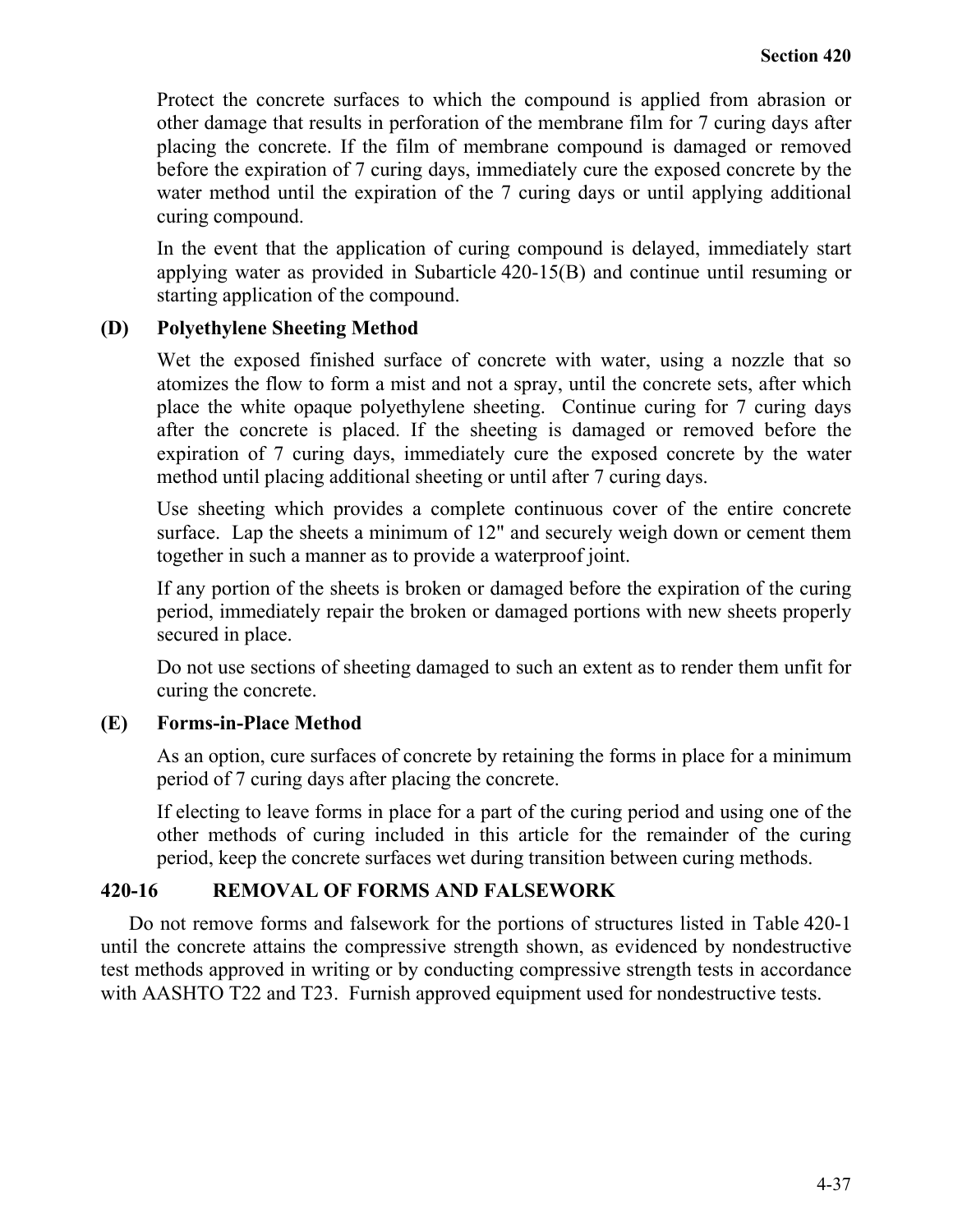## **TABLE 420-1 MINIMUM CONCRETE STRENGTH FOR REMOVAL OF FORMS AND FALSEWORK**

| <b>Portion of Structure</b>                                                                                                                                                                                                                                      | <b>Minimum</b><br>CompressiveStrength,<br>psi |
|------------------------------------------------------------------------------------------------------------------------------------------------------------------------------------------------------------------------------------------------------------------|-----------------------------------------------|
| Bridge Deck Slabs and overhangs for<br>beam and girder bridges                                                                                                                                                                                                   | 3,000                                         |
| Arch culverts, top slabs of box culverts, walls of box culverts<br>when cast monolithically with the top slab or when the wall is<br>10 feet or more in height, caps and struts of sub-Structures,<br>diaphragms, and other members subject to dead load bending | 2,400                                         |

Remove forms for ornamental work, railing, parapets, walls less than 10 feet in height, curb faces on bridge superstructures, and vertical surfaces that do not carry loads, any time after 3 hours if the concrete is set sufficiently to permit form removal without damage to the member.

Do not remove forms used for insulation before the expiration of the minimum protective period required in Article 420-7.

Do not remove formwork for bent diaphragms until after casting deck concrete and allowing the concrete to attain a strength of 2,400 psi. As an option, to remove support from bent diaphragms prior to casting deck concrete, submit for approval a method to prevent the possibility of bent diaphragms slipping downward.

When removing forms prior to the end of the required curing period, use other curing methods to complete the required curing. When removing forms from underneath slabs prior to the end of the curing period, complete the curing in accordance with the requirements of Subarticle 420-15(C).

# **420-17 SURFACE FINISH**

# **(A) General**

Finish all concrete as required by this article except for bridge decks. Use the type of finish called for in Subarticles 420-17(B) through 420-17(D), except where the contract requires a Class 1 or Class 2 surface finish. Apply epoxy protective coating as required by 420-18.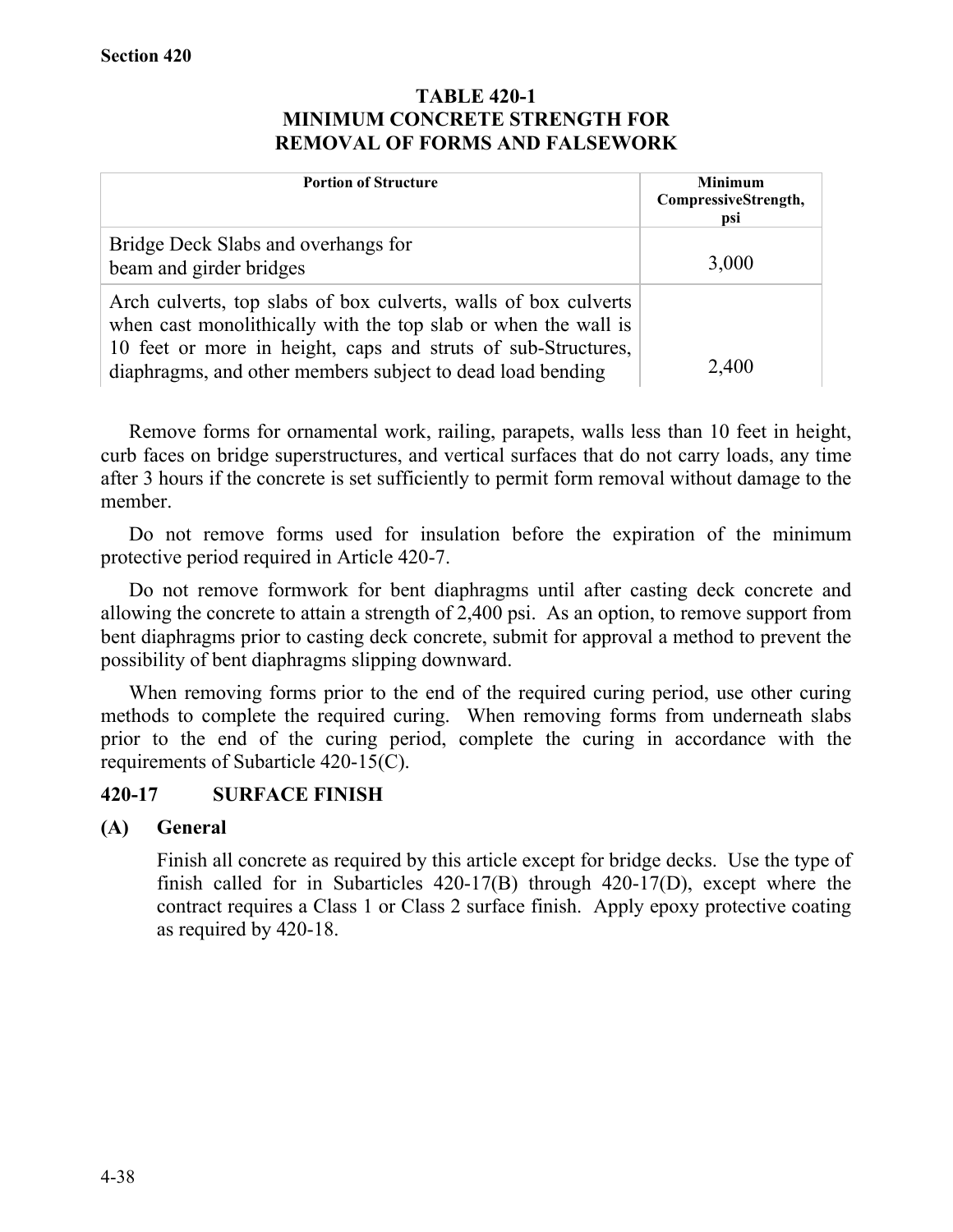# **(B) Ordinary Surface Finish**

Apply ordinary surface finish to all formed concrete surfaces either as a final finish or preparatory to a higher class finish. On surfaces backfilled or otherwise covered, or enclosed surfaces, the removal of fins and form marks, the rubbing of grouted areas to a uniform color, and the removal of stains and discoloration, is not required. Use an ordinary surface finish, unless otherwise required, as final finish on all surfaces.

During the placing of concrete, take care to use methods of compaction that result in a surface of even texture free from voids, water, or air pockets, and that the coarse aggregate is forced away from the forms in order to leave a mortar surface.

Immediately after removing the forms, clean and fill with grout all pockets, depressions, honeycombs and other defects as directed. Remove all form ties or metal spacers to a depth of at least 1" below the surface of the concrete then clean and fill the resulting holes or depressions with grout. As an option, break off flush with the concrete surface those metal devices with exposed cross sectional area not exceeding 0.05 square inches on surfaces permanently in contact with earth fill. Unless otherwise required, remove fins and other projections flush with the concrete surface. Remove stains and discoloration.

Use grout for patching which contains cement and fine aggregate from the same sources and in the same proportions as used in the concrete. Cure the grout in accordance with Article 420-15. After the grout has thoroughly hardened, rub the surface with a carborundum stone as required to match the texture and color of the adjacent concrete.

# **(C) Unformed Surfaces Not Subjected to Wear**

Finish all unformed surfaces not subjected to wear by placing an excess of material in the forms and removing or striking off such excess with a wooden template, forcing the coarse aggregate below the mortar surface. Do not use mortar topping for concrete railing caps and other surfaces falling under this classification.

Obtain the final finish for caps and railing in one of the following ways:

- (1) Brush Finish: After striking off the concrete as described above, have skilled and experienced concrete finishers thoroughly work and float the surface with a wooden, canvas, or cork float. Before this last finish sets, lightly stroke the surface with a fine brush to remove the surface cement film, leaving a fine grained, smooth, but sanded texture.
- (2) Float Finish: Finish the surface with a rough carpet float or other suitable device leaving the surface even, but distinctly sandy or pebbled in texture.

#### **(D) Sidewalk, Islands, or Stairways on Bridges**

Strike off and compact fresh concrete until a layer of mortar is brought to the surface. Finish the surface to grade and cross section with a float, trowel smooth, and finish with a broom. If water is necessary, apply it to the surface immediately in advance of brooming. Broom transverse to the line of traffic.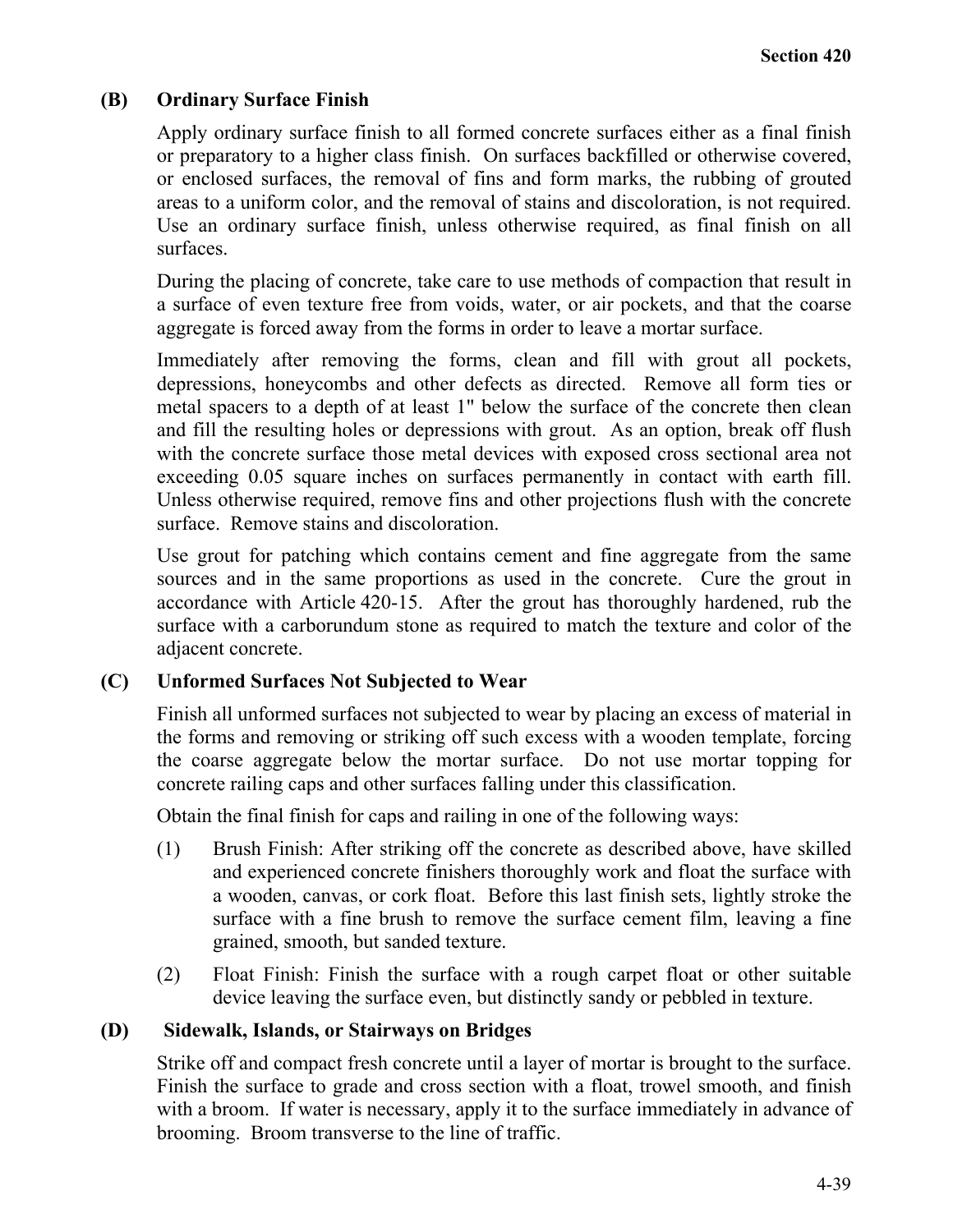#### **Section 420**

# **(E) Class 1 Surface Finish**

In addition to the requirements of Subarticle 420-18(B), as soon as the pointing sets sufficiently to permit, thoroughly wet the entire surface with a brush and rub with a coarse carborundum stone or other equally good abrasive, bringing the surface to a paste. Continue rubbing to remove all form marks and projections, producing a smooth dense surface without pits or irregularities.

Carefully spread or brush uniformly over the entire surface the material ground to a paste by rubbing and allowing it to take a reset. After rubbing, cure the surface for a period of 7 curing days. Obtain the final finish by thoroughly rubbing with a fine carborundum stone or other equally good abrasive. Continue this rubbing until the entire surface is of a smooth texture and uniform color.

## **(F) Class 2 Surface Finish**

In addition to the requirements of Subarticle 420-17(B), after the pointing sets sufficiently to permit, thoroughly wet and rub the entire surface with a coarse carborundum stone or other equally good abrasive to bring the surface to a smooth texture and remove all form marks. Finish the paste formed by rubbing as described above by carefully stroking with a clean brush, or spread it uniformly over the surface and allow it to take a "reset", then finish it by floating with a canvas, carpetfaced, or cork float; or rub down with dry burlap.

# **420-18 EPOXY COATING**

#### **(A) General**

Use an epoxy coating meeting the requirements of Section 1081, Type 4A Flexible and moisture insensitive. Provide a certification showing the proposed epoxy meets Type 4A requirements.

#### **(B) Surfaces**

With the exception of cored slab bridges, apply the epoxy protective coating to the top surface area, including chamfer area of bent caps under expansion joints and of end bent caps, excluding areas under elastomeric bearings. For cored slab bridges, do not apply the epoxy protective coating to the bent or end bent caps.

Use extreme care to keep the area under the elastomeric bearings free of the epoxy protective coating. Do not apply the epoxy protective coating in the notch at the ends of the prestressed concrete girders.

Thoroughly clean all dust, dirt, grease, oil, laitance and other objectionable material from the concrete surfaces to be coated. Air blast all surfaces immediately prior to applying the protective coating.

Use only cleaning agents preapproved by the Engineer.

# **(C) Application**

Apply epoxy protective coating only when the air temperature is at least 40°F and rising, but less than 95°F and the surface temperature of the area to be coated is at least 40°F. Remove any excess or free standing water from the surfaces before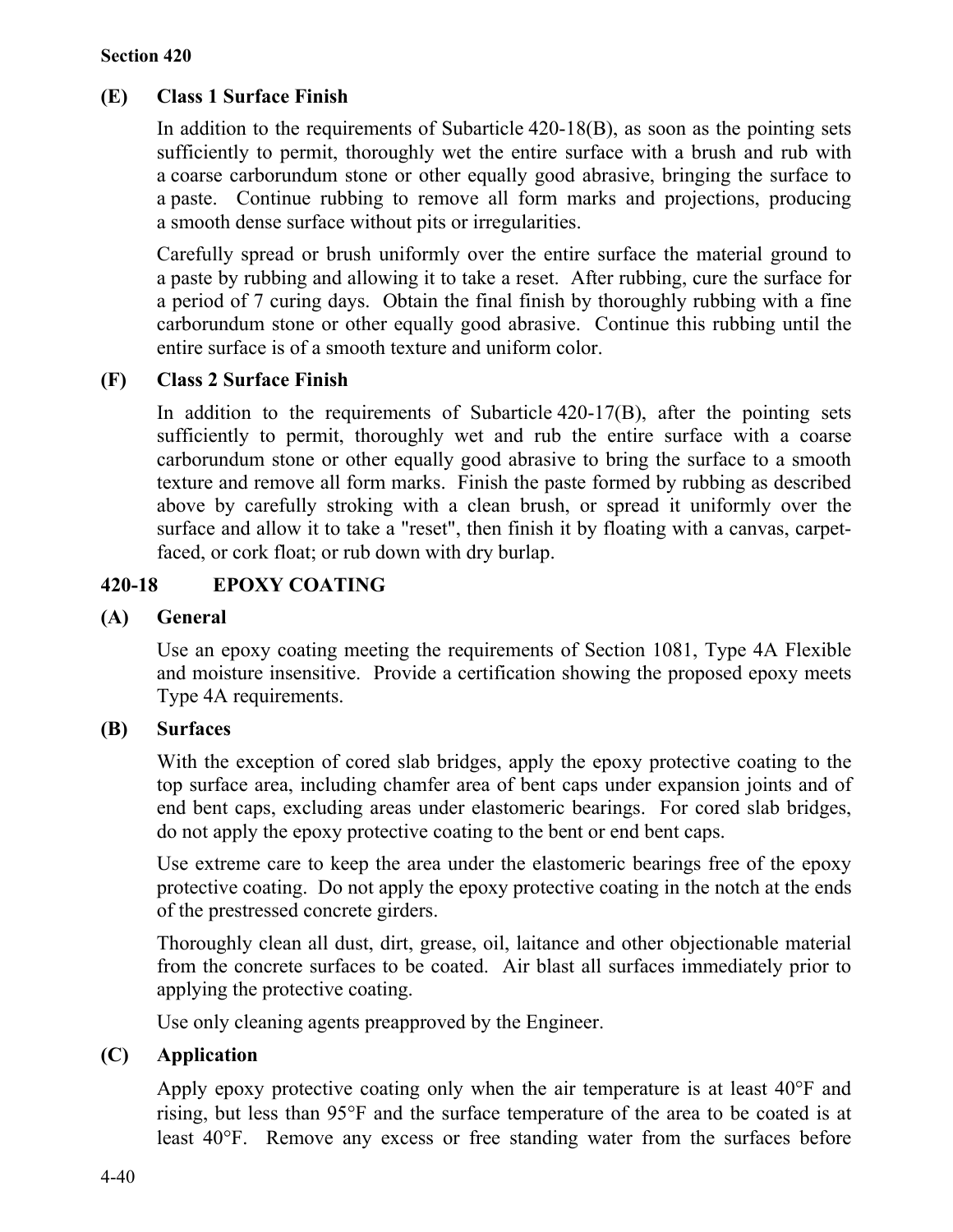applying the coating. Apply one coat of epoxy protective coating at a rate such that it covers between  $100$  and  $200$  ft<sup>2</sup>/gal.

Under certain combinations of circumstances, the cured epoxy protective coating may develop an oily condition on the surface due to amine blush. This condition is not detrimental to the applied system.

Apply the coating so that the entire designated surface of the concrete is covered and all pores are filled. To provide a uniform appearance, use the exact same material on all visible surfaces.

## **420-19 PROTECTION OF SUBSTRUCTURE CONCRETE FROM RUST STAINS**

In order to prevent unpainted structural steel from staining substructure concrete, protect all final exposed areas of the concrete from rust stains until casting the bridge deck and sealing the expansion joints. Use an approved method for protecting the concrete.

In lieu of the above, remove the stains by approved methods and cleaning agents.

#### **420-20 PLACING LOAD ON STRUCTURE MEMBERS**

Do not place beams or girders on concrete substructures until the concrete in the substructure develops a minimum compressive strength of 2,400 psi.

In addition to the requirements of Article 410-8, do not place backfill or fill for retaining walls, abutments, piers, wing walls, or other structures that will retain material to an elevation higher on one side than the other until the concrete develops the minimum specified strength for the class of concrete required for the structure.

Do not carry backfill for arch culverts and box culverts to an elevation higher than 1 foot above the top of footing or bottom slab until the concrete develops the minimum specified strength for the class of concrete required for the culvert.

Adhere to the following time and strength requirements for erection of forms and construction of superimposed bridge substructure elements:

- (A) Wait a minimum of 12 hours between placing footing or drilled pier concrete and erecting column forms.
- (B) Wait a minimum of 24 hours between placing footing or drilled pier concrete and placing column concrete.
- (C) Wait a minimum of 72 hours between placing column concrete and beginning erection of cap forms or until column concrete attains a compressive strength of at least 1,500 psi.
- (D) Wait a minimum of 96 hours between placing column concrete and placing cap concrete or until column concrete attains a compressive strength of at least 2,000 psi.

Do not place vehicles or construction equipment on a bridge deck until the deck concrete develops the minimum specified 28 day compressive strength and attains an age of at least 14 curing days. Construction equipment is allowed on bridge approach slabs after the slab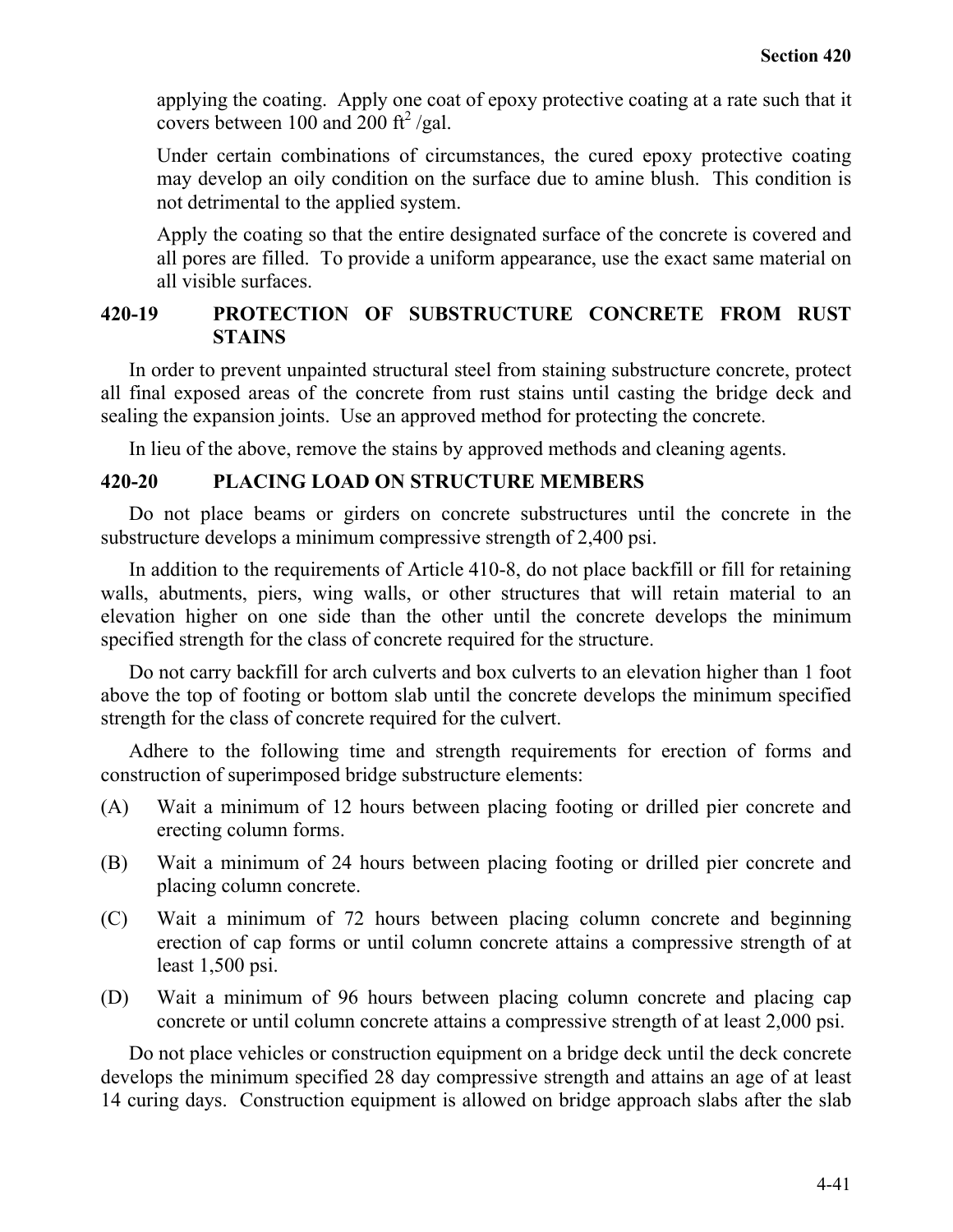#### **Section 420**

concrete develops a compressive strength of at least 3,000 psi and attains an age of at least 7 curing days. A curing day is defined in Subarticle 420-15(A).

Provide evidence that the minimum compressive strengths referred to above are satisfied by nondestructive test methods approved in writing or by compressive strength tests made in accordance with AASHTO T22 and T23. Furnish approved equipment for use in nondestructive tests.

Do not place construction equipment, materials, or other construction loads on any part of the structure without permission. Submit 7 copies of the proposed plans for placing construction loads on the structure for review, comments and acceptance.

Do not abruptly start or stop concrete trucks on bridge deck. Do not mix concrete in the truck while on the deck. While machine forming concrete barrier rail or parapet, do not place any equipment on the deck except one concrete truck and the equipment necessary to place the concrete. Allow concrete barrier rail and parapet to attain a compressive strength of 3000 psi prior to placing any traffic on the deck other than equipment referenced above necessary to construct any remaining barrier rail or parapet. Do not operate heavy equipment over any box culvert until properly backfilling with a minimum cover of 3 feet.

# **420-21 MEASUREMENT AND PAYMENT**

*Class Concrete* will be measured and paid as the number of cubic yards of each class that is incorporated into the completed and accepted structure except as indicated below. The number of cubic yards of concrete is computed from the dimensions shown on the plans or from revised dimensions authorized by the Engineer. When the foundation material is rock, the number of cubic yards of footing concrete is computed by the average end area method using the lower limits established for foundation excavation. The volume of concrete displaced by piles other than steel piles is not included in the quantity to be paid for.

*Grooving bridge floors* will be measured and be paid as the actual number of square feet shown on the plans. Where the plans are revised, the quantity to be paid for is the quantity shown on the revised plans.

*Reinforced Concrete Deck Slab and Reinforced Concrete Deck Slab (sand lightweight concrete)* will be measured and paid as the number of square feet shown on the plans. No separate payment will be made for furnishing and incorporating calcium nitrite corrosion inhibitor when required by the plans.

The plan quantity is determined from the horizontal surface area using the nominal dimensions and configuration shown in the Layout Sketch for computing surface area as shown on the plans. The transverse dimension is out to out of slab including raised median and/or sidewalk sections. Diaphragms are considered as a portion of the slab. When required by the plans, curtain walls, raised medians, sidewalks, pavement brackets, end posts, sign mounts, luminaire brackets and any other concrete appurtenances, expansion joint material, etc. are also considered a part of this item. Concrete Barrier Rail (including curved end blocks for the concrete barrier rail, when used) is not considered a part of this item.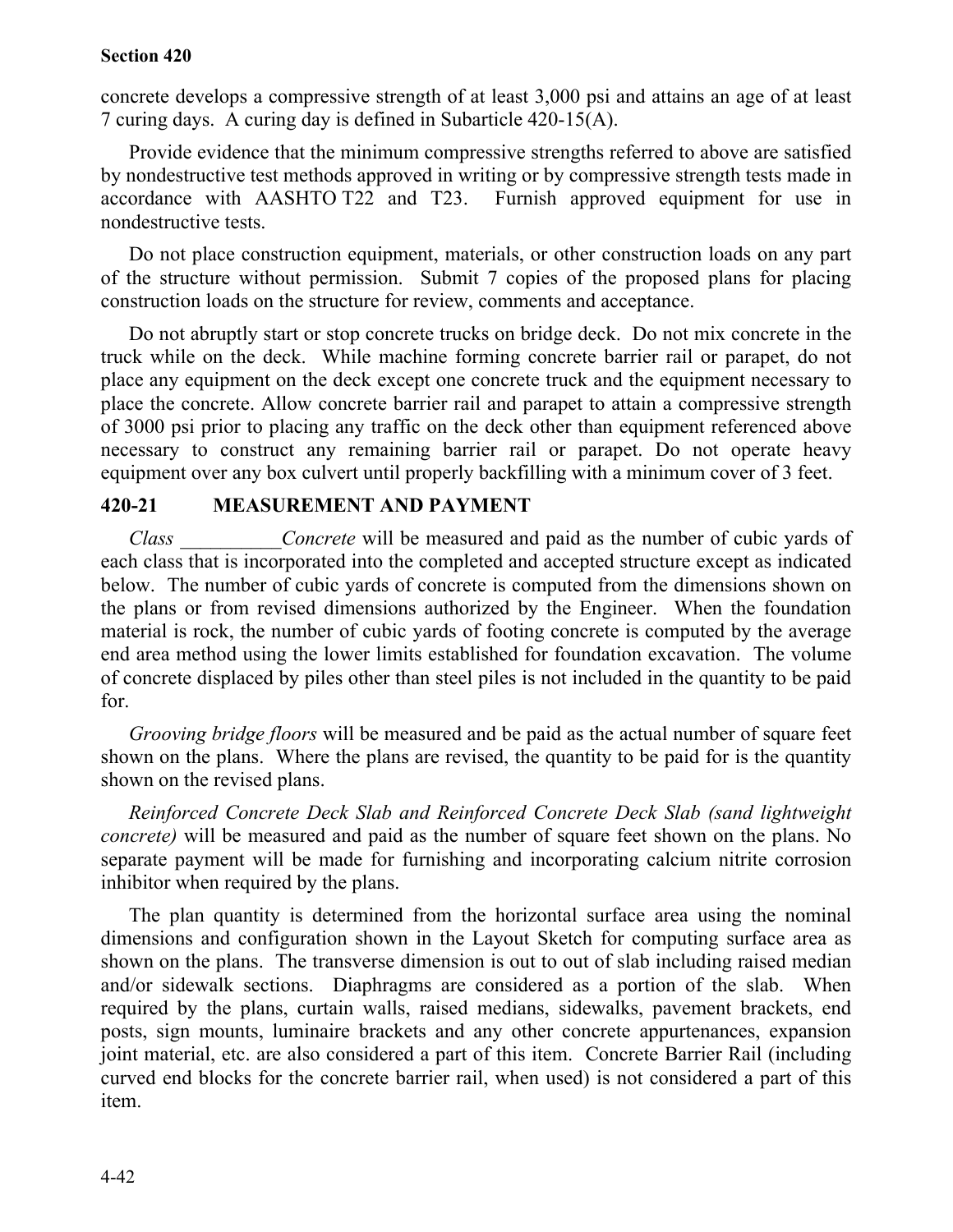For structural steel spans, the quantities of concrete and reinforcing steel shown on the plans are based on a metal stay-in-place forming method. These quantities include amounts for 1" additional concrete due to the corrugation of the metal forms, concrete diaphragms and, when required by the plans, curtain walls, pavement brackets, end posts, raised medians, sidewalks and other required attachments based on the profile grade and plan camber of the girders.

For prestressed concrete girder spans, the quantities of concrete and reinforcing steel shown on the plans are based on the forming method detailed on the plans. These quantities include concrete diaphragms, and, when required by the plans, curtain walls, pavement brackets, end posts, raised medians, sidewalks, and other required attachments based on the profile grade and plan camber of girders. The quantities also include either cast-in-place slab concrete when the plans are detailed for the prestressed concrete panel forming method or amounts for 1" additional concrete due to the corrugation of the metal forms when the plans are detailed for the fabricated metal stay-in-place form forming method and based on the profile grade and plan camber of the girders.

No measurement is made for concrete or reinforcing steel due to a variation in camber of the girders from the plan camber or for additional quantities required by optional methods of forming.

No separate measurement or payment will be made for furnishing, installing, and testing anchor bolts/dowels. Payment at the contract unit prices for the various pay items will be full compensation for all materials, equipment, tools, labor, and incidentals necessary to complete the work.

These prices and payments will be full compensation for all items required to construct concrete structures.

Payment will be made under:

| Pay Item                                                  | Pay Unit    |
|-----------------------------------------------------------|-------------|
| Class<br>Concrete                                         | Cubic Yard  |
| Grooving Bridge Floors                                    | Square Foot |
| <b>Reinforced Concrete Deck Slab</b>                      | Square Foot |
| Reinforced Concrete Deck Slab (Sand Lightweight Concrete) | Square Foot |

# **SECTION 422 BRIDGE APPROACH SLABS**

## **422-1 DESCRIPTION**

Construct reinforced concrete slabs at bridge approaches, including subgrade, base course, curbs and sidewalks; furnish and place temporary slope drainage systems and subsurface drainage systems; remove existing pavement or approach slab; furnish and place concrete, reinforcing steel, joint filler, sealer and other materials; finish and cure concrete.

Construct the approach slabs before constructing concrete barrier rails or sidewalks.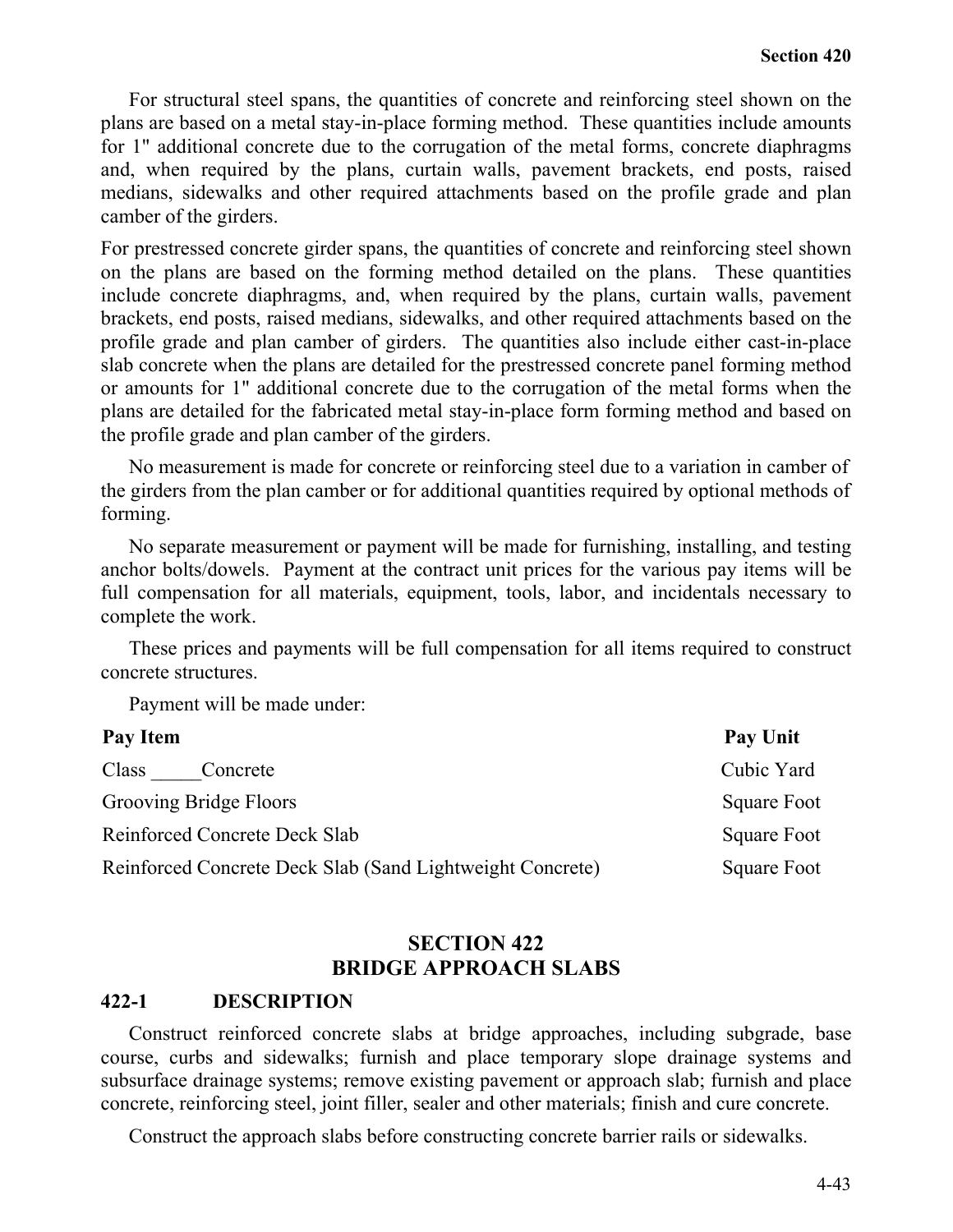# **422-2 MATERIALS**

Refer to Division 10:

| <b>Section</b>        |
|-----------------------|
| 1000                  |
| 1026                  |
| 1028-1                |
| 1028-4                |
| 1070                  |
| 1044-1                |
| 1005                  |
| 1010-1 through 1010-4 |
| 1032-2                |
| 1032-3                |
| 1044-6                |
|                       |

# **422-3 CONSTRUCTION METHODS**

When weep drains are shown on the plans, place a stone drain consisting of 1 cubic foot of No. 78M stone contained in a porous fabric bag at each pipe drain located in the end bent cap or abutment and tie it securely. Place subdrain fine aggregate in conjunction with the stone drain as shown on the plans.

Place and compact the subdrain fine aggregate in accordance with Article 410-10.

Construct the subgrade in accordance with Section 500.

Construct the aggregate base course in accordance with Section 520.

Construct the asphalt concrete base course in accordance with Section 610.

Apply the requirements of Section 420 to all concrete except as otherwise provided herein. Use class AA concrete.

Finish and groove the reinforced concrete bridge approach slabs in accordance with the requirements of Article 420-14, except do not groove the approach slabs when grooving the bridge deck is not required.

When grooving is not required, apply a broomed texture to the approach slabs before the concrete becomes non-plastic. Cure bridge approach slabs in the same manner as specified for bridge decks in Article 420-15(B).

Temporarily cover or fill the opening in the joint at the end bent until installation of the joint seal. Make sure that the covering or filler provides for drainage off the bridge deck and keeps debris out of the joint and off the end bent cap.

Shape the concrete curb to match the face of the barrier rail. Do not place the curb within the limits shown on the plans until after sawing the joint at the end bent. Give the concrete a light broom finish with brush marks parallel to the curb.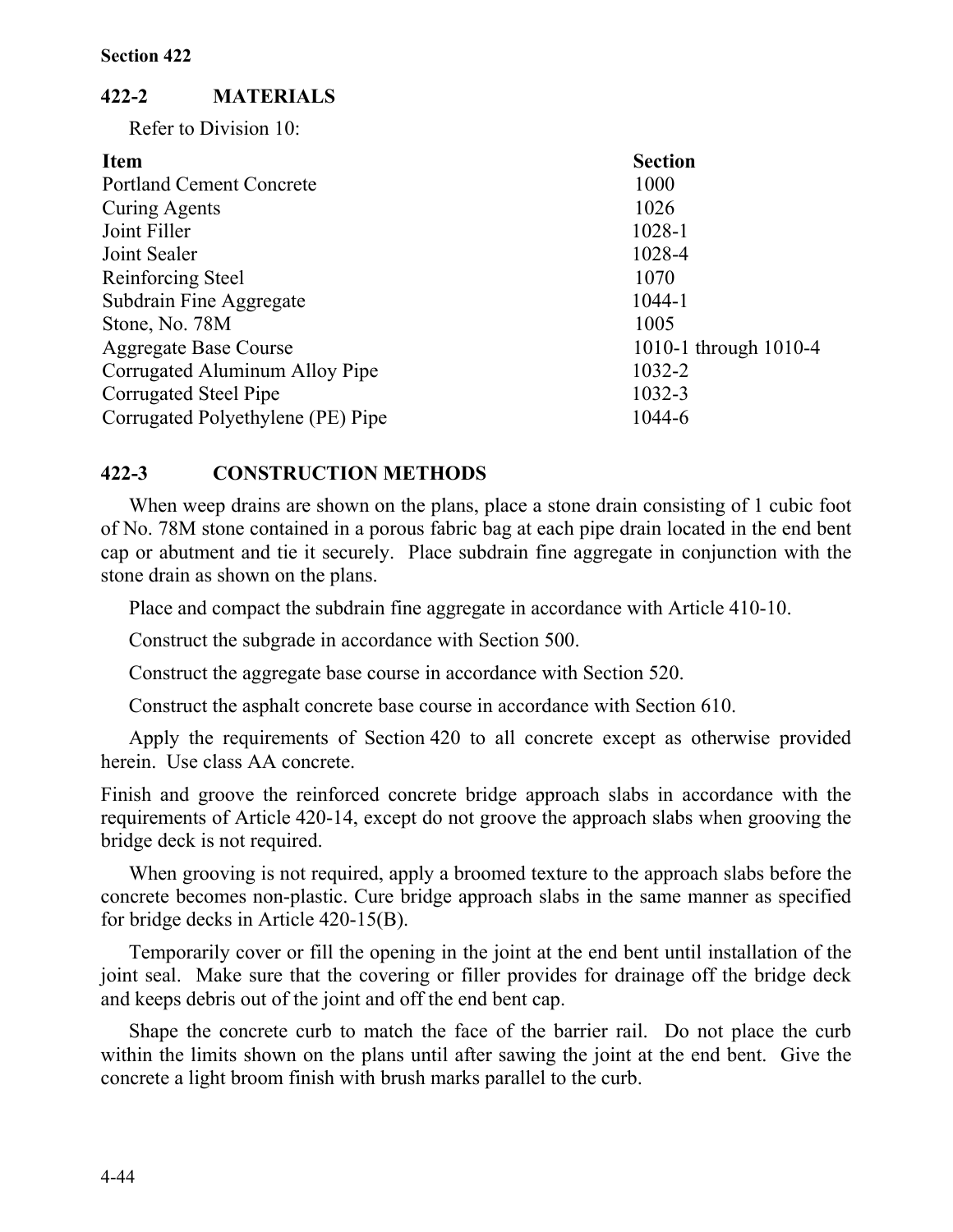When shown on the plans, construct sidewalks on bridge approach slabs in accordance with plan details. Do not construct sidewalks until sawing the joint at the end bent. Finish the concrete in accordance with Subarticle 420-17(D).

Include in the temporary slope drainage system the earth ditch block, erosion resistant surface material, Class B stone for erosion control, and the pipe. Locate it as shown on the plans.

Use either corrugated polyethylene (PE), corrugated steel, or corrugated aluminum alloy for the temporary drainage pipe. Do not use perforated pipe. Provide temporary pipe of sufficient length for complete drainage away from the roadway embankment.

Backfill the approach slabs as soon as practical to prevent erosion adjacent to the slab.

# **422-4 MEASUREMENT AND PAYMENT**

The price and payment below will be full compensation for all items required to construct bridge approach slabs including but not limited to those items contained in Article 422-1.

*Bridge Approach Slabs, Sta.* **a** will be paid for at the contract lump sum price.

Grooving bridge approach slabs will be paid for at the contract unit price per square foot for Grooving Bridge Decks as provided in Article 420-21.

Payment will be made under:

Bridge Approach Slabs, Sta. **Lump Sum** 

# **SECTION 425 FABRICATING AND PLACING REINFORCEMENT**

# **425-1 DESCRIPTION**

Furnish, fabricate, and place steel reinforcement other than wire mesh reinforcement, including all related materials such as tie wire, separators, wire bar supports, mechanical butt splices for reinforcing steel, and other material for fastening the reinforcing steel in place; galvanize and/or coat where required; and fabricate, cut, bend, place, and splice the reinforcement in conformity with the shape and dimensions shown on the plans and as specified in these Specifications. Provide epoxy coated reinforcing steel where indicated on the plans.

Pay Item Pay Unit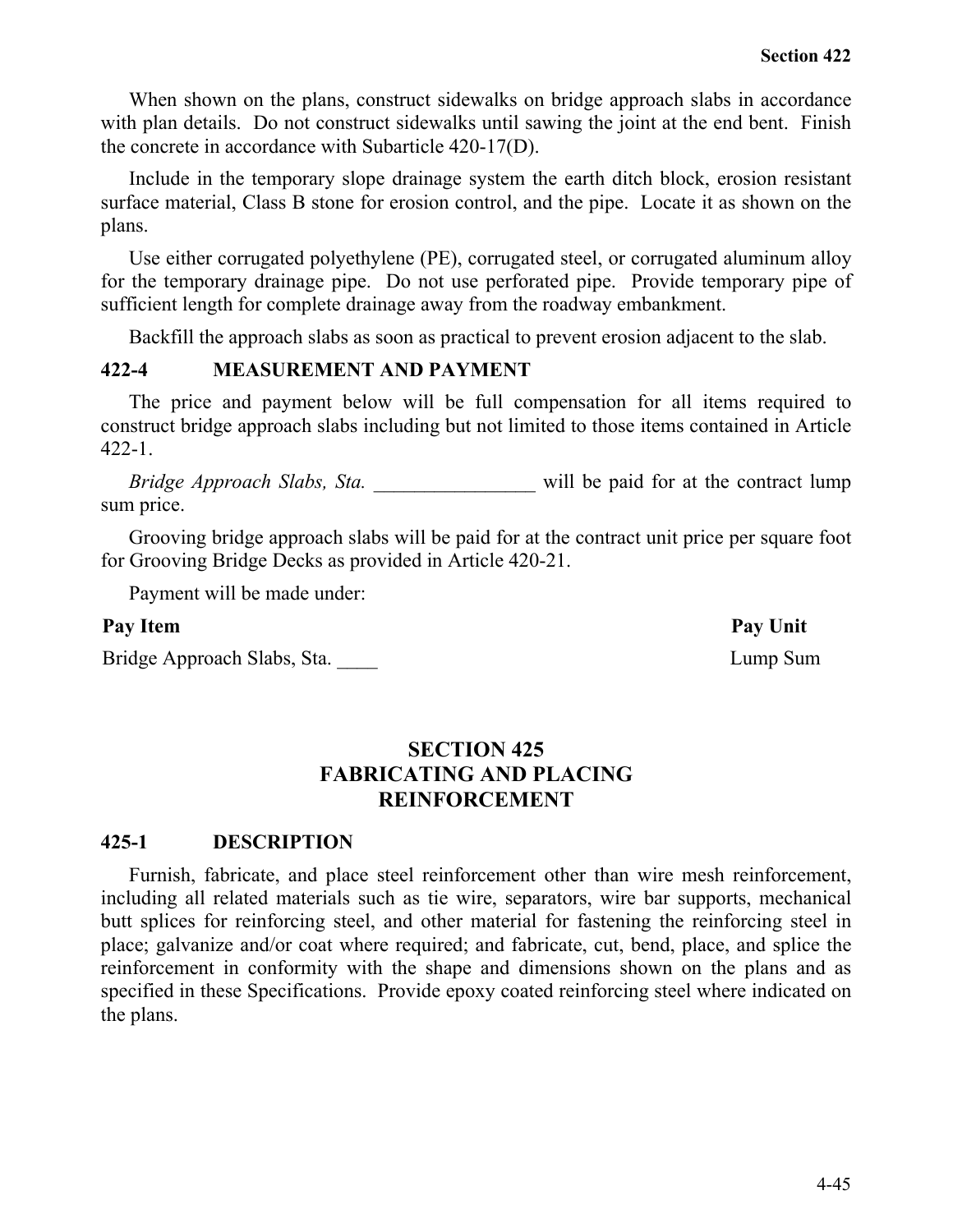# **425-2 MATERIALS**

Refer to Division 10:

| <b>Item</b>                                   | <b>Section</b> |
|-----------------------------------------------|----------------|
| <b>Steel Bar Reinforcement</b>                | 1070-2         |
| Wire Mesh Reinforcement                       | 1070-3         |
| Reinforcing Wire                              | 1070-3         |
| Wire Bar Supports                             | 1070-4         |
| <b>Epoxy Coated Reinforcing Steel</b>         | 1070-8         |
| Spiral Column Reinforcing Steel               | 1070-9         |
| Epoxy Coated Spiral Column Reinforcing Steel  | 1070-9         |
| Mechanical Butt Splices for Reinforcing Steel | $1070 - 10$    |

# **425-3 PROTECTION OF MATERIALS**

Protect steel reinforcement at all times from damage and make sure it is free from dirt, dust, loose mill scale, loose rust, paint, oil, or other foreign materials at the time of placement in the work.

Store epoxy coated reinforcing steel bars at the project site a minimum of 1 foot above the ground on wooden or padded supports placed 10 feet apart, and completely cover with an opaque cloth, canvas, or woven fiber reinforced polyethylene white tarp. Do not use solid plastic sheeting. Cover the bars such that adequate ventilation is provided to prevent condensation from forming on the material during storage, and completely protect the bars from direct sunlight. Do not allow water to pond under the epoxy coated reinforcing steel.

Store epoxy coated bars as close as possible to their final location in the structure to prevent coating damage from unnecessary handling.

Do not store epoxy coated bars at the project site from one construction season until the following construction season unless stored in a waterproof enclosure.

# **425-4 PLACING AND FASTENING**

Accurately place reinforcement as shown on the plans and secure firmly in position by wiring at intersections and using metal bar supports, precast mortar blocks, or other approved devices of sufficient strength and location to resist distortion.

Tie reinforcing bars at all intersections except where spacing is less than 1 foot in both the longitudinal and transverse directions, in which case tie at alternate intersections, as an option. Securely tie each intersection of vertical reinforcing steel and spiral reinforcement for drilled piers. Use plastic or epoxy coated spiral spacers with epoxy coated spiral column reinforcing steel.

Provide wire bar supports for reinforcing steel in accordance with Article 1070-4 of the proper height to provide the distance from the forms and the proper spacing between rows of steel as indicated on the plans. When required by the plans, epoxy coat bar supports in accordance with Article 1070-8. Provide rust-proofed supporting legs for wire bar supports that rest on the forms as provided in Article 1070-4. When providing rust proofing by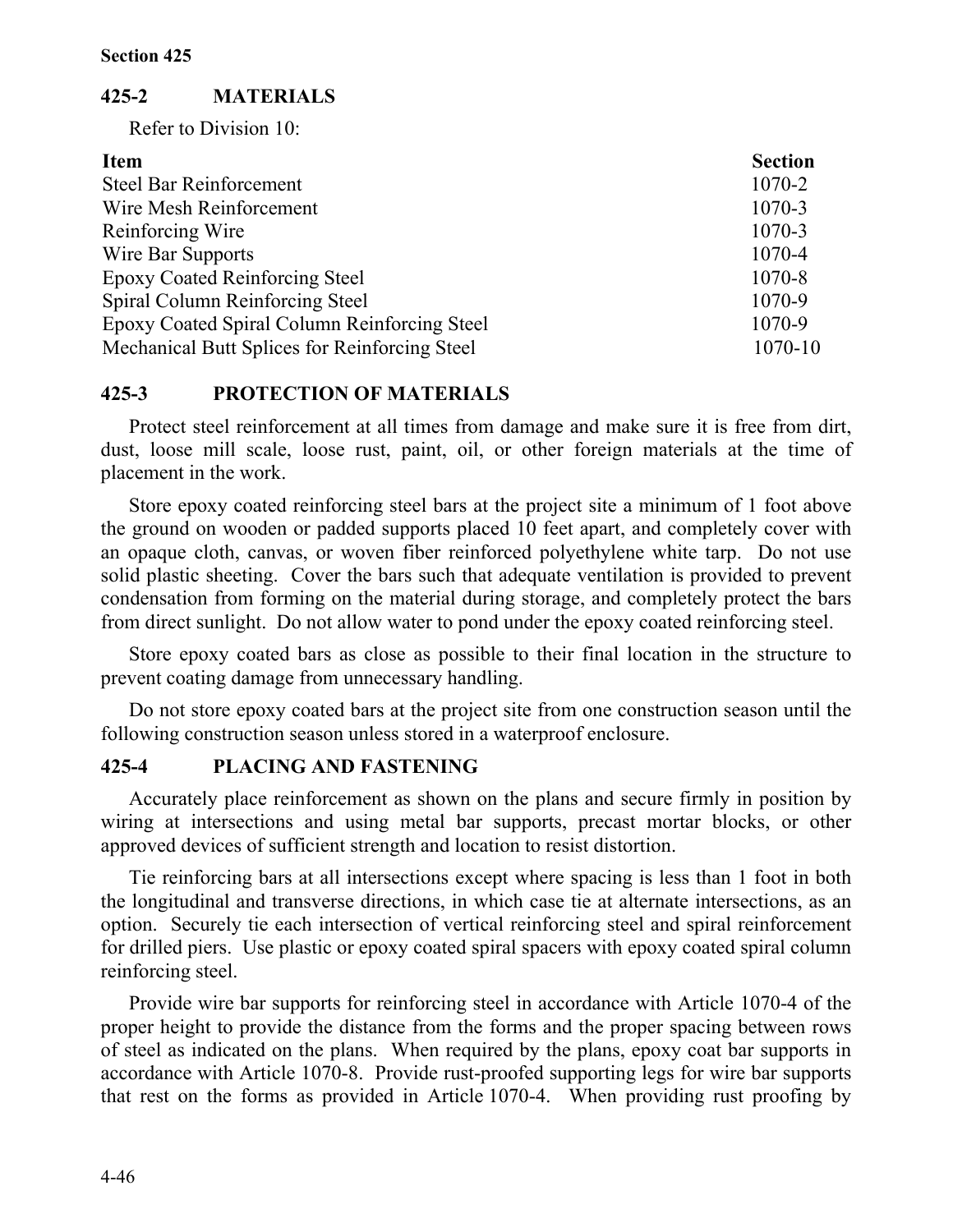plastic protection, make sure that the dipped plastic coating or premolded plastic tips are intact on each bar support leg while concrete is placed.

Precast blocks, of approved shape and dimensions, for holding vertical reinforcement in position from 1:2 mortar or concrete of the same mix used in the member being cast. Cure precast blocks in accordance with the requirements of Article 420-15 for the water method or the polyethylene sheeting method. To hold vertical bars in position, use precast blocks which have embedded wires extending from the block a sufficient distance to tie to the bar.

Roll mesh reinforcement flat before placing concrete, unless otherwise shown on the plans. Hold mesh reinforcement firmly in place against vertical and transverse movement by acceptable means.

Weld reinforcing steel in accordance with the American Welding Society's "Reinforcing Steel Welding Code AWS D1.4" and only where required in the contract. Obtain written approval for additional welding. Do not use tack welds unless approved.

Exercise extreme care when transporting, handling, placing and tying epoxy coated reinforcing steel to prevent damage to the coating.

Immediately before placing epoxy coated reinforcing steel bars in the forms, visually inspect each bar for coating damage. Ensure that all coating damaged by any cause is satisfactorily repaired, including hairline cracks and that each bar, including bar ends, is completely encapsulated in epoxy coating or patching material at the time of concrete placement. Make coating repairs as described in Section 1070-8(K) with material specified in Section 1070-8(C). Do not coat more than 5 percent of surface area on each bar with patching material including patching due to damage to the coating by the coater, fabricator, transporter, or contractor. The patching limits do not include holiday repairs, overspray and coated ends of bars.

Do not expose epoxy coated reinforcing steel to the weather for more than 30 days after placing in the forms. If the concrete is not placed within 30 days, cover the epoxy coated reinforcing steel as required by Article 425-3.

Do not place reinforcement while placing concrete in the member involved.

Place, allow inspection, and obtain approval for reinforcement in any member before placing concrete.

# **425-5 SPLICING**

#### **(A) General**

Furnish all reinforcement in the full lengths indicated on the plans.

Do not splice bars without written approval except where shown on the plans.

Provide splice lengths as shown on the plans.

Overlap sheets of mesh with each other sufficiently to maintain a uniform strength and securely fastened to each other at the ends and edges. Lap at least the dimension of 1 mesh.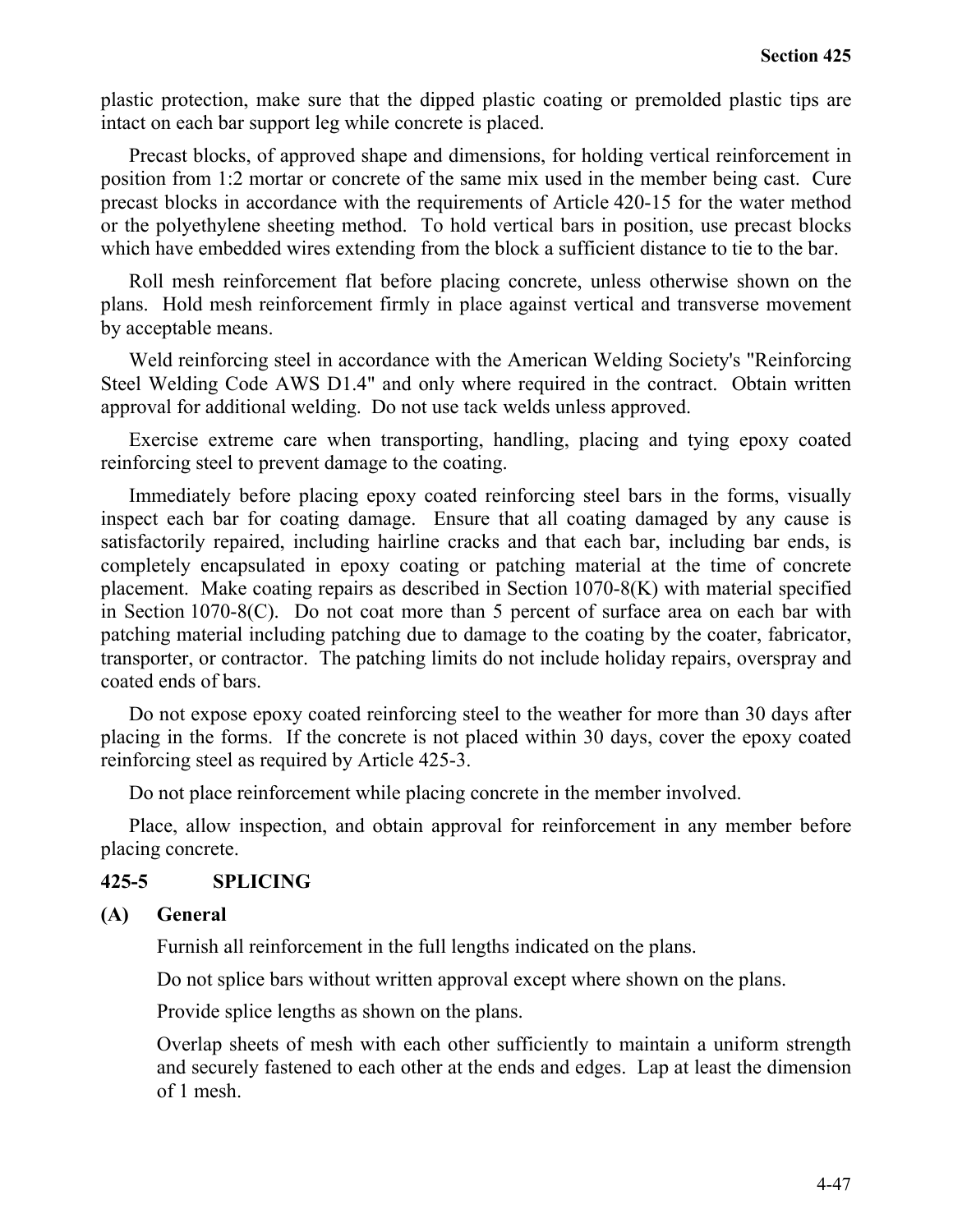## **Section 425**

# **(B) Mechanical Butt Splices**

Provide mechanical butt slices for reinforcing steel in accordance with section 1070-10 when called for on the plans.

When an exothermic connector is used, do not let the splice depend upon fusion of the filler metal with the bars. Select a temperature for heating the bars that is below the melting point of the bars and is sufficiently low so as not to significantly affect the original hardness nor decrease the structural properties of the bars. Visual inspection of the finished splices is sufficient; the splice is acceptable if sound filler metal is present at both ends of the splice sleeve and at the sleeve entry port.

Splice the bars in accordance with the manufacturer's recommendations using the manufacturer's required accessories as approved by the Engineer. Use mechanical butt splices only where specified on the plans. Any additional splices require approval.

If bars are epoxy coated, strip the epoxy coating within the limits of the sleeve prior to splicing. After making the splice, paint any unprotected areas of the reinforcing bar and the coupling sleeve with epoxy paint as described in the *Standard Specifications.*

# **425-6 MEASUREMENT AND PAYMENT**

*Reinforcing Steel* or *Epoxy Coated Reinforcing Steel* will be measured and paid for as the number of pounds of steel bar reinforcement, reinforcing wire, and plain rods shown on the plans as being necessary to complete the work. Where the plans are revised, the quantity to be paid for is the quantity shown on the revised plans. Where directed to deviate from the plans in such a manner to change the quantities of steel bar reinforcement, reinforcing wire, and plain rods necessary to complete the project, the quantity shown on the plans is increased or decreased by the theoretical computed weight of reinforcing steel added or subtracted by the change.

*Spiral Column Reinforcing Steel* or *Epoxy Coated Spiral Column Reinforcing Steel* will be measured and paid for as the number of pounds of spiral column reinforcing shown on the plans as being necessary to complete the work. Where the plans are revised, the quantity to be paid for is the quantity shown on the revised plans. Where directed to deviate from the plans in such a manner to change the quantities of steel bar reinforcement, reinforcing wire, and plain rods necessary to complete the project, the quantity shown on the plans is increased or decreased by the theoretical computed weight of spiral column reinforcing steel added or subtracted by the change.

The quantity of reinforcing steel or spiral column reinforcing steel shown on the plans is an estimate based on the theoretical computed weight of the steel necessary to complete the work, and will be used for pay purposes. No revision in this pay quantity nor any adjustment in the contract unit price for Reinforcing Steel or Spiral Column Reinforcing Steel will be made except where revisions in the plans affect the quantity of reinforcing steel or spiral column reinforcing steel necessary to complete the work or where an error has been found in the estimate of steel shown on the plans.

In the event that the elevation of the top of a footing is raised by a distance not exceeding 3 feet, and the reinforcing steel or spiral column reinforcing steel for the substructure unit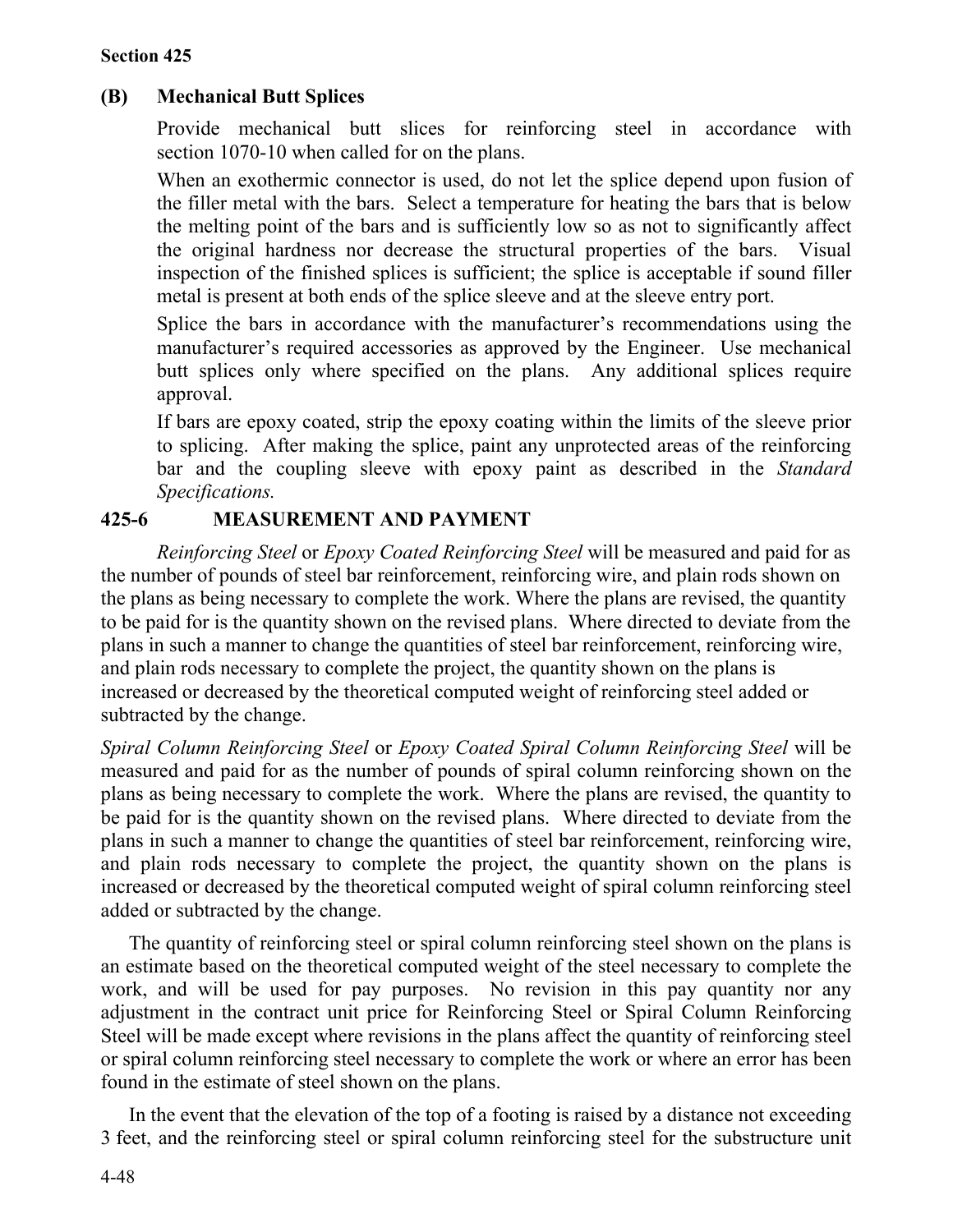has been fabricated before the elevation was raised, no decrease in the quantity of steel to be paid for will be made from the theoretical weight of steel shown on the plans for the original substructure unit.Under the above circumstances the provisions of Article 109-6 will not apply as the steel not used in the work shall remain the property of the Contractor and payment for such steel will be made as provided above. No separate payment will be made for the cost of cutting off reinforcing steel or spiral column reinforcing steel as payment at the contract unit price per pound for the item of Reinforcing Steel or Spiral Column Reinforcing Steel will be full compensation for cutting the steel.

There will be no direct payment for reinforcing steel when the basis of payment or compensation clause applicable to a particular section of the Specifications states that payment at the contract unit or lump sum prices for the work covered by such section will be full compensation for furnishing and placing reinforcing steel.

No separate payment will be made for the work of furnishing and placing wire mesh reinforcement as payment at the contract unit price for the item or items covering the structure containing the mesh reinforcement will be full compensation for such work.

These prices and payments will be full compensation for all items required to fabricate and place reinforcement.

Payment will be made under:

| Pay Item                                     | Pay Unit |
|----------------------------------------------|----------|
| Reinforcing Steel                            | Pound    |
| <b>Epoxy Coated Reinforcing Steel</b>        | Pound    |
| Spiral Column Reinforcing Steel              | Pound    |
| Epoxy Coated Spiral Column Reinforcing Steel | Pound    |

# **SECTION 430 ERECTING PRESTRESSED CONCRETE MEMBERS**

#### **430-1 DESCRIPTION**

Furnish and erect precast-prestressed concrete bridge members other than piling. Furnish, galvanize, place, and paint, as applicable, bearing components, anchor bolts, diaphragm bars, washers, nuts, structural and reinforcing steel, miscellaneous hardware, paint, bearing assemblies, and all other materials; handle, transport, and store materials; furnish erection drawings; paint; set bearings and anchorage; grout, and erect and install the bridge members and all other items necessary to complete the erection in accordance with the requirements of the contract.

When used in this section, the term *prestressed concrete* refers to precast, pretensioned, prestressed concrete.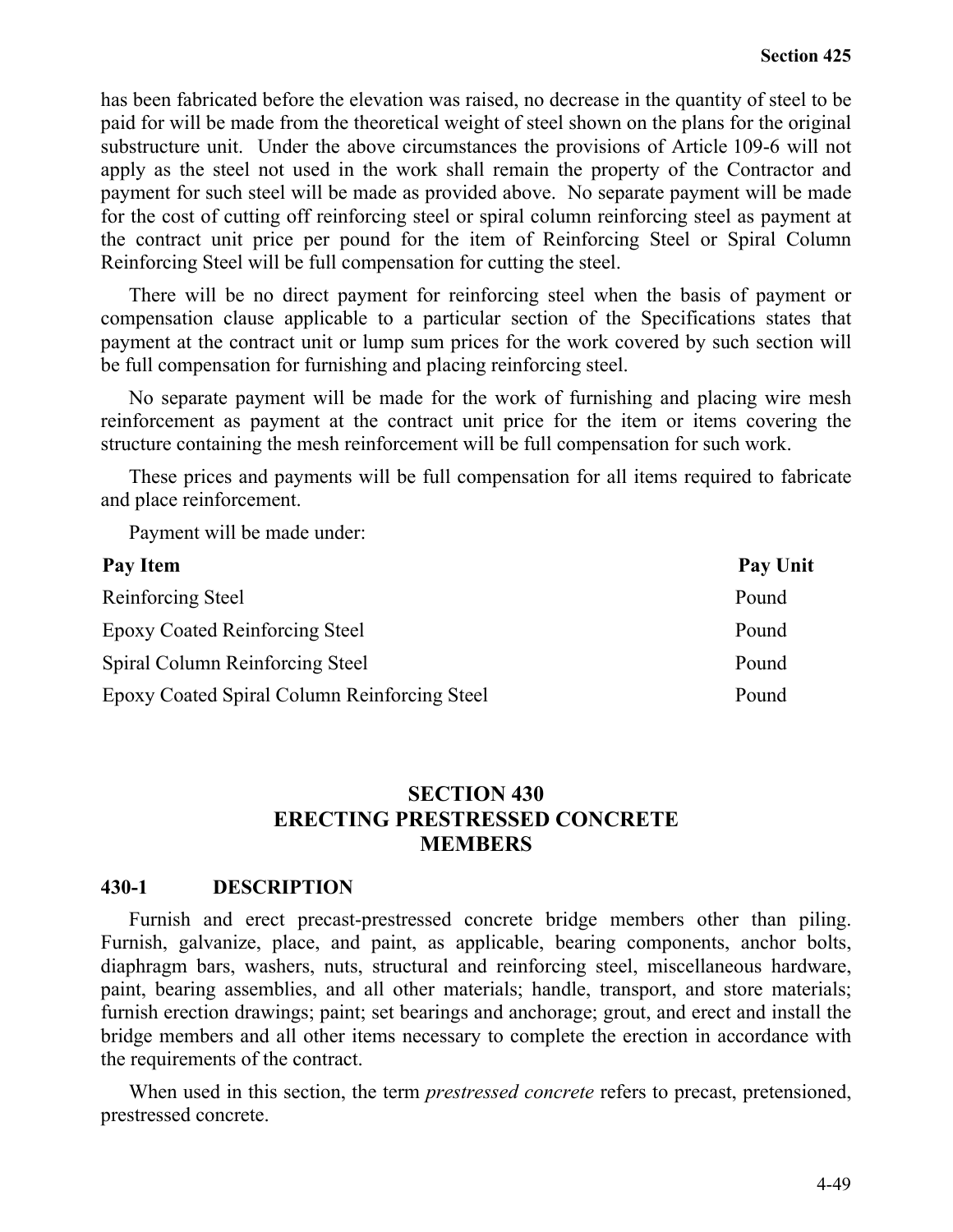# **430-2 MATERIALS**

Refer to Division 10:

| <b>Item</b>                        | <b>Section</b> |
|------------------------------------|----------------|
| <b>Precast-Prestressed Members</b> | 1078           |
| Plain Steel Bars, Threaded Ends    | 1074-3         |
| <b>Structural Steel</b>            | 1072           |
| Reinforcing Steel                  | 1070           |
| Organic Zinc Repair Paint          | 1080-9         |
| <b>Bearing Plate Assemblies</b>    | 1072-5         |
| <b>Elastomeric Bearings</b>        | 1079-2         |

# **430-3 HANDLING AND STORAGE**

Take special care in handling, transporting, and storing prestressed members. Members damaged while handled or transported will be rejected unless repaired to the satisfaction of the Engineer.

Handle members at the bearings or at pick-up points designated on the plans unless using other methods approved in writing.

Transport prestressed concrete bridge girders in a horizontal upright position. Locate points of support and directions with respect to the girder approximately the same during transportation and storage as when the member is in the final position within the structure.

# **430-4 METHODS AND EQUIPMENT**

Use methods and equipment to install prestressed members that result in satisfactory installation.

# **430-5 BEARINGS AND ANCHORAGES**

Supply elastomeric bearings, when required by the plans, meeting the requirements of Section 1079.

Set steel sole plates level in exact position with full and even bearing on the bearing pad.

Accurately set anchor bolts in accordance with the requirements of Subarticle 420-12(A).

When welding the sole plate to the embedded plate in the girder, use temperature indicating wax pens, or other suitable means, to ensure that the temperature of the sole plate does not exceed 300°F. Temperatures above this may damage the elastomer.

Prior to welding, grind the galvanized surface of the portion of the embedded plate and sole plate that require welding. After welding, repair damaged galvanized surfaces in accordance with Article 1076-6.

# **430-6 ERECTION AND INSTALLATION**

# **(A) General**

Erect prestressed concrete members by methods that satisfy the handling requirements specified in Article 430-3.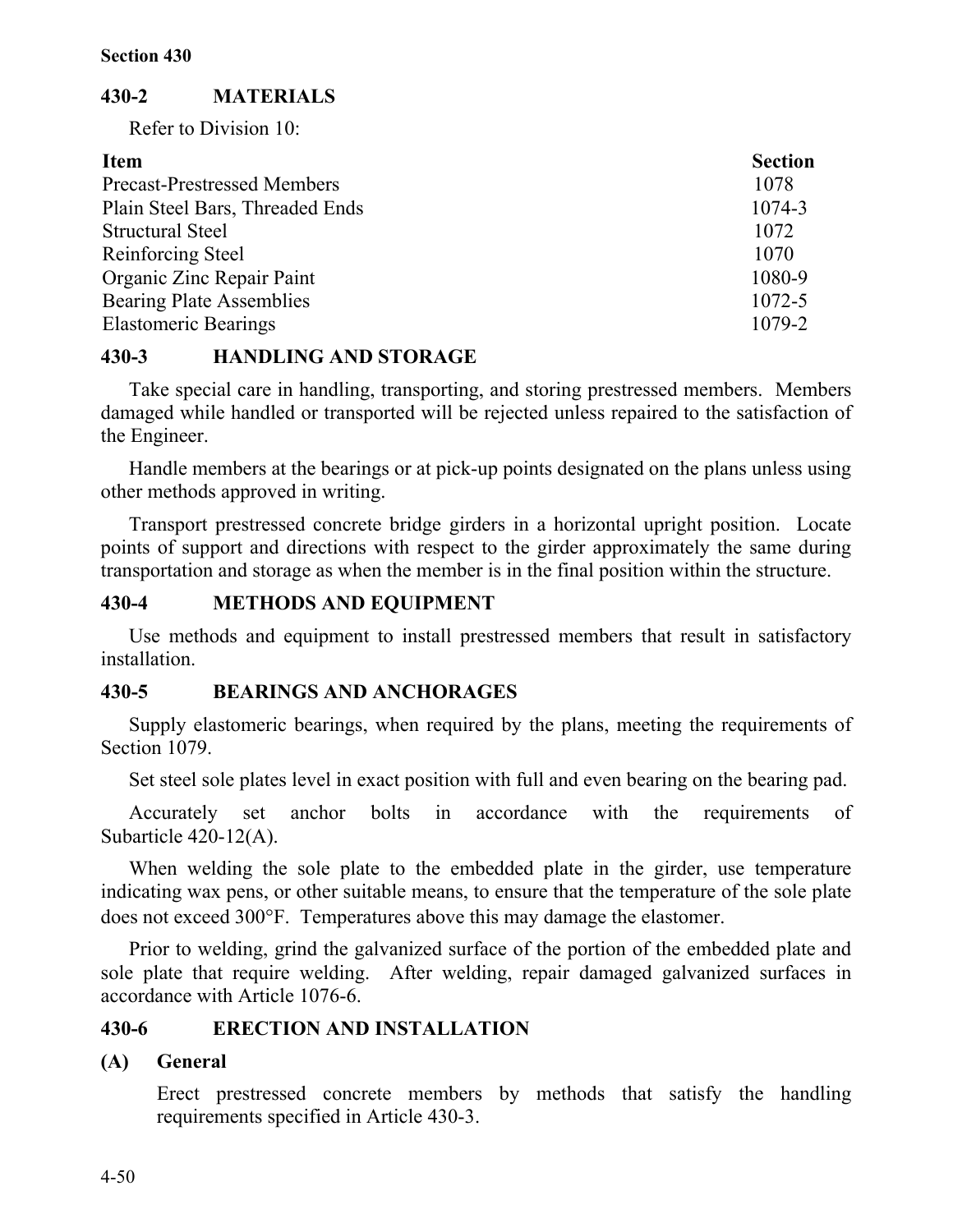Perform field welding in accordance with Article 1072-20 only when required on the plans.

When indicated on the plans, recess the ends of tie rods used in intermediate diaphragms of prestressed concrete girders. Fill these recesses with an approved non-metallic, non-shrink grout to match the neat lines of the girders.

When concrete is cast in contact with prestressed members, thoroughly clean and wet the surface of the member which contacts the fresh concrete for a minimum of 2 hours just prior to casting the fresh concrete.

After casting and finishing all concrete, thoroughly clean the prestressed members.

## **(B) Cored Slabs**

When erecting prestressed cored slabs, place the 1/2" diameter transverse post tensioning strands and tension to 30,000 pounds in each span. Grease the transverse strands and place in a non-corrosive 1/2" diameter, 1/16" minimum wall thickness black polyethylene pipe meeting the requirements of ASTM D2239. Do not apply grease or extend the pipe in the area of the recesses at the ends of the tensioning strands where grout is applied. After tensioning the 1/2" diameter transverse strand in a span and before placing any equipment, material or barrier rail on the span, fill the shear key, dowel holes, and recesses at the ends of transverse strands with an approved non-metallic, non-shrink grout and cure for 3 days minimum, and until the grout reaches a compressive strength of 3000 psi.

After tensioning and curing, obtain approval prior to placing material and equipment on the cored slab spans. Support cranes or other equipment exceeding the legal load limit on mats. Submit for review a detailed drawing for the mats that are intended for use on the cored slabs. Provide a complete description of the equipment that is intended for placement on the mats. Supply and construct mats at no additional cost to the Department.

# **(C) Box Beams**

The post tensioning system shall use 0.6" diameter strands. Strands shall be tensioned to 43,950 pounds. Strands shall be placed in a non-corrosive 0.6" diameter, 1/16" minimum wall thickness black polyethylene pipe meeting the requirements of ASTM D2239.

When erecting prestressed box beams, place the transverse post tensioning system in the diaphragms, place grout in the grout pockets located at the areas of the post tensioning strands, if provided, and tension to the required force. Grease the strands and place in the polyethylene pipe. Do not apply grease or extend the pipe in the area of the recesses at the ends of the tensioning strands where grout is applied. Tension the strands in the diaphragm nearest mid-span first. Proceed to tension strands in the adjacent diaphragms. Continue the tensioning operation in a symmetric manner along the length of the span. At each diaphragm location, maintain a symmetric tension force between each pair of strands in the diaphragm. After all tensioning in a span is completed and before placing any equipment, material or barrier rail on the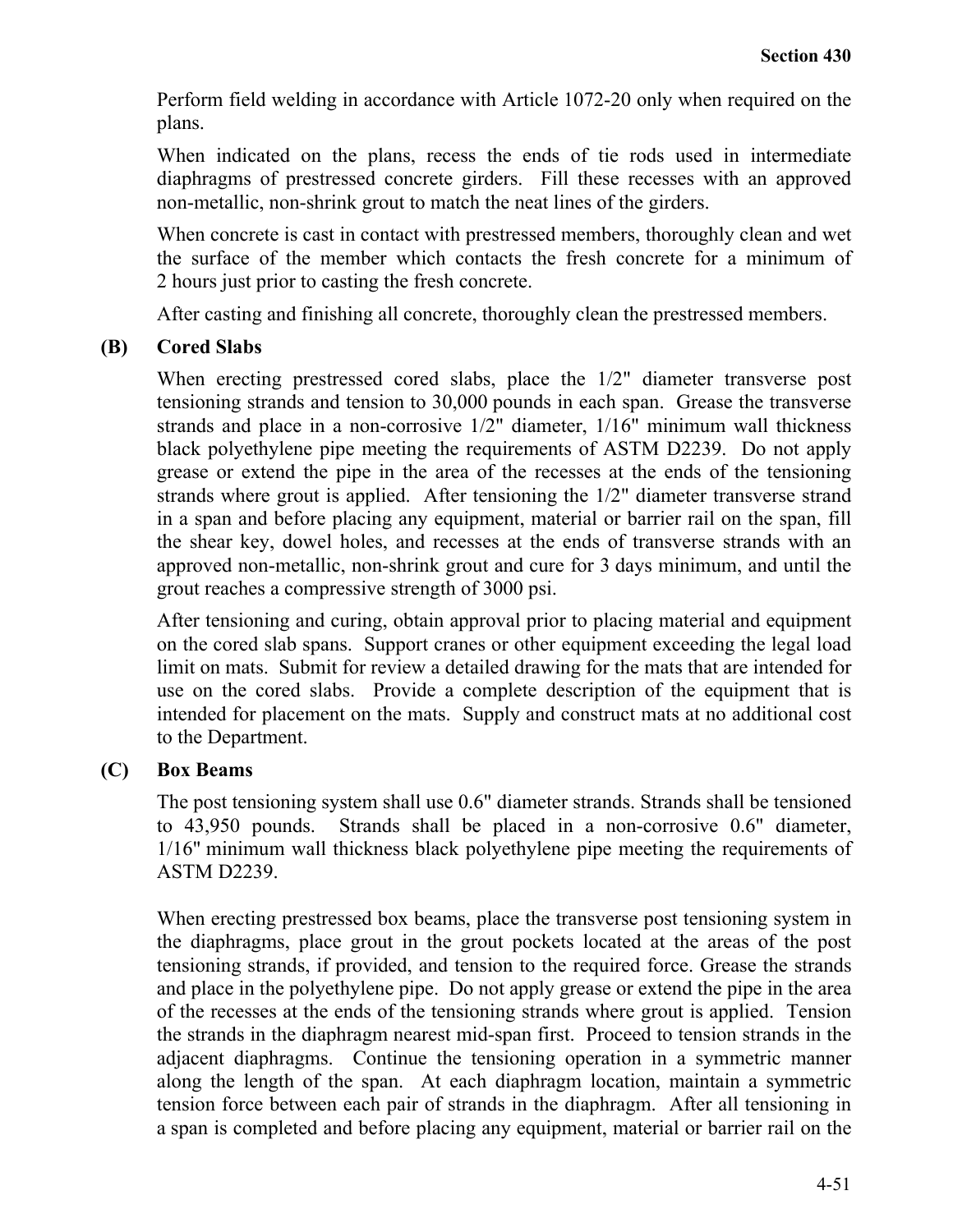span, fill the shear key, dowel holes, and recesses at the ends of the diaphragm with an approved non-metallic, non-shrink grout. Cure for 3 days minimum and until the grout reaches a compressive strength of 3000 psi.

After tensioning and curing, obtain approval prior to placing material and equipment on the box beam spans. Support cranes or other equipment exceeding the legal load limit on mats. Submit for review a detailed drawing for the mats that are intended for use on the box beams. Provide a complete description of the equipment that is intended for placement on the mats. Supply and construct mats at no additional cost to the Department.

## **430-7 PAINTING**

Clean, by hand or with power tools, and paint with 2 coats of organic zinc repair paint all ungalvanized steel surfaces, such as tie rod ends, not encased in concrete in accordance with Section 442. Provide a minimum dry thickness of each coat of paint of 1.5 mils.

## **430-8 MEASUREMENT AND PAYMENT**

*\_\_\_" Prestressed Concrete Girders* will be measured and paid for as the number of linear feet of prestressed concrete girders estimated on the plans as being necessary to complete the project.

*3'-0" x 1'- \_\_" Prestressed Concrete Cored Slabs* will be measured and paid for as the number of linear feet of prestressed concrete cored slabs estimated on the plans as being necessary to complete the project.

*3'-0" x \_'-\_" Prestressed Concrete Box Beams* will be measured and paid for as the number of linear feet of prestressed concrete box beams estimated on the plans as being necessary to complete the project.

*Concrete Box Beams* will be measured and paid for as the number of linear feet of concrete box beams estimated on the plans as being necessary to complete the project.

*Elastomeric Bearings* will be paid at the contract lump sum price.

These prices and payments will be full compensation for all items required to erect prestressed concrete members, including but not limited to those items contained in Article 430-1.

Payment will be made under:

| Pay Item                                       | Pay Unit    |
|------------------------------------------------|-------------|
| " Prestressed Concrete Girders                 | Linear Foot |
| 3'-0" x 1'- " Prestressed Concrete Cored Slabs | Linear Foot |
| 3'-0" x "- " Prestressed Concrete Box Beams    | Linear Foot |
| <b>Concrete Box Beams</b>                      | Linear Foot |
| <b>Elastomeric Bearings</b>                    | Lump Sum    |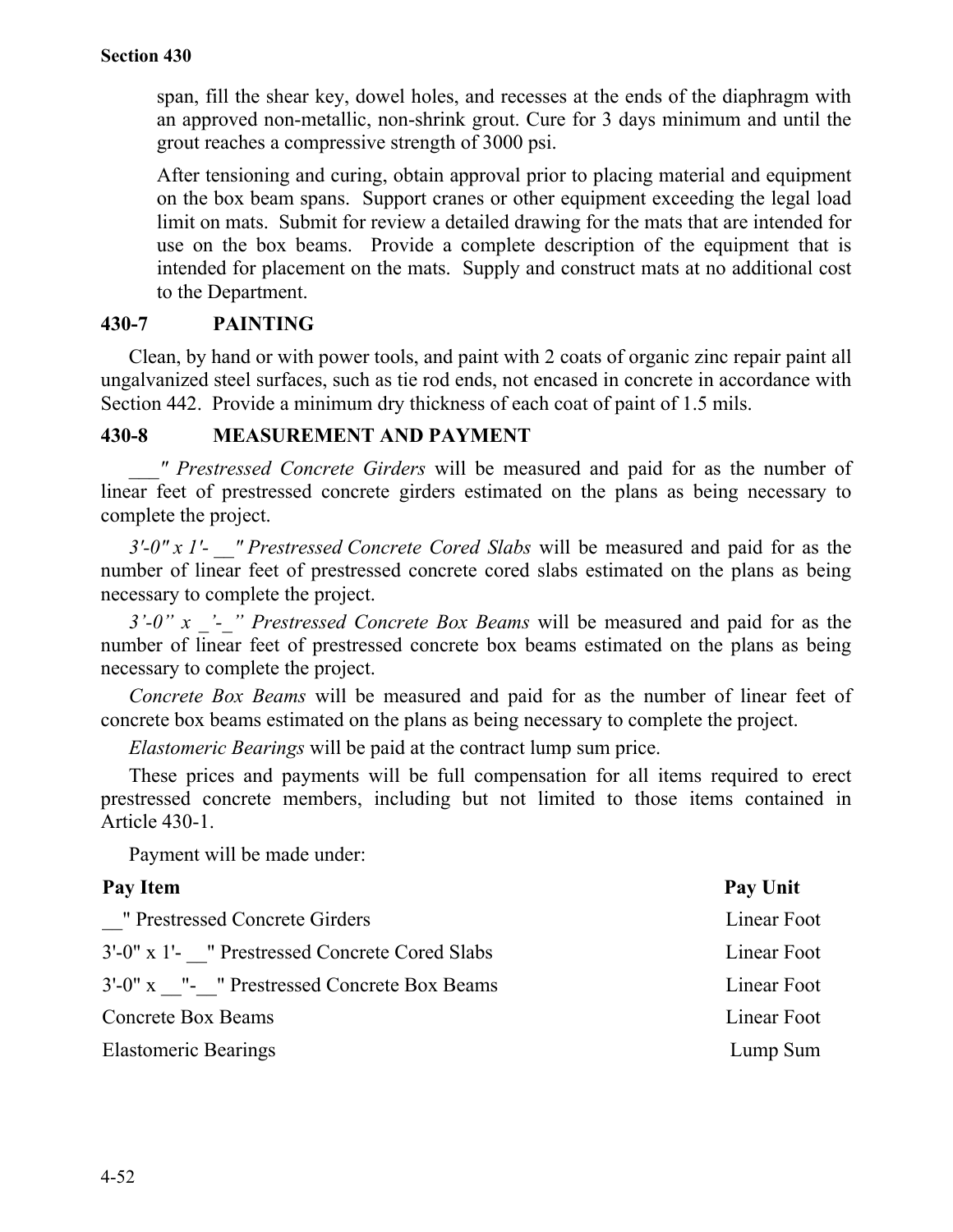## **SECTION 440 STEEL STRUCTURES**

#### **440-1 DESCRIPTION**

Construct steel structures and steel structure portions of composite structures in conformity with the lines, grades, and dimensions shown on the plans and as specified in these Specifications.

Furnish, fabricate, galvanize, deliver, place, erect, clean, shop paint, and field paint structural metals and all other materials; furnish, erect, and remove falsework; set bearings and anchorage; weld; and furnish all materials for and assemble all structural joints. Structural metals include structural steels, metallic electrodes, steel forgings and castings, gray iron and malleable iron castings, drain pipes, and any incidental metal construction. Perform the above in conformity with the contract.

Before starting work, inform the Engineer as to the proposed method of erection.

#### **440-2 MATERIALS AND FABRICATION**

Refer to Division 10:

| <b>Item</b>                                                       | <b>Section</b> |
|-------------------------------------------------------------------|----------------|
| <b>Structural Steel</b>                                           | 1072           |
| Steel Pipe                                                        | 1074-6         |
| <b>Welded Stud Shear Connectors</b>                               | 1072-8         |
| High Strength Bolts, Nuts, Washers, and Direct Tension Indicators | 1072-7         |
| Preformed Bearing Pads.                                           | 1079-1         |
| <b>Anchor Bolts</b>                                               | $1072 - 6$     |
| <b>Bearing Plate Assemblies</b>                                   | 1072-5         |
| Organic Zinc Repair Paint                                         | 1080-9         |
| <b>Elastomeric Bearings</b>                                       | 1079-2         |

#### **440-3 HANDLING AND STORING MATERIALS**

Move, handle, and store all structural steel, in the shop, field and while being transported in accordance with Article 1072-11.

#### **440-4 BEARINGS AND ANCHORAGES**

Supply preformed bearing pads and elastomeric bearings, as required by the plans, meeting the requirements of Section 1079.

Set steel masonry plates level in exact position with full and even bearing on the preformed bearing pad.

Accurately set anchor bolts in accordance with the requirements of Subarticle 420-12(A).

Make sure that the location of anchors and setting of bearings take into account any variation from mean temperature at time of setting and anticipated lengthening of bottom flange due to dead load after setting, so that at mean temperature and under dead load the bearings are in a vertical position and anchor bolts at expansion bearings center in their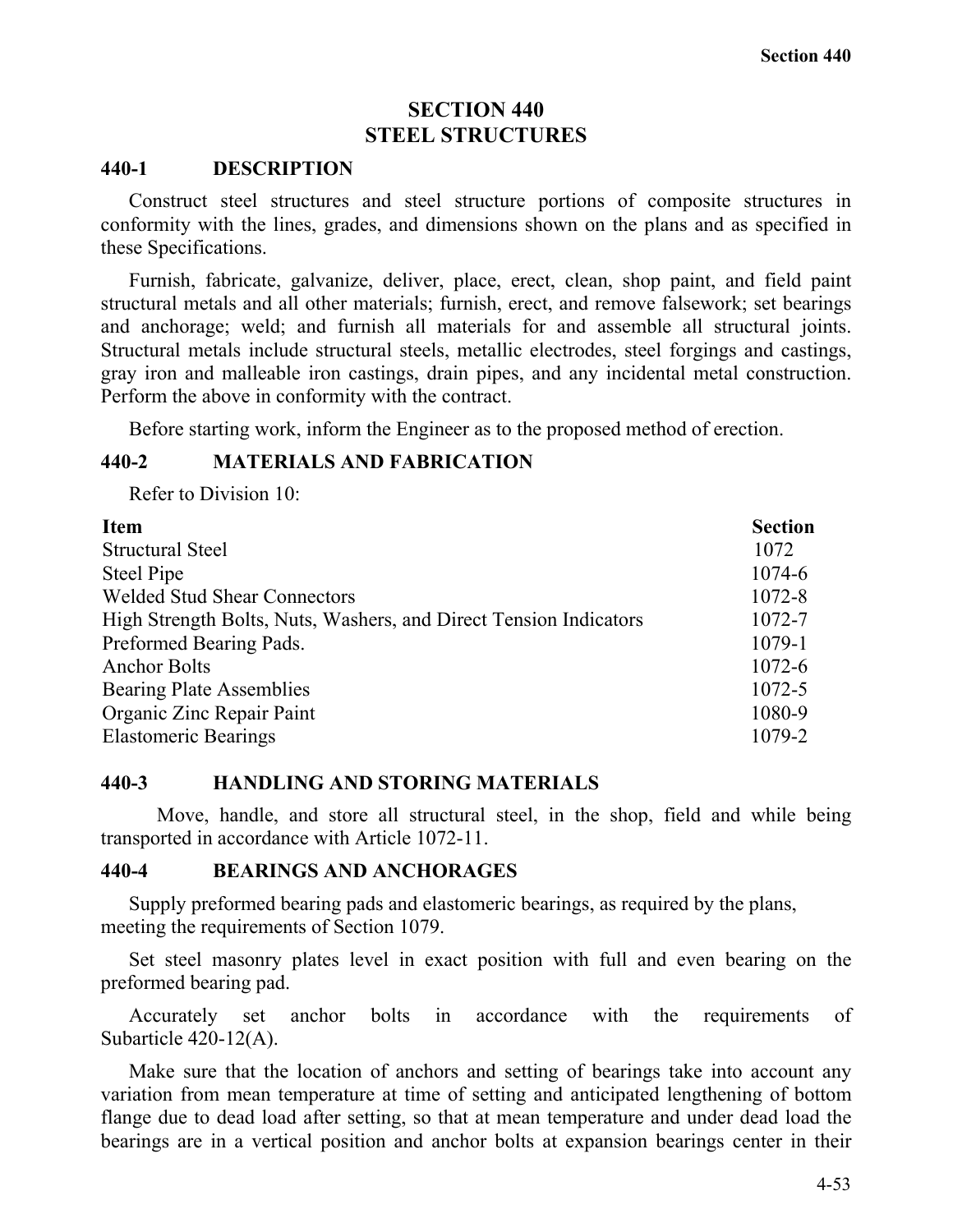#### **Section 440**

slots. Mean temperature is 60°F unless otherwise stipulated on the plans. Do not restrict full and free movement of the superstructure at the movable bearings by improperly setting or adjusting bearings or anchor bolts and nuts.

# **440-5 STRAIGHTENING BENT MATERIAL, HEAT CURVING AND HEAT CAMBERING**

Straighten bent material, heat curve and heat camber as approved and in accordance with Article 1072-12.

# **440-6 FIELD ERECTION**

Report immediately any error in the shop fabrication, or deformation resulting from handling and transporting, which prevents the proper assembling and fitting up of parts by more than the moderate use of drift pins or by more than a moderate amount of reaming, chipping, or cutting. Correct errors in the presence of the Engineer by approved methods.

Do not perform hammering which injures or distorts the members.

Limit the drifting during assembly to only that needed to bring the parts into position, and not sufficient to enlarge the holes or distort the metal. If any holes require enlarging to admit the bolts, ream or correct them by approved methods. Do not enlarge the holes more than 1/16" over the nominal size hole called for without written approval.

Before assembling the members, clean and dry to touch all bearing surfaces and permanently contacting surfaces.

For bolted splices and field connections, fill one half of the holes with bolts and cylindrical erection pins (half bolts and half pins) before placing permanent fasteners. For continuous units, pin and bolt all beam and girder splices and bring the splices to the correct elevations before permanently fastening. For bolted connections use fit-up bolts and optional shipping bolts with the same nominal diameter as the permanent fasteners, and use cylindrical erection pins which are 1/32" larger. Use permanent bolts as fit-up bolts if desired.

Use temporary bolts, including but not limited to shipping and fit-up bolts, supplied with square or hexagon heads and square or hexagon nuts. The use of hexagon head temporary bolts and nuts is allowed, but paint both the head and nut with a durable yellow paint prior to installation.

Do not reuse permanent bolts for final installation unless the nut is easily turned onto the bolt for the full threaded length by hand and without use of tools.

The use of erection bolts for field welded joints is allowed. Use erection bolts that are galvanized when the finish paint is applied in the structural steel fabrication shop and meet the requirements of AASHTO M164. Supplement these bolts with clamps as necessary to meet the AWS Specifications. Where unpainted AASHTO M270 Grade 50W structural steel is used, use erection bolts meeting the requirements of AASHTO M164 for Type 3 bolts.

After field welding the connection, leave the erection bolt in place with at least the minimum bolt tension shown in Table 440-1. Use holes that are 3/16" larger than the nominal erection bolt diameter.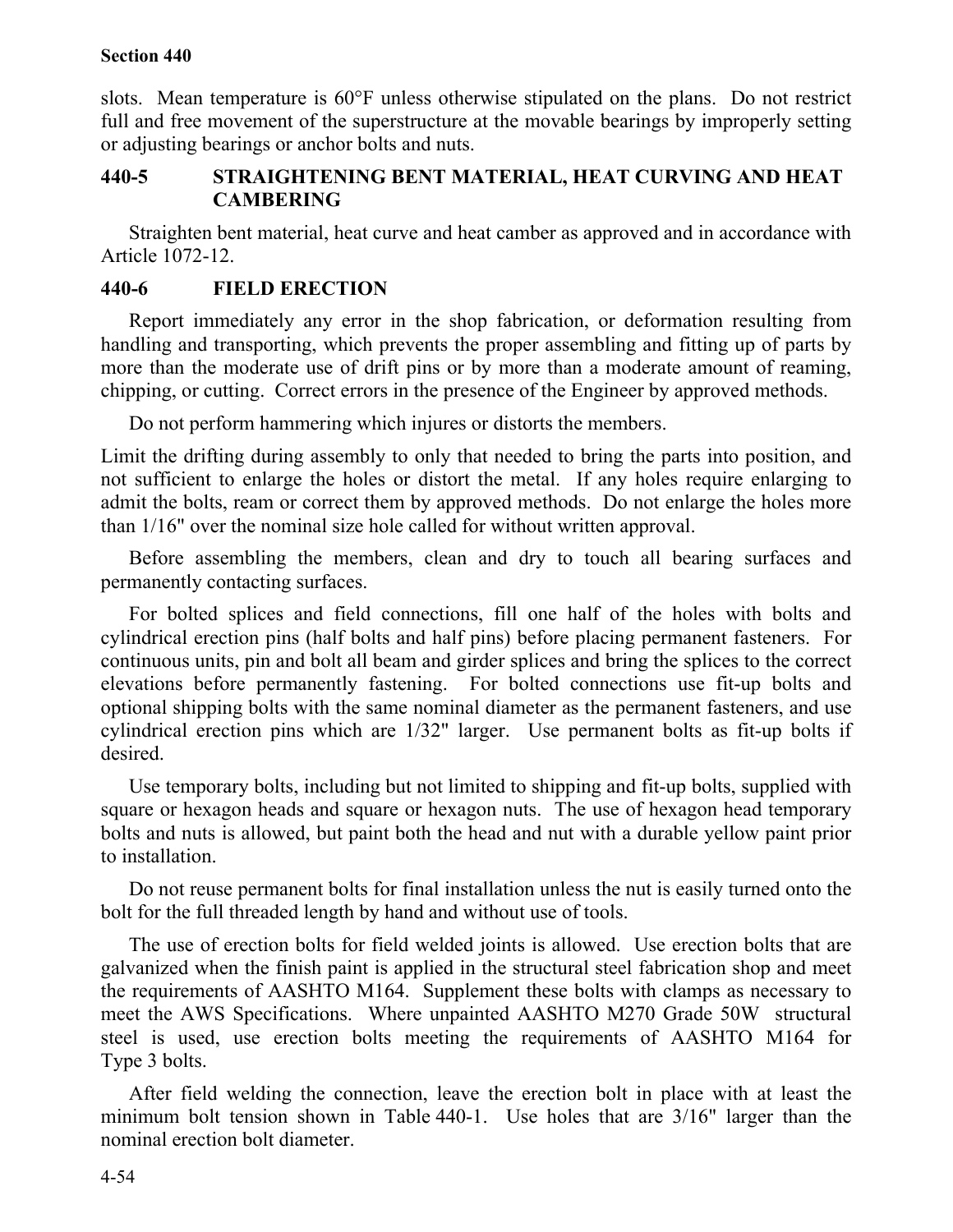# **440-7 FIELD WELDING**

Perform field welding only when called for on the plans and in accordance with Article 1072-20.

Remove paint or galvanizing at the location of field welds by blast cleaning (SSPC SP-6 finish), or hand (SSPC SP-2 finish) or power tool cleaning (SSPC SP-3 finish) just prior to welding. Clean sufficiently to prevent contamination of the weld by the paint.

# **440-8 CONNECTIONS USING HIGH STRENGTH BOLTS**

# **(A) General**

This article covers the assembly of structural joints using plain or galvanized high strength carbon steel bolts with suitable nuts and washers tightened to a high tension. Use bolt holes that conform to the requirements of Article 1072-18.

Protect bolts, nuts, and washers from moisture during storage and so that they show no signs of rust at the time of installation.

Make sure that plain bolts, nuts, and washers have a thin coat of lubricant at the time of installation.

Apply beeswax, stick paraffin or other approved lubricant to the threads of galvanized bolts just prior to installing the bolts.

Use bolt, nut and washer (when required) combinations from the same rotationalcapacity lot.

Perform the rotational capacity test described in Section 1072-7(D)(4) on each rotational-capacity lot prior to the start of bolt installation. Use hardened steel washers as required by the test.

# **(B) Bolted Parts**

Make sure that the slope of surfaces of bolted parts in contact with the bolt head and nut does not exceed 1:20 with respect to a plane normal to the bolt axis. Make sure bolted parts fit solidly together when assembled and are not separated by gaskets or any other interposed compressible material. Provide contact surfaces, including those adjacent to the bolt heads, nuts, or washers, that are free of scale, dirt, burrs, oil, lacquer, loose rust, rust inhibitor, other foreign material, and other defects that prevent solid seating of the parts.

# **(C) Installation**

(1) Bolt Tensions

Tighten each fastener to provide at least the minimum bolt tension shown in Table 440-1. Tighten fasteners by the turn-of-nut tightening method, with direct tension indicators in accordance with Subarticle  $440-8(C)(6)$ , or if permitted, by the use of load indicating bolts as provided in Subarticle  $440-8(C)(4)$ .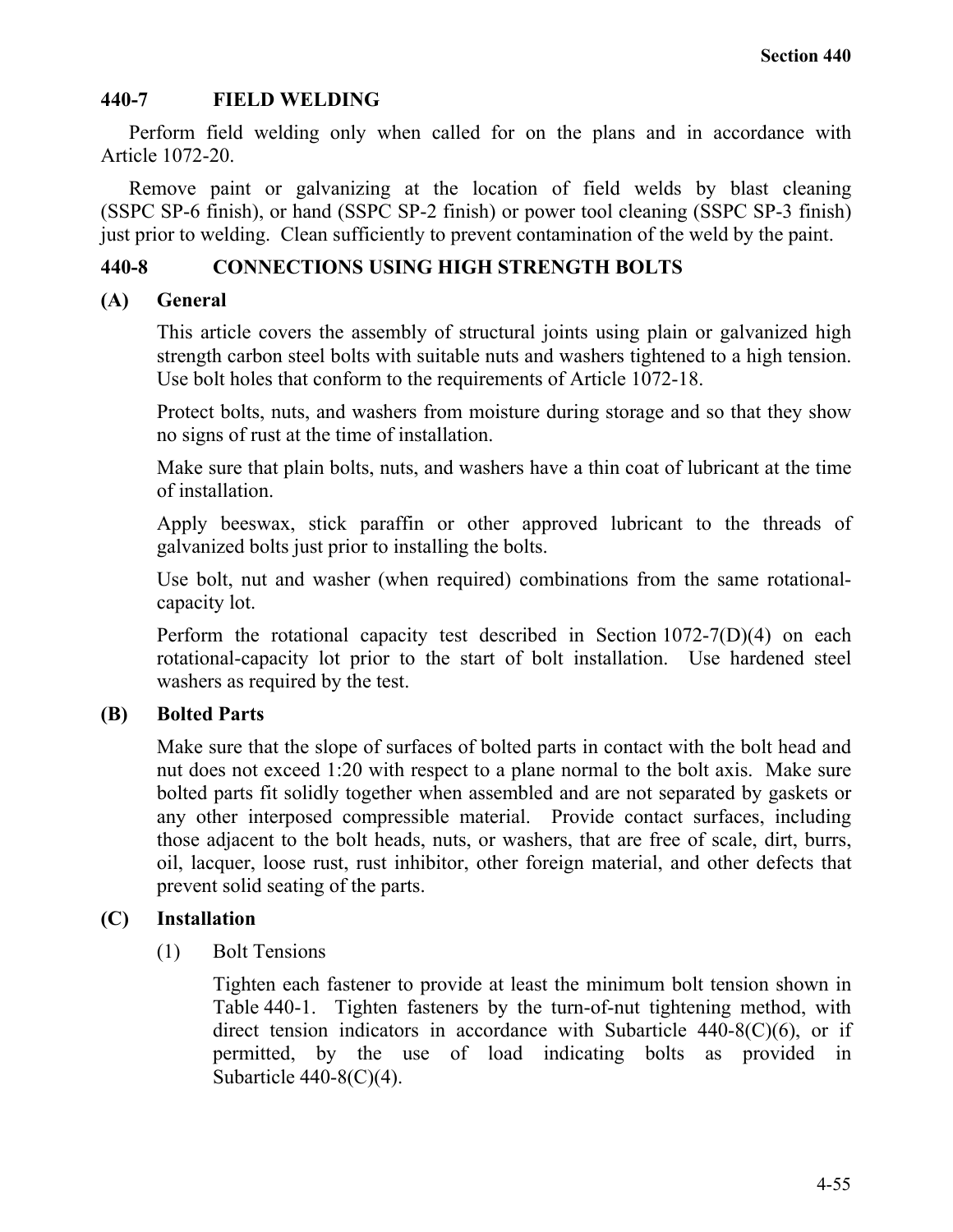| <b>Bolt Size, Inches</b> | <b>Minimum Bolt Tension in Pounds</b> |
|--------------------------|---------------------------------------|
| 1/2                      | 12,050                                |
| 5/8                      | 19,200                                |
| 3/4                      | 28,400                                |
| 7/8                      | 39,250                                |
|                          | 51,500                                |
| 11/8                     | 56,450                                |
| 11/4                     | 71,700                                |
| $1 \frac{3}{8}$          | 85,450                                |
| 11/2                     | 104,000                               |

# **TABLE 440-1 REQUIRED BOLT TENSION**

If necessary because of bolt entering and wrench operation clearances, tighten by turning the bolt while preventing the nut from rotating. Use impact wrenches, if necessary, with adequate capacity and sufficiently supplied with air to perform the required tightening of each bolt in approximately 10 seconds.

(2) Washers

Make sure all fasteners have a hardened washer under the element (nut or bolt head) turned in tightening. Use galvanized washers when galvanized nuts and bolts are required. As an exception to the above, use special washers for oversize, short-slotted, and long-slotted holes in accordance with Subarticle 1072-18(H).

Where an outer face of the bolted parts has a slope of more than 1:20 with respect to a plane normal to the bolt axis, use a smooth beveled washer to compensate for the lack of parallelism.

(3) Turn-of-Nut Tightening

When using the turn-of-nut method to provide the required bolt tension, first provide enough bolts in a "snug tight" condition to bring the parts of the joint into full contact with each other. Snug tight is defined as the tightness attained by a few impacts of an impact wrench or the full effort of a man using an ordinary spud wrench. Following this initial operation, place bolts in any remaining holes in the connection and bring to snug tightness. After bringing all bolts in a connection to snug tightness, match mark each nut, bolt shank, and the structural base metal wih a line of white ink or paint that is not water soluble. Additionally, mark the structural base metal to indicate the applicable amount of nut rotation specified in Table 440-2. Tighten all bolts in the joint additionally by the applicable amount of nut rotation specified in Table 440-2, progressing systematically from the most rigid part of the joint to its free edges. During this operation do not allow rotation of the part not turned by the wrench. To ensure compliance with this article, keep the match mark on the bolt shank and the initial mark on the structural base metal aligned.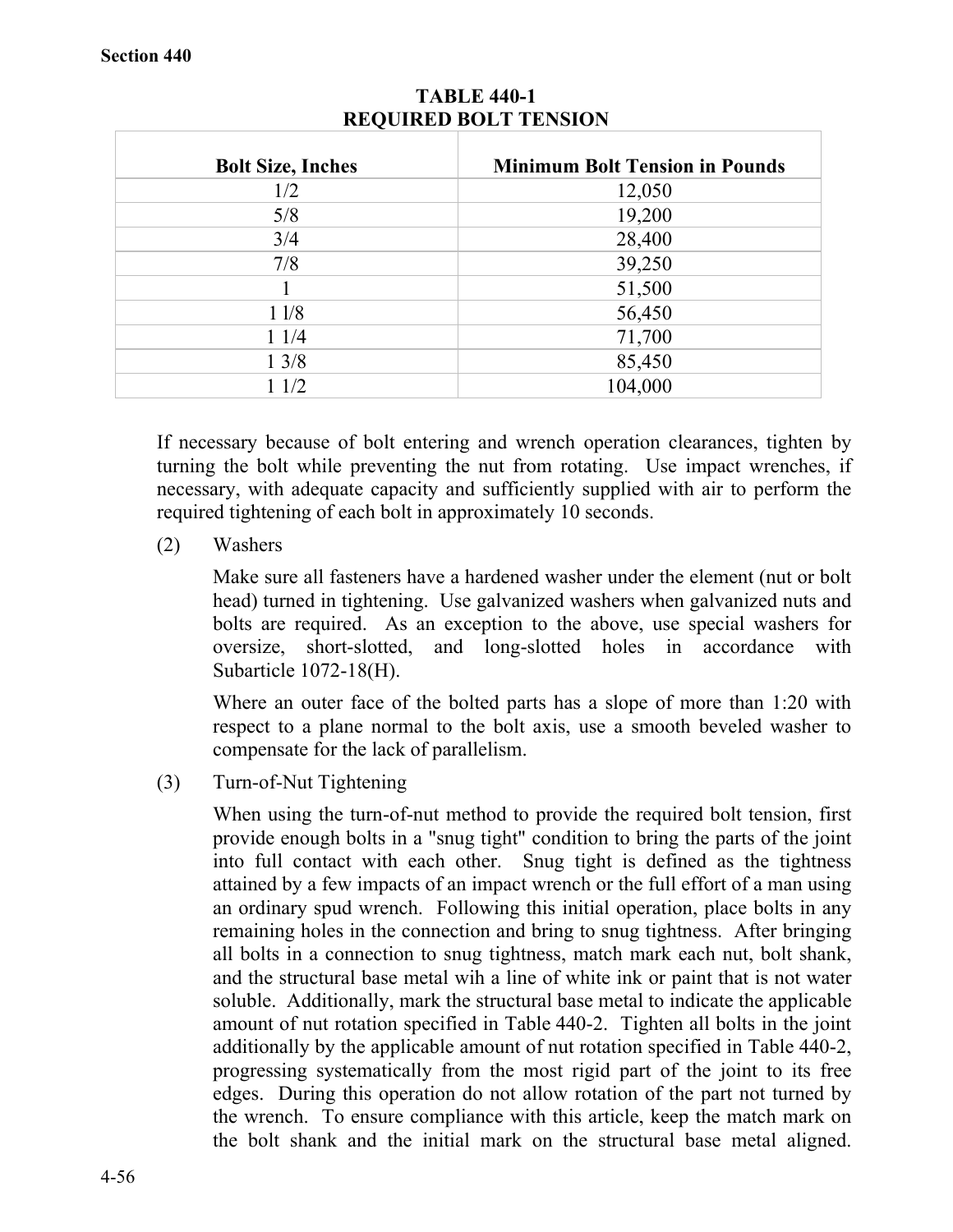Additionally, tighten to align the match mark on the nut and the mark representing the specified amount of nut rotation.

# **TABLE 440-2**

|                    |                   | <b>Disposition of Outer Faces of Bolted Parts</b> |                          |
|--------------------|-------------------|---------------------------------------------------|--------------------------|
|                    |                   | One Face Normal                                   | <b>Both Faces Sloped</b> |
| <b>Bolt Length</b> |                   | to Bolt Axis and                                  | Not More Than            |
| As measured from   |                   | Other Face Sloped                                 | 1:20 From Normal         |
| Underside of head  | <b>Both Faces</b> | Not More Than                                     | to Bolt Axis             |
| to extreme end     | Normal to         | $1:20$ (bevel                                     | (bevel washers)          |
| of point)          | <b>Bolt Axis</b>  | washer not used)                                  | not used)                |
| Up to and          |                   |                                                   |                          |
| Including          |                   |                                                   |                          |
| 4 diameters        | $1/3$ turn        | $1/2$ turn                                        | $2/3$ turn               |
| Over 4             |                   |                                                   |                          |
| Diameters but      |                   |                                                   |                          |
| not exceeding      |                   |                                                   |                          |
| 8 diameters        | $1/2$ turn        | $2/3$ turn                                        | $5/6$ turn               |
| Over 8             |                   |                                                   |                          |
| Diameters but      |                   |                                                   |                          |
| not exceeding      |                   |                                                   |                          |
| 12 diameters       | $2/3$ turn        | $5/6$ turn                                        | 1 turn                   |

# **NUT ROTATION <sup>a</sup> FROM SNUG TIGHT CONDITION**

<sup>a</sup> Applicable to coarse thread heavy hex structural bolts of all sizes and lengths up to 12 diameters, and heavy hex semi-finished nuts. Nut rotation is relative to the bolt, regardless of the element (nut or bolt) being turned. For bolts installed by 1/2 turn and less, the tolerance should be plus or minus 30 degrees; for bolts installed by 2/3 turn and more, the tolerance should be plus or minus 45 degrees.

<sup>b</sup> When bolt lengths exceed 12 diameters, the required rotation shall be determined by actual tests in a suitable tension device simulating the actual conditions.

(4) Load Indicating Bolts

Tightening by use of a load indicating bolt system is permitted provided it can be demonstrated by an accurate direct measurement procedure that the bolt is tightened in accordance with Table 440-1. Tighten by approved methods and procedures.

(5) Galvanized High Strength Bolts

Use mechanically galvanized high strength bolts in all bolted connections for painted structural steel.

Install galvanized high strength bolts carefully so that shop painted surfaces are not scarred or otherwise damaged.

Repair galvanized surfaces that are abraded or damaged by thoroughly wire brushing the damaged area and removing all loose and cracked coating, after which give the cleaned area 2 coats of organic zinc repair paint.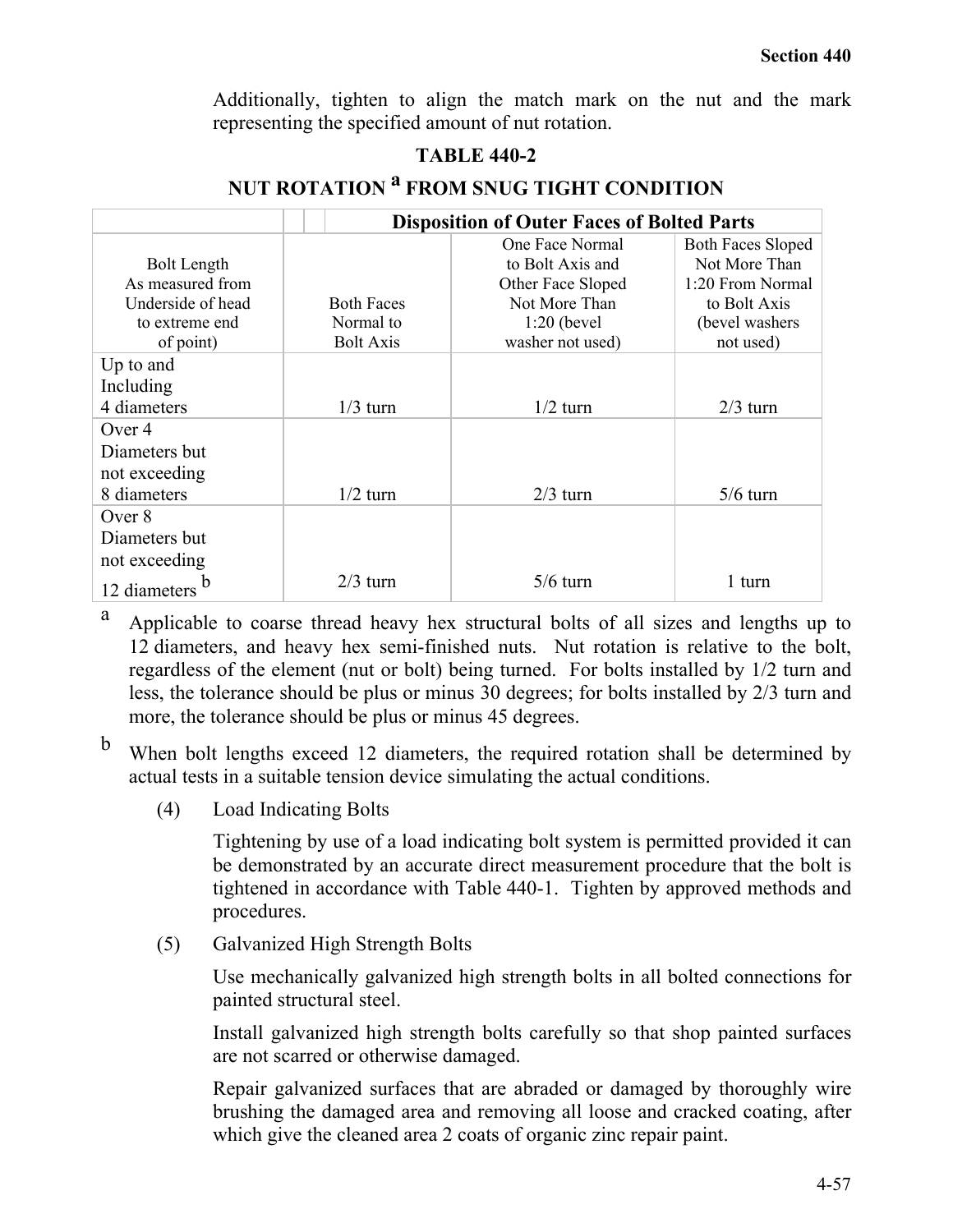(6) Direct Tension Indicators

Supply direct tension indicators in accordance with the requirements of ASTM F959, Article 1072-7, and the manufacturer's recommendations.

Install the direct tension indicators in strict compliance with the manufacturer's written instructions.

Furnish to the Engineer a copy of the manufacturer's instructions for installing the direct tension indicators along with at least one metal feeler gage for each container of direct tension indicators shipped before beginning installation.

Make sure that the lot number on the containers of direct tension indicators is for the same lot number tested as indicated on the test documents.

Furnish to the Engineer three samples of load indicating washers from each lot number, each size and type for tests and two each of the metal feeler gages required for performing the tests.

Install the direct tension indicator under the bolt head. If it is necessary to install the direct tension indicator under the nut, or if the bolt head shall be turned, install additional hardened washers in accordance with the manufacturer's instructions.

Provide a tension indicating device on the project for determining the tension imposed on a fastener when the protrusions on direct tension indicator are properly compressed.

Test 3 samples from each lot of direct tension indicators in the presence of the Engineer. Achieve a minimum bolt tension of 5% greater than that required by Table 440-1 of Article 440-8.

Do not substitute direct tension indicators for hardened steel washers required with short slotted or oversized holes. If desired, use direct tension indicators in conjunction with hardened steel washers.

Install direct tension indicators initially to a snug tight condition as specified in Subarticle  $440-8(C)(3)$ . After initial tightening, fully tighten as recommended by the manufacturer, beginning at the most rigid part of the joint and continuing toward its free edges.

For tightening fasteners containing direct tension indicators, use a clean and lubricated wrench of type and capacity recommended by the manufacturer. Maintain air supply and hoses in good condition and provide air pressure of at least 100 psi at the wrench.

When tightening the fasteners, ensure that the part of the fastener being restrained from turning does not rotate during the tightening process. Ensure that no portion of the direct tension indicator protrusions is accidentally partially flattened before installing in the structural steel joints.

Do not reuse direct tension indicators. If it is necessary to loosen a bolt previously tensioned, discard and replace the direct tension indicator.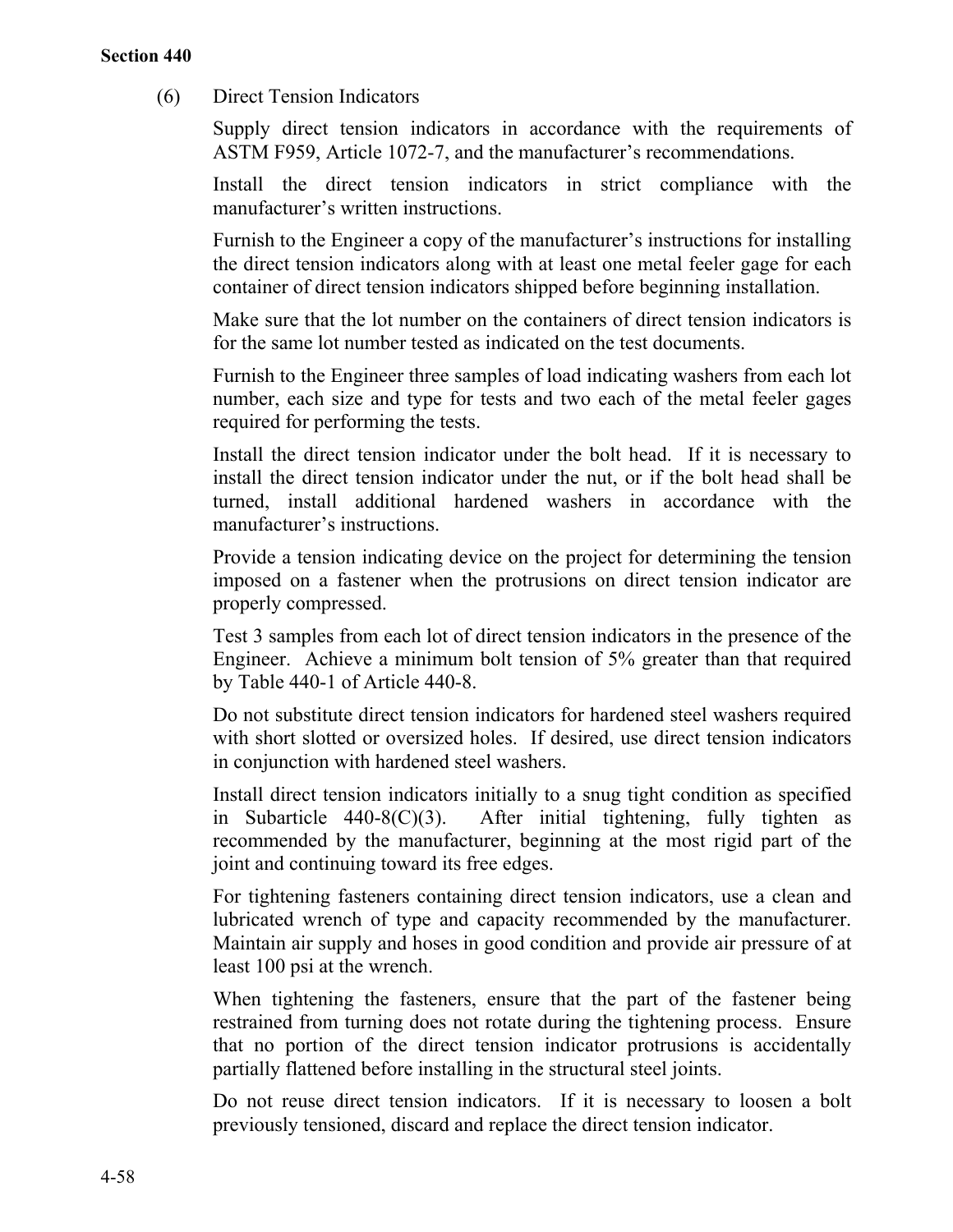## **(D) Inspection**

Allow the Engineer the opportunity to observe installation of bolts to determine that the selected tightening procedure is properly used. The Engineer determines when bolts are properly tightened and in the case of direct tension indicator bolts that the correct indication of tension is achieved. Where the turn-of-nut method is used, each bolt is inspected visually for the correct relationship between the match marks on the nut and the bolt shank. Bolts installed by the turn-of-nut method may reach tensions above the value given in Table 440-1 but this is not a cause for rejection. After properly tightening bolts, make sure that the end of the bolt is flush with or extended beyond the outer face of the nut.

Do not begin painting in the area of tightened bolts until after bolt inspection is complete.

In addition to inspecting the match mark relationship with the turn-of-nut method, use the following inspection procedure unless the contract requires a more extensive or different inspection procedure.

As directed, furnish and use, in the presence of the Engineer, or allow the Engineer to use an inspection torque wrench, calibrated as follows:

At least once each working day, place 3 calibration sample bolts of the same grade, size, representative length, and conditions as those under inspection in a tension indicating calibration device. Furnish a tension indicating calibration device certified by an approved independent testing lab within 6 calendar months prior to testing the bolts under inspection, to be in good working order and to provide accuracy within plus or minus 10 percent for the range of loads between 25,000 and 40,000 pounds. Place a washer under the part turned in tightening for each bolt if washers are so used in the structure. If no washer is used make sure that the material abutting the part turned is the same as that used in the structure.

Tighten each calibration sample bolt in the calibration device by any convenient means to an initial condition equal to 15 percent of the required tension and then to the minimum tension specified in Table 440-1. Then apply the inspecting wrench to the tightened bolt and determine the torque necessary to turn the nut or head 5 degrees (approximately 1" at 12" radius) in the tightening direction. Use the average torque measured in the tests of 3 bolts as the job inspecting torque.

Use the inspection wrench to inspect bolts, represented by the calibration sample bolts, which are tightened in the structure by applying in the tightening direction the job inspecting torque to 10 percent of the bolts, but not less than 2 bolts, selected at random in each connection. If no nut or bolt head turns by this application of the job inspecting torque, the connection is acceptable as properly tightened. If any nut or bolt head turns by the application of the job inspecting torque, apply this torque to all bolts in the connection. Tighten and reinspect all bolts whose nut or head turns by the job inspecting torque. Alternatively, retighten all the bolts in the connection and resubmit the connection for the specified inspection.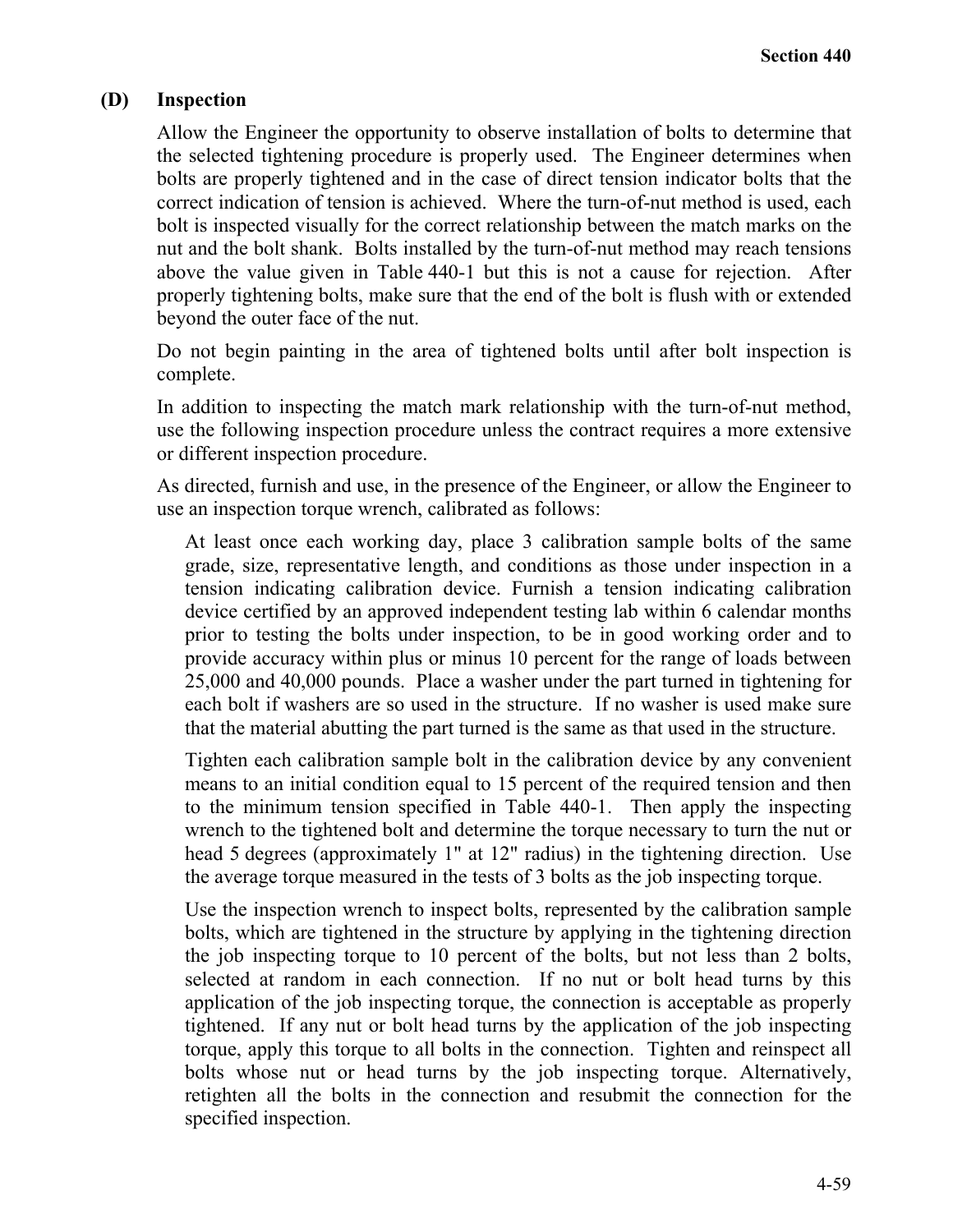When using direct tension indicators, proper tension of bolts is inspected by the Engineer by inserting a 0.005-inch thickness feeler gage into the openings between adjacent flattened protrusions of the direct tension indicator. Proper tension is obtained when the number of spaces for which the gage is refused is equal to or greater than the value shown in Table 440-3.

| <b>TABLE 440-3</b>                          |  |  |
|---------------------------------------------|--|--|
| <b>Direct Tension Indicator Gap Refusal</b> |  |  |

|        | Number of Spaces in Washer                                                                                     | Number of Spaces Gage is<br>Refused* |
|--------|----------------------------------------------------------------------------------------------------------------|--------------------------------------|
|        |                                                                                                                |                                      |
|        |                                                                                                                |                                      |
|        |                                                                                                                |                                      |
|        |                                                                                                                |                                      |
| $\ast$ | The gage shall be refused in all spaces when the direct tension<br>indicator is used under the turned element. |                                      |

When using direct tension indicators, do not tighten bolts to a no visible gap condition.

Inspections of direct tension indicator installations are made by the Engineer by the use of the metal feeler gauges provided by the Contractor. At least 10%, but no less than two of the bolts in each connection are inspected with feeler gauges. Additionally, all remaining bolts in each connection are visually inspected for proper tightening.

# **440-9 SURFACE PREPARATION AND PROTECTION OF WEATHERING STEEL**

After fabrication, shop clean all weathering steel remaining in the unpainted condition in the completed structure to a SSPC SP-6 finish. Provide a contact surface condition in accordance with Subarticle 442-8(B) at the time of bolt installation.

Protect the structural steel during concreting and any other operations that are particularly hazardous with respect to soiling the steel. Remove any foreign matter which gets on the steel as soon as possible by either solvent cleaning, hand tool cleaning, power tool cleaning, blast cleaning, or a combination thereof, as necessary to restore the surfaces to the specified condition.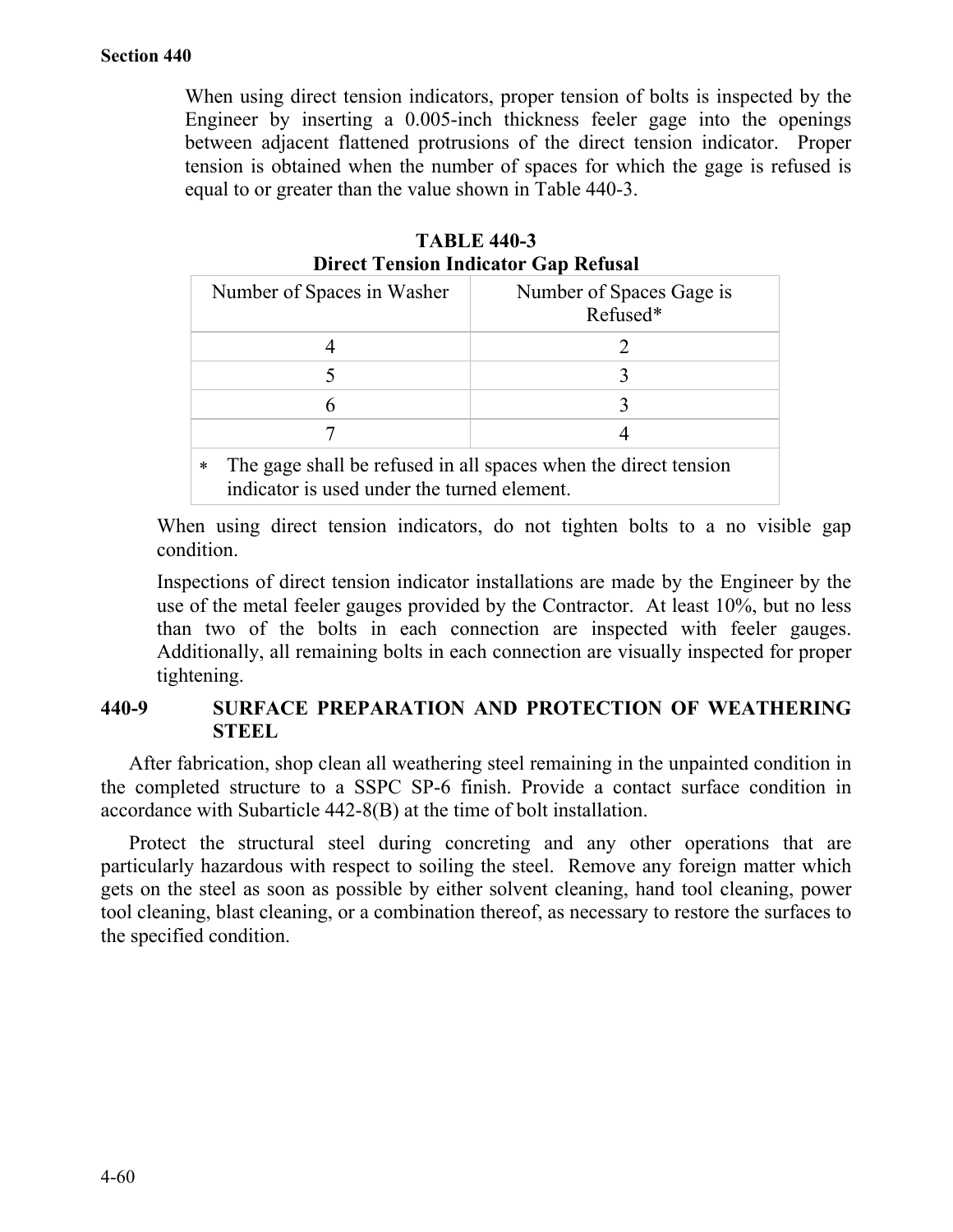#### **440-10 MEASUREMENT AND PAYMENT**

*Approximately \_\_\_\_\_ Pounds Structural Steel* will be measured and paid for at the contract lump sum price. The approximate quantity shown in the contract pay item is an estimate based on the computed weight of the structural steel necessary to complete the work. No measurement for payment will be made for this pay item, and no adjustment in the contract lump sum price will be made for any variation from the approximate quantity shown except for revisions in the plans which affect the quantity of structural steel necessary to complete the work.

When revisions in the plans have been made which affect the quantities of structural steel, adjustments in compensation will be made by supplemental agreement.

When the contract includes the item of Painting of Structural Steel, all work of painting except for shop painting will be paid for as provided in Article 442-14 and payment for shop painting will be included in the contract lump sum price for "Approximately Pounds Structural Steel". When the contract does not include the item of Painting of Structural Steel, payment at the contract lump sum price for Approximately Pounds Structural Steel will be full compensation for both shop and field painting.

Elastomeric bearings will be paid for as provided in Article 430-8.

The price and payment will be full compensation for all items required to construct steel structures including but not limited to those items contained in Article 440-1.

Payment will be made under:

#### Pay Item **Pay Unit**

Approximately \_\_\_\_\_\_\_\_Pounds Structural Steel Lump Sum

# **SECTION 442 PAINTING STEEL STRUCTURES**

#### **442-1 DESCRIPTION**

Paint steel structures and properly prepare metal surfaces; apply, protect, and dry paint coatings; protect pedestrian, vehicular, water, or other traffic upon or underneath the structure; protect all portions of the structure and adjacent work against disfigurement by splatters, splashes, overspray, and smirches of paint or of paint materials; apply paint in the shop and field; and furnish blast cleaning equipment, paint spraying equipment, brushes, rollers, paint cleaning abrasives, cleaning solvents, tools, tackle, scaffolding, labor, and any other materials, hand or power tools, inspection equipment, and personal protective and safety equipment necessary for the entire work.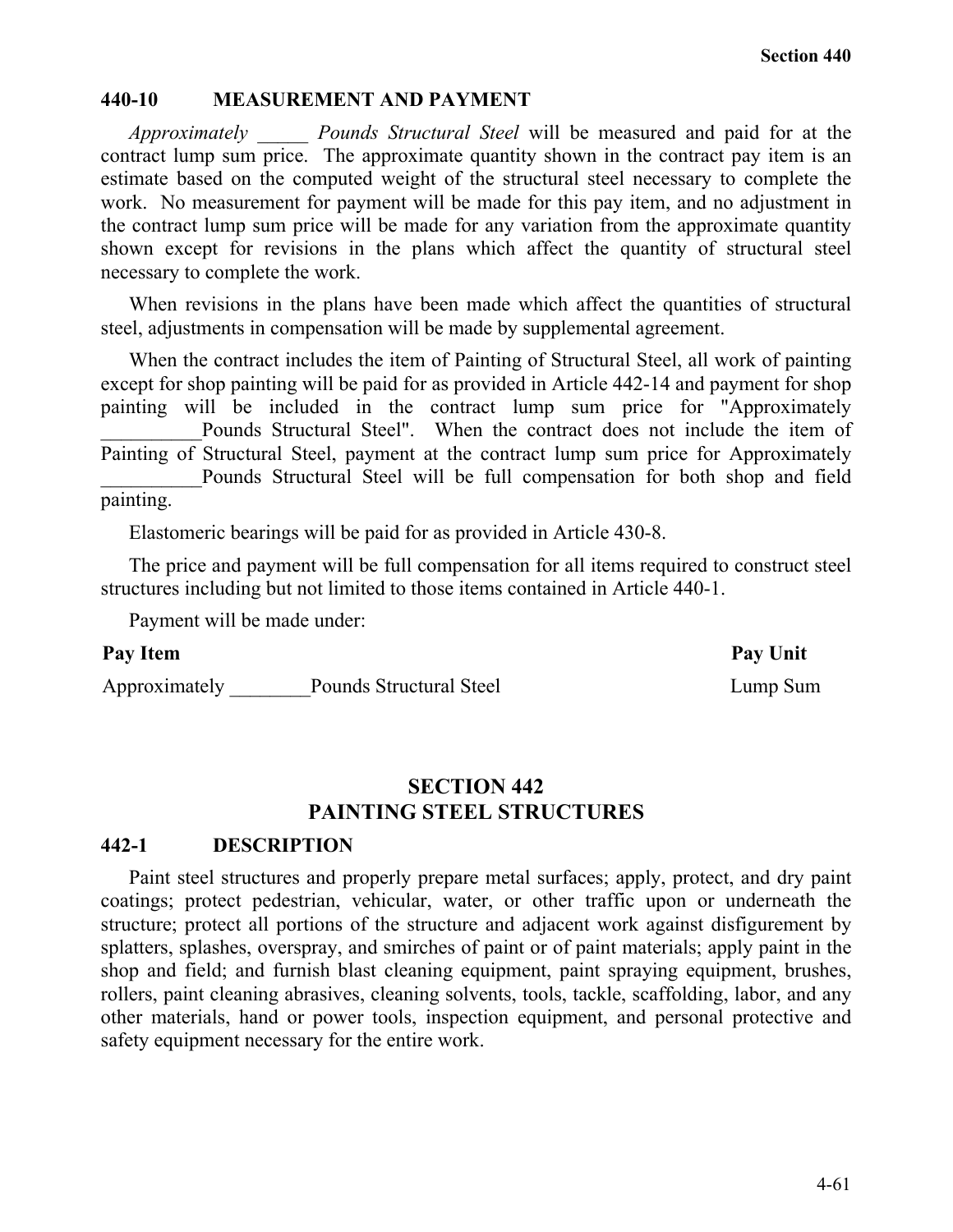# **442-2 MATERIALS**

Refer to Division 10:

Paint and Paint Materials 1080

**Item** Section

# **442-3 PROTECTION OF WORK**

Protect all parts of the structure against disfigurement by splatters, splashes, overspray, and smirches of paint or of paint materials. Assume responsibility for any damage or disfigurement caused by operations to vehicles, persons, or property, including plants and animals; and provide protective measures to prevent such damage.

Thoroughly clean and restore any surface or surfaces disfigured by splatter, overspray, splashes, smirches, etc., to its original condition.

Restore any damaged structure or surface to its original condition.

If traffic causes dust considered by the Engineer to be detrimental to the work, sprinkle dust producing areas with water or dust palliative and take any other necessary precautions to prevent the accumulation of dust and dirt on freshly painted surfaces.

# **442-4 ACCESS TO THE WORK**

Provide safe and convenient access to all parts of the work in accordance with Section 105-11.

# **442-5 APPLICATION CONDITIONS**

Unless the paint manufacturer's application instructions are more restrictive, obtain written permission to apply paint when the temperature of the air or metal is below 50°F, when freezing weather is forecast during the drying period, or when the metal is hot enough to cause the paint to blister or produce a porous paint film. Also, do not apply paint or perform any surface preparation when the air is misty; in the rain, snow, or fog, or when the steel surface temperature is less than 5°F above the dew point, or as directed.

Provide adequate and safe storage for all paint and equipment. Do not expose paint materials to rain, excessive condensation, long periods of direct sunlight, or temperatures above 110°F or below 40°F. Follow the manufacturer's storage requirements if more restrictive than the above requirements.

Replace paint damaged by any cause at no cost to the Department.

# **442-6 MIXING PAINT**

Mix paint in accordance with the manufacturer's instructions and Article 1080-1.

# **442-7 PAINT SYSTEMS**

Include in the system surface preparation, shop painting, and/or field painting. Use all paints and solvents for shop and field application that are produced by the same manufacturer.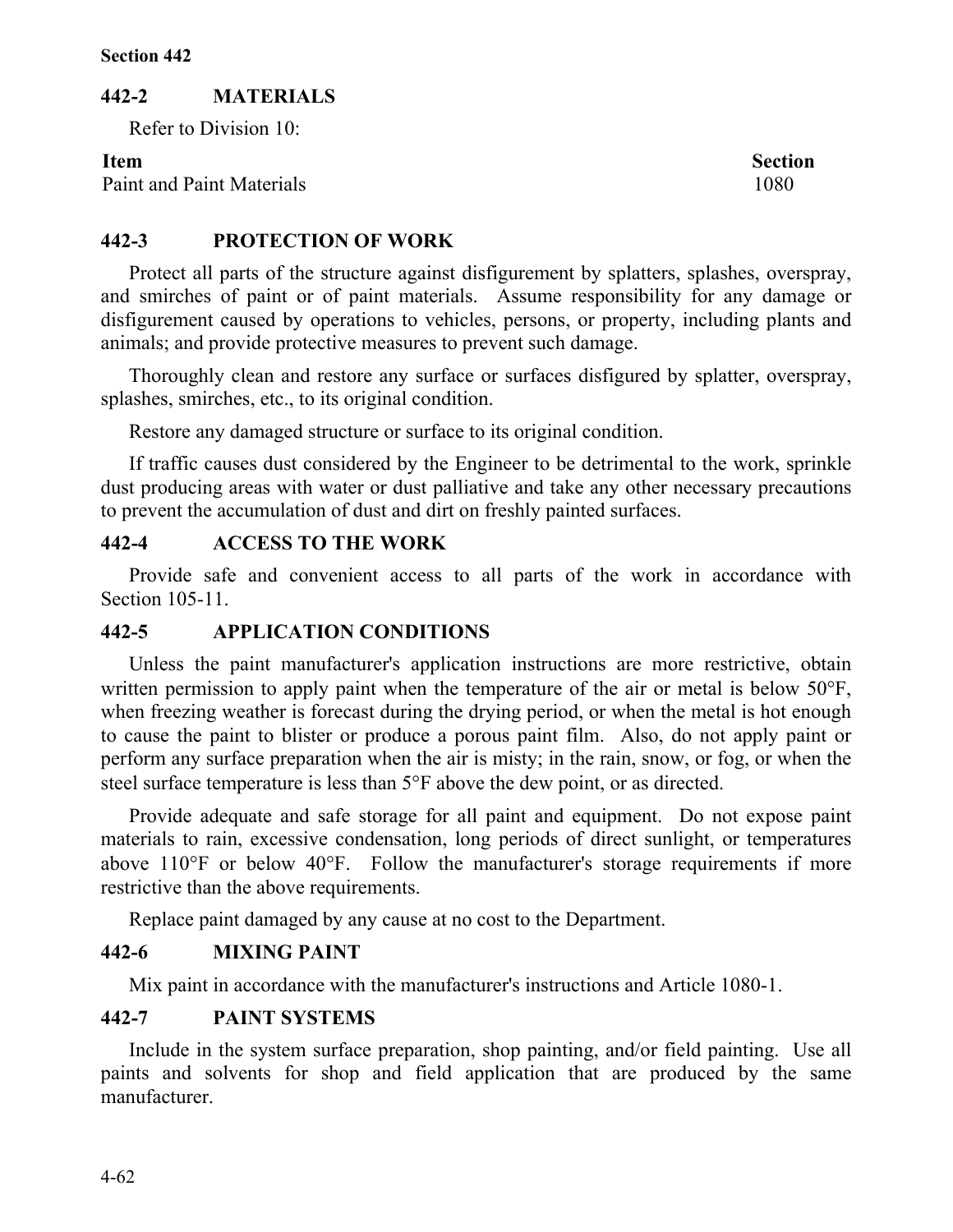Use approved/qualified paint products found in Section 1080. Apply the paint system required by the plans and at the film thickness indicated below. Coating thickness in excess of the maximum dry film thickness is acceptable as long as the coating is free of visible defects (runs, sags, cracking, lifting).

| Coat         | Material      | Mils Dry/Wet Film Thickness |                |
|--------------|---------------|-----------------------------|----------------|
|              |               | Min                         | Max            |
| Primer       | 1080-7 IOZ    | 3.0 DFT                     | 5.0 DFT        |
| Intermediate | 1080-12 Brown | 2.0 DFT                     | <b>4.0 DFT</b> |
| Stripe       | 1080-12 White | <b>4.0 WFT</b>              | <b>7.0 WFT</b> |
| Topcoat      | 1080-12 Gray  | 3.0 DFT                     | 5.0 DFT        |
| Total        |               | 8.0 DFT                     | 14.0 DFT       |

**SYSTEM 1 INORGANIC ZINC (IOZ) PRIMER AND ACRYLIC TOP COATS** 

Apply System 1 to non-weathering steel surfaces cleaned to an SSPC SP-10 finish. Shop apply the IOZ primer, two coats of acrylic paint, and one strip coat of acrylic paint over all structural steel surfaces except as otherwise specified. As an option, acrylic paint may be applied in the field. Apply the primer to the shear connectors and all surfaces of the top flange. Completely cure the inorganic zinc primer to meet the requirements of ASTM D4752 before top coating. Ensure that the Elcometer Adhesion of the zinc primer is no less than 400 psi when tested in accordance with ASTM D4541. If bubbling occurs during the application of the first field coat, apply a mist coat of brown paint to prevent further bubbling. Ensure that the Tape Adhesion of the cured system is no less than 3A when tested in accordance with ASTM D3359.

| Coat         | Material     | Mils Dry/Wet Film Thickness |          |
|--------------|--------------|-----------------------------|----------|
|              |              | Min                         | Max      |
| Primer       | 1080-7 IOZ   | 3.0 DFT                     | 5.0 DFT  |
| Intermediate | 1080-8 Red   | 8.0 DFT                     | 12.0 DFT |
| Topcoat      | 1080-8 Black | 8.0 DFT                     | 12.0 DFT |
| Total        |              | 19.0 DFT                    | ΝA       |

**SYSTEM 2 INORGANIC ZINC (IOZ) PRIMER AND COAL TAR EPOXY TOP COATS**

Apply System 2 on non-weathering steel surfaces cleaned to an SSPC SP-10 finish. Shop painting consists of painting with a primer, and two coats of coal tar epoxy paint over all structural steel surfaces except as otherwise specified. Completely cure the inorganic zinc primer to meet the requirements of the ASTM D4752 solvent rub test before top coating. Ensure that the Elcometer Adhesion of the zinc primer is no less than 400 psi before top coating when tested in accordance with ASTM D4541. Apply the finish coat when the first coat of coal tar epoxy is still tacky. Ensure that the Elcometer Adhesion of the cured system is no less than 400 psi when tested in accordance with ASTM D4541.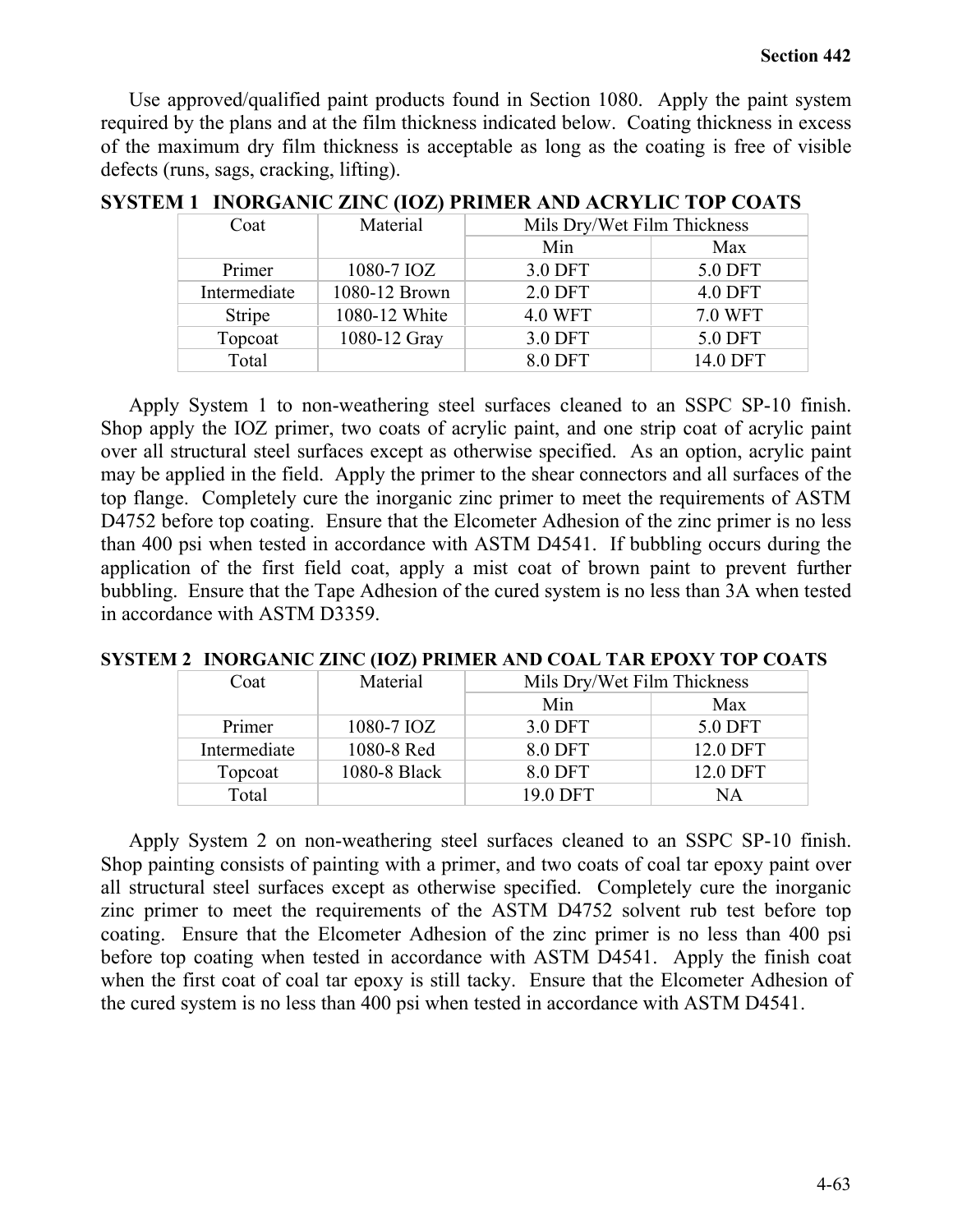| Coat         | Material      | Mils Dry/Wet Film Thickness |                |
|--------------|---------------|-----------------------------|----------------|
|              |               | Min                         | Max            |
| Primer       | 1080-12 Brown | 2.0 DFT                     | <b>4.0 DFT</b> |
| Intermediate | 1080-12 White | 2.0 DFT                     | <b>4.0 DFT</b> |
| Stripe       | 1080-12 Brown | <b>4.0 WFT</b>              | 7.0 WFT        |
| Topcoat      | 1080-12 Green | 2.0 DFT                     | <b>4.0 DFT</b> |
| Topcoat      | 1080-12 Gray  | 2.0 DFT                     | <b>4.0 DFT</b> |
| Total        |               | 8.0 DFT                     | 16.0 DFT       |

# **SYSTEM 3 ACRYLIC PRIMER AND TOP COATS**

Apply System 3 in the field or shop to non-weathering steel surfaces cleaned to an SSPC SP-6 finish. Painting consists of painting with two primer coats, a stripe coat and two finish coats over all structural steel surfaces except as otherwise specified. Provide a curing period for the first primer coat of paint of at least 24 hours. Ensure that the Tape Adhesion of the cured system is no less than 3A when tested in accordance with ASTM D3359.

| Coat          | Material      | Mils Dry/Wet Film Thickness |          |
|---------------|---------------|-----------------------------|----------|
|               |               | Min                         | Max      |
| Primer        | 1080-12 Brown | 2.0 DFT                     | 4.0 DFT  |
| Intermediate  | 1080-12 White | 3.0 DFT                     | 5.0 DFT  |
| <b>Stripe</b> | 1080-12 Brown | <b>4.0 WFT</b>              | 7.0 WFT  |
| Topcoat       | 1080-12 Brown | 2.0 DFT                     | 4.0 DFT  |
| Total         |               | 7.0 DFT                     | 13.0 DFT |

**SYSTEM 4 ACRYLIC PRIMER AND TOP COATS FOR WEATHERING STEEL**

Apply System 4 to weathering steel surfaces cleaned to an SSPC SP-6 finish. Shop painting consists of applying all primer and finish paints at the ends of beams or girders within a distance of 1  $1/2$  times the depth of the beam or girder at the bearing except as otherwise specified. Provide a curing period for the first primer coat of paint of at least 24 hours. Ensure that the Tape Adhesion of the cured system is no less than 3A when tested in accordance with ASTM D3359.

# **SYSTEM 5 OIL/ALKYD PRIMER AND ALKYD TOP COATS**

|             | Material      | Mils Dry/Wet Film Thickness |          |
|-------------|---------------|-----------------------------|----------|
| Coat        |               | Min                         | Max      |
| Spot Primer | 1080-5 Red +  | 1.5 DFT                     | 3.0 DFT  |
| Primer      | 1080-5 Red    | 1.5 DFT                     | 3.0 DFT  |
| Stripe      | 1080-5 Red +  | 3.0 WFT                     | 5.0 WFT  |
| Topcoat     | 1080-6 Gray + | 2.0 DFT                     | 4.0 DFT  |
| Topcoat     | 1080-6 Gray   | 2.0 DFT                     | 4.0 DFT  |
| Total       |               | 7.0 DFT                     | 14.0 DFT |

Apply System 5 in the field overcoating old oil/alkyd paint systems. Painting consists of two primer coats (one on spots which have been cleaned to an SSPC SP-3 finish) and the other over the repairs and the old paint. If applying System 5 to new structural steel, apply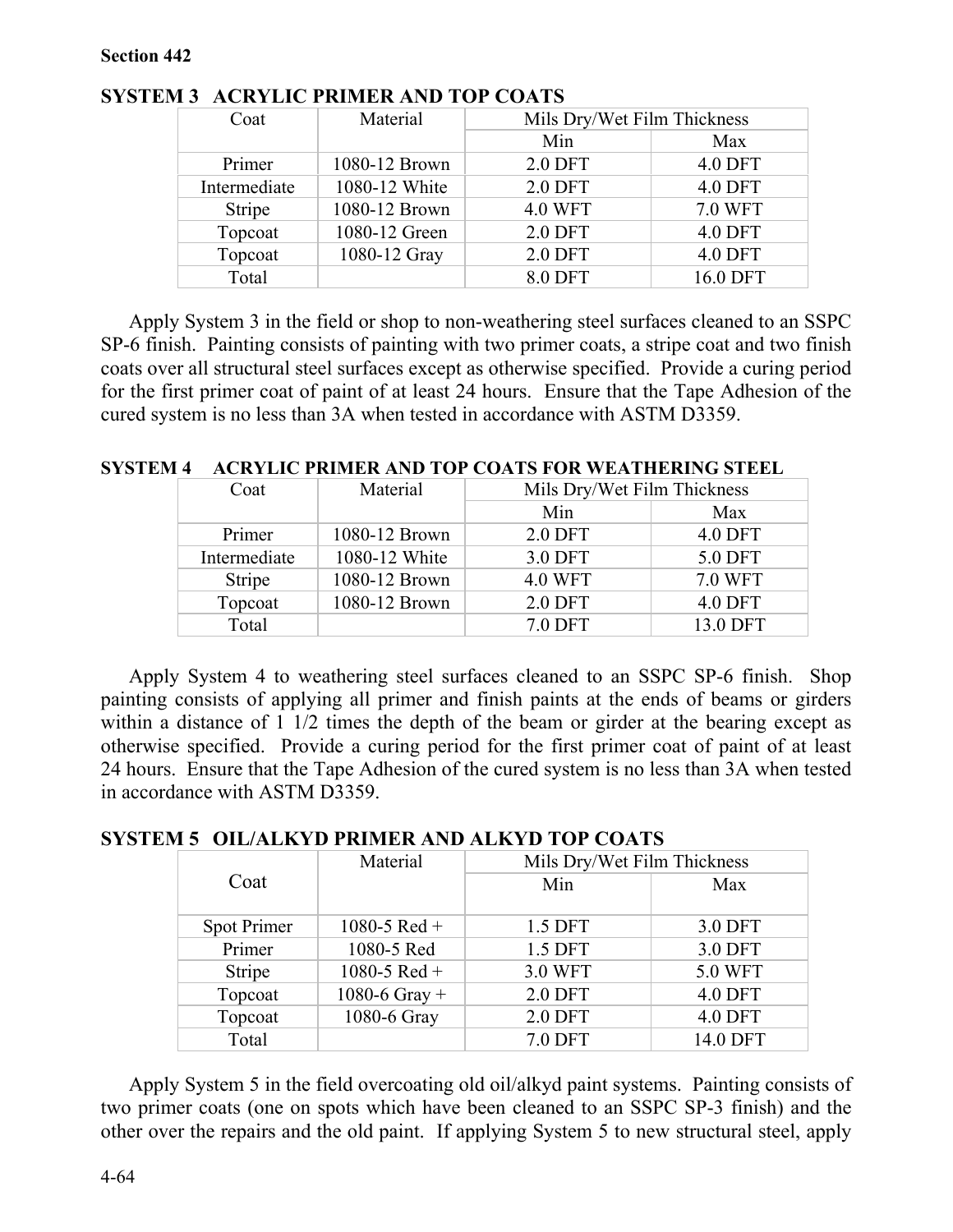the first prime coat in the shop and apply the remaining coats after erecting the steel and placing all concrete. Apply a stripe coat of primer and two finish coats over all structural steel surfaces except as otherwise specified. Provide a curing period for the first primer coat of at least 24 hours. The "+" indicates the addition of an approved tinting pigment to achieve a color difference. Ensure that the Tape Adhesion of the cured system in the areas of spot repairs, is no less than 3A when tested in accordance with ASTM D3359.

# **442-8 SURFACE PREPARATION**

# **(A) Blast Cleaning**

Use a blast profile which is 1.0 to 3.0 mils and angular.The degree of cleaning required is indicated under the specified paint system. Unless otherwise specified, clean all other steel surfaces to be coated or metallized to meet SSPC SP-10. Clean weathering steel surfaces to be painted to achieve a SSPC SP-6 finish.

Blast clean by centrifugal or forced air blasters. When using forced air blasters, use blast nozzles with a minimum 5/16" orifice and operate at no less than 100 psi when measured with a needle gage at the nozzle. Use dry blasting for all blast cleaning. Select a size or grade of abrasive that provides the specified finish and profile meeting the requirements of Article1080-15.

Perform blast cleaning operations in such a manner that no damage is done to partially or entirely completed portions of the work

After blasting, brush the surface with clean brushes made of hair, bristle, or fiber; blow off with compressed air, or clean by vacuum so that any traces of blast products from the surface and any abrasive from pockets and corners are removed.

Use compressed air for nozzle blasting that is free of detrimental amounts of water or oil. Provide adequate separators and traps.

Examine the blast cleaned surface for any traces of oil, grease, or smudges deposited in the cleaning operations. If present, remove them by an approved method. Have the degree of cleanliness and profile approved prior to painting.

When blast cleaning structures open to traffic, provide suitable protective enclosures to prevent damage to public and private property. Do not blast directly over traffic without prior approval of the Engineer.

When blast cleaning near bridge machinery, seal all journals, bearings, motors, and moving parts against entry of abrasive dust before blast cleaning.

Unless otherwise authorized, prime or treat blast cleaned surfaces to be painted no later than 8 hours after blast cleaning is complete. Reclean the cleaned surfaces that contain rust or are contaminated with foreign material before painting or bolting.

# **(B) Hand or Power Tool Cleaning**

Thoroughly remove loose paint, rust, scale, dirt, oil, grease, and other detrimental substances by hand cleaning (SSPC-SP2), power tool cleaning (SSPC-SP3), or any combination of these methods. Hand cleaning includes the use of metal brushes,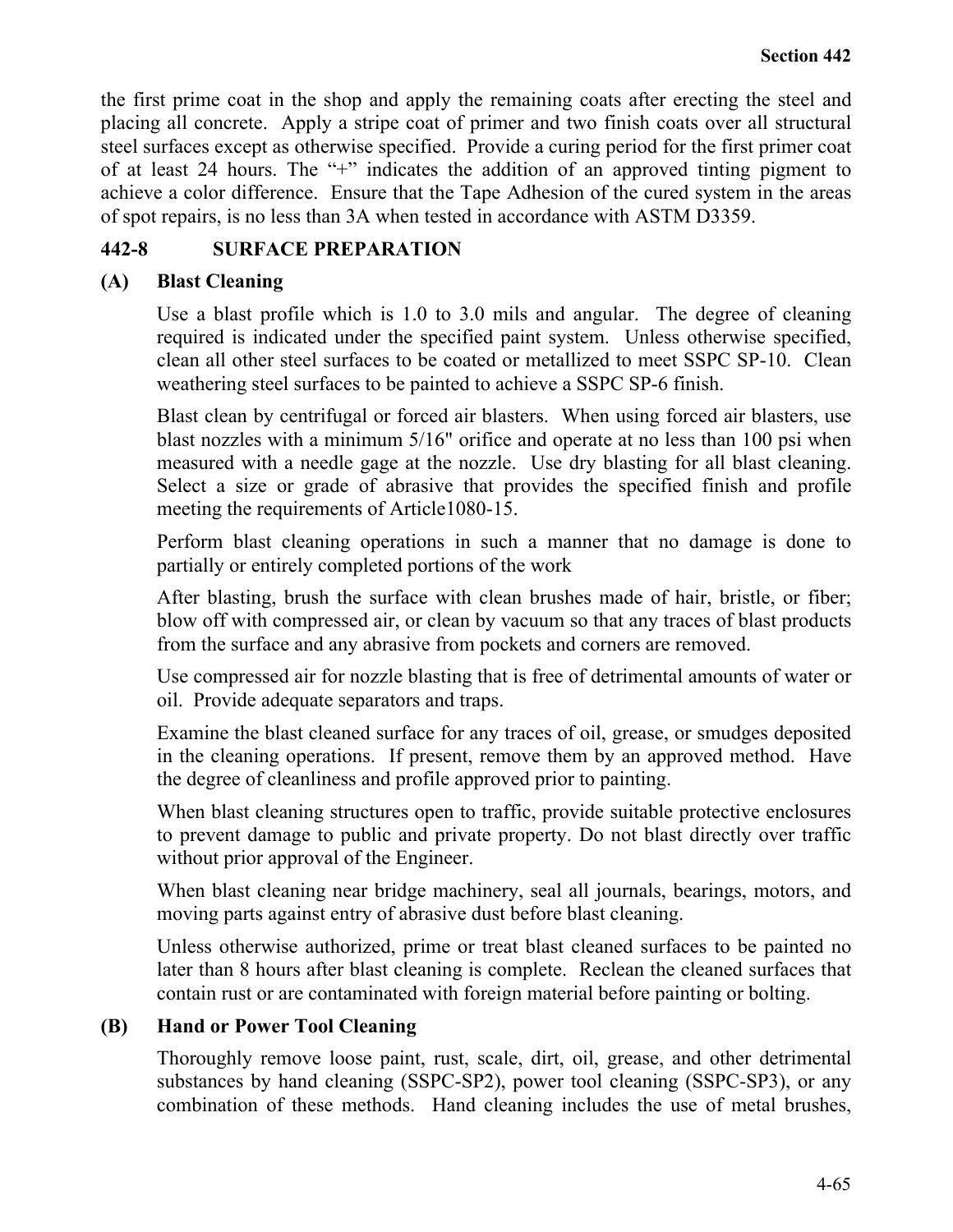grinders, sanders, or any approved combination of these tools. Use bristle or wood fiber brushes to remove loose dust.

# **442-9 APPLICATION OF PAINT**

# **(A) General**

Unless otherwise permitted, apply all paint by spraying, except apply the stripe coat by brush or roller. The use of a brush or roller is permitted to make minor repairs to the primer.

Make sure that the applicator has a current copy of the paint manufacturer's application instructions, along with Material Safety Data Sheets for each paint; and furnish 2 copies to the Engineer. Unless otherwise required herein, apply in accordance with the manufacturer's instructions.

Do not start applying paint until the paint materials are approved.

Both Shop and Field applicators are required to conduct and document quality control inspection of the painting, including measurements of temperature, dew point, surface profile, and paint thickness. Make sure that the paint applicator has the Engineer's pre-approved procedure for repair of all damage and defects.

The Engineer approves all paint thinning activities. The paint products specified in Section 1080 do not require thinning when applied under normal conditions. Obtain written approval for any thinning necessitated by weather conditions or other causes. Only those thinners approved by the paint manufacturer as described in the application instructions are permitted.

Paint in a neat and workmanlike manner. Apply the paint so as to provide a tight film of the specified thickness, well bonded to the metal or previously applied paint, and free of laps, streaks, sags, or other defects.

Make sure each coat of paint is in a proper state of cure or dryness before applying the succeeding coat. Where necessary, clean each coat of paint in accordance with Subarticle 442-8(B).

When a stripe coat is required, apply a 2" stripe by brush or roller to all exposed edges of steel before applying the finish coat. Locate the edge or corner in the approximate center of the paint stripe.

# **(B) Spray Application**

Use equipment for spray application of paint that is suitable for the intended purpose, capable of properly atomizing the paint, and equipped with suitable pressure regulators and gages. Use air caps, nozzles, and needles recommended by the manufacturer of the equipment for the material being sprayed. Keep the equipment in satisfactory condition to permit proper paint application. In closed or recirculating paint spray systems where gas under pressure is used over the liquid, use an inert gas, such as nitrogen.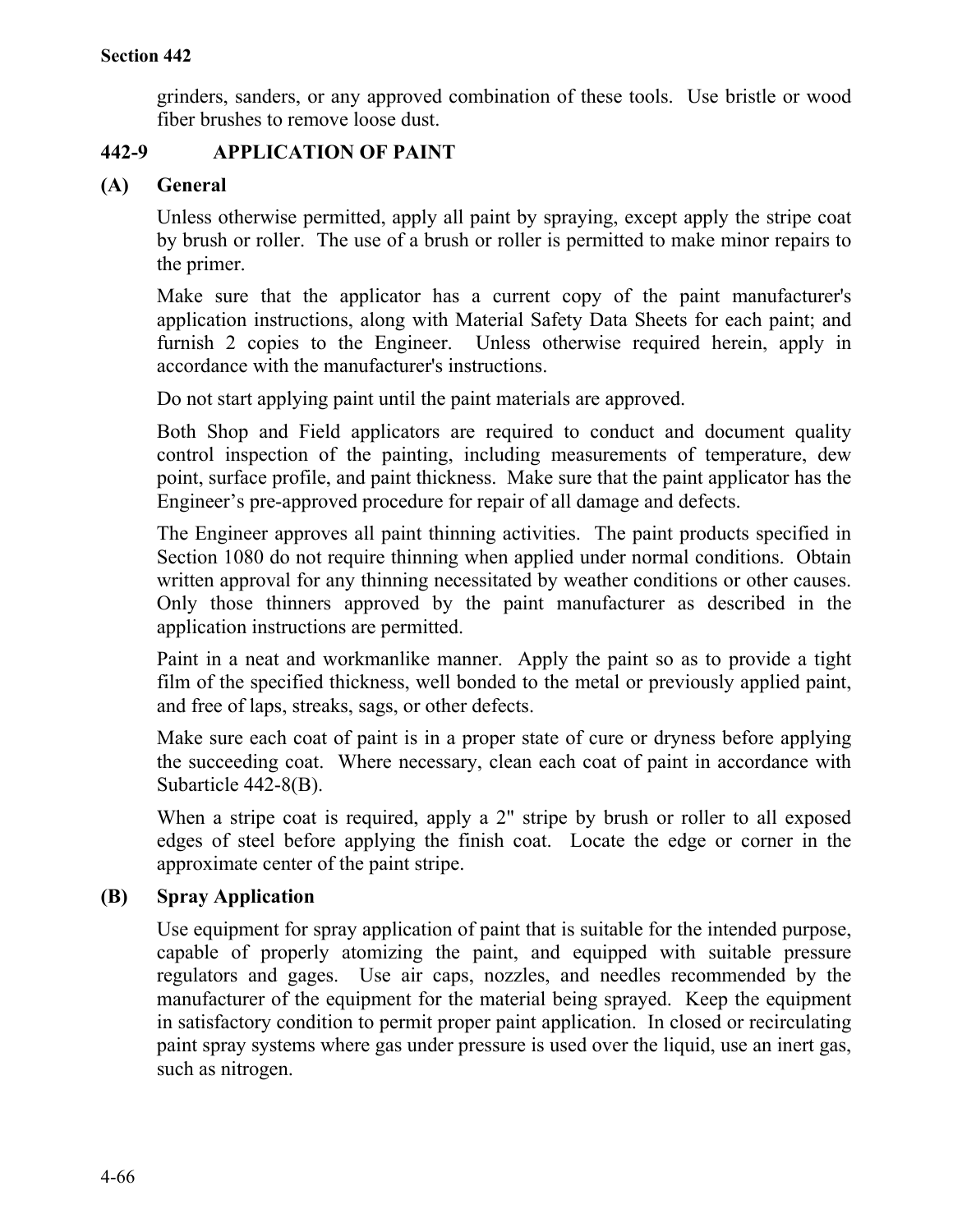Provide and drain periodically during operations, adequately sized traps or separators to remove oil and water from the compressed air. Make sure that the air from the spray gun impinging against the surface shows no water or oil.

Use an agitated spray pot. Adjust the agitator or stirring rod to reach within 2" of the bottom of the spray pot and be in motion at all times during paint application. Provide sufficient motion to keep the paint well mixed.

Apply paint in a uniform layer, with overlapping at the edge of the spray pattern. Adjust the spray pattern so that the paint is deposited uniformly.

# **442-10 SHOP PAINTING**

#### **(A) General**

Shop painting is the painting of structural steel in an enclosed shop or plant before shipment to the site of erection. The work in this section applies to previously uncoated steel and includes the proper preparation of the metal surfaces and the application, protection, and cure/drying of coatings. Complete all shop fabrication, including welding and attachment of shear connectors, before painting is started.

#### **(B) Painted Areas**

(1) Do not paint the following surfaces:

Bearing assemblies, plates, etc. called for as galvanized or metallized.

Areas where field welding is to be performed.

Outside surfaces of splice plates (Systems 3 and 5 only).

Plate surfaces contacting elastomeric bearing pads

Contact surfaces with blockouts for bolted connections on curved girder bridges and beam and girder splices (Systems 3 and 5 only). In the areas of these blockouts, extend the finish paint no closer than 2" nor more than 3" from the edges of contact surfaces in bolted connections. Ensure that the primer paint is clearly visible around these areas when the structural steel is assembled. The same offset dimensions are required for finish paint at field welds, measured from the proposed location of the field weld.

(2) Areas where paint is not required and overspray is permitted include:

Bolt holes.

Shear connectors and top surface of top flange.

- (3) Clean and paint stiffener clips and other inaccessible areas on a best effort basis. Such areas are those that contain enclosed surfaces, the majority of which are not visible.
- (4) Apply a stripe coat on all corners and raised welds.
- (5) Provide a shop certification by American Institute Steel Construction (AISC) Sophisticated Paint Endorsement (SPE) or Society of Protective Coatings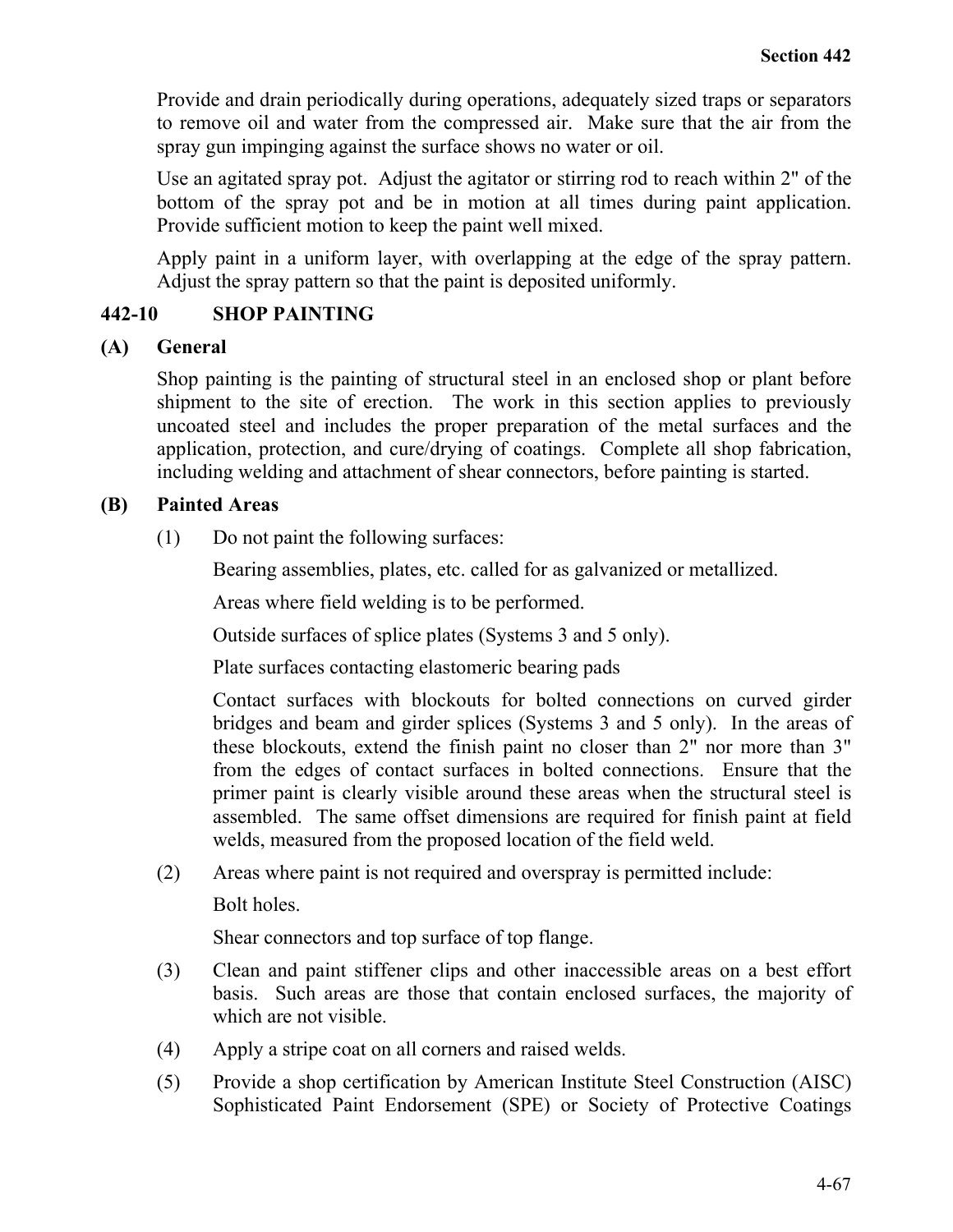(SSPC) Qualification Procedure Three (QP3) when the quantity is greater than 1500 square feet of painted steel.

- (6) Provide a repair procedure for all damage and defects for approval before painting.
- (7) Paint erection marks for the field identification of members and weight marks upon surface areas previously painted with a shop coat. Do not load material for shipment until the paint is thoroughly dry, and in any case not less than 24 hours after applying the paint.

# **(C) Definitions**

A **Corner** is defined as the intersection of two surfaces that are not in the same plane.

**Inaccessible areas** are partially or completely enclosed surfaces, the majority of which are not visible without the use of special devices such as mirrors.

A **Sharp Edge** is a corner on a steel section that terminates in a point or edge and appears able to cut human flesh.

A **Stripe Coat** is an additional coat of paint applied to the edges, outside corners, and areas difficult to coat by spray before or after a full coat is applied to the surface. The stripe coat is intended to give those areas sufficient film build and coverage to resist corrosion.

#### **(D) Surface Preparation**

The requirements of Article 442-8 apply to surface preparation of steel surfaces in the shop. Abrasive Cleanliness: Check abrasives daily for contaminants or as otherwise directed by the Engineer. Verify that abrasive material meets the cleanliness requirements of SSPC AB1 or SSPC AB2 depending on the abrasive material used.

The following items are required as a part of preparation and cleaning:

- (1) Corner Condition: Bevel corners to an approximate 1/16" chamfer if the included angle is less than 90 degrees.
- (2) Surface Irregularities: Remove slivers, hackles, tears and projection of blast cleaned steel. Restore the profile in areas larger than one square foot.
- (3) Weld Spatter: Remove excessive weld spatter and all loose weld spatter. Tightly adherent weld spatter is allowed unless it is sharp. Flatten sharp weld spatter.
- (4) Bolts: Shop installed galvanized bolts on which the coating is disturbed or distressed during shop cleaning is of no concern as long as the coating system is applied over them. If necessary, after installation, clean shop installed black bolts in accordance with SSPC Surface Preparation 1 Solvent Cleaning. Blast clean or otherwise clean by an approved alternative method the bolts before shop priming.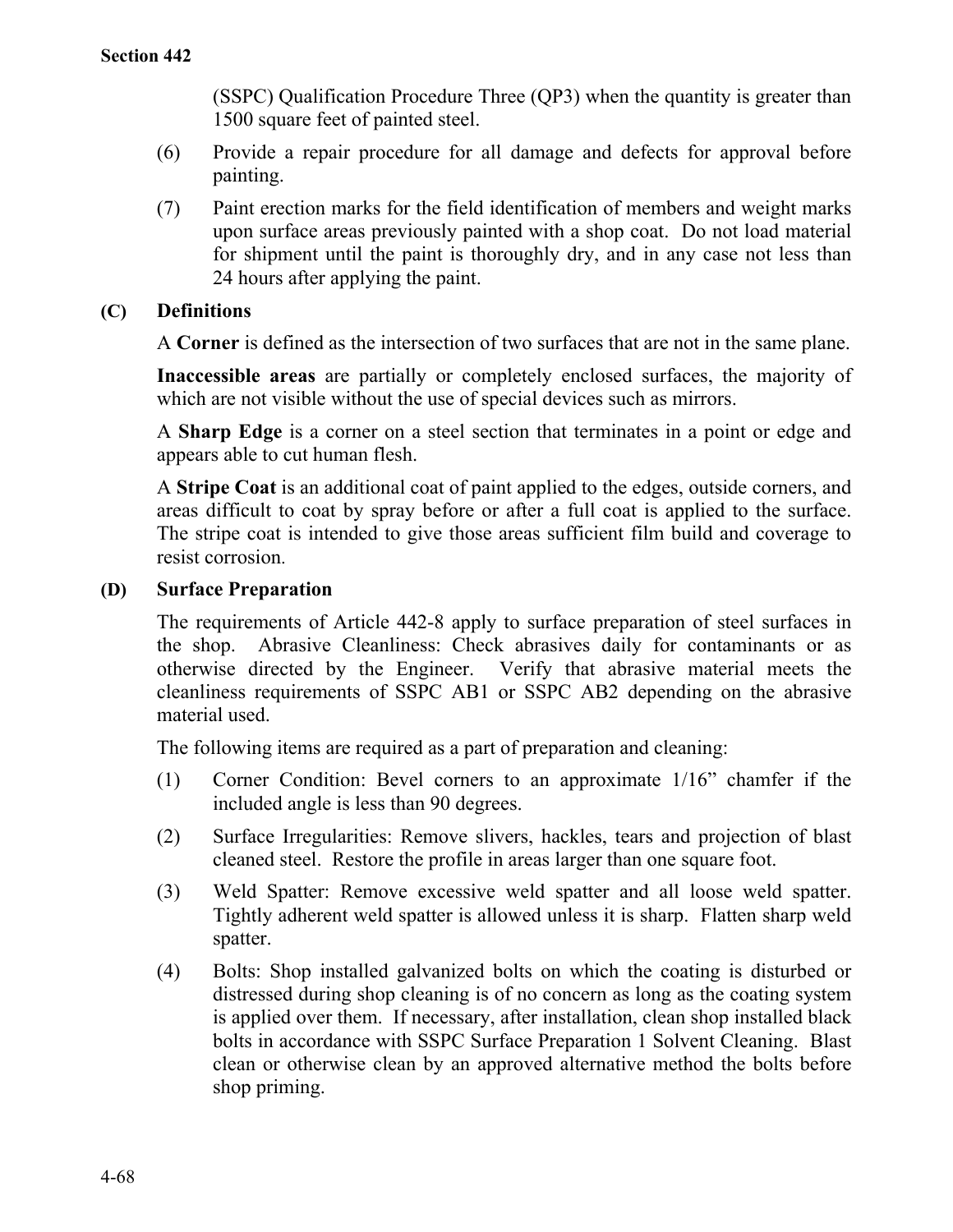## **442-11 FIELD PAINTING**

Field painting is conducted after erection, or when damage to a shop applied coating system is repaired, or when steel is otherwise painted outside an enclosed shop environment. A SSPC QP1 certified contractor shall perform work.

Obtain written permission from the Engineer to apply field coats of paint between December 1 of one year and May 1 of the following year inclusive. Do not apply any coating below 32°F or when a temperature of 32°F or below is predicted during the drying and curing period of the paint. Do not apply any coating above or below the manufacturers recommended application temperatures or during a period when an ambient temperature outside the recommended range is predicted during the drying and curing period of the paint.Obtain written approval for suitable enclosures if wishing to use such enclosures during adverse weather conditions. Use enclosures that control atmospheric conditions artificially inside within limits suitable for painting during the painting operation and until the paint is dry/cured or until weather conditions permit its exposure in the open.

Do not apply paint in rain, fog or when wind velocity is continuously greater than 10 miles per hour. Harsh environments may necessitate re-cleaning during or between paint applications.

Do not apply paint over traffic without prior written approval from the Engineer.

Touch-up of shop painted non-weathering steel consists of painting with primer and finish paint over all the previously uncoated exposed metal surfaces. When the repair area exceeds one square foot, clean, prime, and topcoat damaged areas in accordance with Subarticle 442-8(A). Otherwise clean, prime, and topcoat damaged areas in accordance with Subarticle 442-8(B). For systems with shop applied topcoats, apply an additional field appearance coat of finish paint to the outside surface of all exterior beams on nonweathering steel bridges over highways and navigable waterways.

When an appearance coat of finish paint is required, paint the portion of galvanized high strength bolts on the outside face of exterior beams or girders with primer and appearance coat of the finish paint. Apply the primer to the galvanized high strength bolts by brush so that the primer is not applied to the adjacent finish paint.

At the location of field welds, satisfactorily remove all paint or galvanizing by blast cleaning, or hand or power tool cleaning just prior to welding. Clean sufficiently to prevent contamination of the weld by the paint.

Final acceptance by the engineer will be after erection of the structure, when the final coat has been applied, and all repairs effected.

Clean all contaminants such as soil, concrete, weld splatter, grease, or any other deleterious material from the steel or shop coated surfaces before any painting operations begin. Harsh environments may necessitate re-cleaning during or between paint applications.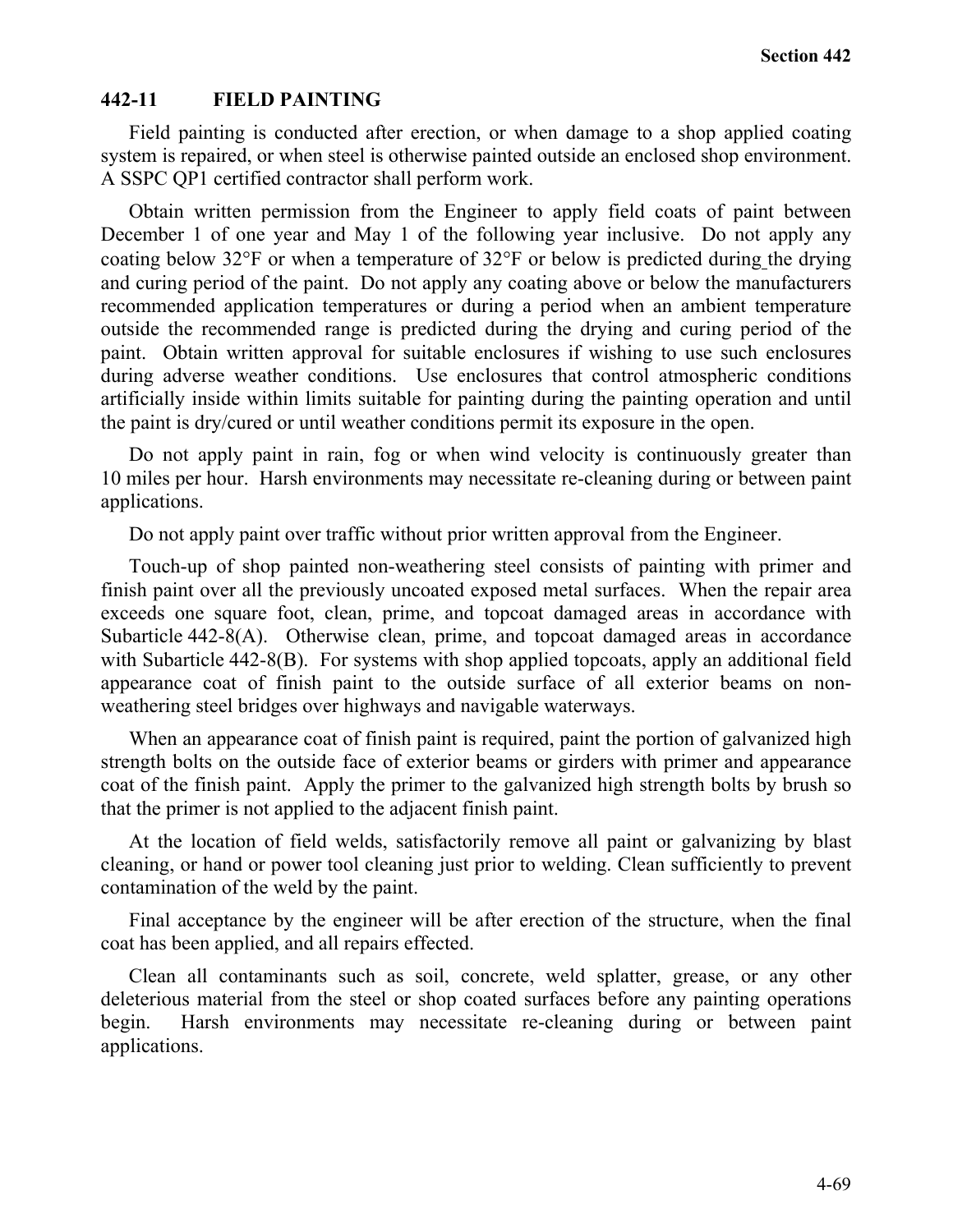### **Section 442**

# **442-12 INSPECTION**

Only NCDOT Certified Coating Level 1 inspectors shall inspect the field-coating application.

Ensure that the coating applicator maintains a daily quality control record. The information required in the record is listed on Materials and Tests Form M&T-610. Maintain quality control data in a log and format approved by the Engineer. Enter data on a daily or immediate basis as coating activities are conducted. Ensure that the applicator's quality control representative signs and dates each entry.

Apply all coatings in accordance with SSPC PA1. Repair all coating defects or nonconformities in accordance with SSPC PA1. Make repairs to the topcoat with a uniform gloss and color on visible surfaces. The engineer makes the final decision concerning uniformity and appearance.

# **442-13 REPAINTING OF EXISTING STEEL STRUCTURES**

Repaint existing steel structures in accordance with Article 442-1 through 442-12 and the requirements of this section.

# **(A) Pollution Control**

During field painting operations, utilize all necessary precautions to prevent dispersion of surface preparation debris, paint, or any other material outside the work area due to wind or any other reason.

# **(B) Hazardous Paint Removal**

Should the existing paint system include toxic substances such as red lead oxide which is considered hazardous if improperly removed, furnish a containment and spill control plan for surface preparation and painting operations and await review and approval of said plan before beginning work. This plan shall meet or exceed the requirements of Class 2A in accordance with SSPC Guide 6I. This work shall be performed by a SSPC QP2 certified contractor.

Monitor air quality. Any visible emissions outside the containment structure or air quality monitoring results exceeding the permissible OSHA action level is justification for suspension of the work. Monitor air quality at random locations within 1 to 5 feet from the enclosure in accordance with NIOSH Method 7082.

Immediately collect and retain any spilled dust or paint debris in approved containers. Should a spill result in soil or water contamination, take all necessary actions to remediate the site to its original state.

# **Waste Handling**

Treat and consider all paint debris generated during the work as hazardous waste.

Collect debris from surface preparation operations in bulk dumpsters or other suitable metal containers approved by the Waste Disposer and Engineer.

Permanently identify each container with a date and identification number. At the end of the work shift, collect all debris generated for that day in the container. No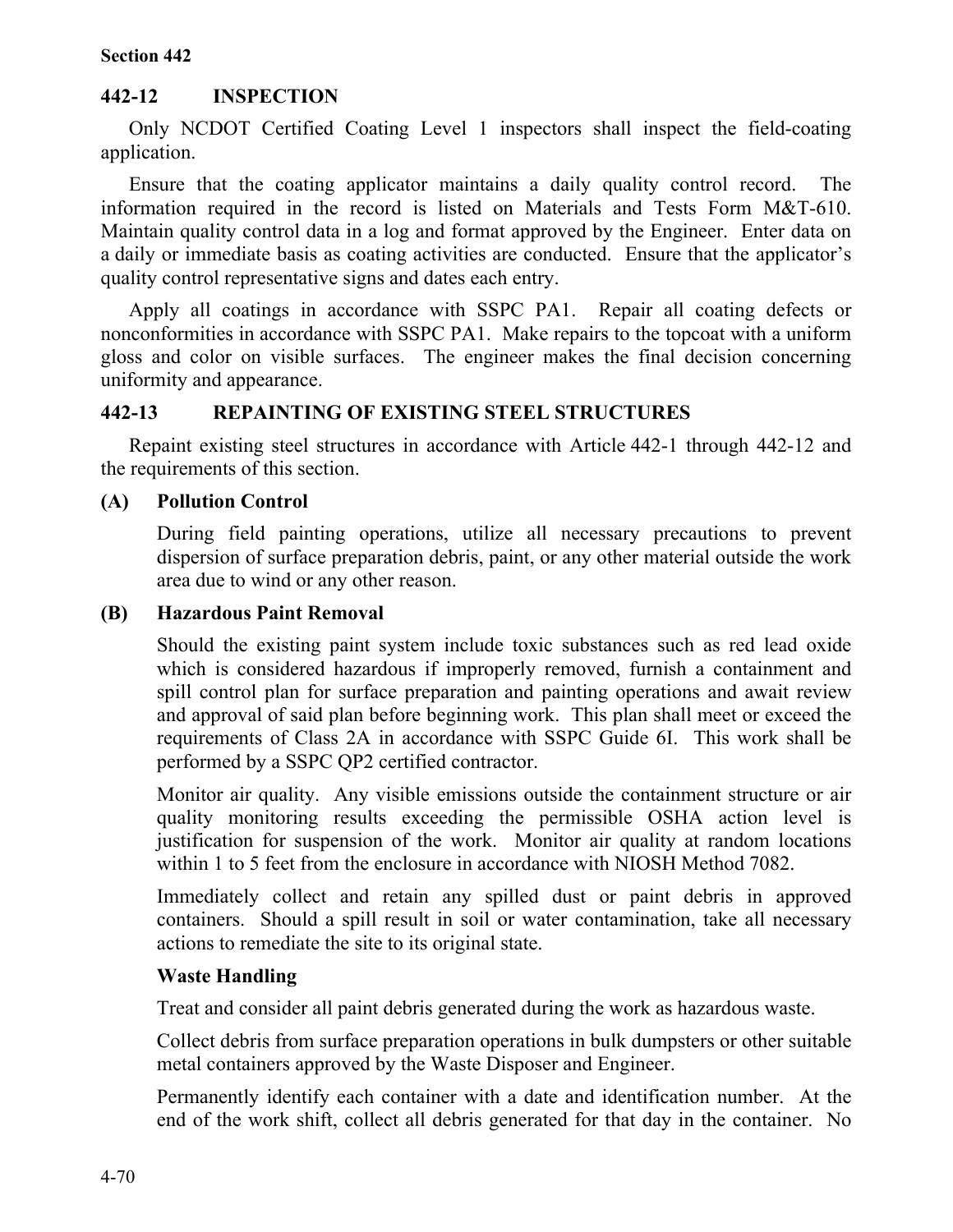subsequent work is permitted until all debris is properly collected and stored. Store the containers in a fenced or otherwise secured area in an approved location to prevent damage or vandalism.

Clean and dispose of any incidental materials or equipment that are contaminated as the result of work activities on the project.

Waste Disposal: Dispose of waste in accordance with North Carolina's Hazardous Waste Rules 15A NCAC 13A.

## **(C) Health and Safety Responsibility**

In addition to the requirements of Article 105-11 Inspection of Work, Section 106 Control of Material, and Section 107 Legal Relations and Responsibility to Public, provide effective engineering and work practice controls to insure adequate protection.

Prior to beginning work, certify to the Engineer that all personnel involved with lead paint removal operations (including rigging and material handling personnel) are properly trained and understand the applicable parts of EPA 40 CFR Part 745 and OSHA Standards 29 CFR 1910 and 29 CFR 1926 including any amendments in force at the time of this contract.

## **442-14 MEASUREMENT AND PAYMENT**

When the contract does not include the item of Painting of Structural Steel, there will be no direct payment for the work covered by this section.

When the contract includes the item of *Painting of Structural Steel*, all work covered by this section except for shop painting will be paid for at the contract lump sum price for this item. Payment at the contract lump sum price for Approximately Pounds Structural Steel will be full compensation for the work of shop painting.

These prices and payments will be full compensation for all items required to paint steel structures including but not limited to those items contained in Article 442-1.

*Pollution Control* will be paid for as the contract lump sum price.

When provided for in the contract, payment will be made under:

| Pay Item                     | Pay Unit |
|------------------------------|----------|
| Painting of Structural Steel | Lump Sum |
| <b>Pollution Control</b>     | Lump Sum |

# **SECTION 450 BEARING PILES**

#### **450-1 DESCRIPTION**

Furnish and drive bearing piles as shown on the plans and as directed by the Engineer to the required bearing and penetration. Furnish, weld, and attach steel pile points, pipe pile plates, pile tips and splicers; provide collars, hardware, concrete, reinforcing steel, and all other materials; furnish all equipment, preauger through embankments, install piles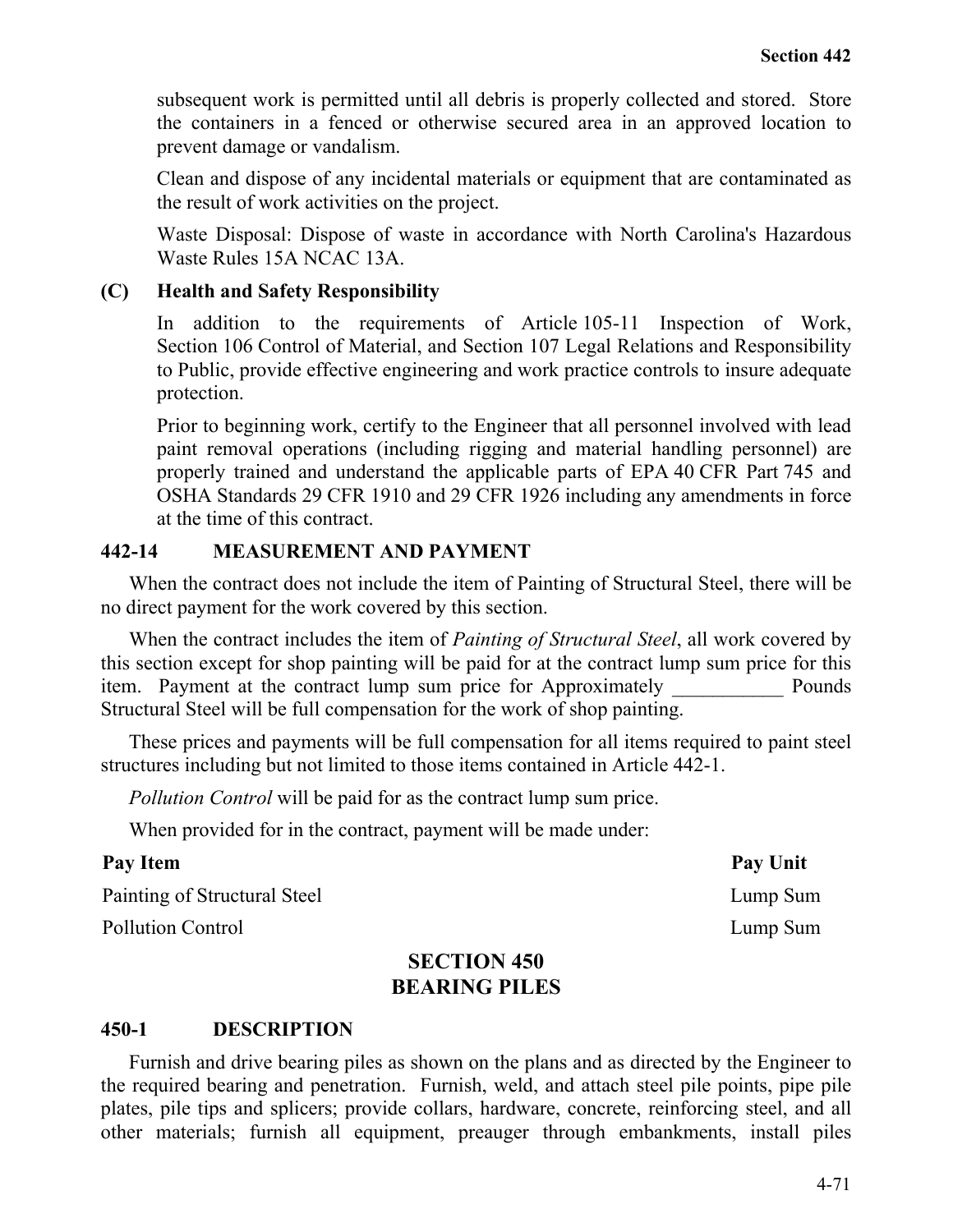## **Section 452**

vertically or on a batter; galvanize, cut off, splice, and build up piles; place concrete and reinforcing steel; construct pile trestles; furnish and place temporary bracing; remove any obstructions; wrap, bolt, or fasten timber fender piles; and abandon, remove, replace, and restrike or redrive piles as necessary.

# **450-2 MATERIALS**

Refer to Division 10:

| <b>Item</b>                                                      | <b>Section</b> |
|------------------------------------------------------------------|----------------|
| Timber Piles, Prestressed Concrete Piles, Steel Pipe and H Piles | 1084           |
| <b>Portland Cement Concrete</b>                                  | 1000           |

# **450-3 PREPARATION FOR DRIVING**

If applicable, completely excavate for the cap and/or footing before installing piles. If applicable and unless noted otherwise on the plans, construct the embankment to the bottom of cap or footing elevation for a horizontal distance of 50 feet from any pile except where fill slopes are within 50 feet of a pile. If preaugering through an embankment is necessary before driving prestressed concrete piles, submit the preaugering and pile installation methods with the proposed pile driving methods and equipment for approval.

# **450-4 DETERMINATION OF PILE LENGTH**

The estimated total pile lengths per structure shown on the plans are for bid purposes only. Determine pile lengths and furnish piling of sufficient length to obtain the required bearing and penetration and the required embedment into the cap or footing as shown on the plans. As an option and at no cost to the Department, make investigations as necessary to determine the required pile lengths.

# **450-5 DRIVING EQUIPMENT**

Submit the proposed pile driving methods and equipment including the pile driving hammer, hammer cushion, pile helmet and cushion, if any. Do not submit more than two pile driving hammers per pile type per submittal. Submit this information for approval at least 20 working days before driving piles. All equipment is subject to satisfactory field performance.

Drive bearing piles with approved driving equipment using steam, air, or diesel hammers. Use pile driving hammers with an energy that will not overstress the piles during driving and provide the required driving resistance at blows per foot ranging from 36 to 96, unless approved otherwise by the Engineer. Use a variable energy hammer to drive prestressed concrete piles.

Operate steam, air, or diesel hammers at the length of stroke and number of blows per minute required by the Engineer. Operate air and steam hammers within 10% of the manufacturer's rated speed in blows per minute or the rate approved by the Engineer.

Provide plant and equipment for air or steam hammers with sufficient capacity to maintain, under working conditions, the volume and pressure specified by the manufacturer. Equip the plant and equipment with accurate pressure gauges that are easily accessible. Use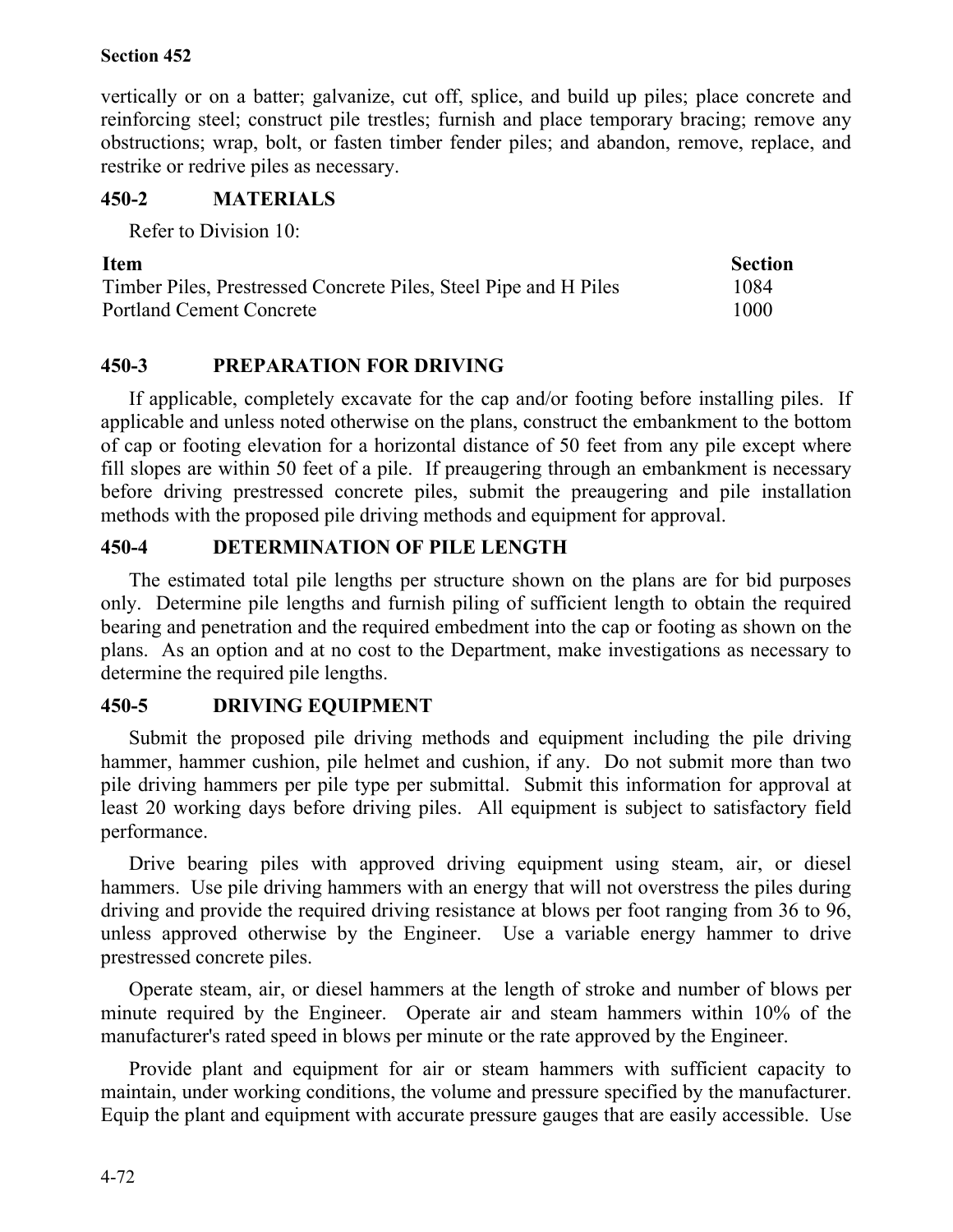striking parts of air and steam hammers that weigh at least 1/3 the weight of the pile helmet and pile, with a minimum weight of 2,750 pounds.

Equip open-end (single acting) diesel hammers with a graduated scale (jump stick) extending above the ram cylinder, graduated rings or grooves on the ram, or an electric sound activated remote measuring instrument to allow the Engineer to visually determine hammer stroke at all times during pile driving operations.

Equip closed-end (double acting) diesel hammers with a calibrated bounce chamber pressure gauge, in good working order, mounted near ground level and easily read by the Engineer. Also, provide a current calibrated chart or graph equating bounce chamber pressure and gauge hose length to equivalent energy for the closed-end diesel hammer used. Submit this chart or graph with the proposed pile driving methods and equipment required above.

Protect and hold pile heads in position with an approved pile helmet. Make sure that the pile helmet closely fits the top of the pile and extends down the sides of the pile a sufficient distance to hold the pile in position. Protect the heads of concrete and timber piles from direct impact with an approved pile cushion. Provide collars or bands to protect timber piles against splitting or brooming where required.

## **450-6 ACCURACY OF DRIVING**

Drive piles so that the axial alignment is within 1/4" per foot from the vertical or batter shown on the plans. Horizontally, keep the pile within 3" of the plan location longitudinally and transversely. Maintain pile embedment in the cap or footing to within 3" more or 2" less than that shown on the plans. No additional payment is made for increased cap or footing dimensions necessary due to piles driven out of position.

## **450-7 CONSTRUCTION REQUIREMENTS**

# **(A) General**

Unless otherwise approved or directed by the Engineer, do not drive piles within 50 feet of cast-in-place concrete until the concrete attains an age of at least 3 curing days. When approved by the Engineer, the Contractor may use vibratory hammers to install the initial portions of steel piles. The Engineer will approve the depth of pile installation with the vibratory hammer. Do not use vibratory hammers to install prestressed concrete piles.

The Engineer will inspect the capblock before beginning each pile driving project and periodically throughout the duration of the project, depending on driving conditions as determined by the Engineer. Expose the hammer cushion for inspection as directed by the Engineer. Replace or repair any hammer cushion that is less than 25% of the original thickness.

Do not exceed the allowable pile driving stresses during the entire driving time. Allowable pile driving stresses are defined in the *AASHTO Standard Specifications for Highway Bridges*. Drive piles to the required tip elevation or penetration into natural ground, whichever is lower, in a continuous operation unless stopped due to exceeding the maximum blow count or the allowable pile driving stresses,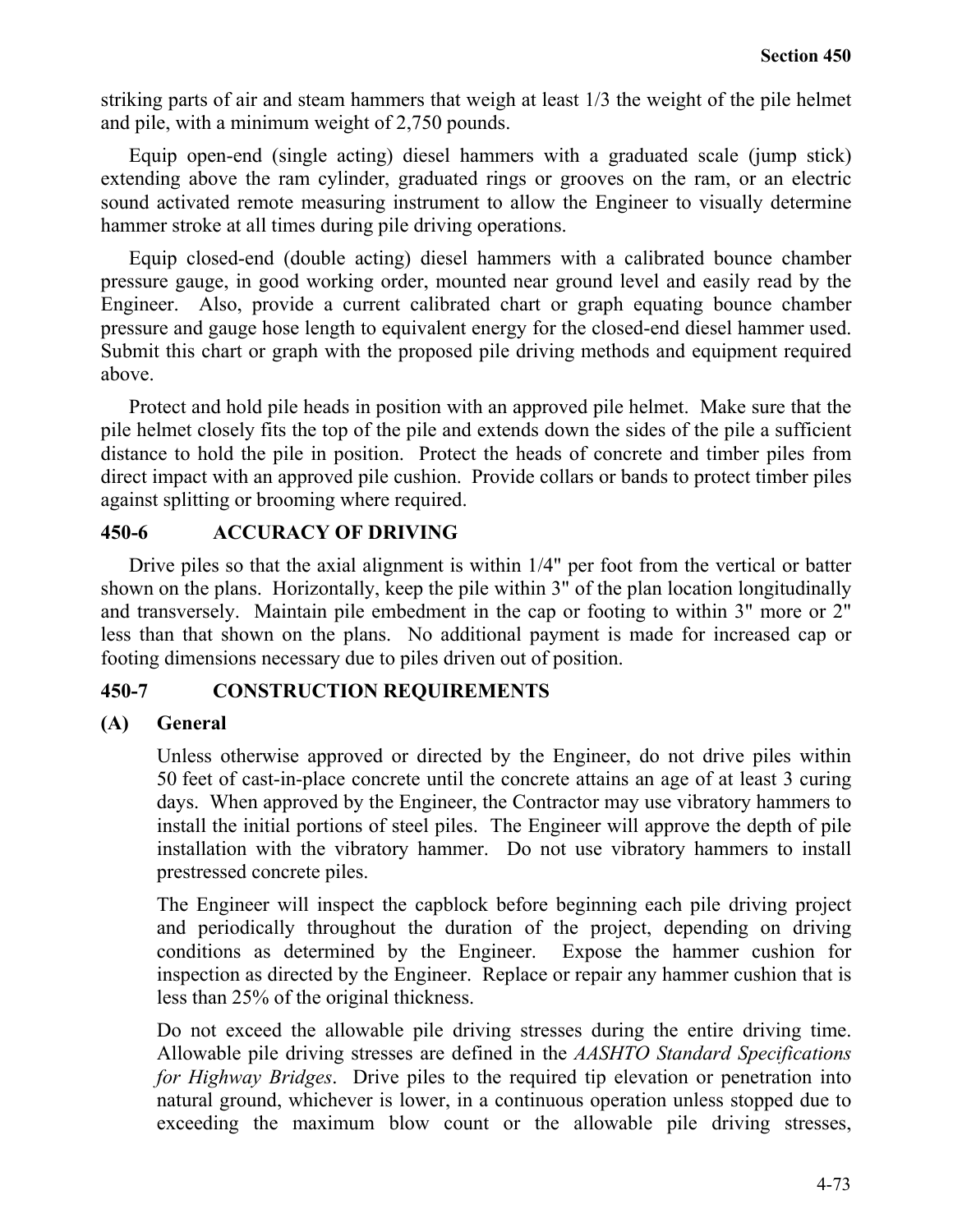insufficient pile length, or other reasons approved by the Engineer. Once the required embedment is achieved, the Engineer may require the Contractor to stop driving and wait before restriking to allow for soil setup.

Use a pile cushion made of pine plywood with a 4" minimum thickness for driving prestressed concrete piles. When using a pile cushion, provide a new cushion for each pile unless approved otherwise by the Engineer. Replace the pile cushion if, during the driving of any pile, the cushion is either compressed more than one-half the original thickness or begins to burn.

Redrive any pile raised or moved laterally by the driving of adjacent piles.

## **(B) Timber Piles**

Store and handle timber piles by methods that do not damage the pile. Take care to avoid breaking the surface of treated piles. Do not use cant-hooks, dogs, or pikepoles. Treat cuts or breaks in the surface of treated piles in an approved manner.

Cut off the tops of all piles at the elevation shown on the plans. Except where a castin-place concrete cap or footing is constructed, cut off piles to a plane that provides true bearing on every pile without the use of shims. Withdraw any pile damaged during driving operations, driven out of its proper location or below the cut-off grade and replace with a new pile, or otherwise correct as directed by the Engineer.

Thoroughly brush-coat the sawn surface of all timber piles not encased in concrete with 3 applications of approved preservative treatment and then cover with a coat of hot roofing pitch or other approved hot bituminous material. Place a sheet of galvanized iron or aluminum upon each pile head, bend it down over the sides of the pile, neatly trim and firmly secure to the pile with large headed galvanized roofing nails. Use sheets of iron that are 24 gauge and 24" by 24" in size. If using aluminum, use the same size as specified for galvanized iron sheets with a minimum thickness of 0.032".

## **(C) Prestressed Concrete Piles**

Handle, transport, and store prestressed concrete piles by methods that do not damage the pile and support the piles at the pick-up points shown on the plans or along their full length. Replace piles damaged in handling or driving unless they are repaired to an acceptable condition.

When driving or cutting off piles below the elevation shown on the plans, build up the pile section to the plan elevation as shown on the plans unless otherwise directed by the Engineer.

Cut off piles not driven to grade perpendicular to the axis of the pile by means that do not result in spalling or other damage to the pile. Use steel pile tips with prestressed concrete piles when shown on the plans. Use pile splicers for splicing steel pile tips. Contact the Materials and Tests Unit for a list of approved pile splicers. Submit pile splicer specifications with the manufacturer's attachment detail to the Engineer for approval before installation.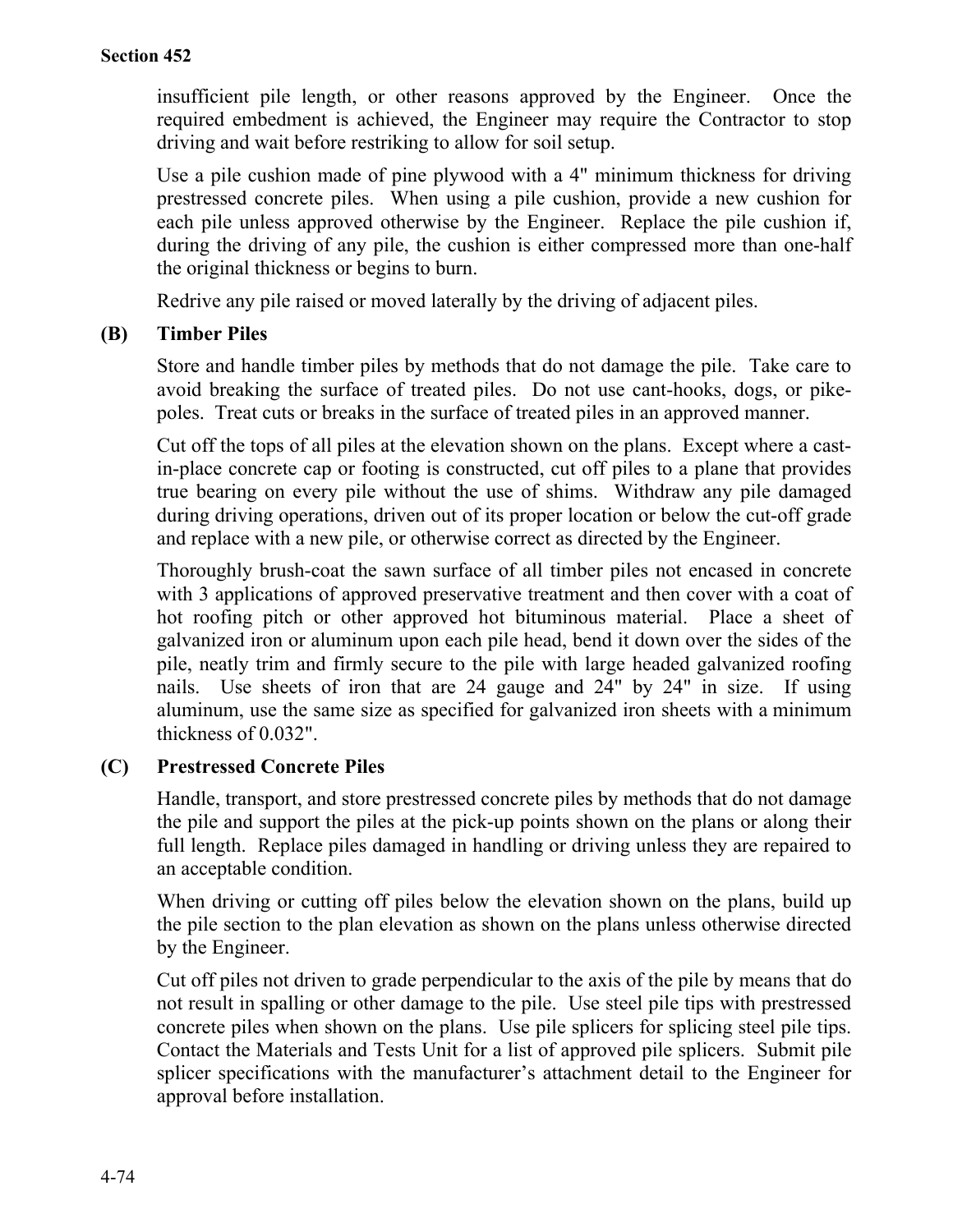#### **(D) Steel Piles**

Handle and store steel piles by methods that do not damage the pile. Store the piles above ground upon platforms, blocks, or other supports and keep the piles free from dirt, grease, and other foreign matter, and protect insofar as is practicable from corrosion. Do not damage coatings on steel piles. Protect coatings when driving piles through templates in an approved manner.

When shown on the plans, galvanize steel piles in accordance with Section 1076. Prepare the pile surface and provide materials in accordance with the applicable portions of this section.

Use pile points for steel piles when shown on the plans or as directed by the Engineer. Contact the Materials and Tests Unit for a list of approved pile points. Weld pile points to piles in accordance with the manufacturers' details as approved by the Engineer. The minimum weld length is twice the width of the flange.

Furnish plates for pipe piles when shown on the plans or as directed by the Engineer. Weld plates to the bottom of pipe piles as shown on the plans. Use pipe pile plates with a thickness as shown on the plans and that meets the requirements of ASTM A709, Grade 50.

Cut off piles at the required elevations along a plane normal to the axis of the pile. Use approved methods for cutting off piles.

Use welded butt splices for steel piles as shown on the plans. Weld in accordance with the requirements of Article 1072-20. Do not use more than 3 pieces (2 splices) of steel pile in making up one full-length pile.

## **(E) Redriving Piles**

Once the required pile embedment has been achieved, the Contractor may choose to or the Engineer may require restriking or redriving piles. If the Contractor chooses to stop driving and then restrike or redrive piles, no payment will be made for restrikes or redrives. If the Engineer requires the Contractor to stop driving and then restrike or redrive piles, the payment will be made in accordance with Article 450-9. When the Engineer requires restrikes or redrives, the Engineer will determine the time to wait after stopping driving and the number of restrikes or redrives. However, the maximum number of restrikes or redrives per pile during any 48 hour period will not exceed three. The minimum time separation between redrives required by the Engineer is 4 hours.

Use the same approved pile driving methods, equipment and compressed pile cushion from the previous drive to restrike or redrive the pile unless the cushion is unacceptable due to deterioration, in which case use another acceptable cushion. Do not use a cold diesel hammer for a restrike or redrive, unless in the opinion of the Engineer, it is impractical to do otherwise. In general, warm up the hammer by applying at least 20 blows to a previously driven pile or timber mats on the ground.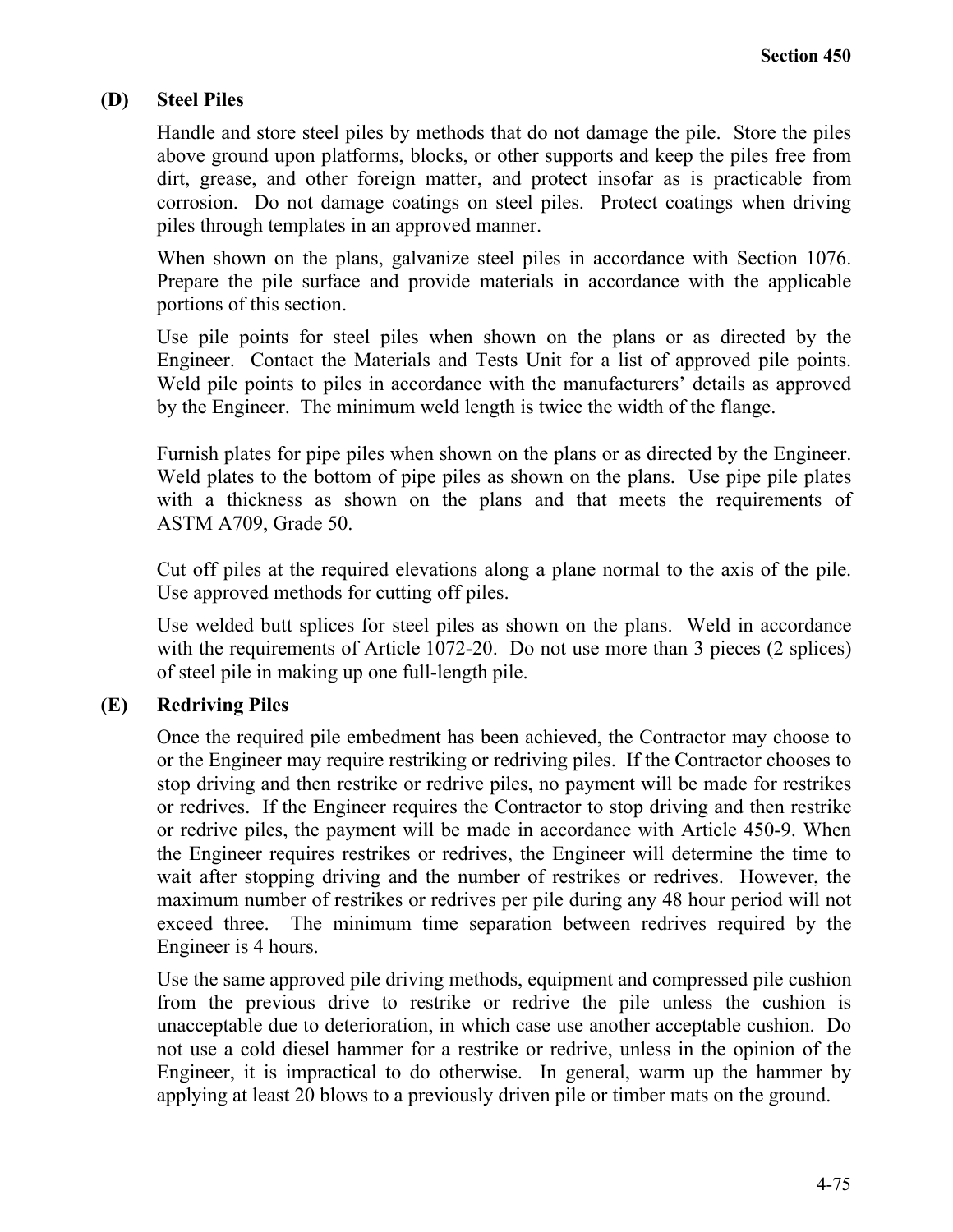# **450-8 PENETRATION AND WAVE EQUATION**

When no tip elevation is shown on the plans, drive piles to the required bearing capacity and a penetration of at least 10 feet into natural ground unless otherwise directed by the Engineer. When a tip elevation is shown on the plans, drive piles to the required bearing capacity and the specified tip elevation. When noted on the plans, drive piles to additional capacity to account for downdrag or negative skin friction and scour.

Natural ground within an area of new embankment is defined as the bottom of the embankment or bottom of footing on piles, whichever is lower.

The Engineer will use the wave equation analysis to evaluate the suitability of the proposed pile driving methods and equipment to evaluate pile driving stresses and estimate the driving resistance in order to achieve the required bearing capacity. The required driving resistance in blows per foot or any equivalent set, is based upon the bearing capacity shown on the plans with a minimum safety factor of 2 plus any additional capacity to account for downdrag or negative skin friction and scour, when applicable. The Engineer will provide the required driving resistance based upon the wave equation analysis and pile driving analyzer results, if applicable, using the approved pile driving methods and equipment.

Stop driving piles when practical refusal is reached, unless otherwise directed by the Engineer. Practical refusal is defined as 180 blows per foot or any equivalent set.

#### **450-9 MEASUREMENT AND PAYMENT**

*Piles (Treated Timber Piles, \_\_\_\_\_\_\_\_\_ Inch Prestressed Concrete Piles, \_\_\_\_\_\_\_\_\_ Steel Piles or \_\_\_\_\_\_\_\_\_ Galvanized Steel Piles)* will be measured and paid as the actual number of linear feet of piles incorporated into the completed and accepted structure. This quantity is measured as the length of pile before driving minus any pile cut-offs. No payment will be made for pile cut-offs or cutting off piles. However, once the required bearing and penetration has been achieved, the Contractor may drive the remaining portion of a pile to grade in lieu of cutting off the pile provided the remaining portion does not exceed 5 feet and the pile can be driven without damaging the pile or reaching the maximum blow count or practical refusal. When this occurs, the additional length of pile driven will be measured as described above.

For prestressed concrete piles that are built up, the quantity of piles to be paid for will also include the actual number of linear feet added to the original pile length by the buildup. Steel pile tips are not included in the quantity of prestressed concrete piles. No payment will be made for steel pile tips or pile splicers and any associated hardware or welding. The cost for these items will be considered incidental to the cost of the prestressed concrete pile.

*Pile points* will be measured and paid for per each for the actual number of pile points incorporated into the completed and accepted structure.

*Pipe pile plates* will be measured and paid for per each for the actual number of plates incorporated into the completed and accepted structure.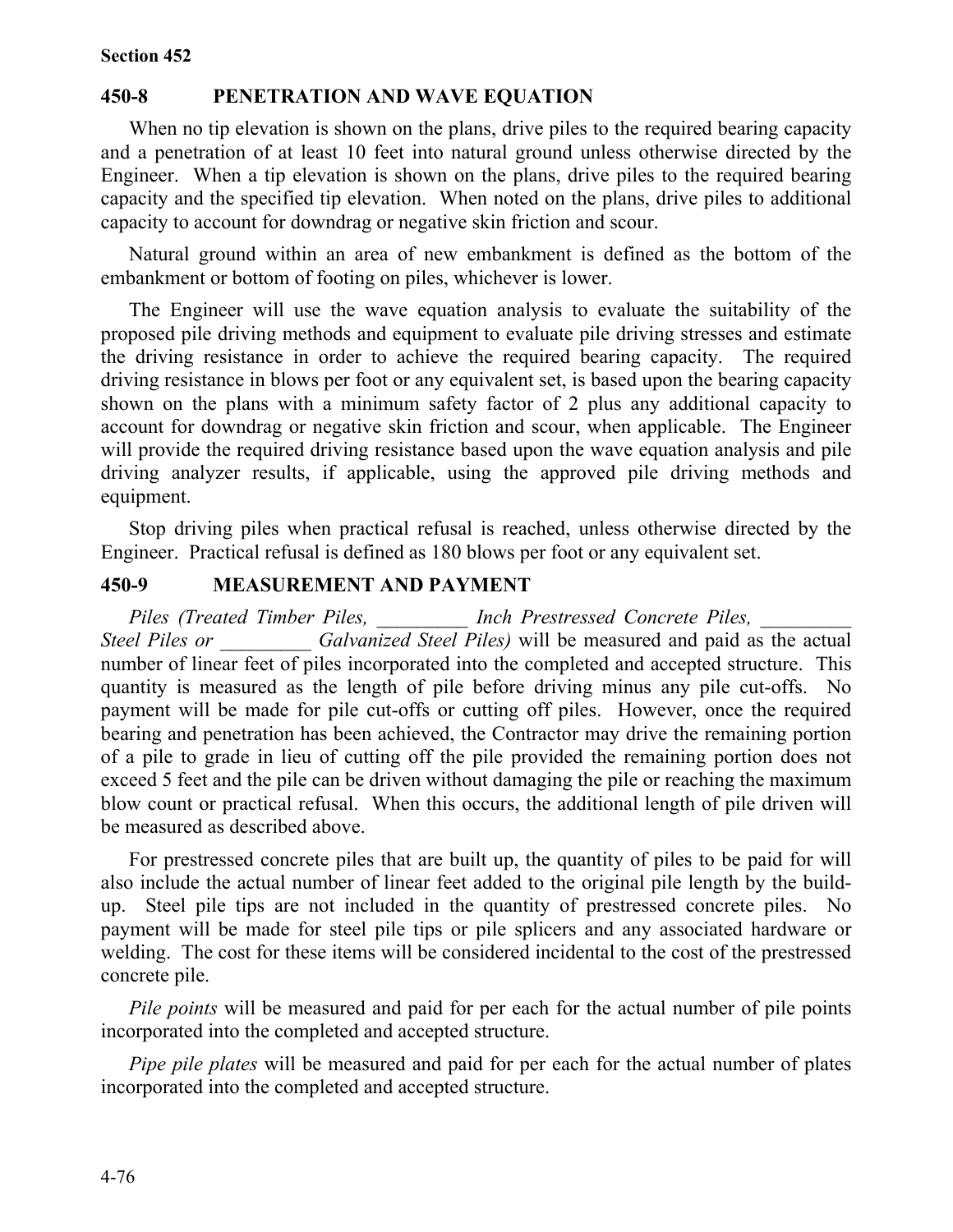*Pile redrives* will be measured and paid for per each as the actual number of restrikes or redrives required by the Engineer. No payment will be made for restrikes or redrives when the Contractor chooses to restrike or redrive piles.

No payment will be made for any defective or rejected piles or any piles driven for falsework, bracing, or temporary work bridges.

The prices and payments will be full compensation for all items required to provide bearing piles including but not limited to those items contained in Article 450-1.

Payment will be made under:

| <b>Treated Timber Piles</b><br>inch Prestressed Concrete Piles | Pay Unit    |
|----------------------------------------------------------------|-------------|
|                                                                | Linear Foot |
|                                                                | Linear Foot |
| <b>Steel Piles</b>                                             | Linear Foot |
| <b>Galvanized Steel Piles</b>                                  | Linear Foot |
| <b>Steel Pile Points</b><br>Each                               |             |
| Pipe Pile Plates<br>Each                                       |             |
| Pile Redrives<br>Each                                          |             |

## **SECTION 452 SHEET PILE RETAINING WALLS**

#### **452-1 DESCRIPTION**

Construct permanent sheet pile retaining walls of sheet piling and concrete coping, if required, as shown on the plans and as directed by the Engineer. This section only applies to sheet pile retaining walls that are left in place so that they become part of the completed work. Provide and drive sheet piles; furnish collars, hardware, and all other materials and equipment; cut off sheet piles as necessary; furnish and place temporary bracing and reinforcing steel; construct, form, and finish concrete coping; seal joints; place and compact backfill; remove any obstructions; and remove, replace, and correct sheet piles as necessary.

#### **452-2 MATERIALS**

Refer to Division 10:

| <b>Item</b>                                | <b>Section</b>      |
|--------------------------------------------|---------------------|
| Steel and Prestressed Concrete Sheet Piles | 1084                |
| <b>Portland Cement Concrete</b>            | 1000                |
| Curing Agents                              | 1026                |
| Joint Fillers                              | 1028-1              |
| Joint Sealers                              | 1028-4              |
| Reinforcing Steel                          | $1070 - 1$ , 1070-2 |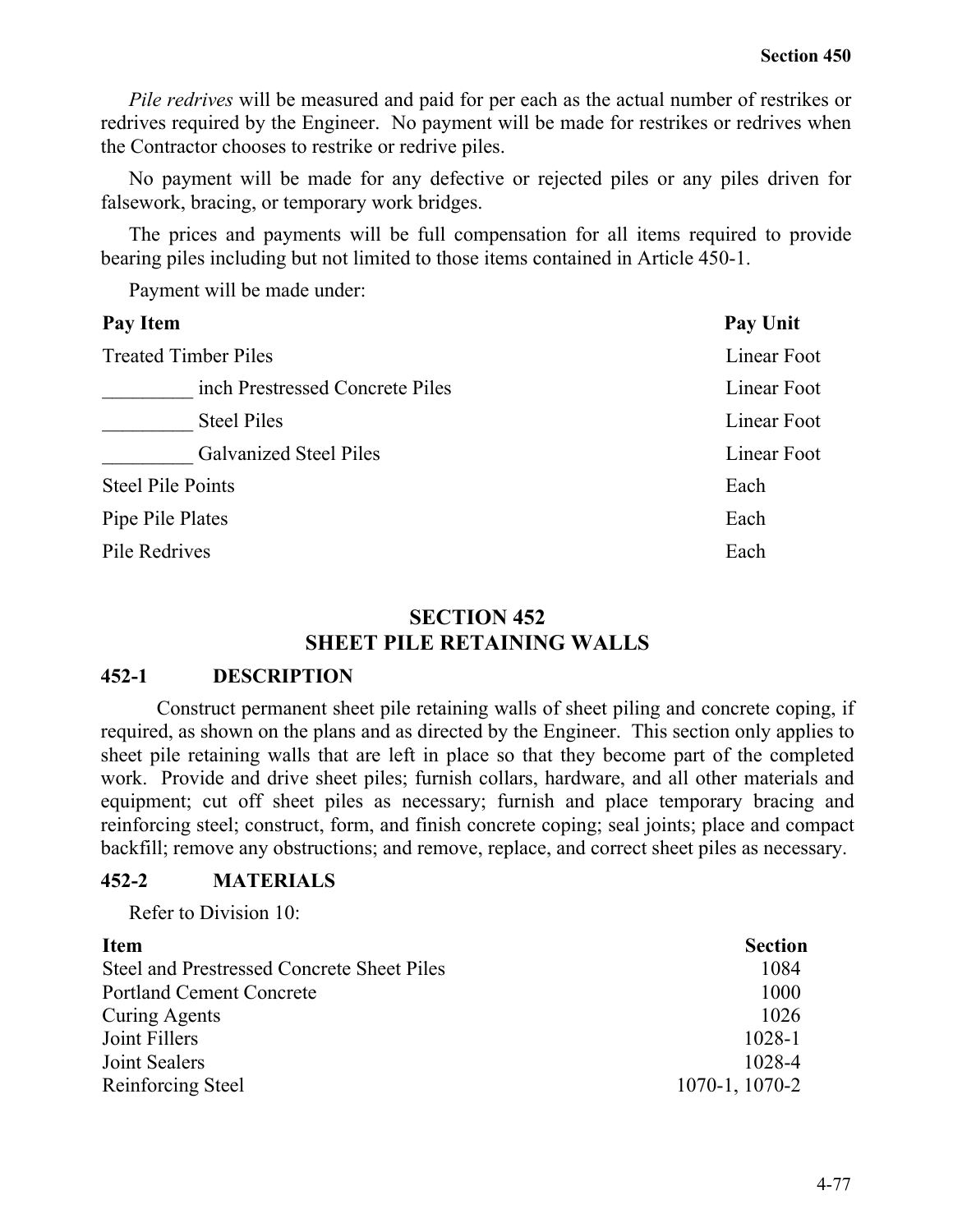# **452-3 DRIVING EQUIPMENT**

Submit the proposed sheet pile driving methods and equipment to the Engineer. Submit this information for approval at least 20 working days before driving sheet piles. Drive sheet piles with approved driving equipment using steam, air, or diesel hammers. Use pile driving hammers that do not overstress the sheet piles during driving.

## **452-4 ACCURACY OF DRIVING**

Drive sheet piles to a tolerance of not more than 1/8" per foot from the vertical. Horizontally, keep the sheet piles within 3" of the plan location longitudinally and transversely.

## **452-5 CONSTRUCTION REQUIREMENTS**

## **(A) General**

Unless otherwise approved or directed by the Engineer, do not drive sheet piles within 50 feet of cast-in-place concrete until the concrete attains an age of at least 3 curing days. When approved by the Engineer, the Contractor may use vibratory hammers to install portions of steel sheet piles. The Engineer will determine the allowable depth of sheet pile installation with the vibratory hammer. Do not use vibratory hammers to install prestressed concrete sheet piles.

The Engineer will inspect the capblock before beginning each pile driving project and periodically throughout the duration of the project, depending on driving conditions, as determined by the Engineer. Expose the hammer cushion for inspection as directed by the Engineer. Replace or repair any hammer cushion that is less than 25% of the original thickness.

Do not exceed the allowable pile driving stresses during the entire driving time. Allowable pile driving stresses are defined in the *AASHTO Standard Specifications for Highway Bridges*. Drive piles to the required tip elevation or penetration into natural ground, whichever is lower, in a continuous operation unless stopped due to exceeding the maximum blow count or allowable pile driving stresses, insufficient sheet pile length, or other reasons approved by the Engineer.

Use a pile cushion made of pine plywood for driving prestressed concrete sheet piles. Replace the pile cushion if, during the driving of any sheet pile, the cushion is either compressed more than one-half the original thickness or begins to burn. When using a pile cushion, provide a new cushion for each sheet pile unless approved otherwise by the Engineer.

# **(B) Prestressed Concrete Sheet Piles**

Handle, transport, and store prestressed concrete sheet piles by methods that do not damage the pile. Support the sheet piles while handling, transporting, and storing as shown on the plans or along their full length. Replace sheet piles damaged in handling or driving unless they are repaired to an acceptable condition.

Cut off concrete sheet piles not driven to grade by means that do not result in spalling or other damage to the sheet pile.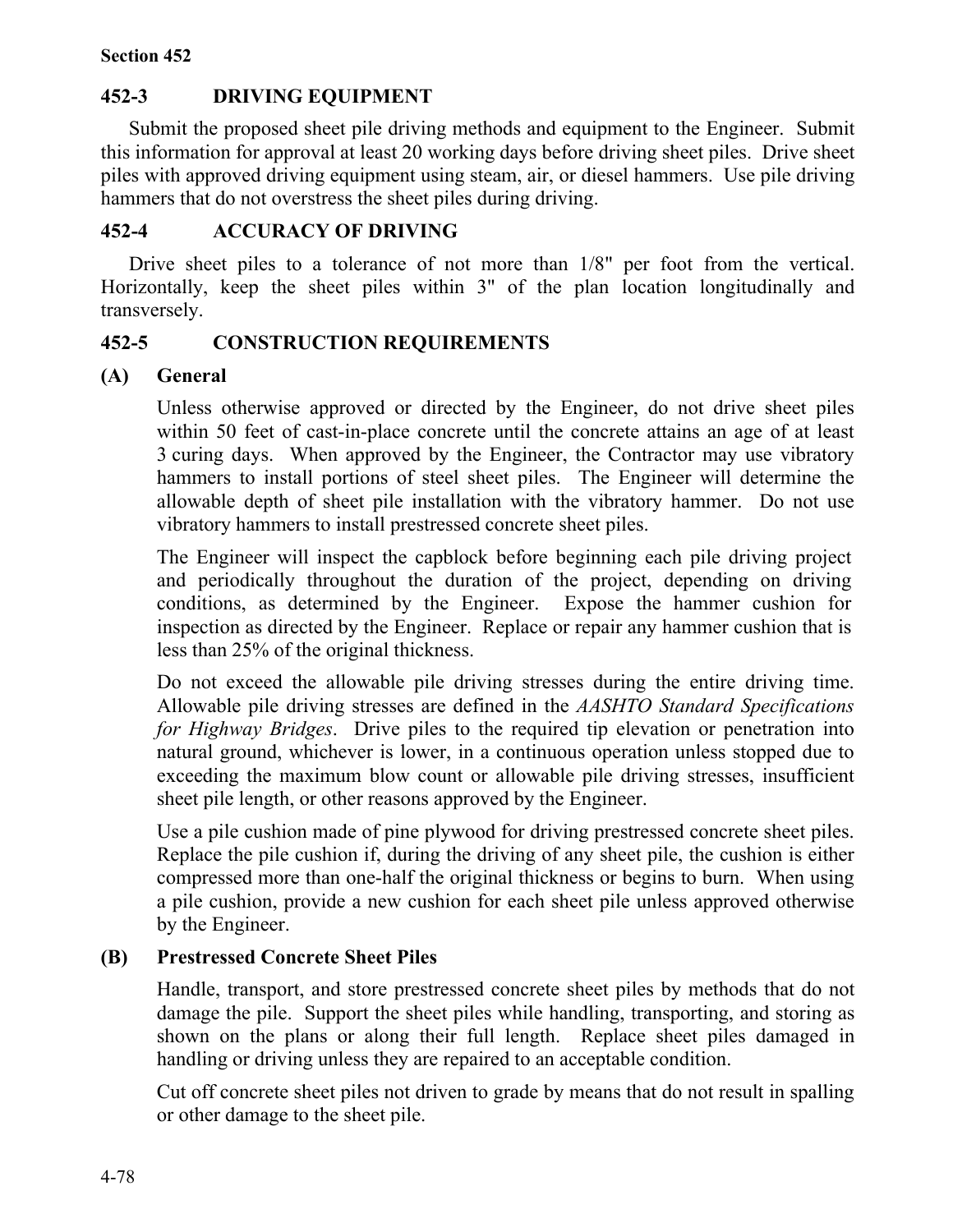## **(C) Steel Sheet Piles**

Handle and store steel sheet piles by methods that do not damage the pile. Store the sheet piles above ground upon platforms, blocking, or other supports. Keep the sheet piles free from dirt, grease, and other foreign matter, and protect them insofar, as is practicable from corrosion.

Cut off sheet piles with approved methods at the required elevations.

#### **(D) Sheet Pile Penetration:**

Install sheet piles such that the tips of the sheet piles penetrate to the tip elevations shown on the plans or as directed by the Engineer.

#### **(E) Concrete Coping:**

When concrete coping is required as shown on the plans, place reinforcing steel and construct cast-in-place concrete coping in accordance with Section 825. Extend coping 6" above the elevation where the grade intersects the back of the wall unless otherwise required by the plans or as directed by the Engineer. If required, insert sleeves for fence posts in the top of coping in accordance with Section 866. Use Class A concrete and provide an ordinary surface finish. Grooved contraction joints are required every 10 ft and expansion joints are required every 30 ft along the coping. If the grade behind the wall slopes towards the wall, seal the joint between the coping and the asphalt or concrete with joint sealer.

Remove forms any time after 3 hours if the concrete is sufficiently set to permit form removal without damaging the coping.

## **(F) Backfilling:**

When concrete coping is required as shown on the plans, do not backfill behind sheet pile retaining walls until the concrete develops a minimum compressive strength of 3,000 psi.

Use approved material for backfill that is free from large or frozen lumps, wood, or other undesirable material. Where it is necessary to provide backfill material from sources other than excavated areas or borrow sources in connection with this contract, payment for furnishing and hauling such backfill material will be made as provided in Article 104-7 for extra work. Placing and compacting such backfill is not considered extra work and will be considered incidental to the cost of the sheet pile retaining wall.

Compact backfill in accordance with Subarticle 235-4(C). Place backfill within 3 ft of the back of the wall with hand operated compaction equipment. Do not operate heavy earth moving equipment within 10 ft of the back of the wall.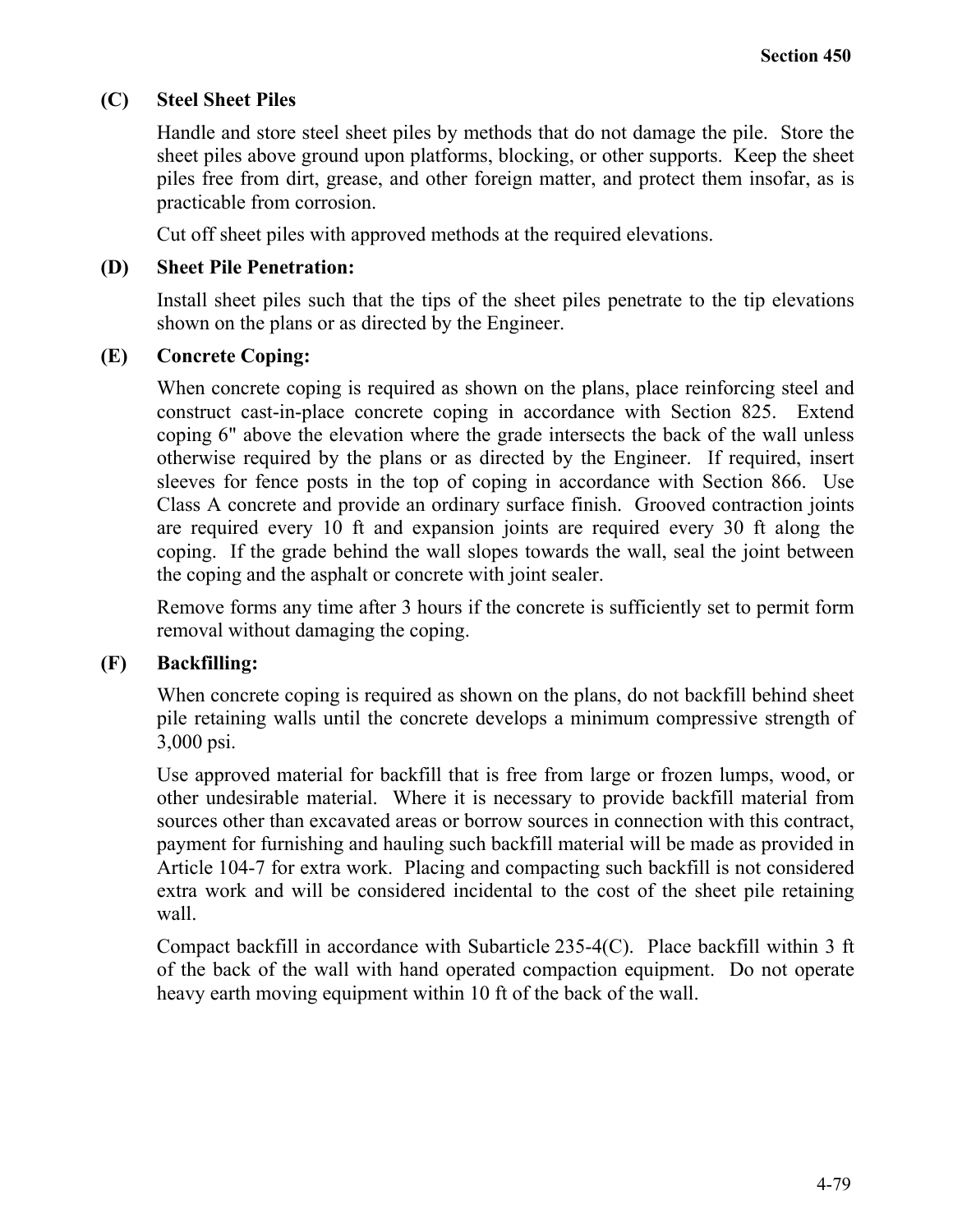#### **Section 452**

## **452-7 MEASUREMENT AND PAYMENT**

*Sheet pile retaining wall* will be measured and paid as the actual number of square feet of exposed face area incorporated into the completed and accepted wall. The wall height is measured as the difference between the top and bottom of the wall. The bottom of the wall is defined as the point where the finished grade intersects the front of the wall. The top of the wall is defined as the top of coping or bottom of cap elevation.

The price and payment will be full compensation for all items required to provide sheet pile retaining walls including but not limited to those items contained in Article 452-1.

Payment will be made under:

#### Pay Item Pay Unit

Steel Pile Retaining Walls Square Foot

# **SECTION 453 GRAVITY RETAINING WALLS**

#### **453-1 DESCRIPTION**

Construct gravity retaining walls of cast-in-place reinforced concrete and a brick veneer, if required, in accordance with the Structure Standard Drawings for gravity retaining walls and as directed by the Engineer. Furnish and place concrete, reinforcing steel, brick masonry and ties, joint fillers and sealers, curing agents, and all other materials and equipment; erect and remove all falsework and forms; protect concrete in wind, rain, low humidity, high temperatures, or other unfavorable weather; construct joints and weep holes; finish and cure concrete; protect concrete from rust stains; place stone drains and subdrain fine aggregate; place and compact backfill; and excavate for walls.

#### **453-2 MATERIALS**

Refer to Division 10:

| <b>Section</b>   |
|------------------|
| 1000             |
| 1026             |
| 1028-1           |
| 1028-4           |
| 1070-1, & 1070-2 |
| 1044-1           |
| 1005             |
| $1040 - 1$       |
| 1040-8           |
|                  |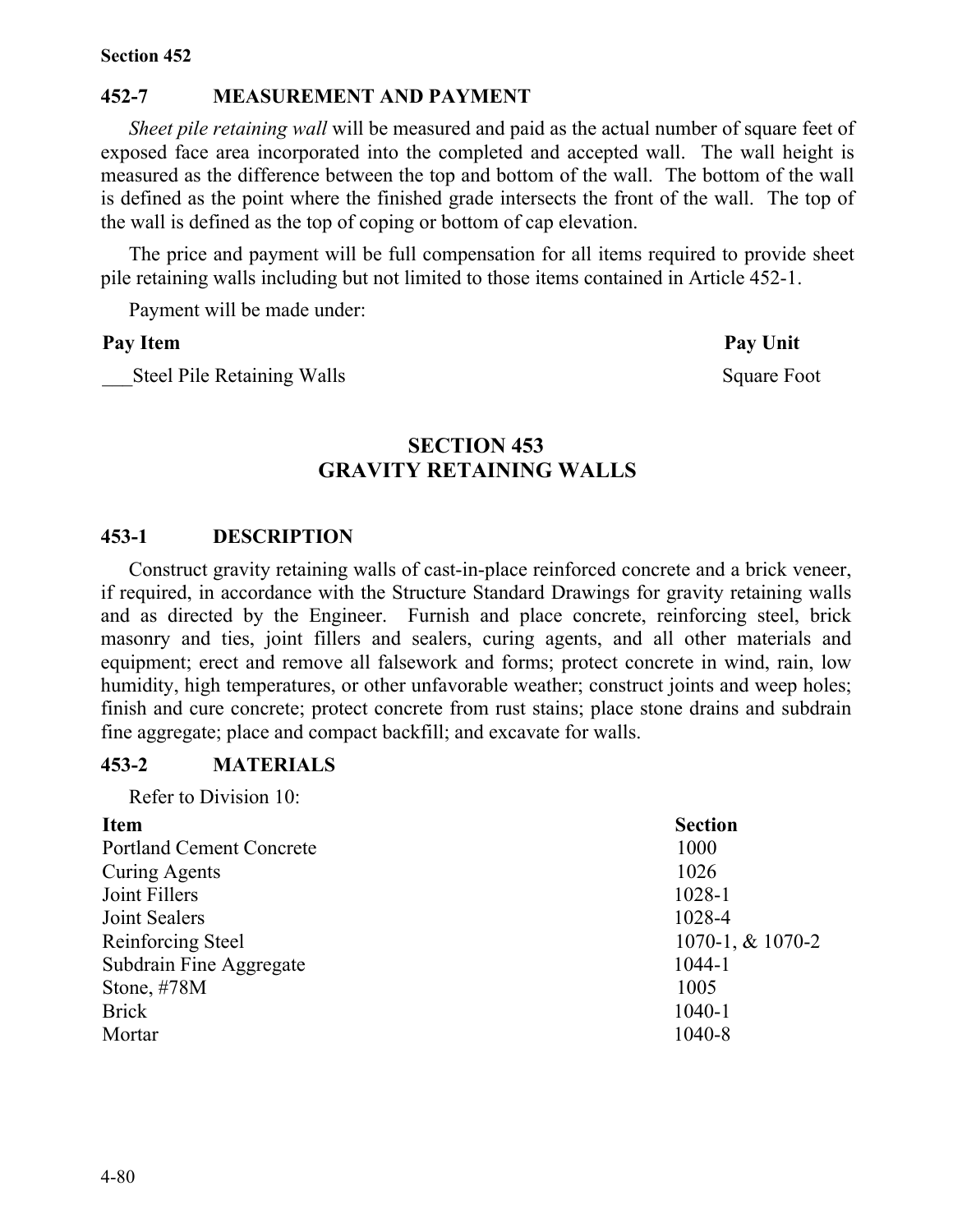#### **453-3 CONSTRUCTION REQUIREMENTS**

Excavate as necessary for gravity retaining walls. Notify the Engineer when foundation excavation is complete. Do not place any concrete until obtaining approval of the excavation depth and the character of the foundation material. Where foundation material is found to be unacceptable, undercut the foundation material and backfill with an approved select material as directed by the Engineer.

Place reinforcing steel and construct cast-in-place concrete in accordance with Section 420. Construct 3" diameter weep holes on 10 ft centers along the wall. Exit weep holes just above finished grade and slope holes on a 1" per foot slope through the wall so that water drains out of the front of the wall. Extend the top of wall 6" above the elevation where the grade intersects the back of the wall unless otherwise required by the plans or as directed by the Engineer.

If required, insert sleeves for fence posts in the top of wall in accordance with Section 866. Use Class A concrete and provide a Class 1 surface finish for all exposed surfaces. Grooved contraction joints are required every 10 ft and expansion joints are required every 30 ft. along the wall. Remove forms any time after 3 hours if the concrete is sufficiently set to permit form removal without damaging the wall.

If the grade behind the wall slopes towards the wall, seal the joint between the wall and the asphalt or concrete with joint sealer. If a concrete paved ditch is required behind the wall, the sloping backwall of the gravity retaining wall forms half the concrete paved ditch.

If a brick veneer is required as shown on the plans, construct brick masonry in accordance with Section 830. Anchor brick veneer with approved brick to concrete type anchors according to the manufacturers' specifications with a minimum vertical spacing of 16" and a minimum horizontal spacing of 32" with each row staggered 16" from the row of anchors above and below.

Place a stone drain consisting of one cubic foot of #78M stone contained in a bag of porous fabric at each weep hole. Place subdrain fine aggregate beneath, around, and over the stone drain so that the stone drain is covered by a layer of subdrain fine aggregate at least 1 ft. thick. Place a horizontal drain of subdrain fine aggregate at least 1 ft square in cross section to connect all stone drains.

Do not backfill behind gravity retaining walls until the concrete develops a minimum compressive strength of 3,000 psi. Use approved material for backfill that is free from large or frozen lumps, wood or other undesirable material. Where it is necessary to provide backfill material from sources other than excavated areas or borrow sources in connection with this contract, payment for furnishing and hauling such backfill material will be made as provided in Article 104-7 for extra work. Placing and compacting such backfill is not considered extra work and will be considered incidental to the cost of the gravity retaining wall.

Compact granular backfill in accordance with Subarticle 235-4(C). Place backfill within 3 ft. of the back of the wall with hand operated compaction equipment. Do not operate heavy earth moving equipment within 10 ft. of the back of the wall.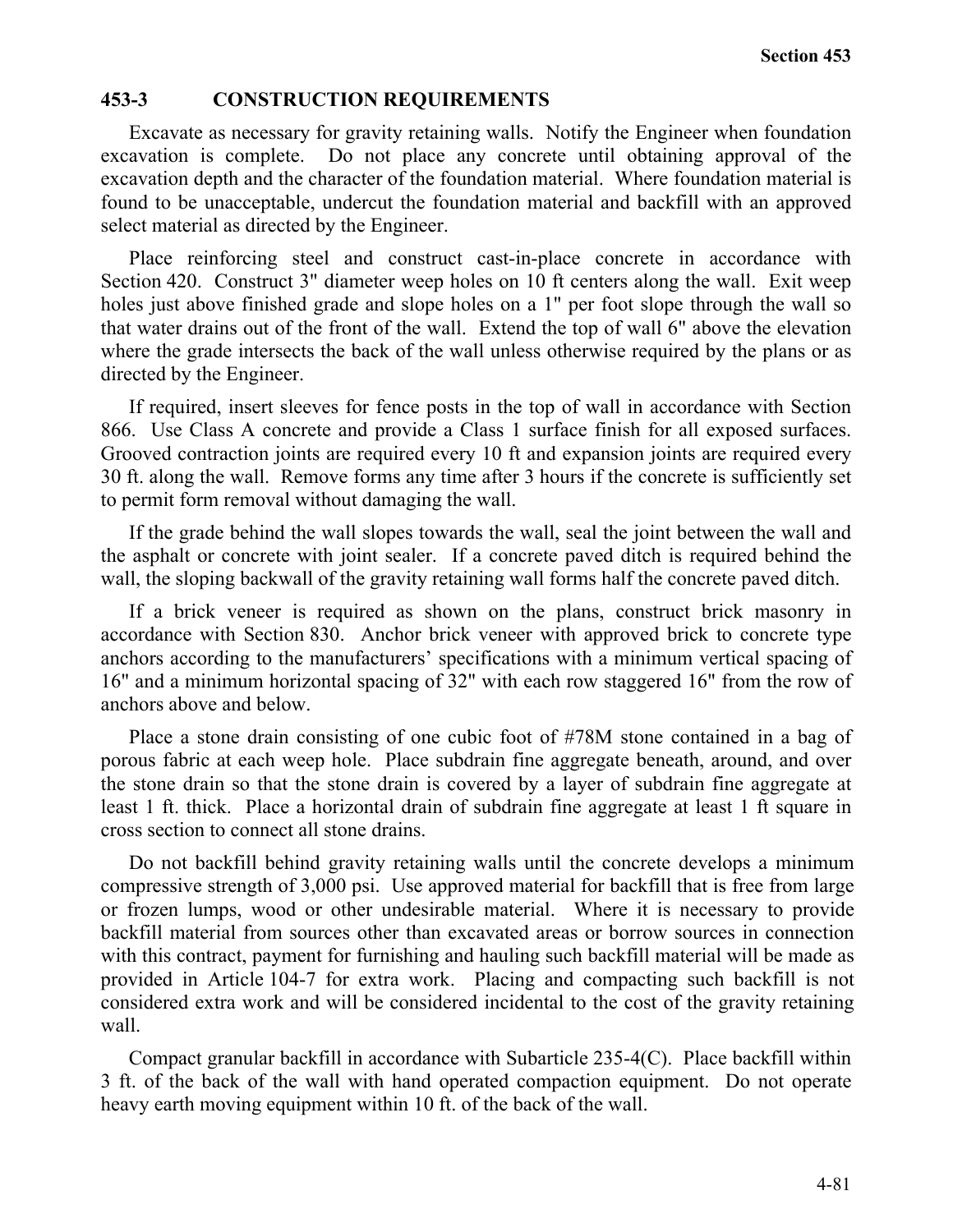# **453-4 MEASUREMENT AND PAYMENT**

*Gravity retaining walls* will be measured and paid for as the actual number of square feet of exposed face area incorporated into the completed and accepted wall. The wall height is measured as the difference between the top and bottom of wall. The bottom of wall is defined as the point where the finished grade intersects the front of the wall. The top of wall is defined as the top elevation of the completed wall including any height from the brick veneer, if applicable. If a concrete paved ditch is required behind the wall, no payment will be made for the portion of the ditch formed by the sloping backwall of the gravity retaining wall.

The price and payment will be full compensation for all items required to provide gravity retaining walls including but not limited to those items contained in Article 453-1.

Payment will be made under:

#### Pay Item **Pay Unit**

Gravity Retaining Walls Square foot

# **SECTION 454 WATERPROOFING AND DAMPPROOFING**

#### **454-1 DESCRIPTION**

Waterproof or dampproof concrete surfaces in accordance with the requirements of these Specifications for the particular method of waterproofing or dampproofing called for on the plans. Furnish and apply all asphalt, tar, fabric, asphalt plank, and any other materials.

# **454-2 MATERIALS** Refer to Division 10:

| 101010010111010111001 |                |
|-----------------------|----------------|
| <b>Item</b>           | <b>Section</b> |
| <b>Asphalt Primer</b> | $1020-9(A)$    |
| <b>Asphalt Binder</b> | $1020 - 9(B)$  |
| Tar                   | $1020-9(C)$    |
| Woven Cotton Fabric   | $1020-9(D)$    |

## **454-3 METHOD A WATERPROOFING**

#### **(A) General**

Method A waterproofing consists of one coat of asphalt primer, and 3 mop coats of hot asphalt cement with 2 layers of cotton fabric alternating between the mop coats.

#### **(B) Preparation of Surface**

Ensure that concrete surfaces are dry, reasonably smooth, and free from projections or holes which are capable of puncturing the membrane. Immediately before applying the waterproofing, thoroughly clean the surface of dust and loose materials.

4-82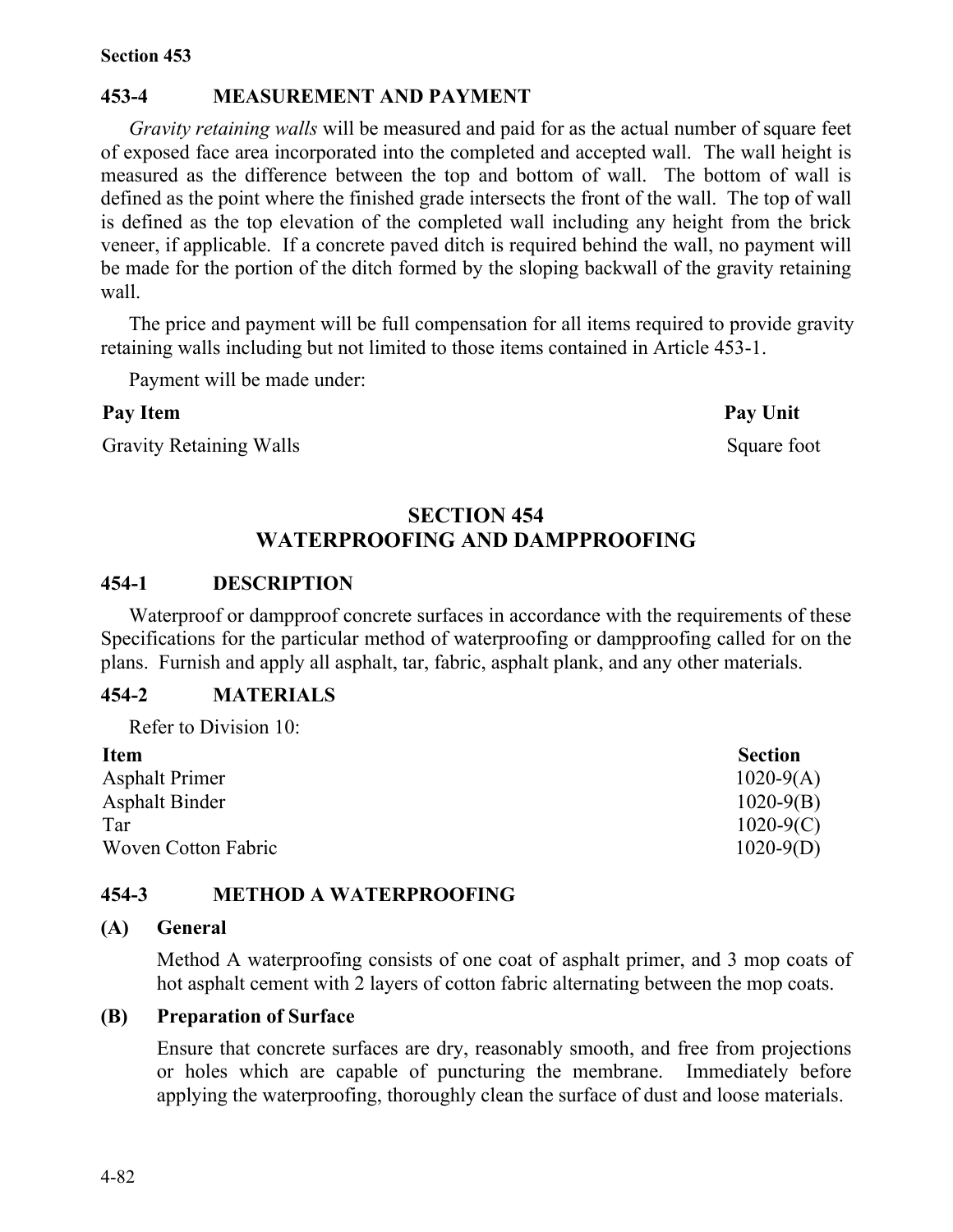Make sure that the concrete is at least 14 days old for Class A concrete, at least 10 days old for Class AA Concrete, or at least 7 days old for high early strength concrete, before beginning waterproofing. Do not waterproof in wet weather nor when the temperature is below 35°F, without permission.

## **(C) Application**

Give waterproofed surfaces a thorough coat of asphalt primer, and allow it to set thoroughly before applying the first mop coat. Heat the asphalt cement for the mop coat to a temperature of not less than 300°F and frequently stir to avoid local overheating. Equip the heating kettles with thermometers.

Begin the waterproofing at the low point of the surface.

Use a half width first strip of fabric; and a full width second strip. Lap the full width of the first strip. Make the third and each succeeding strip full width and lap so that there are 2 layers of fabric at all points with laps not less than 2" wide. Make sure that the end laps are at least 12".

Beginning at the low point of the surface, mop a section about 20" wide and the full length of the surface with hot asphalt cement. Immediately roll the first strip of fabric into the asphalt cement and press into place to eliminate all air bubbles and to provide a firm bond to the surface. Mop this strip and an adjacent section of the surface of a width equal to slightly more than half the width of the fabric with hot asphalt binder and roll a full width of the fabric into this cement, completely covering the first strip, and press into place. Mop this second strip and an adjacent section of the concrete surface with hot asphalt cement and place the third strip of fabric to lap the first strip not less than 2". Continue this process until the entire surface is covered, each strip of fabric lapping at least 2" over the second preceding strip. Give the entire surface a final mopping of hot asphalt cement.

Mop on concrete to completely cover the surface sufficiently heavy on cloth to completely conceal the weave. Use at least 12 gallons of asphalt on horizontal surfaces for each 100 square feet of finished work, and at least 15 gallons on vertical surfaces. Perform the work so that, at the close of a day's work, all laid cloth receives the final mopping of asphalt. Thoroughly seal down all laps.

#### **(D) Special Requirements**

At the edges of the membrane and at any points punctured by such appurtenances as drains or pipes, make suitable provisions to prevent water from getting between the waterproofing and the waterproofed surface.

Place all membrane flashing at curbs and against girders, spandrel walls, etc., with separate sheets of membrane lapping the main membrane not less than 12". Closely seal flashing with either a metal counter-flashing or by embedding the upper edges of the flashing in a groove poured full of joint filler.

Provide expansion joints, both horizontal and vertical, with water stops and premolded joint filler as called for on the plans. Seal expansion joints in the face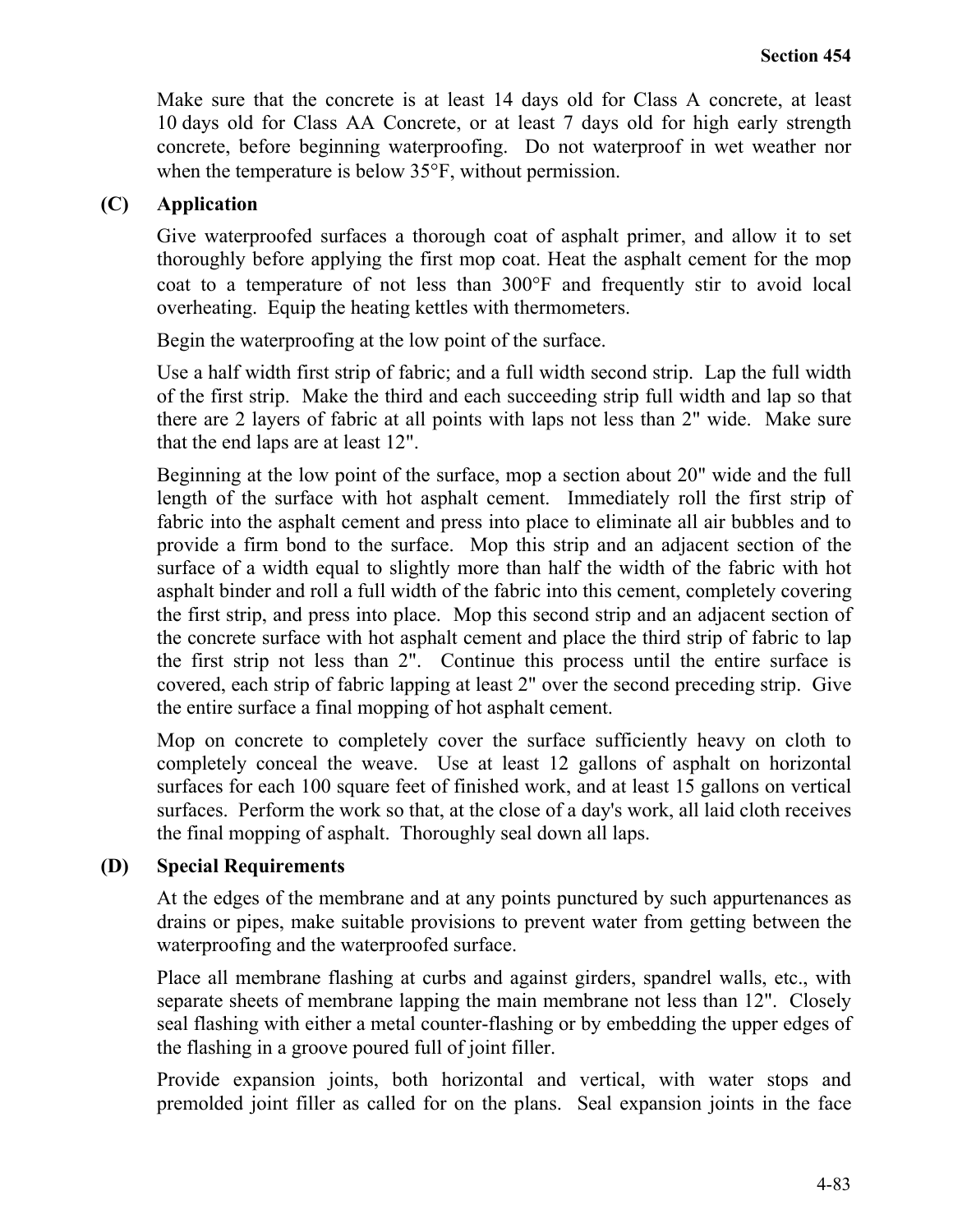adjacent to the membrane bituminous material. Carry the membrane continuously across all expansion joints.

At the ends of the structure carry the membrane well down on the abutments and make suitable provisions for all movement.

## **(E) Repairs**

Repair any damage that occurs as directed. Repair by patching when permitted. Extend the first ply of the patch at least 12" beyond the outermost damaged portion of the membrane and extend the second ply at least 3" beyond the first.

# **(F) Backfilling**

Do not backfill without permission and until the final mop coat thoroughly hardens. Place backfill in such a manner that the waterproofing is not damaged.

# **454-4 METHOD B DAMPPROOFING**

## **(A) General**

Method B dampproofing consists of 2 coats of tar, Grade RT-6.

## **(B) Preparation of Surface**

Make sure the surfaces are dry. Immediately before applying the first dampproofing coat, thoroughly clean the surfaces of dust and loose materials. Permit the concrete to cure for a period of at least 14 days for Class A concrete, at least 10 days for Class AA concrete, or 7 days for high early strength concrete, before dampproofing.

# **(C) Application**

Give the concrete surfaces 2 applications tar, Grade RT-6. Apply the tar by means of suitable brushes to secure uniform and thorough applications. Do not apply the second coat of tar until the first coat thoroughly sets. Do not apply dampproofing during any time that the surface is exposed to any moisture. Make sure that the temperature of the tar is such that uniform and thorough application is obtained. Do not backfill until the second coat thoroughly sets.

# **454-5 MEASUREMENT AND PAYMENT**

*Method waterproofing* will be measured and paid as the actual number of square yards of surface that is waterproofed. In measuring this quantity, measurement is made along the actual surface that is to be waterproofed before the waterproofing is applied.

*Method \_\_\_dampproofing* will be measured and paid as the actual number of square yards of surface that is dampproofed. In measuring this quantity, measurement is made along the actual surface that is to be dampproofed before the dampproofing is applied.

These prices and payments will be full compensation for all items required to waterproof and dampproof including but not limited to those items contained in Article 454-1.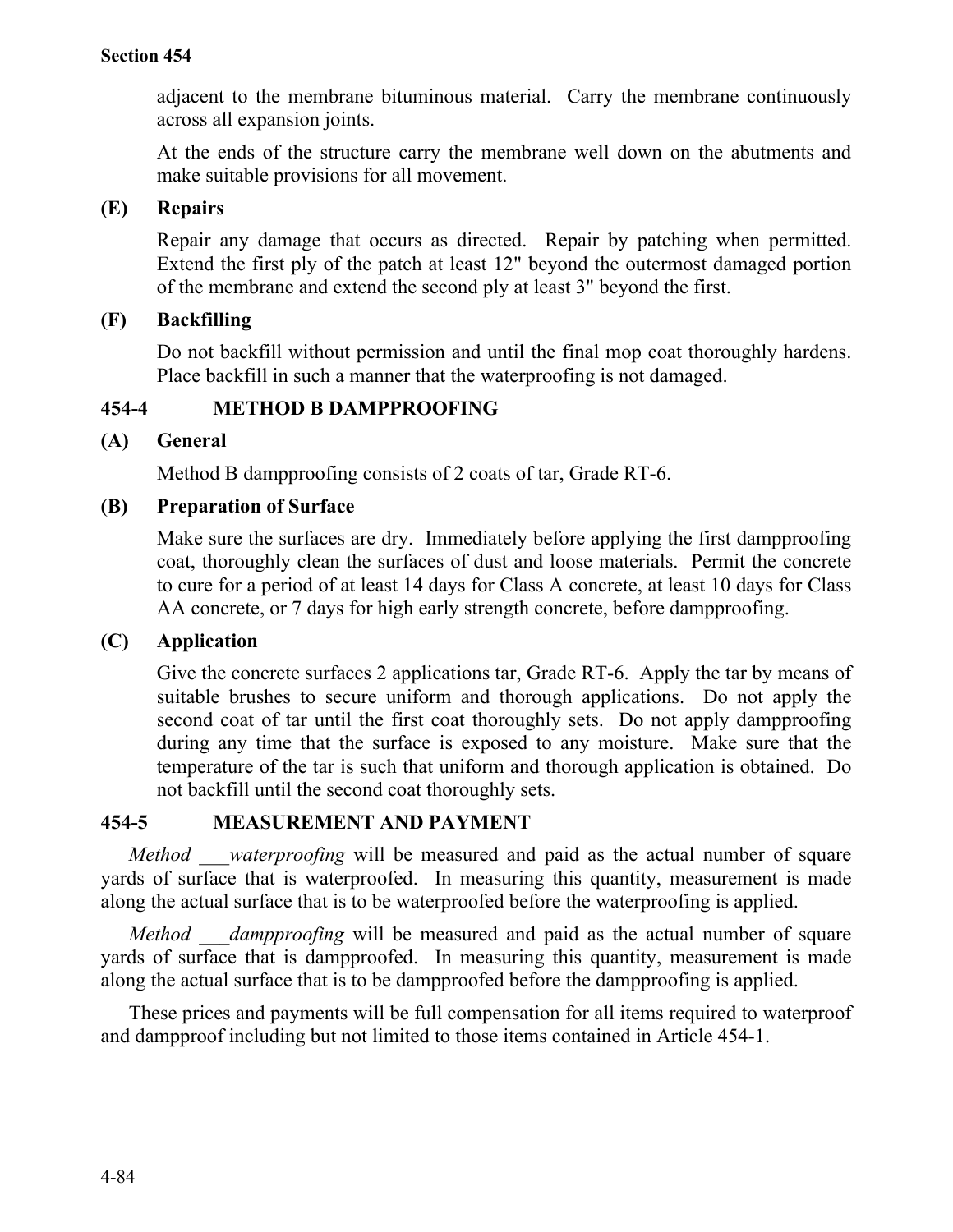Payment will be made under:

Method \_\_\_\_\_\_\_\_\_\_\_\_\_ Waterproofing Square Yard Method \_\_\_\_\_\_\_\_\_\_\_\_\_\_\_ Dampproofing Square Yard

Pay Item Pay Unit

# **SECTION 460 BRIDGE RAILING**

## **460-1 DESCRIPTION**

Furnish and place metal, pipe, or concrete barrier bridge railing in accordance with the requirements of these Specifications and as shown on the plans. Furnish posts, rail bars, pipe fittings, hardware, paint, barrier delineators, concrete, reinforcing steel, admixtures, forms, falsework and all other materials; galvanize; paint; fabricate and erect rail; and place, finish, and cure concrete.

## **460-2 MATERIALS**

Refer to Division 10:

| <b>Item</b>                           | <b>Section</b> |
|---------------------------------------|----------------|
| <b>Portland Cement Concrete</b>       | 1000           |
| <b>Retroreflective Sheeting</b>       | 1070-2         |
| Aluminum Rail                         | 1074-5         |
| Galvanized Steel Rail                 | 1074-5         |
| Pipe Rail                             | 1074-6         |
| Paint                                 | 1080           |
| <b>Barrier Delineators</b>            | 1088-2         |
| <b>Epoxy Coated Reinforcing Steel</b> | 1070-8         |

# **460-3 CONSTRUCTION METHODS**

Adhere to the construction load limitations of Article 420-20 while placing concrete for all bridge rails.

# **(A) Metal Rail**

Use either aluminum or galvanized steel rail, but use the same material on all structures on the project on which metal rail is required.

Use shims if necessary to obtain correct post alignment.

Drive aluminum rivets cold. Thoroughly coat the base of aluminum rail post, closure plates, shims, or any other aluminum surface in contact with concrete with an approved aluminum impregnated caulking compound.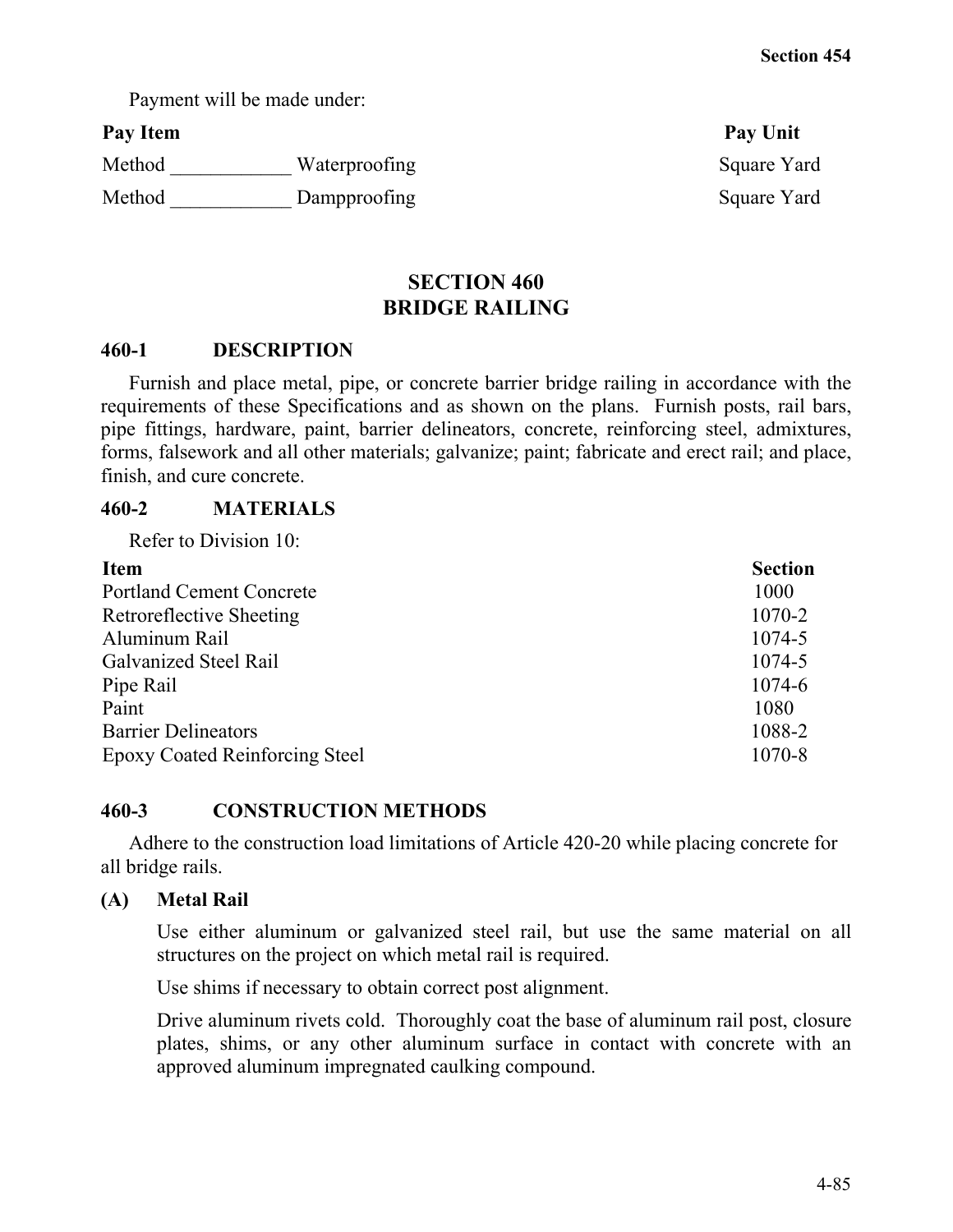# **(B) Pipe Rail**

Give galvanized pipe rail one field coat of organic zinc repair paint, of minimum wet thickness of 1.5 mils, after erection in accordance with the requirements of Section 442 unless otherwise required in the contract.

## **(C) Concrete Barrier Rails**

This Subarticle applies to the construction of concrete barrier rail, median barrier rail and concrete parapet, referred to collectively as concrete barrier rails.

Plans for the concrete barrier rails are detailed for slip-formed cast-in-place concrete. Unless otherwise noted, construct concrete barrier rails detailed on the plans using conventional forms or by slip-forming using an approved self-propelled extrusion machine. Except as noted herein, construct in accordance with the requirements of Section 420.

Construct joints in the barrier rails at the locations and of the type shown on the plans.

Construct concrete barrier rails to the shape, line, grade, and dimensions shown on the plans except that when slip-forming rails, either radius or chamfer the corners. Check slip-formed rail concrete directly behind the extrusion machine using successive overlapping applications of the 10-foot straightedge. Correct high and low areas while the concrete is still workable. Limit horizontal and vertical deviation from plan line and grade to no more than 1/4" in 10 feet.

Provide sufficient internal vibrators to consolidate the concrete along the faces of forms and adjacent to joints.Consolidate the concrete by internal vibration in one pass of the extrusion machine. Produce a dense and homogeneous barrier free of voids and honeycomb with minimum hand finishing. Coordinate concrete delivery and placement to provide uniform progress while minimizing stopping and starting of the extrusion machine.

When plans require horizontal deck drains through the barrier rails, use drain couplings with slip-formed rails.

Correct all exposed surfaces that are not satisfactory to the Engineer as to uniformity of color and texture or because of excessive patching as required.Give the roadway face of barrier rails constructed using conventional forms a Class 2 surface finish in accordance with Subarticle 420-17(F). Use a broom finish on the roadway face of slip-formed barrier rails.

Provide barrier rail delineators in accordance with Section 854.

# **460-4 MEASUREMENT AND PAYMENT**

*Bar Metal Rail* will be measured and paid for as the actual number of linear feet of metal rail, measured along the top bar of the rail, that is completed and accepted.

*\_\_" Galvanized Steel Pipe Rail* will be measured and paid for as the actual number of linear feet of pipe rail, measured along the top pipe of the installed pipe rail, that is completed and accepted.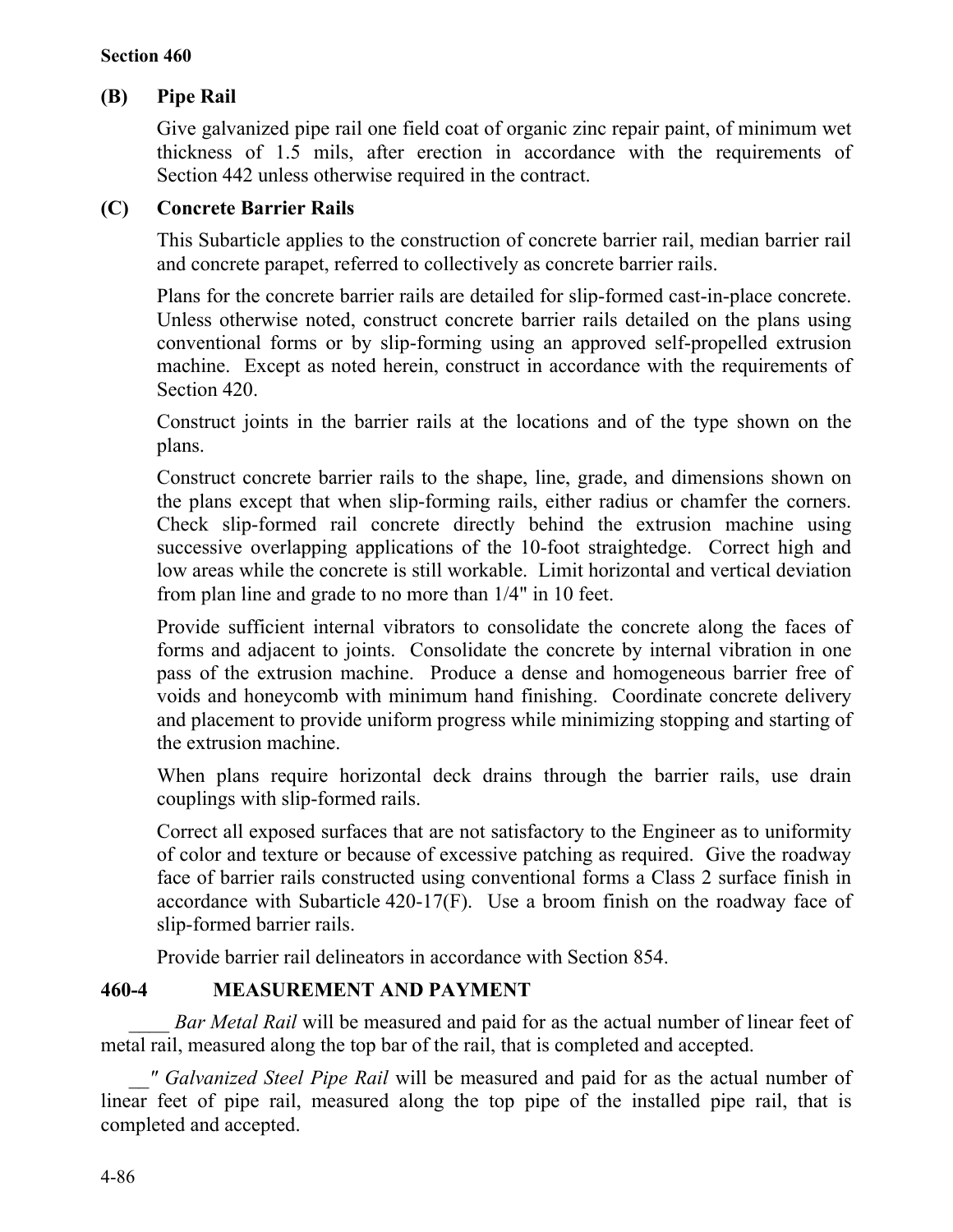*Concrete Barrier Rail* will be measured and paid for as the number of linear feet of concrete barrier rail provided on the plans.

*Concrete Median Barrier* will be measured and paid for as the number of linear feet provided on the plans.

*\_\_\_\_ x \_\_\_\_ Concrete Parapet* will be measured and paid for as the number of linear feet of concrete parapet provided on the plans.

Construct slope protection under the ends of bridges or at other locations in accordance with details shown in the contract. Excavate and backfill; and furnish and place concrete, reinforcement, and other materials. Unless otherwise noted on the plans, use cast-in-place reinforced concrete.

There will be no direct payment for bridge rail delineators as they are incidental to other pay items in this Specifications.

These prices and payments will be full compensation for all items required to provide bridge railing including but not limited to those items contained in Article 460-1.

Payment will be made under:

| Pay Item                                | Pay Unit    |
|-----------------------------------------|-------------|
| Bar Metal Rail                          | Linear Foot |
| " Galvanized Steel Pipe Rail            | Linear Foot |
| Concrete Barrier Rail                   | Linear Foot |
| Concrete Median Barrier                 | Linear Foot |
| <b>Concrete Parapet</b><br>$\mathbf{X}$ | Linear Foot |

#### **SECTION 462 SLOPE PROTECTION**

#### **462-1 DESCRIPTION**

Construct slope protection under the ends of bridges or at other locations in accordance with details shown in the contract. Excavate and backfill; and furnish and place concrete, reinforcement, and other materials. Unless otherwise noted on the plans, use cast-in-place reinforced concrete.

#### **462-2 MATERIALS**

Refer to Division 10.

| <b>Item</b>                     | <b>Section</b> |
|---------------------------------|----------------|
| <b>Portland Cement Concrete</b> | 1000           |
| Curing Agents                   | 1026           |
| Joint Fillers                   | $1028 - 1$     |
| Wire Mesh Reinforcement         | $1070 - 3$     |
| Grout                           | $1040 - 9$     |